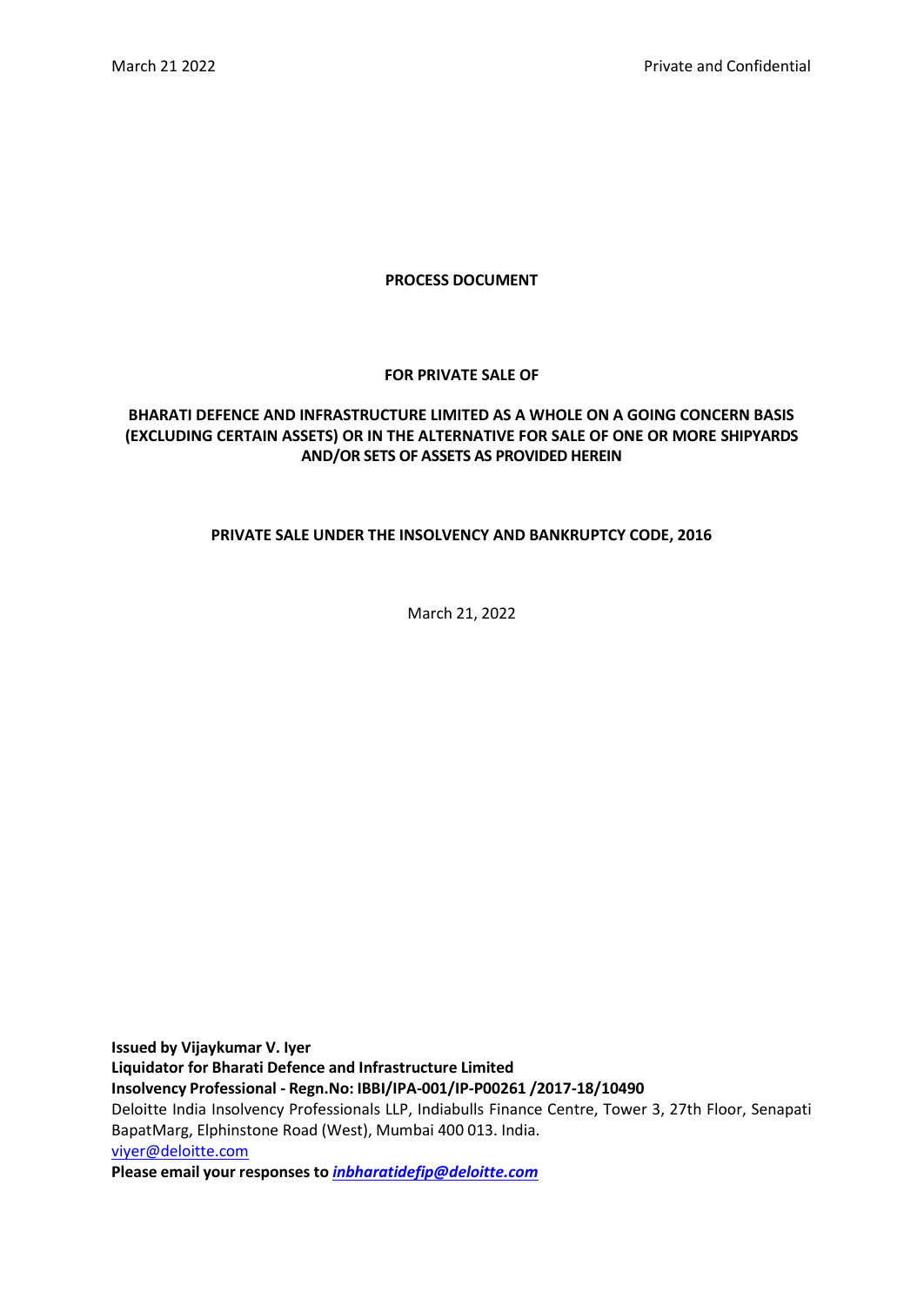#### **DISCLAIMER**

*This disclaimer applies to this Process Document, and any information disclosed by the Liquidator its Representatives or its advisors, whether in this Process Document or the Data Room or otherwise whether prior to the issuance of this Process Document or otherwise. It is clarified as a matter of abundant caution that only a Bidder can submit a Bid pursuant to and subject to the terms and conditions of this Process Document.*

*This Process Document has been issued for general information only, without regard to any specific objectives, suitability, financial situations and needs of any particular person and does not constitute any agreement or recommendation of an offer to buy, purchase or subscribe to any securities or assets mentioned therein. This Process Document cannot be assigned or transferred in any manner* whatsoever to any person other than the Bidder and is intended for use only by the person to whom it *is issued. This Process Document has been issued by the Liquidator in furtherance of the provisions of the Insolvency and Bankruptcy Code 2016 ("Code"/"IB Code"/"IBC") and the Insolvency and Bankruptcy Board of India (Liquidation Process) Regulations 2016 ("Liquidation Regulations") to set out the process for inviting Bids for acquisition of Bharati Defence and Infrastructure Limited ("Company"), as a whole, on a going concern basis (excluding certain assets) under Category A and shipyards and/ or set(s) of assets within each Parcel under Category B as described in Annexure II herein, collectively. Neither this Process Document nor anything contained herein shall form the basis of or be relied upon in connection with any contract or commitment whatsoever. Nothing in these materials is intended by the Liquidator or its Representativesto be construed aslegal, accounting or tax advice.*

*Neither this Process Document, the fact of its distribution, nor anything contained herein, or anything in relation thereto, should form the basis of, or be relied upon in connection with any contract, agreement, undertaking, understanding or any commitment or investment decision whatsoever. Nothing in this Process Document, materials relating to the Process Document, or the opinions, if any, contained in this Process Document is intended to be construed as legal, accounting or tax advice by the Liquidator or by DIIPE (as defined below), the professional advisors to the Liquidator or any other advisor or consultant appointed by the Liquidator. This Process Document is personal and specific to each Bidder and does not constitute an offer or invitation or solicitation of an offer to the public or to any other Person within or outside India.*

*This document is neither an agreement nor an offer by the Liquidator to the Bidders or any other Person. The purpose of this document is to provide the Bidders with information that may be usefulto them in submitting their Bids pursuant to this document. This document may not be appropriate for all Persons, and it is not possible for the Liquidator or his Representatives to consider the objectives, financial situation and particular needs of each party who reads or uses this document.This document does not constitute any recommendation of an offer to acquire the Company as a whole on a going concern basis or to acquire shipyards and/ or set(s) of assets within each Parcel under Category B as described in Annexure II herein, collectively. This document is issued without regard to suitability, financial situations and needs of any particular Person.*

*Past performance is not a guide for future performance. Forward-looking statements are not predictions and may be subject to change without notice. Actual results may differ materially fromthe forward-looking statements due to various factors. In so far as the information contained in this Process Document includes current or historical information, the accuracy, authenticity,correctness, fairness, and completeness of such information cannot be guaranteed. No statement,fact, information (whether current or historical) or opinion contained herein should be construed as a representation or warranty, express orimplied, ofthe Liquidatorincluding, his Representativesor the Company; and none of the Liquidator, the Company, their Representatives, or any other*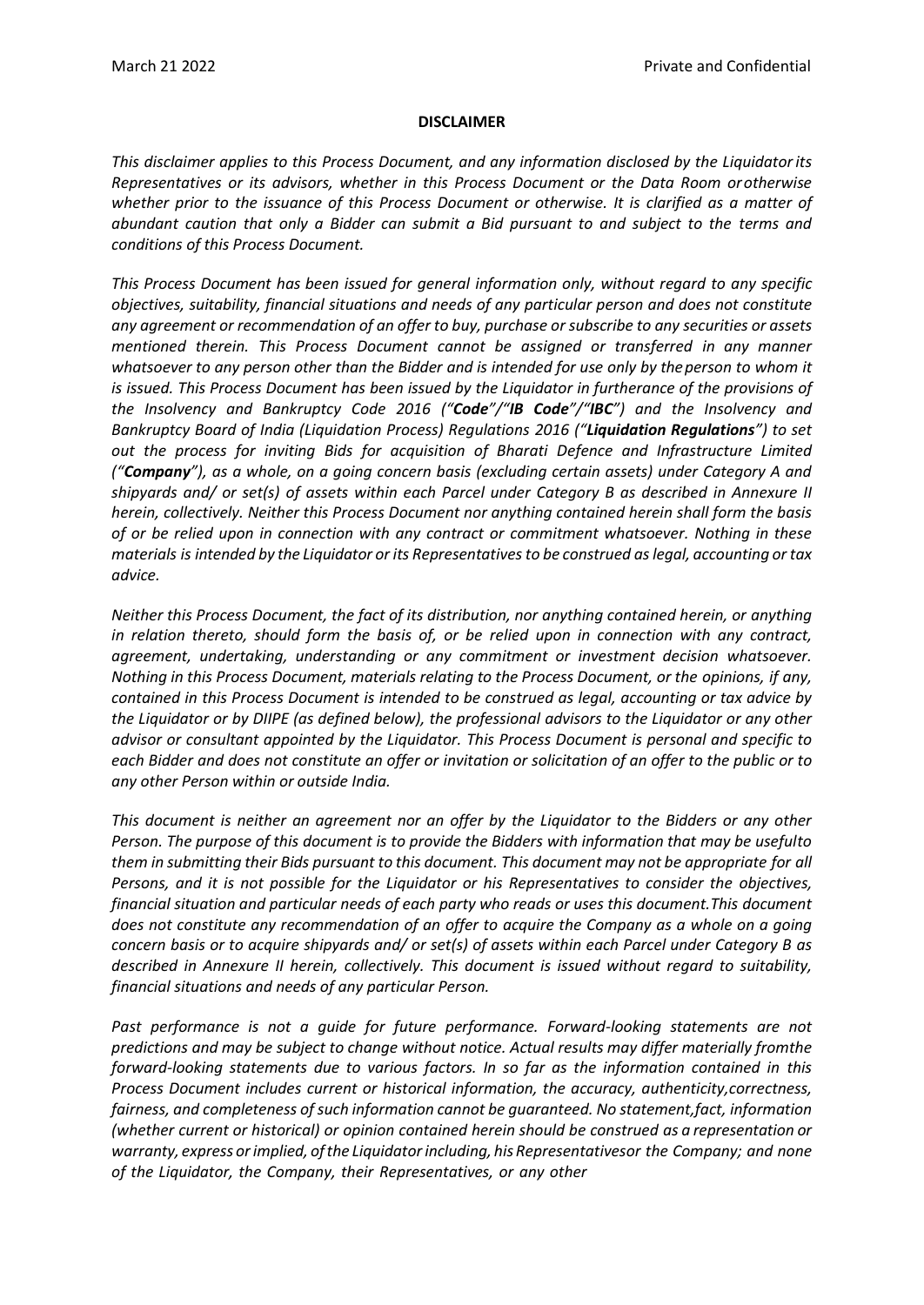*persons/ entities shall be held liable for the authenticity, accuracy, correctness or completeness ofany such statements, facts, information or opinions. This Process Document has not and will or may not be reviewed or approved by any statutory or regulatory authority in India or by any stock exchange in India. This Process Document may not be all inclusive and may not contain all of the information that the Bidder may consider material. Each Bidder should, conduct their own investigations, diligence, and analysis and should check the accuracy, adequacy, correctness, reliability and completeness of the assumptions, assessments, statements and information contained in this document and obtain independent advice from appropriate sources. By way of acceptance of this Process Document, the recipient shall be deemed to have acknowledged that ithas not relied upon any statements made or information provided by the Liquidator or any Representative or other advisor or consultant appointed by the Liquidator while preparing and submitting its Bid and nor has it been induced to enter into definitive agreements (if any), based on these statements and information.*

*This Process Document and information contained herein or disclosed pursuant to the terms of this document or any part of such information should not be printed, reproduced, transmitted, sold, distributed or published by the recipient without prior written approval from the Liquidator. Neither the Liquidator nor his Representatives shall be liable for any damages, whether direct or indirect, incidental, special or consequential including loss of revenue or profits that may arise from or in connection with the use of this Process Document or due to participating in the Bid Process, including for the Bidder not being selected as the Successful Bidder or on account of any decision taken by the Liquidator in connection with or pursuant to the Bid Process. The recipient acknowledges and agrees that all of the information contained herein is confidential and subject to the Confidentiality Undertaking (as defined below) executed by the recipient, and the recipient agrees to keep the information confidential.*

*By accepting a copy of this document, the recipient accepts the terms of this disclaimer notice, which forms an integral part of this document. Further, no person (including the Bidder) shall be entitled under any law, statute, rules or regulations or tort, principles of restitution or unjust enrichment or otherwise to claim for any loss, damage, cost or expense which may arise from or be incurred or suffered on account of anything contained in this document or otherwise, includingthe accuracy, adequacy, authenticity, correctness, completeness orreliability ofthe information oropinions contained in this document and any assessment, assumption, statement or information contained therein or deemed to form part of this document, and the Liquidator, the Company andtheir advisors, affiliates, directors, employees, agents and Representatives do not have any responsibility or liability for any such information or opinions and therefore, any liability or responsibility is expressly disclaimed.*

*The Liquidator may at its absolute discretion but without being under any obligation to do so, update, amend or supplement the information, assessment or assumptions contained in this Process Document. Further, the Bidder must specifically note that the Liquidator reserves the rightto change, update, amend, supplement, modify, add to, delay or otherwise annul or cease the BidProcess at any point in time, for any reason whatsoever determined in their sole discretion withoutany obligation, including to notify any person of such revision or changes.*

*In providing this document, the Liquidator or its Representatives do not undertake any obligationto provide the Bidders with access to any additional information or to update, expand, revise or amend the information, or to correct any inaccuracies which may become apparent in this or anyother document.*

The issue of this Process Document does not imply that the Liquidator is bound to select a Bidder as a *Successful Bidder in respect of its Bid and the Liquidator reserves the right to reject at any stage all or any of the Bidder or Bid without assigning any reason whatsoever and without incurringany liability whatsoever.*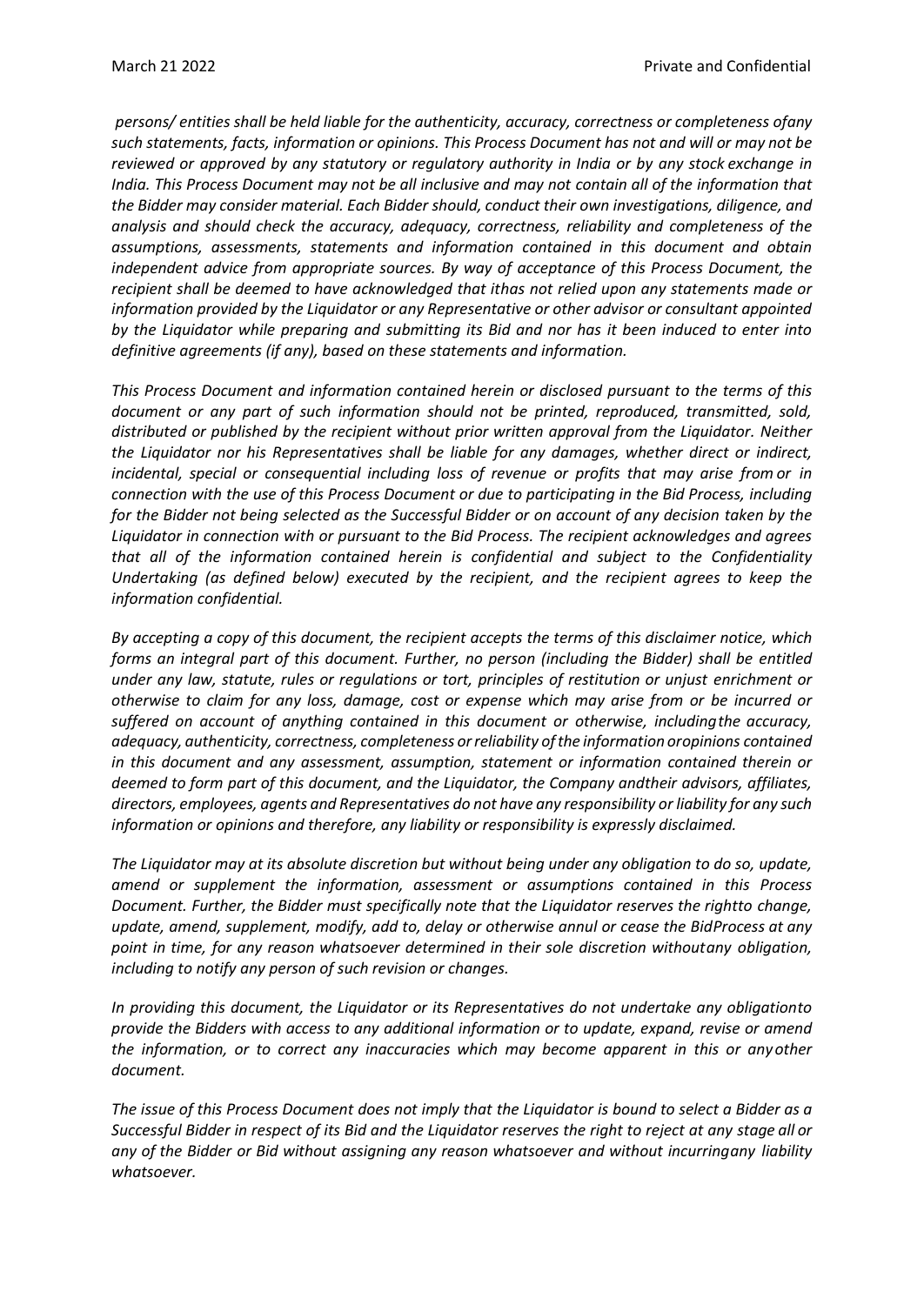*Each Bidder shall bear all its costs associated with or relating to the preparation and submission of any documents (including the Bid) pursuant to this Process Document, including but not limited to preparation, copying, postage, delivery fees, expenses associated with any demonstrations or presentations which may be required by the Liquidator and any other costs incurred in connectionwith or relating to its Bid.*

*The Bidders are prohibited from giving or offering any gift, bribe or inducement and any attempt to any such act on behalf of the Bidder towards the Liquidator or the Company or any of their Representatives for showing any favor in relation to this Process Document or the process set out herein, shall render the Bidder to such liability and penalty as the Liquidator may deem proper, including but not limited to immediate disqualification and exclusion from the Bid Process contemplated hereunder. Neither the information in this Process Document nor any other writtenor oral information provided by the Liquidator or any advisor, Representative or consultant is intended to form the basis for inducement for submission of any document or information or a Bidby any Bidder.*

*This Process Document contains confidential, proprietary and/orlegally privileged information andmust be kept confidential by the recipient. By accepting a copy of this document (whether by receipt of an electronic copy of the Process Document or access to the Data Room pursuant to theterms of this Process Document or by downloading the Process Document or otherwise) ("Acceptance"), the recipient accepts the terms of this disclaimer notice, which forms an integral part ofthis document. The recipient should not use this Process Document and any other documentannexed herewith and/or otherwise provided for any other purpose other than for the preparation of the Bid. Further, no* representation or warranty, expressed or implied, is made or given by or on behalf of any person as to *the accuracy, authenticity, completeness, or fairness of the informationor opinions contained in this Process Document and Acceptance of the Process Document by the Bidder shall be deemed to be an unconditional acknowledgement by the Bidder that the Company,the Liquidator, its Representatives* and all their professional advisors do not accept any responsibility or liability for any information in the *Process Document. In addition to other disclaimer(s) of/by the Liquidator in this Process Document, the Liquidator hereby further disclaims any and all liability for any statements made or omitted to be made in this Process Document or, any action taken or omitted to be taken pursuant to this Process Document.*

*While the data/information provided in this Process Document or the Data Room, has been prepared and provided in good faith based on the information shared by the personnel of the Company (as relevant), the Liquidator, his advisors and his Representatives have not verified such information, and shall not accept any responsibility or liability whatsoever in respect of any statements or omissions herein, or of the accuracy, correctness, completeness or reliability of information in this Process Document or the Data Room, or incur any liability under any law, statute, rules or regulations or tort, principles of restitution or unjust enrichment, equity or otherwise, even if any loss or damage is caused to any Bidder by any act or omission on their part.The Bidders are required to make their own assessments of the information provided including in the Data Room.*

*In no circumstances may the Bidders(s) or their officers, employees, agents and professional advisers make contact with the management, employees, customers, agents or suppliers of the Company until permission to do so is given in writing by the Liquidator.*

*The benefit of all disclaimers, confirmations, acceptances and representations made or accepted by the recipient in this Process Document shall accrue to the benefit of the Stakeholders of the Company, the Liquidator, its Representatives and advisors.*

*Nothing contained in this Process Document shall be deemed to relieve, wholly or partially, directlyor indirectly, the Bidders from their compliance with the Insolvency Bankruptcy Code, any other law in*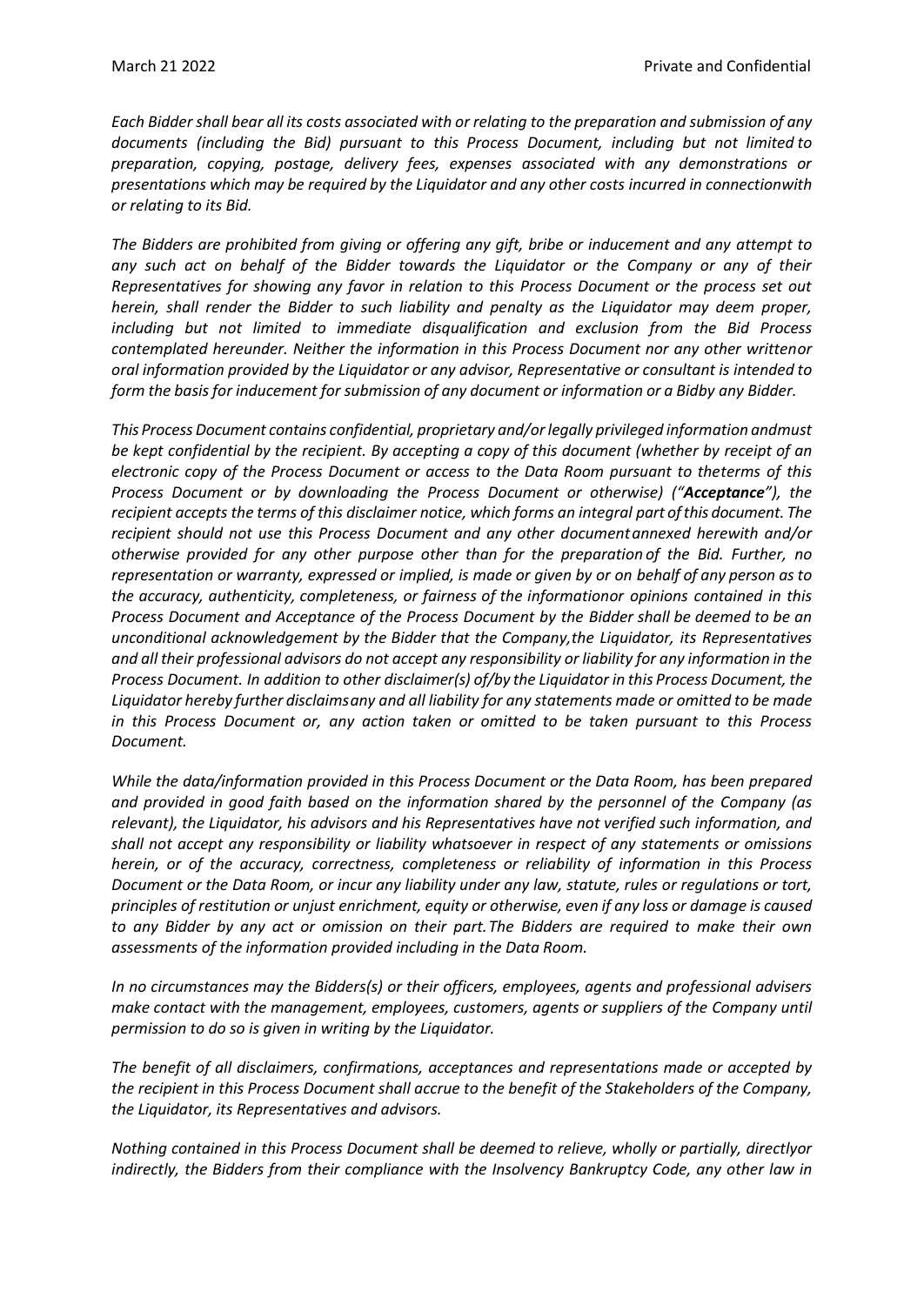*force, and/ or any instrument having the force of law, as may be applicable to them. The Biddershall inform themselves concerning, and shall observe and comply with, any applicable legalrequirements.*

*The laws of the Republic of India are applicable to this Process Document.*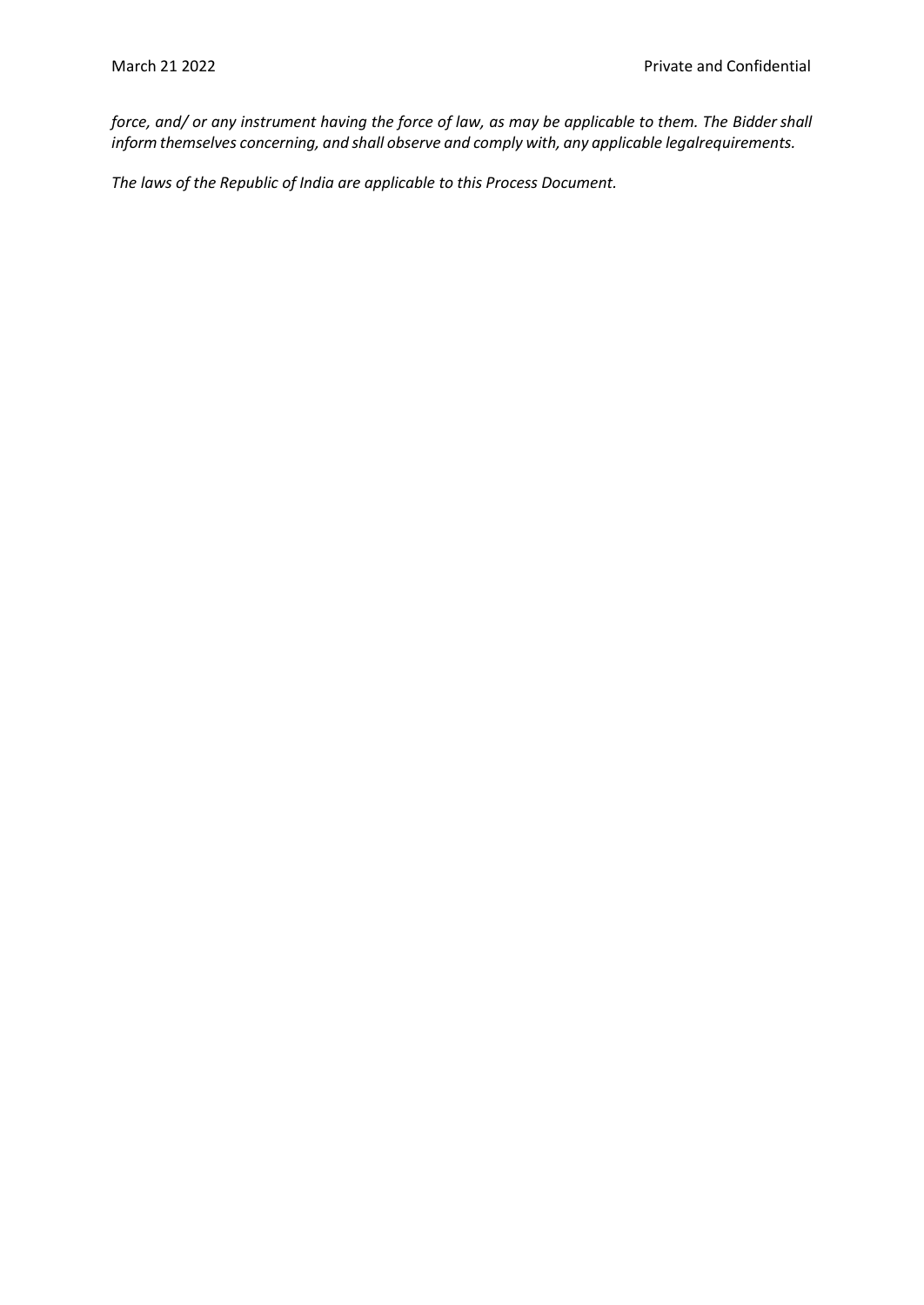# **TABLE OF CONTENTS**

| 1.                                                              |                                                                        |  |
|-----------------------------------------------------------------|------------------------------------------------------------------------|--|
| 2.                                                              |                                                                        |  |
| 3.                                                              |                                                                        |  |
| 4.                                                              |                                                                        |  |
| 5.                                                              |                                                                        |  |
| 6.                                                              |                                                                        |  |
| 7.                                                              |                                                                        |  |
| 8.                                                              |                                                                        |  |
| 9.                                                              |                                                                        |  |
| 10.                                                             |                                                                        |  |
|                                                                 |                                                                        |  |
|                                                                 |                                                                        |  |
|                                                                 |                                                                        |  |
|                                                                 |                                                                        |  |
|                                                                 | FORMAT III: FORMAT OF AFFIDAVIT BY BIDDER UNDER 29A OF THE IB CODE  54 |  |
|                                                                 |                                                                        |  |
|                                                                 |                                                                        |  |
|                                                                 |                                                                        |  |
|                                                                 |                                                                        |  |
|                                                                 |                                                                        |  |
|                                                                 |                                                                        |  |
|                                                                 |                                                                        |  |
|                                                                 |                                                                        |  |
| FORMAT XII: CHECKLIST FOR SUBMISSION OF SUPPORTING DOCUMENTS 73 |                                                                        |  |
|                                                                 |                                                                        |  |
|                                                                 |                                                                        |  |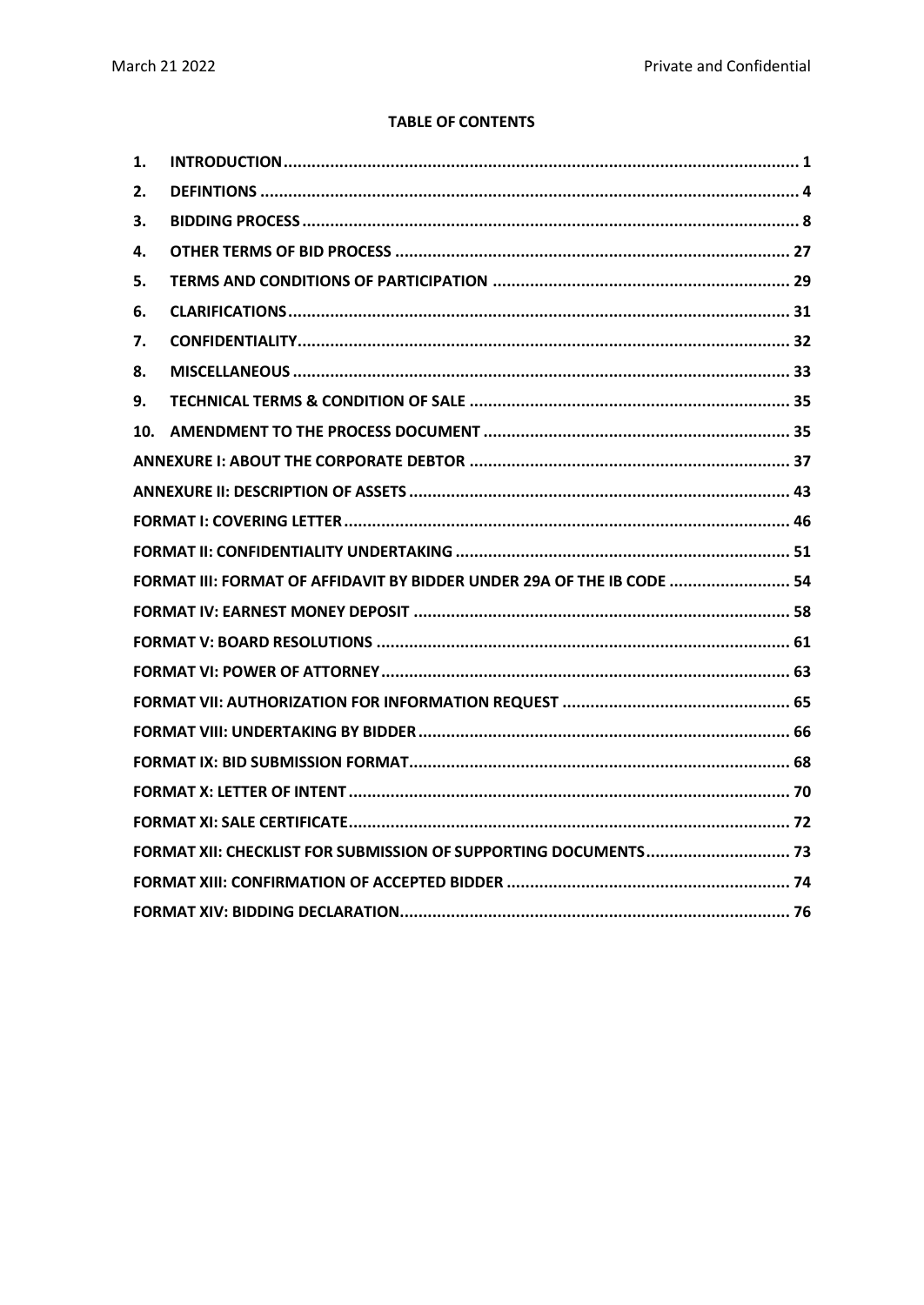# <span id="page-6-0"></span>**1. INTRODUCTION**

- <span id="page-6-1"></span>1.1 Bharati Defence and Infrastructure Limited ("**Company**" or **"Corporate Debtor"** or **"CD"** or "**BDIL**"), formerly known as Bharati Shipyard Limited, was incorporated in June, 1976 with its first yard at Ratnagiri, and has been engaged in design, construction and repair ofships and rigs for defense and commercial entities. The Company was initiated as a partnership firm in 1973 which was converted into Limited Company in 1976 and later to a Public Limited Company in 1996. In 2015, Bharati Shipyard Limited was renamed to Bharati Defence and Infrastructure Limited.
- 1.2 BDIL was listed in December 2004 and was oversubscribed by 78x. In 2008, BDIL developed its biggest shipbuilding facility at Dabhol (Maharashtra) by relocating the Swan-Hunter & Wigham Richardsonassets from the UK. BDIL now has five shipyards with presence on both the west and east coast of India. The current shipyard locations for the Company include Ratnagiri, Usgaon - Dabhol, Mangalore, and a 51% stake in the Pinky Shipyard Limited – Goa where all the assets in the yard are owned by BDIL. Further details are available in **Annexure I**.
- 1.3 BDIL went into stress post 2007 impacted by the global and domestic slowdown in the shipbuilding industry, leveraged acquisition of associates / subsidiaries, advancement of loans & advances to subsidiaries/associate/Joint ventures for acquisition, elongated operational cycle, high finance costs, bank guarantee invocations, delay in receipt of receivables etc.
- 1.4 An application was filed by Edelweiss Asset Reconstruction Company Limited before the Adjudicating Authority u/s 7 of the Code to initiate corporate insolvency resolution process ("**CIRP**") against the Company under the provisions of the Code. On June 6, 2017, the Adjudicating Authority admitted the application and passed an order for commencement of CIRP of the Company, and appointed Mr. Dhinal Shah as the Resolution Professional of BDIL.
- 1.5 The CIRP of the Company was carried on, and a resolution plan was placed before the NCLT. By way of order dated 14 January, 2019 ("**Liquidation Order**"), the NCLT rejected the resolution plan submitted for BDIL, and directed commencement of liquidation proceedings of BDIL as perprovisions of Regulation 32(b) and 32(e) of the Liquidation Regulations, for sale of BDIL on a going concern basis, in the manner as laid down in Chapter III under Part II of the Code ("**Liquidation Commencement Date**"). Further, in terms of the Liquidation Order, with effect from the Liquidation Commencement Date, Mr. Vijaykumar V. Iyer has been appointed as the liquidator of the Company ("**Liquidator**").
- 1.6 By way of order dated 14 May, 2019 of the Hon'ble NCLAT, the Liquidator was directed to take steps as per Section 230 of Companies Act, 2013, to enter into a compromise or arrangement with the creditors, or class of creditors or members or class of members of BDIL.
- 1.7 However, despite taking best efforts to comply with various orders passed by Hon'ble NCLT and the Hon'ble NCLAT to endeavor to sell the Corporate Debtor as a going concern, and to take steps as per Section 230 of Companies Act, 2013, the Liquidator did not receive any compliant schemes of compromise or arrangement along with Earnest Money Deposit from any potential sponsor. In light of the same, the Liquidator sought for directions from the Hon'ble NCLT to take next steps in the liquidation process of BDIL including sale of assets/ business of BDIL as per the provisions of the Code.
- 1.8 The Hon'ble NCLT vide its order dated 18 December, 2020 has directed the Liquidator as follows: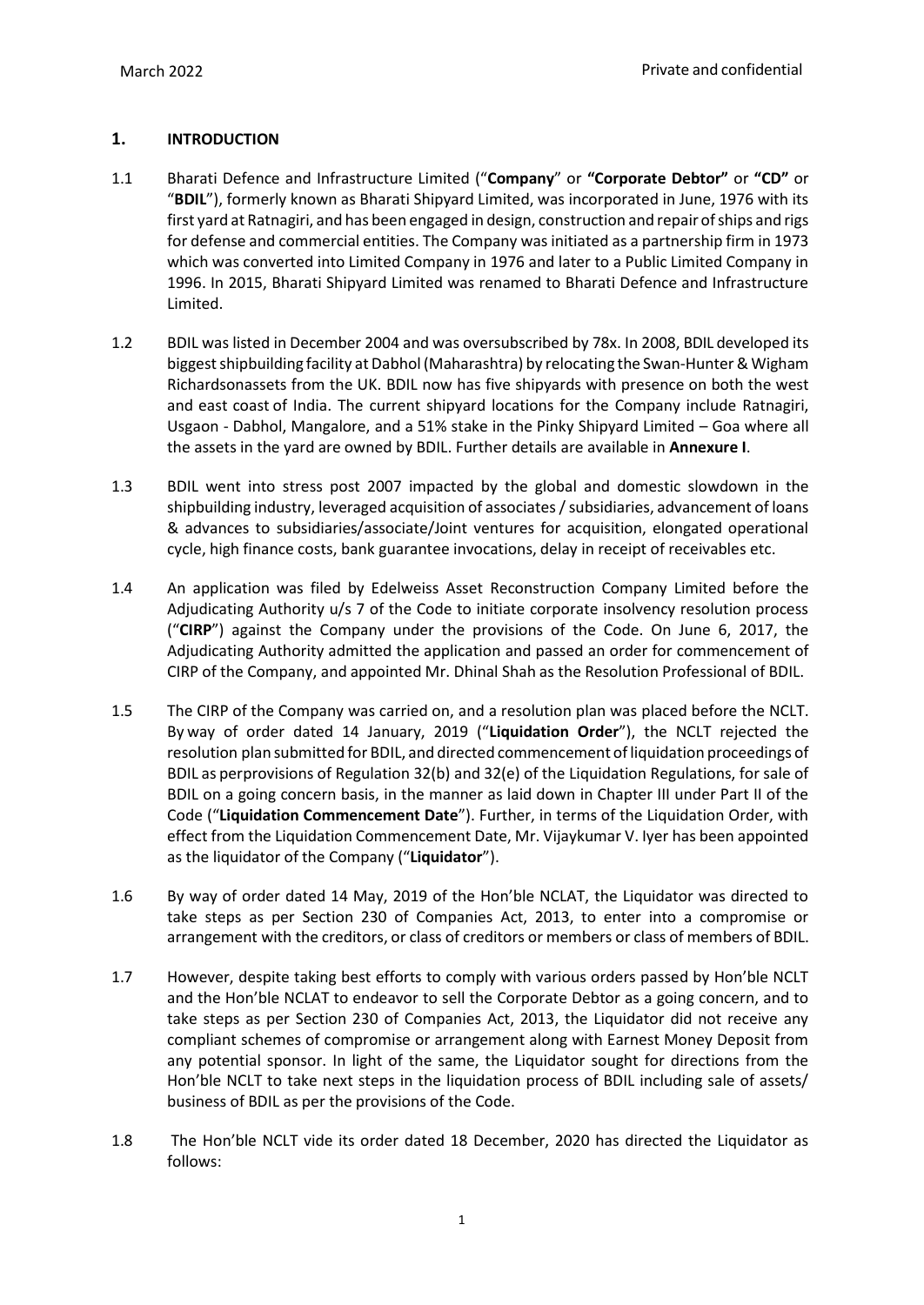*"The Applicant is directed to take further appropriate steps for liquidation of the CD, including sale of assets, collectively or in parcels or individually, as per the provisions of the Code and Rules made thereunder. He is directed to complete the process at the earliest."*

- 1.9 In view of the aforesaid, the Liquidator issued public announcements vide advertisement dated 23 February 2021 and 11 March 2021 inviting expressions of interest from applicants/prospective bidders to participate in the electronic auction sale process of the Corporate Debtor as a whole on a going concern basis. Considering that the aforesaid auction process did not evince satisfactory interest from bidders, the Liquidator had issued public announcements, published on 08, April, 2021 in the Business Standard (All Editions), Loksatta (All Maharashtra), Vartha Bharati Mangalore, Dainik Herald Goa, Aajkal Kolkata, Daily Sagar Ratnagiri and on website of BDIL <https://bdil.co.in/home/disclosures-under-liquidation/> in accordance with the provisions of Regulation 33 and Schedule I of the Liquidation Regulations, inviting expressions of interest for participation by interested Bidders in the E-auction process of the sale of Corporate Debtor as a whole on a going concern basis and sale of shipyards and/ or set(s) of assets pertaining to the different shipyards/ locations of BDIL, collectively. The aforesaid E-auction process resulted in identification of a successful bidder for the Kolkata Shipyard of BDIL.
- 1.10 Subsequently, the Liquidator had issued public announcement, published on 21<sup>st</sup> September, 2021 in the Business Standard (All Editions), Loksatta (All Maharashtra), Kannada Prabha Mangalore, Dainik Herald Goa, Aajkal Kolkata, Daily Sagar Ratnagiri, and Divya Bhaskar and on the website of BDIL [http://bdil.co.in/wp-content/uploads/2021/09/Public](http://bdil.co.in/wp-content/uploads/2021/09/Public-announcement-of-E-auction-dated-21st-September-2021.pdf)[announcement-of-E-auction-dated-21st-September-2021.pdf,](http://bdil.co.in/wp-content/uploads/2021/09/Public-announcement-of-E-auction-dated-21st-September-2021.pdf) in accordance with the provisions of Regulation 33 and Schedule I of the Liquidation Regulations, inviting expressions of interest for participation by interested Bidders in the E-auction process of the sale of Corporate Debtor as a whole on a going concern basis and sale of shipyards and/ or set(s) of assets pertaining to the different shipyards/ locations of BDIL, collectively. The Corporate Debtor as a going concern would not include the Kolkata Shipyard of BDIL for which already a successful bidder has been identified. The aforesaid e-auction resulted in identification of a successful bidder for assets located at leasehold warehouse in Bhandarli and leasehold Ghodbunder yard.
- 1.11 The Liquidator had issued public announcement, published on 1 November, 2021, in Business Standard (All Editions), Loksatta (All Maharashtra), Kannada Prabha Mangalore, Dainik Herald Goa, Aajkal Kolkata, Daily Sagar Ratnagiri, and Divya Bhaskar and on the website of the Corporate Debtor<https://bdil.co.in/home/disclosures-under-liquidation/> in accordance with the provisions of Regulation 33 and Schedule I of the Liquidation Regulations, inviting expressions of interest for participation by interested Bidders in the E-auction process of the sale of Corporate Debtor as a whole on a going concern basis and sale of shipyards and/ or set(s) of assets pertaining to the different shipyards/ locations of BDIL, collectively. The Corporate Debtor as a going concern did not include (i) the Kolkata Shipyard, assets located at Bhandarli godown and Ghodbunder yard of BDIL for which already successful bidders have been identified and (ii) the assets stored at Gultare Energy Projects Private Limited premises . The aforesaid e-auction resulted in identification of a successful bidder for the assets located at Goa (excluding the assets stored at Gultare Energy Projects Private Limited premises).
- 1.12 The Hon'ble NCLAT disposed off Company Appeal (AT) (Ins) 165 of 2021 and Company Appeal (AT) (Ins) 243 of 2021, involving BDIL by way of its order dated December 08, 2021, ("**NCLAT Order**"), and basis the principle of beneficial liquidation directed the Liquidator to put forward the proposals for sale of BDIL as a whole on a going concern basis, before the stakeholders of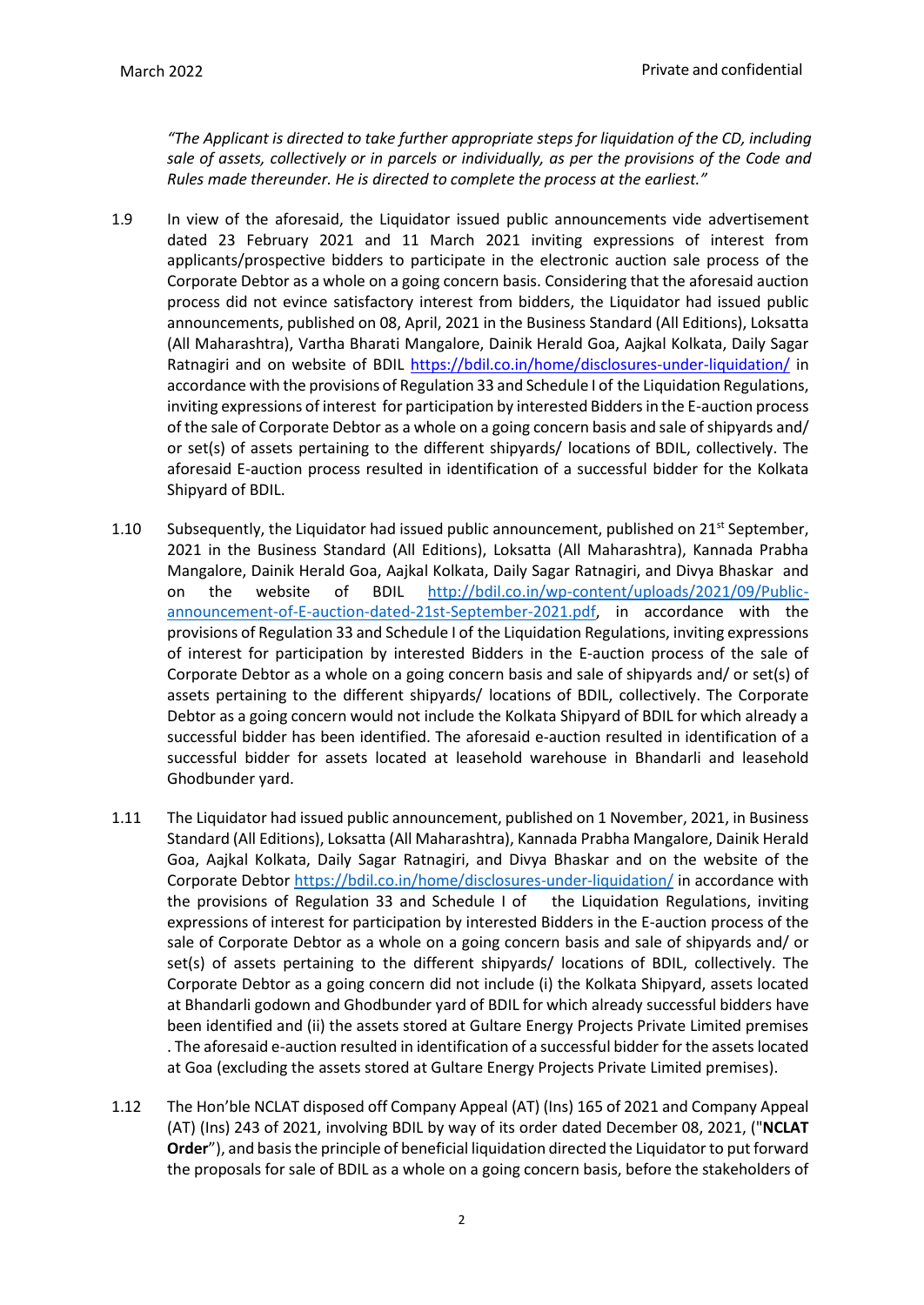BDIL within a total period of six weeks from the date of the NCLAT Order, i.e., by January 19, 2022, provided the deposit of EMD as ordered by the Adjudicating Authority is complied with, within a period of two weeks from the date of the NCLAT Order. After the deposit of EMD amounts, a further period of 4 weeks was given to the Liquidator to attempt the sale of the Corporate Debtor on a 'going concern' to achieve 'beneficial liquidation' for the Corporate Debtor as provided for under Section 35(1)(e) of the Code and to ensure maximization of the value of assets under Section 53 of the Code. The Liquidator did not receive any binding proposal for sale of BDIL as a whole on-going concern basis as on the last date provided under the NCLAT Order.

- 1.13 Consequently, the Liquidator in consultation with the stakeholder's consultation committee in the  $17<sup>th</sup>$  stakeholder consultation committee meeting decided to conduct private sale in accordance with the provisions of the Liquidation Regulations.
- 1.14 In lieu thereof, the Liquidator issued public announcement, published on  $9<sup>th</sup>$  February, 2022 in Business Standard (All Editions), Loksatta (All Maharashtra), Kannada Prabha Mangalore, Dainik Herald Goa, Aajkal Kolkata, Daily Sagar Ratnagiri, and Divya Bhaskar and on website of BDIL <https://bdil.co.in/home/disclosures-under-liquidation/> in accordance with the provisions of Regulation 33 and Schedule I of the Liquidation Regulations, inviting Expressions of Interest for participation by interested bidders in the bid process for the Corporate Debtor as a whole on a going concern basis (excluding the Kolkata Shipyard, assets located at Goa (excluding the assets stored at Gultare Energy Projects Private Limited premises) and assets located at leasehold warehouse in Bhandarli & leasehold Ghodbunder yard) (Parcel 1), or collectively for the sets of assets/shipyards (Parcels 2, 3 and 4 respectively). The sale contemplated hereunder is a private sale under the provisions of the Code and its applicable regulations.
- 1.15 Considering that the aforesaid private sale process did not evince satisfactory interest from bidders, the Liquidator has issued public announcement, published on  $21<sup>st</sup>$  March 2022 in Business Standard (All Editions), Loksatta (All Maharashtra), Kannada Prabha Mangalore, Dainik Herald Goa, Aajkal Kolkata, Daily Sagar Ratnagiri, and Divya Bhaskar and uploaded on the website of the Corporate Debtor<https://bdil.co.in/home/disclosures-under-liquidation/> ("**Public Announcement**") in accordance with the provisions of Regulation 33 and Schedule I of the Liquidation Regulations, inviting Expressions of Interest ("**EOI**") for participation by interested Bidders in the current bid process for the Corporate Debtor as a whole on a going concern basis (excluding the Kolkata Shipyard, assets located at Goa (excluding the assets stored at Gultare Energy Projects Private Limited premises) and assets located at leasehold warehouse in Bhandarli & leasehold Ghodbunder yard) (Parcel 1), or collectively for the sets of assets/shipyards (Parcels 2, 3 and 4 respectively). The sale contemplated hereunder is a private sale under the provisions of the Code and its applicable regulations ("**Bid Process**").
- 1.16 Deloitte India Insolvency Professionals LLP (DIIPE) has been engaged as professional advisors to assist the Liquidator in the liquidation process of BDIL.
- 1.17 The Liquidator may in his absolute discretion, but without being under any obligation to do so, update, amend or supplement the information, assessment or assumptions contained in this Process Document.
- 1.18 The issuance of this Process Document does not imply that the Liquidator is bound to select a Bidder or to appoint the Bidder with the highest Financial Proposal as Successful Bidder and the Liquidator reserves the right to reject all or any of the Bidders or Bids without assigning any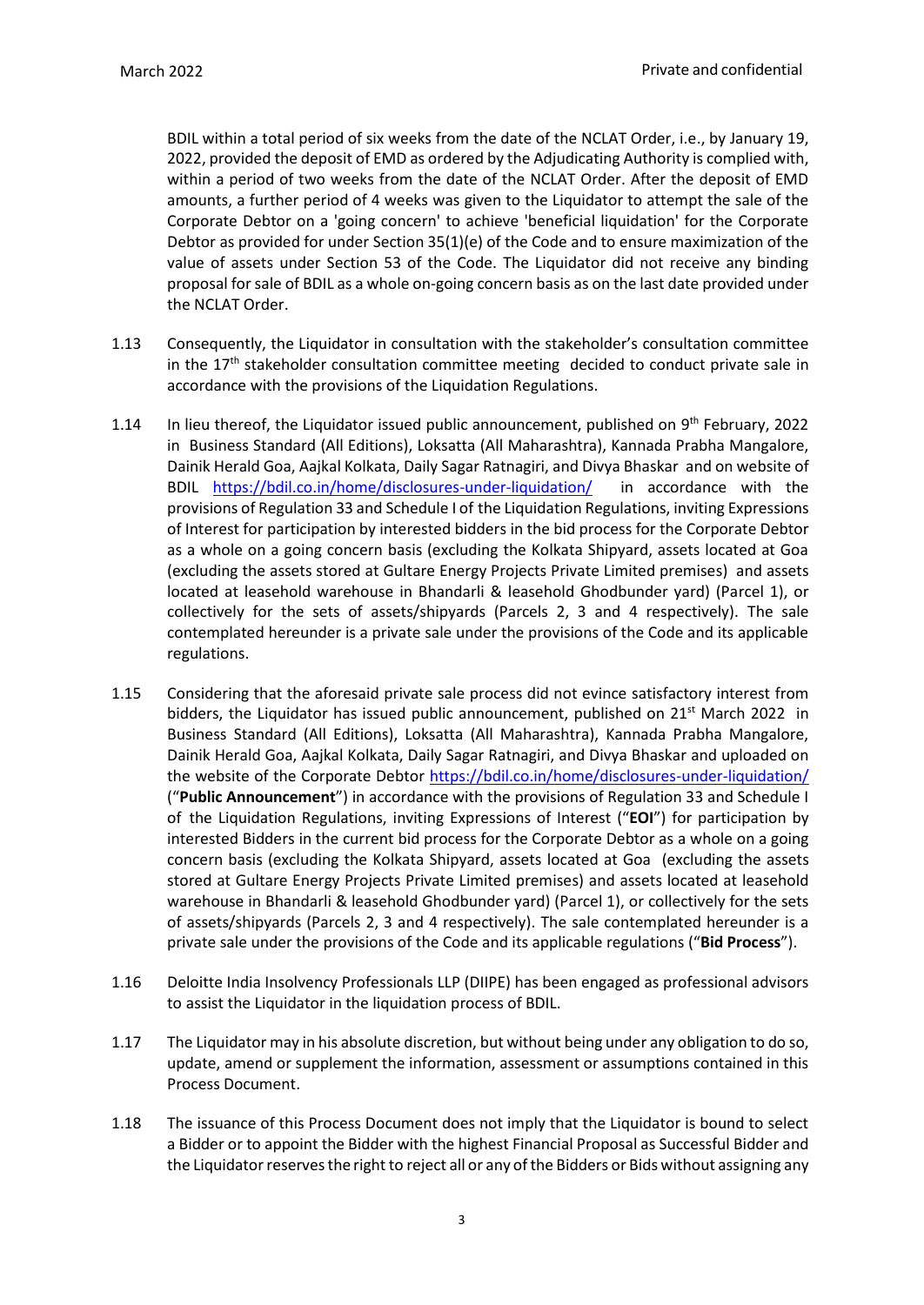reason whatsoever or assuming any cost.

- 1.19 The Annexures to this Process Document shall form an integral part hereof and this Process Document shall always be read in conjunction with the Annexures appended hereto.
- 1.20 Each Bidder is required to submit to the Liquidator the EOI and Supporting Documents within the timelines mentioned in this Process Document.

Only Bidders who have been deemed to be Qualified Bidders by the Liquidator will be allowed to carry on due diligence, Site visits and participate in the Bid Process. This Process Document contains the entire terms of the Bid Process, and shall supersede any other process document or terms of bid published earlier by the Liquidator.

## <span id="page-9-0"></span>**2. DEFINTIONS**

Unless the context otherwise requires, the following capitalized terms used in this Process Document, shall have the meanings given hereunder. Terms not defined in this Process Document shall have the meanings assigned to the term under the IB Code:

"Adjudicating Authority" or "NCLT" means the Mumbai bench of the Hon'ble National Company Law Tribunal.

"**Affiliate**" means a company that, directly or indirectly:

- (a) Controls; or
- (b) is Controlled by; or
- (c) is under the common Control;

with the Company or the Bidder, as the case may be.

"**Applicable Law**" means all applicable laws, regulations, rules, guidelines, circulars, reenactments, revisions, applications and adaptations thereto made from time to time and in force and effect, judgments, decrees, injunctions, writs and orders of any court, arbitrator or governmental agency or authority, rules, regulations, orders and interpretations of any governmental authority, court or statutory or other body applicable for such transactions including but not limited to the IB Code, Liquidation Regulations, Companies Act, 1956/2013 (as applicable), Foreign Exchange Management Act, 1999, Securities and Exchange Board of India (Issue of Capital and Disclosure Requirement) Regulations, 2009, and Securities and Exchange Board of India (Substantial Acquisition of Shares and Takeovers) Regulations, 2011, each as amended from time to time.

"**Assets at Bhandarli godown and Ghodbunder yard**" includes all the assets of the Corporate Debtor located at the leasehold warehouse in Bhandarli and leasehold Ghodbunder yard and includes all the rights and privileges, and duties etc. associated with such assets. In the event of any ambiguity, the decision of the Liquidator on what assets, rights, privileges and duties are associated with the Assets at Bhandarli godown and Ghodbunder yard would be final and binding.

"**Assets at Goa**" includes all the assets of the Corporate Debtor located at Goa and includes all the rights and privileges, and duties etc. associated with such assets. In the event of any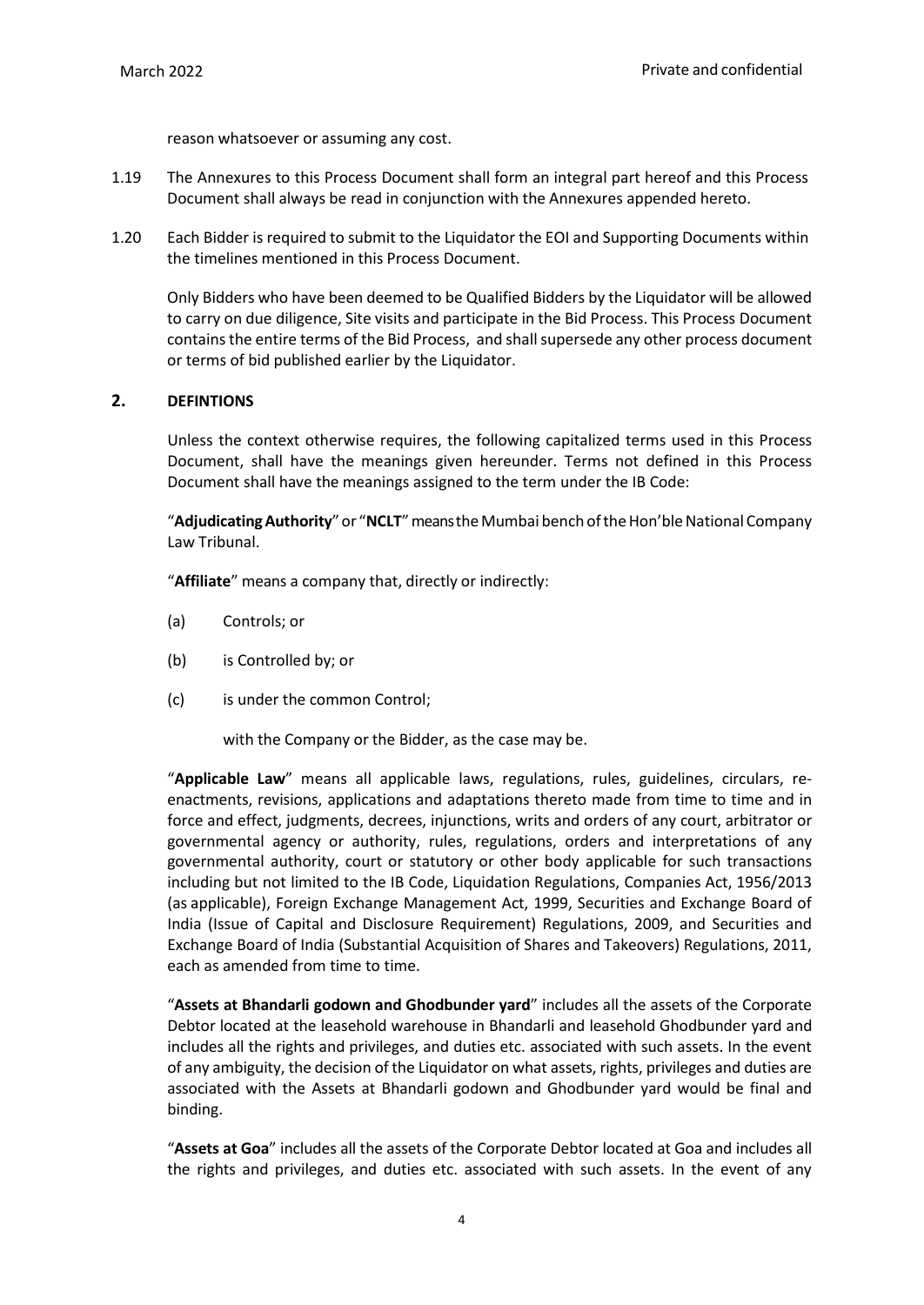ambiguity, the decision of the Liquidator on what assets, rights, privileges and duties are associated with the Assets at Goa would be final and binding. It is clarified that assets of the Corporate Debtor stored at the premises of Gultare Energy Projects Private Limited are excluded from the Assets at Goa.

"**Associate Company**" hasthe meaning ascribed to such term in the Companies Act, 2013.

"**Bid**" means an unconditional, irrevocable and binding bid(s) for an amount higher than the Minimum Bid Price for purchase of the Category(ies)/ Parcel(s) mentioned in Annexure II in accordance with the terms and conditions provided in "Format IX: BID SUBMISSION FORMAT".

"**Bidder(s)**" means each such Person who is interested in taking part in the Bid Process and who has accepted this Process Document, and where the context requires, a Person who has submitted a Bid(s) pursuant to this Process Document, and shall include, where relevant, the Representatives of the Bidder, Highest Bidder, Second Highest Bidder and Successful Bidder.

"**Bid Process**" means the process set out in this Process Document for conduct of a private sale process for selection of the Successful Bidder(s) for the acquisition of the Company as a whole on a going concern basis (excluding certain assets) under Category A and as an alternate for the acquisition of one or more shipyards as set out herein or the other set(s) of assets collectively, pertaining to the respective Parcel(s) under Category B.

"**Category A**" means, the sale of Parcel 1 being the Corporate Debtor as a whole, on a going concern basis as described in Annexure II herein. It is clarified that the Kolkata Shipyard, Assets at Goa and Assets at Bhandarli godown and Ghodbunder yard do not form part of the Corporate Debtor, and shall be excluded from the purview of the sale of the Corporate Debtor as a going concern.

"**Category B**" means the sale of Parcel 2, Parcel 3, Parcel 4, being certain shipyards and/or set of assets, in each case as described in Annexure II herein.

"**Company**"/"**Corporate Debtor**" has the meaning ascribed to it in Clause 1.1 [o](#page-6-1)f this Process Document.

"**Confidential Information**" means all financial, technical, operational, legal, commercial, staff, management and other information, data and know-how, including all information relating to the business, assets, affairs, products, services, assets, costs, terms of trading, customers, suppliers, employees and financial statements of the Company or any of its client's, disclosed orsubmitted to the Bidder(s) by the Liquidator or its Representatives in written, representational,electronic, verbal or other form (including on the Data Room or in the course of the Site visit) and includes all data, materials, products, technology, computer programs, specifications, manuals, business plans, software, marketing plans, financial information, human resource information and any other information disclosed or submitted about or in relation to the Affiliates and Associate Companiesincluding without limitation information on the contents andexistence of this Process Document and analysis, compilations, studies and other documents prepared by the Company or any ofthe Company's Representatives or which contain or otherwise reflect or are generated from any Confidential Information and conspicuously designated as "Confidential" or "Proprietary" at the time of written disclosure by the Bidder(s) or any Bidder's Representatives.

"**Confidentiality Undertaking**" means the undertaking as specified in Format II, to be provided by a Bidder(s), in respect of the Confidential Information shared with the Bidder(s) during the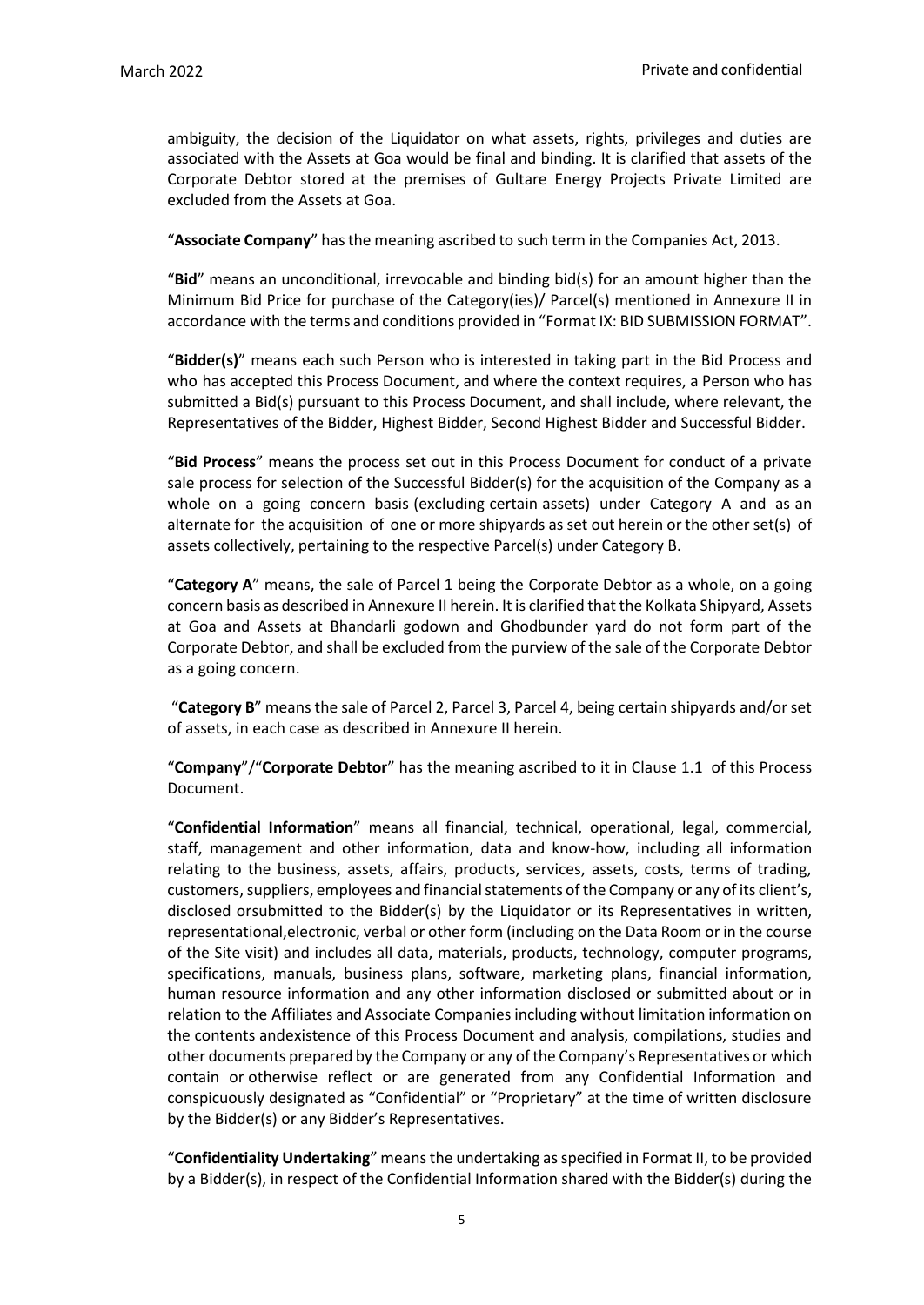course of the Bid Process.

"**Consideration Payment Date**" means the date on which the Final Consideration shall be deposited by the relevant Successful Bidder(s) of Category A or Category B into the Liquidation Account, as per the terms of the Successful Bid.

"**Control**" has the meaning ascribed to it in the Companies Act, 2013.

"**Data Room**" means the virtual data room maintained by the Liquidator, created for Qualified Bidder(s) to conduct due diligence and access information in relation to the Company and the shipyards/ set(s) of assets pertaining to the respective Parcel(s) under Category B, under terms of the Confidentiality Undertaking.

"**Document Submission Date**" has the meaning ascribed to such terms in Clause 3.5 II (i) of this Process Document.

**"Earnest Money Deposit"** or "**EMD**" has the meaning ascribed to such term in Clause 3.5 VI (i) of this Process Document.

"**EOI**" means has the meaning ascribed to it in Clause 1.15 of this Process Document.

"**Financial Proposal**" means (i) with reference to Category A, the consideration offered by a Bidder as part of the Bid for the acquisition of the Corporate Debtor as a whole, on a going concern basis (excluding certain assets as provided in Annexure II) and (ii) with reference to Category B, the consideration offered by a Bidder(s) as part of the Bid(s) for acquisition of the respective Parcel(s) under Category B, for which the Bidder hassubmitted the Bid(s) evidenced by the financial information sought from the Bidder(s), in accordance with the provisions of this Process Document.

"Final Consideration" means the amount in tranches or in full specified in the Successful Bid(s) by the Successful Bidder(s) to (i) acquire the Corporate Debtor as a whole on a going concern basis (excluding certain assets as provided in Annexure II) in the event that the Successful Bid pertains to Category A; or (ii) to acquire the relevant Parcel(s) under Category B for which such Successful Bidder has bid for, in the event that the Successful Bid(s) pertains to Parcel(s) under Category B, as the case may be.

"**Final Bid**" has the same meaning as provided in Clause 3.5 X (i).

"**H1 Bid/ Highest Bid**" means, the highest Bid amongst all the Bids submitted with respect to Category A or parcels under Category B. It is expressly clarified that the decision of which Bidder is H1 Bidder for the purpose of this Bid Process, shall be solely that of the Liquidator. The Bidder submitting the H1 Bid shall be referred to as "**H1 Bidder/ Highest Bidder**".

"**H2 Bid/ Second Highest Bid**" means, the highest Bid amongst all the Bids submitted with respect to Category A or parcels under Category B. It is expressly clarified that the decision of which Bidder is H2 Bidder for the purpose of this Bid Process, shall be solely that of the Liquidator's. The Bidder submitting the H2 Bid shall be referred to as "**H2 Bidder/ Second Highest Bidder**".

"**IBBI"** means the Insolvency and Bankruptcy Board of India.

"**IB Code**" or **"IBC"** or **"Code"** meansInsolvency and Bankruptcy Code, 2016 and otherrules and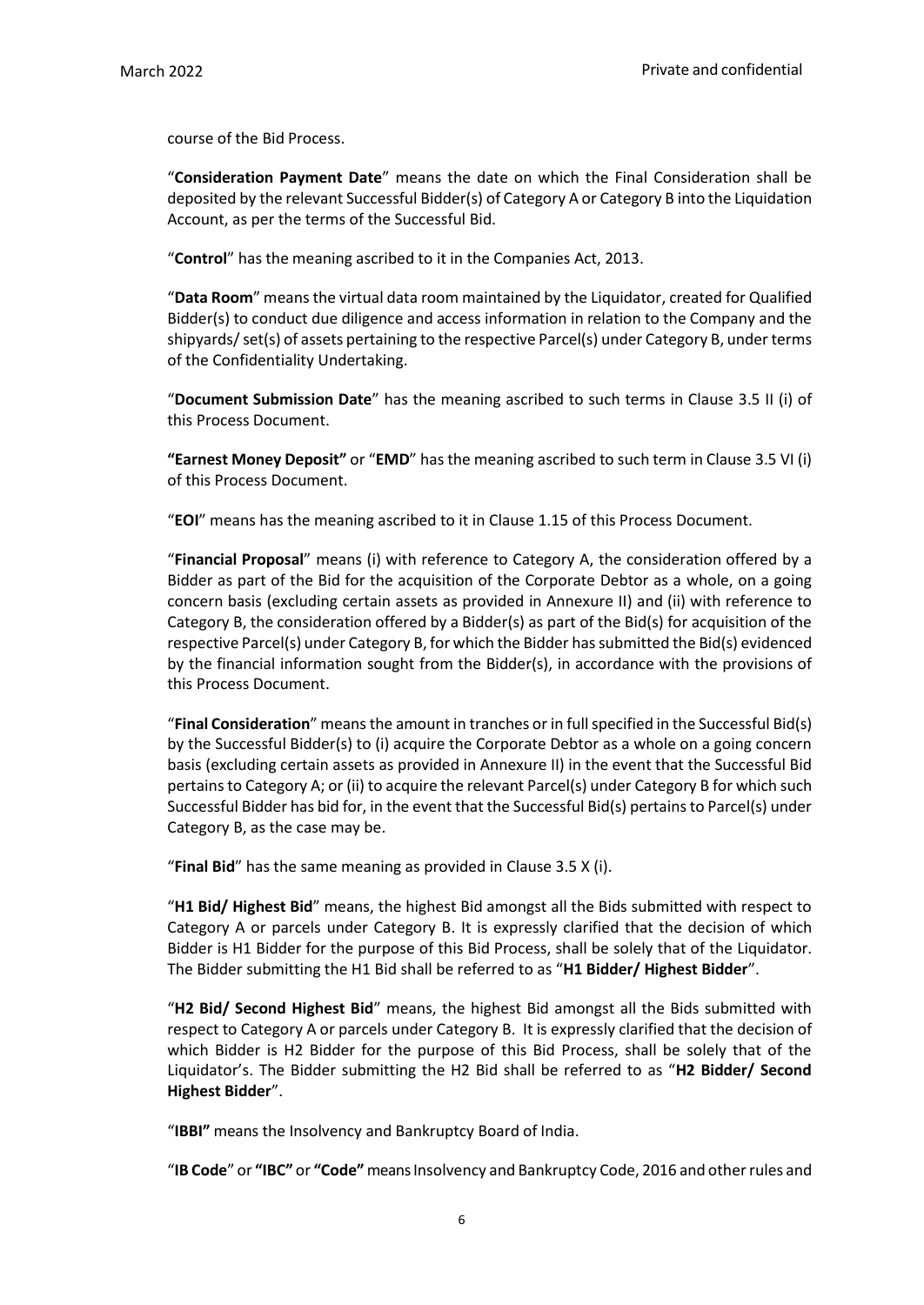regulations framed thereunder, as amended from time to time.

"**INR**" means the Indian Rupee.

"**Insider Trading Regulations**" means the Securities and Exchange Board of India (Prohibition of Insider Trading) Regulations, 2015, as amended from time to time.

"**Kolkata Shipyard**" means the shipyard of BDIL located at Kolkata and includes all the Corporate Debtor's assets, rights and privileges, and duties etc. associated with such shipyard. In the event of any ambiguity, the decision of the Liquidator on what assets, rights, privileges and duties are associated with the Kolkata Shipyard would be final and binding.

"**Letter(s) of Intent**" or "**LoI**" means the letter(s) issued by the Liquidator, to the Successful Bidder(s) post conclusion of the private sale process envisaged in this Process Document (i) in the case of Category A or (ii) Parcel(s) under Category B.

"**Liquidation Regulations**" means Insolvency and Bankruptcy Board of India (Liquidation Process) Regulations, 2016 amended and applicable to the liquidation process ofthe Corporate Debtor.

"**Liquidator**" means Mr. Vijaykumar V. Iyer, who has been appointed as liquidator by the Adjudicating Authority for conducting the liquidation process of the Company.

"**Minimum Bid Price**" means the minimum bidding price ascribed to each of the assets provided in Annexure II (excluding taxes, levies, charges, duties, premiums etc.) as more particularly described and categorized under Annexure II.

"**NCLT Order**" means an order of the Hon'ble NCLT in relation to, amongst other things, the transfer of the Corporate Debtor as a whole as a going concern along with all assets and liabilities to any Successful Bidder with the issuance of the Certificate of Sale by the Liquidator.

"**NCLAT**" means the Hon'ble National Company Law Appellate Tribunal.

"**Parcel(s)**" has the meaning ascribed to it in Clause 3.4 of the Process Document.

"**Person**" means an individual, a partnership firm, an association, a corporation, a limited company, a trust, a body corporate, bank or financial institution or any other body, whether incorporated or not.

"**Private Sale Committee**" means a committee comprising of the Liquidator and top 4 secured financial creditors in terms of value of their admitted claim amount.

"**Process Document**" means this document issued in relation to acquisition of the asset under Category A and respective Parcel(s) under Category B, including all the appendices, annexures and formats hereto, and shall include all supplements, modifications, amendments, alterations or clarifications thereto.

"**Public Announcement**" has the meaning ascribed to it in Clause 1.15 of this Process Document.

"**Representatives**" means and includes directors or key managerial personnel of the relevant Person expressly authorized by such Person pursuant to a board resolution (in case of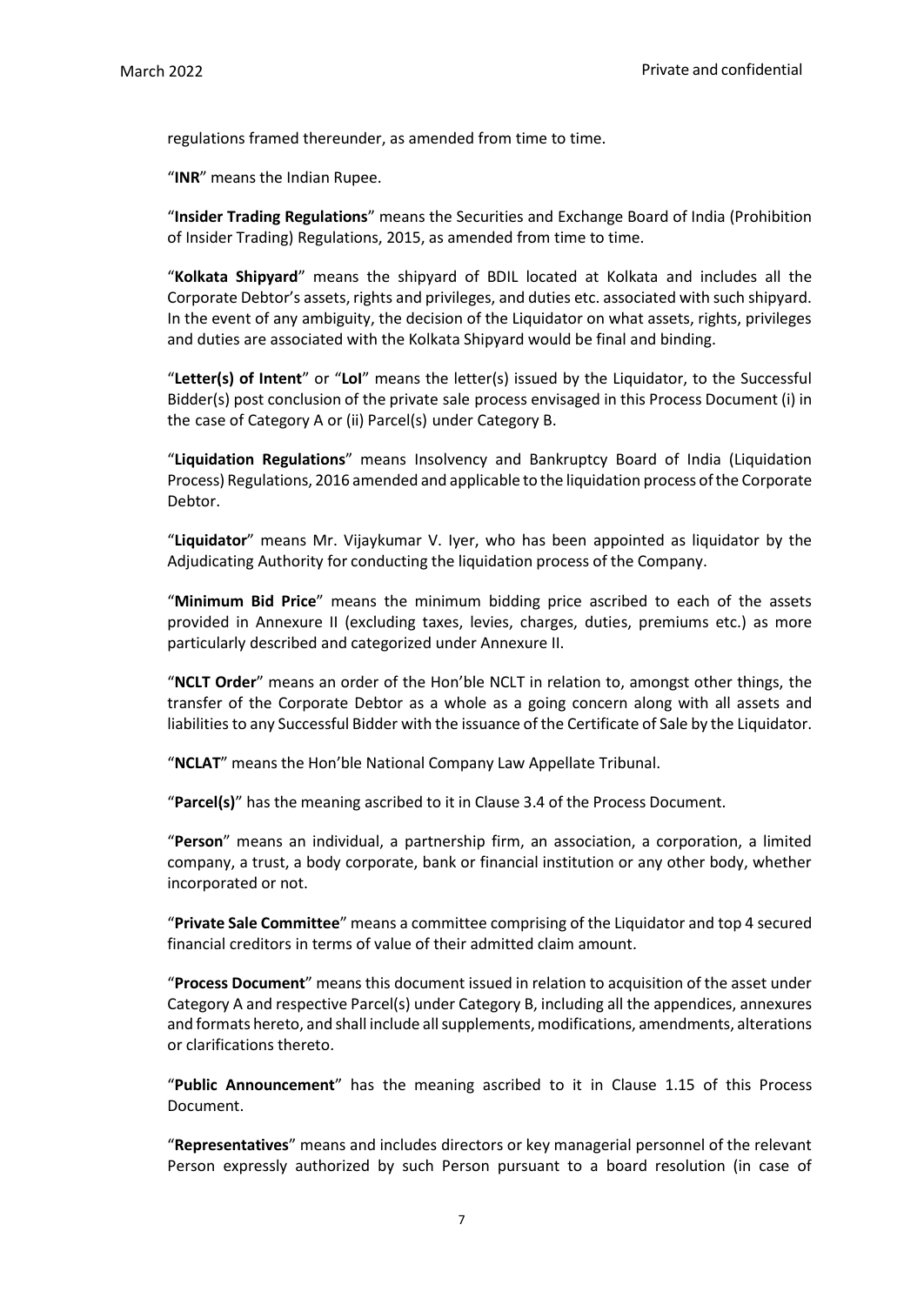incorporated Persons) or duly executed and legally valid power(s) of attorney (executed under the authorityof a board resolution in case of incorporated Persons).

This term when specifically used in the case of/ co-joint with the Liquidator, includes the Liquidator's advisors and consultants.

"**Sale Certificate(s)**" or "**Certificate(s) of Sale**" means a single or separate certificate(s), for each asset, if required, substantially in the format specified in Format XI of this Process Document, issued by the Liquidator to the Successful Bidder(s) in relation to the relevant Parcel for which the Bidder has been chosen as a Successful Bidder, in terms of this Process Document and the Liquidation Regulations.

"**SEBI**" means the Securities and Exchange Board of India.

"**Site**" means one or more locations of all the immovable and movable properties of the Company for the purposes of conducting business, as described in Annexure I.

"**Stakeholder**" has the meaning assigned to it under the Code.

"**Successful Bid(s)**" has the meaning assigned under Clause 3.5 XII (i) of this Process Document.

"**Successful Bidder(s)**" has the meaning assigned under Clause 3.5 XII (ii) of this Process Document

"Supporting Documents" has the meaning ascribed to it in Clause 3.5 of the Process Document.

"**Transfer Date**" means (i) in case the Successful Bid is under Category A, the date on which the ownership of the Company as a whole on a going concern basis is transferred to the Successful Bidder in terms of the Certificate of Sale issued by the Liquidator in accordance with the terms of the Process Document, Applicable Law and the NCLT Order, and (ii) in case the Successful Bid(s) is under Category B, each of the date(s) on which the shipyards/ set(s) of assets under the respective Parcel(s) are transferred to the Successful Bidder(s) in terms of the Certificate(s) of Sale issued by the Liquidator in accordance with the terms of the Process Document and Applicable Law.

"**Unpublished Price Sensitive Information**" or "**UPSI**" has the meaning ascribed to the term in the Insider Trading Regulations.

"**Working Day**" means any day between 10:30 Hours and 18:00 Hours IST, other than a public holiday as per the Negotiable Instruments Act, 1881, when banks in Mumbai are open for business.

For the sake of clarity, all timelines contained in this Process Document pertain to days that are not declared public holidays. If performance of any action falls on a day declared as a public holiday under Negotiable Instruments Act, 1881, the relevant action isto be performed on the next Working Day.

## <span id="page-13-0"></span>**3. BIDDING PROCESS**

- 3.1 Key Steps in the process for private sale under Category A:
	- I Issuance of Public Announcement;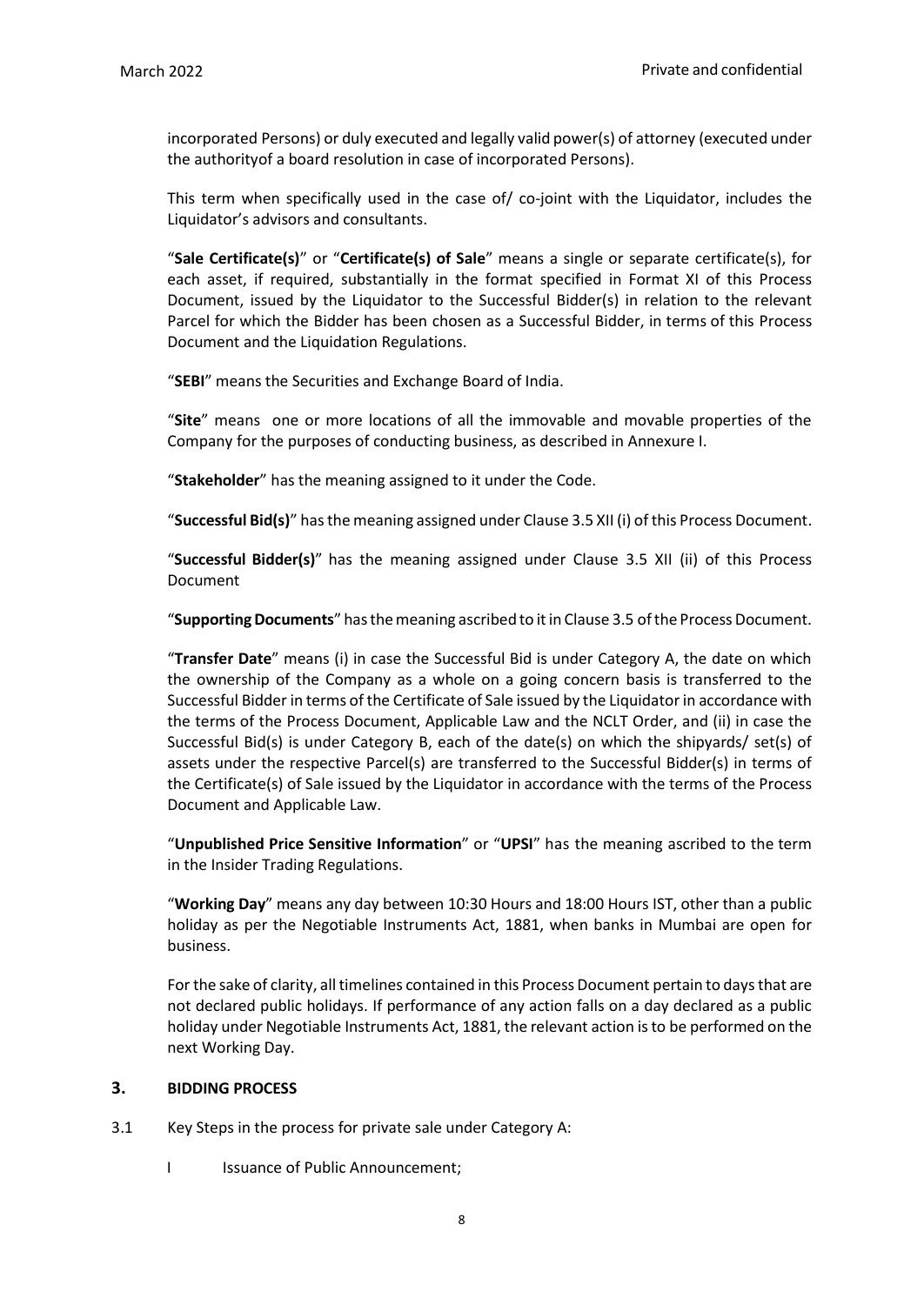- II Submission of EOI along with the Supporting Documents;
- III Verification of EOI and Supporting Documents by Liquidator;
- IV Declaration of Qualified Bidders;
- V Conduct of Site visit and accessing Data Room by Qualified Bidders;
- VI Submission of EMD and Bidding Declaration;
- VII Submission of Bid by Qualified Bidders;
- VIII Declaration of Highest Bid and Second Highest Bid by the Liquidator;
- IX Negotiation between the Private Sale Committee and H1 Bidder and H2 Bidder;
- X Submission of Final Bid by H1 Bidder and H2 Bidder (If in case the Final Bid amounts are equal, H1 Bidder and H2 Bidder will have to under-go inter-se bidding, crossbidding, or participate in such other process as may be prescribed at that time to determine the Successful Bidder);
- XI Issuance of LOI by Liquidator to the Successful Bidder;
- XII Receipt of NCLT Order;
- XIII Payment of Final Consideration by the Successful Bidder as per IB Code;
- XIV Issuance of Certificate of Sale.
- 3.2 Key steps in the process for private sale under Category B:
	- I Issuance of Public Announcement;
	- II Submission of EOI along with Supporting Documents;
	- III Verification of EOI and Supporting Documents by Liquidator;
	- IV Declaration of Qualified Bidders;
	- V Conduct of Site visit and accessing Data Room by Qualified Bidders;
	- VI Submission of EMD and Bidding Declaration;
	- VII Submission of Bid by Qualified Bidders;
	- VIII Declaration of Highest Bid and Second Highest Bid by the Liquidator;
	- IX Negotiation between the Private Sale Committee and H1 Bidder and H2 Bidder
	- X Submission of Final Bid by H1 Bidder and H2 Bidder (If in case the Final Bid amounts are equal, H1 Bidder and H2 Bidder will have to under-go inter-se bidding, crossbidding, or participate in such other process as may be prescribed at that time to determine the Successful Bidder)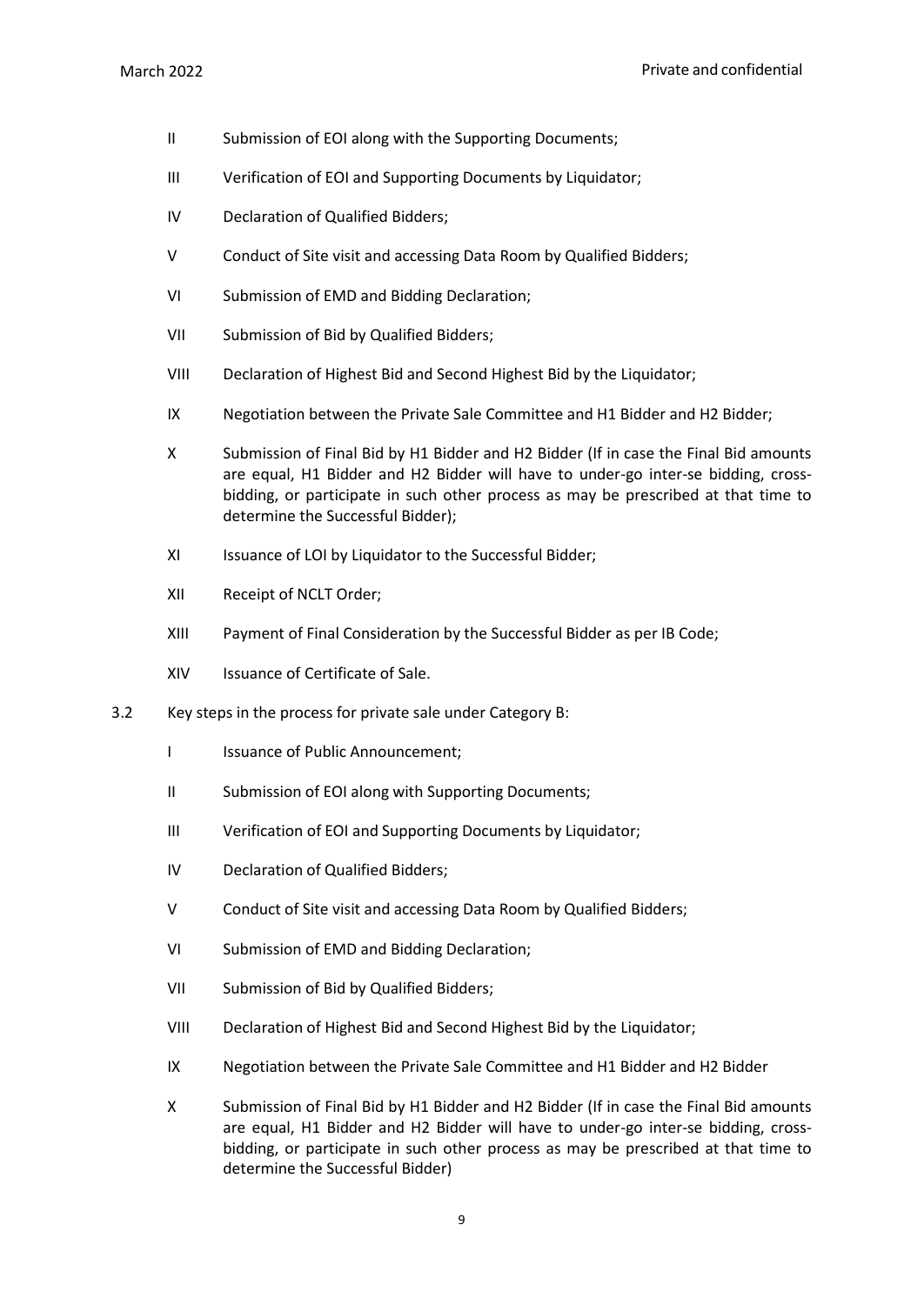- XI Issuance of LOI(s) by Liquidator to the Successful Bidder(s);
- XII Payment of Final Consideration by the Successful Bidder(s) as per the IB Code;
- XIII Issuance of Certificate(s) of Sale.

# 3.3 Process Timeline

| Sr.No. | <b>Event Description</b>                                                                                      | <b>Date</b>                                                                                            |
|--------|---------------------------------------------------------------------------------------------------------------|--------------------------------------------------------------------------------------------------------|
| 1.     | Publication of Public Announcement dated<br>9 <sup>th</sup> February, 2022                                    | March 21, 2022                                                                                         |
| 2.     | Last date for submission of EOI<br>and<br><b>Supporting Documents</b>                                         | April 8, 2022                                                                                          |
| 3.     | Submission of EMD and Bidding Declaration<br>by Qualified Bidders                                             | May 20, 2022                                                                                           |
| 4.     | Last date of Site visit and accessing Data<br>Room by Qualified Bidders                                       | May 20, 2022                                                                                           |
| 5.     | Last date of Submission of Bid by Qualified<br>Bidders ("Bid Submission Date")                                | May 20, 2022                                                                                           |
| 6.     | Declaration of Highest Bid and Second<br><b>Highest Bid</b>                                                   | May 27, 2022                                                                                           |
| 7.     | Negotiation between Private Sale Committee<br>and H1 Bidder and H2 Bidder                                     | As per the timeline decided by the<br>Liquidator in consultation with<br><b>Private Sale Committee</b> |
| 8.     | Submission of Final Bid by H1 Bidder and H2<br><b>Bidder</b>                                                  | As decided by the Liquidator                                                                           |
| 9.     | Placing of Final Bids before Private Sale<br>Committee<br>for<br>their<br>discussion<br>and<br>consideration. | As decided by the Liquidator                                                                           |
| 10.    | Declaration of Successful Bidder                                                                              | As decided by the Liquidator in<br>consultation with<br>Private<br>Sale<br>Committee                   |
| 11.    | Issuance of LOI(s) by Liquidator to the For Category A: within 7 Working<br>Successful Bidder(s)              | Days from declaration of Successful<br><b>Bidder</b><br>or                                             |
|        |                                                                                                               | For Category B: within 7 Working<br>Days from declaration of Successful<br><b>Bidder</b>               |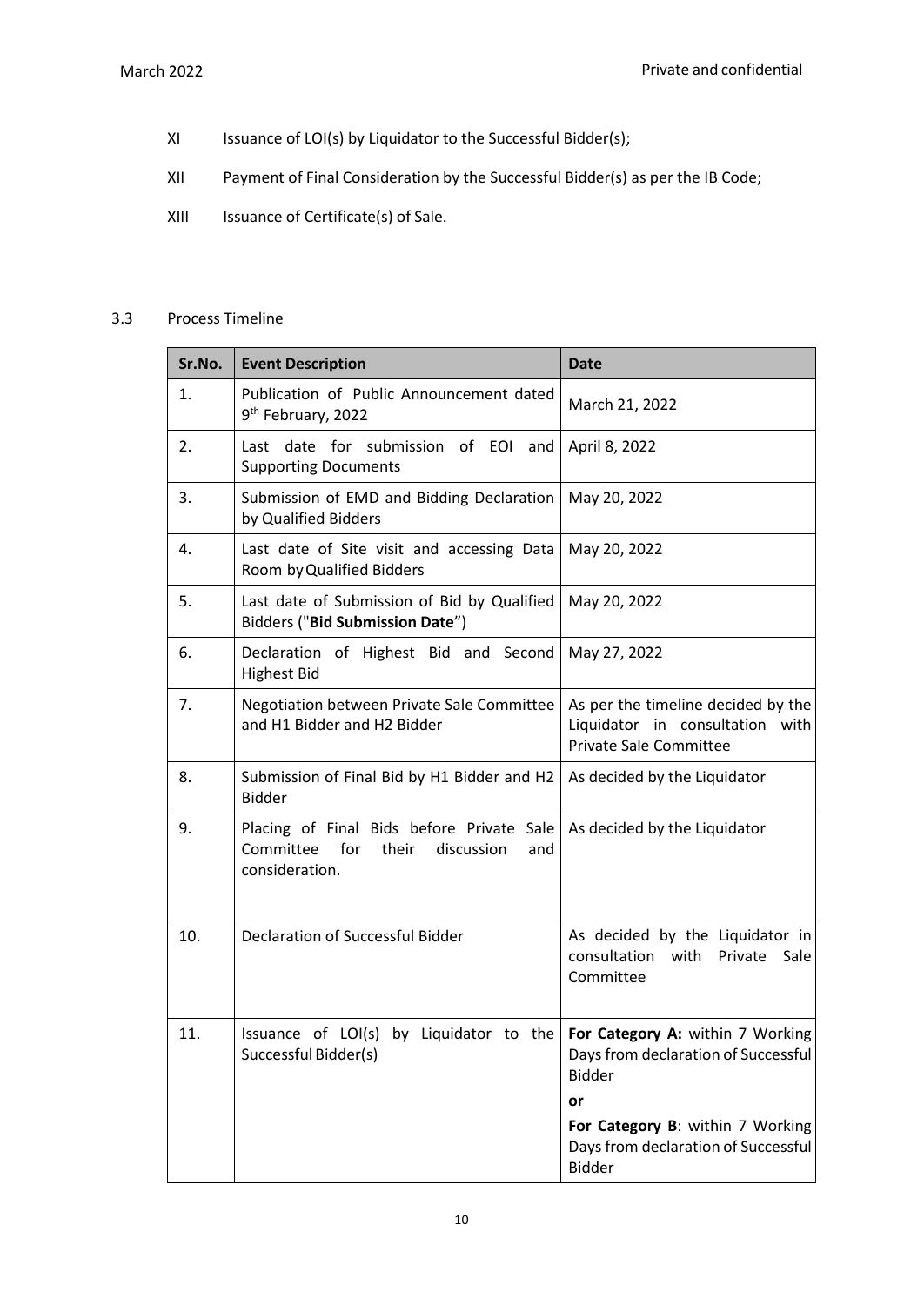| 12. | Payment of Final Consideration by the $ $ For Category A: as per the terms of<br>Successful Bidder(s) | the Successful Bid                                                                                                                          |
|-----|-------------------------------------------------------------------------------------------------------|---------------------------------------------------------------------------------------------------------------------------------------------|
|     |                                                                                                       | <b>or</b>                                                                                                                                   |
|     |                                                                                                       | For Category B: as per the terms of<br>the Successful Bid                                                                                   |
| 13. | Issuance of Certificate(s) of Sale                                                                    | <b>For Category A: within 7 (seven)</b><br>days of the payment of Final<br>Consideration or receipt of the<br>NCLT Order whichever is later |
|     |                                                                                                       | or                                                                                                                                          |
|     |                                                                                                       | For Category B: within 7 (seven)<br>days of the payment of Final<br>Consideration                                                           |

\* Only such Bidders who are Qualified Bidders can commence Site visits and access the Data Room provided that the EOI and all Supporting Documents as mentioned in Step II of Clause 3.5 of this Process Document have been verified to the satisfaction of the Liquidator. A Bidder submitting the EOI and all Supporting Documents before another Bidder or even before the last date for submission of EOI, Supporting Documents, may be provided access to the Data Room and may commence Site visit, as and when such Bidder is declared as a Qualified Bidder by the Liquidator. No claim would be entertained in relation to some Qualified Bidders having more time than the other Qualified Bidders in relation to reviewing the assets and business of the Corporate Debtor and all Bidders interested to be Qualified Bidders may submit their EOI and Supporting Documents as soon as possible.

The Liquidator may extend/ modify the timelines as set out in this Clause at any time without giving reasons by way of a public announcement and/or uploading on the website of Corporate Debtor and/or by email, without incurring any obligation or the need to provide any reasons. In any case, it is assumed that each Bidder takes cognizance of any such extension.

The Liquidator is also entitled to postpone the Bid Submission Date and such revised Bid Submission Date will be notified to the Bidders and shall be published on the website of the Corporate Debtor, at least 2 (two) Working Days prior to the revised Bid Submission Date.

| <b>Category</b>   | <b>Asset</b>                                                                                                                                                     | <b>Minimum Bid</b><br><b>Price(INR Crore)</b> | <b>EMD (INR</b><br>Crore) |
|-------------------|------------------------------------------------------------------------------------------------------------------------------------------------------------------|-----------------------------------------------|---------------------------|
| Category A        |                                                                                                                                                                  |                                               |                           |
| Parcel 1          | BDIL as a whole on a going concern basis<br>(however Kolkata Shipyard, Assets at Goa<br>and Assets at Bhandarli godown and<br>Ghodbunder yard would be excluded) | 316                                           | 25                        |
| <b>Category B</b> |                                                                                                                                                                  |                                               |                           |
| <b>Parcel 2</b>   | Dabhol Shipyard including all the Corporate<br>Debtor's assets, rights and privileges, and                                                                       | 146                                           |                           |

3.4 Asset Parcels under the Bid Process: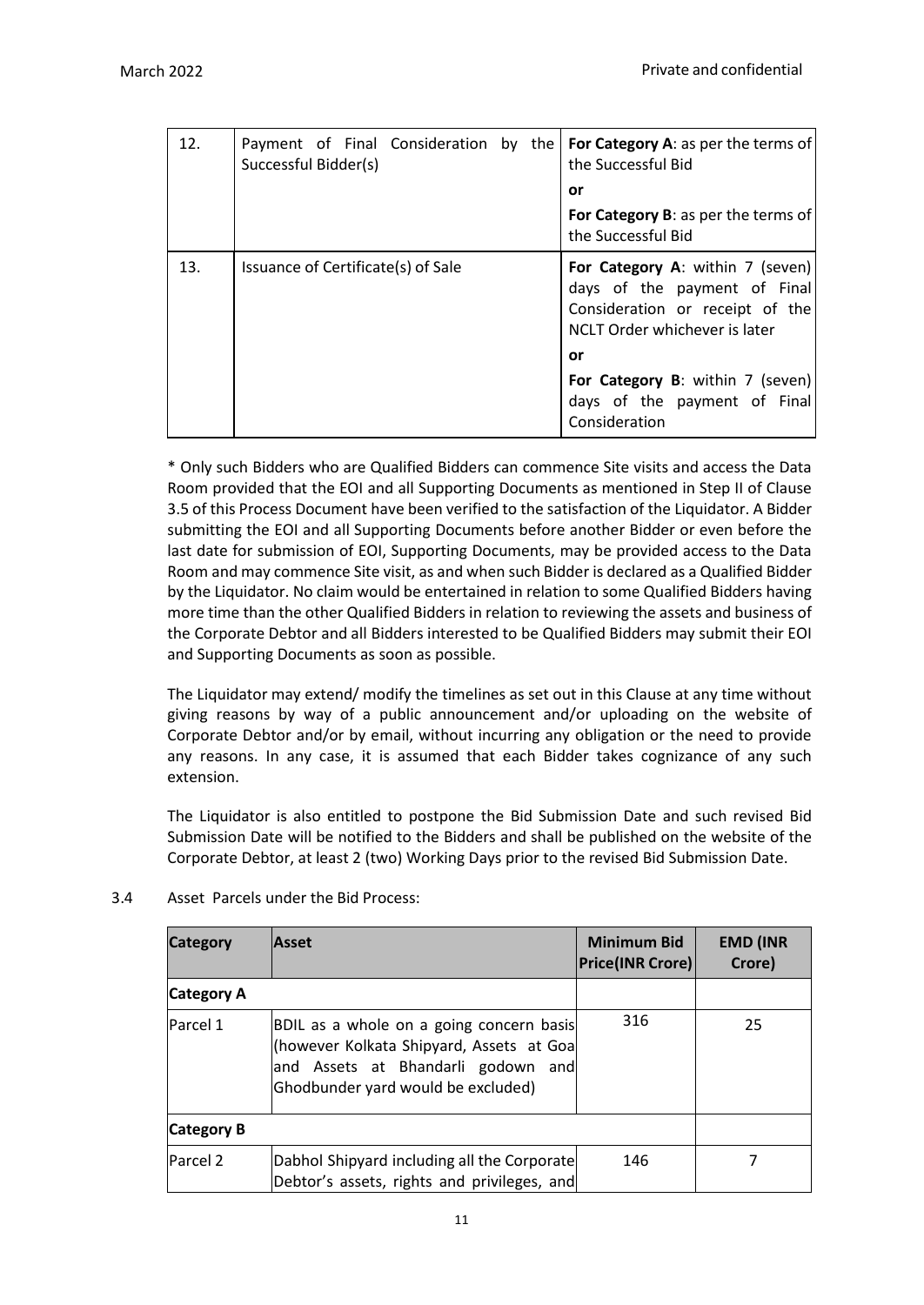|          | duties etc. associated with such shipyard. In<br>the event of any ambiguity, the decision of<br>the Liquidator on what assets, rights,<br>privileges and duties are associated with the<br>Dabhol shipyard would be final and binding.                                                                                                        |    |   |
|----------|-----------------------------------------------------------------------------------------------------------------------------------------------------------------------------------------------------------------------------------------------------------------------------------------------------------------------------------------------|----|---|
| Parcel 3 | Ratnagiri Shipyard including all the<br>Corporate Debtor's assets, rights and<br>privileges, and duties etc. associated with<br>such shipyard. In the event of any<br>ambiguity, the decision of the Liquidator on<br>what assets, rights, privileges and duties are<br>associated with the Ratnagiri shipyard<br>would be final and binding. | 62 | 3 |
| Parcel 4 | Mangalore Shipyard including all the<br>Corporate Debtor's assets, rights and<br>privileges, and duties etc. associated with<br>such shipyard. In the event of any<br>ambiguity, the decision of the Liquidator on<br>what assets, rights, privileges and duties are<br>associated with the Mangalore shipyard<br>would be final and binding. | 75 | 4 |

(Parcel 1, Parcel 2, Parcel 3, Parcel 4,shall be collectively termed as "**Parcels**"). The process for transfer of each of these Parcels is on an "as is where is", "as is what is" "as is how is" and a without recourse basis to any of the Stakeholders, the Corporate Debtor, the Liquidator and/or any advisors or representatives of any of the above.

The assets of BDIL under Category B have been categorized collectively in Parcels to facilitate the Bid Process. The detailed description of assets under each Parcel under Category B has been provided in Annexure II herein. It is clarified that the Liquidator reserves his right to give preference to a Bidder submitting Bids for acquisition of the Corporate Debtor as a whole on a going concern basis under Category A, and/or any Bid(s) which maximizes the overall value to Stakeholders.

In relation to Category B, Bidders may submit a Bid for relevant shipyard(s) in Parcel 2, 3 and 4 on a going concern basis by submitting a Bid under Category B such that the assets of relevant shipyard(s)/ location(s), including all the related contracts, concessions, licenses, approvals, consents etc. pertaining to the relevant shipyard(s)/ location(s) of the Corporate Debtor may be acquired on a going concern basis, in which event, all such contracts, concessions, licenses, approvals, consents etc. may be acquired by the Bidder, subject to and in accordance with the terms and conditions stipulated in such contracts, concessions, licenses, approvals, consents etc. The Bidder shall have to make its own decisions regarding the assignability of the relevant contracts, concessions, licenses, approvals, consents etc. and/or the manner of receipt of the same. Bidders may also provide Bids solely for the assets collectively contained in the shipyards described as Parcel 2, 3 and 4. However, the Minimum Bid Price in both situations would be the same.

3.5 Detailed steps in the Bid Process: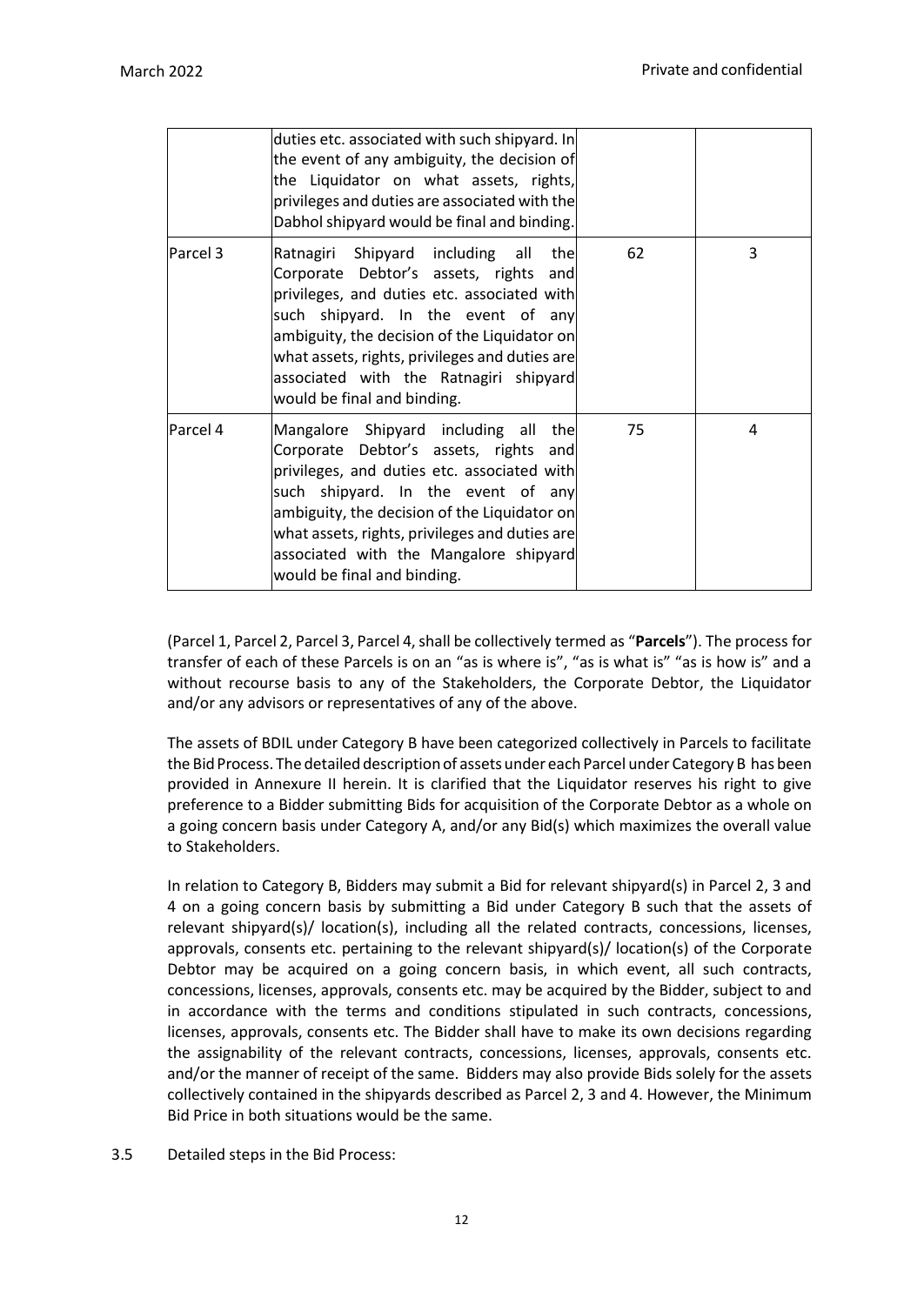## **I Issuance of Public Announcement**

Stage Completed

#### **II Submission of EOI along with Supporting Documents**

- (i) The Bidders shall, on or prior to April 08, 2022("**Document Submission Date**") submit the EOI and the following documents to the Liquidator:
	- a Formats I to VIII and Format XII of the Process Document in relation to the Bid Process; and
	- b Documents evidencing source of funds of the Bidder(s) for making the payments in terms of its Financial Proposal, including:
		- 1. Sanction letter from banks/financial institutions clearly specifying fund based and non-fund based limits; and/or
		- 2. Bankers certificate evidencing availability of funds; and/or
		- 3. Independent chartered accountant/statutory auditor certificate certifying quantum of investments held in the form of liquid assets; and/or
		- 4. any other document evidencing the source of funds to the satisfaction of the Liquidator

(the documents specified in (a) and (b) above are hereinafter referred to asthe "**Supporting Documents**").

The Bidders should note that for the purpose of demonstrating source of funds, no reliance may be placed on the financial strength of any entity that has on an earlier occasion, committed a default or breach in relation to a bid/tender process conductedby banks/financial institutions or under any corporate insolvency resolution process/liquidation process under the IB Code. Any such evidence shall be liable for rejection by the Liquidator.

- (ii) As part of the EOI, each Bidder is required to identify the Category(ies) and Parcel(s) for which the Bidder is submitting an EOI. It is clarified that a Bidder may submit a Bid for Category A, and for any Parcel(s) under Category B, provided that such Bidder furnishes, on or prior to EMD Submission Date, corresponding EMD pertaining to Category A and the respective Parcel(s) under Category B as per Annexure II herein.
- (iii) All Supporting Documents shall be in the English language and if any document is not in English language, then the relevant document would need to be translated in English language along with an unconditional affidavit that the translation is true and correct and such translated document shall be considered as the final document. If any discrepancy is found in the original document and the translation, then the Bidder(s) may be disqualified, and the Bid(s), if any, may be rejected.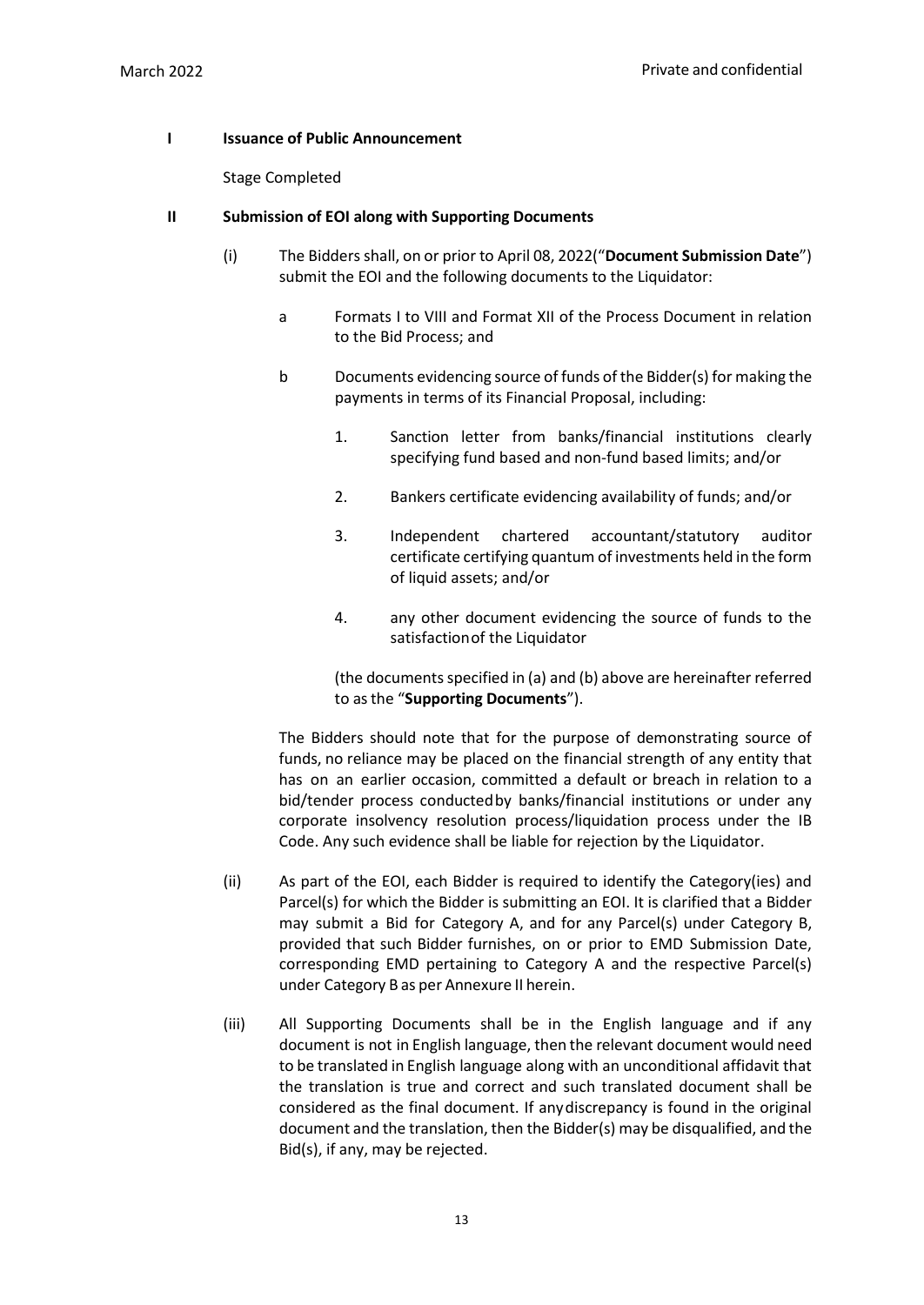- (iv) A Bidder(s) is required to submit information in accordance with this Process Document and in compliance with the requirements set out under the IB Code and Liquidation Regulations and shall sign, stamp and date each of the documents in the space provided therein, and sign and stamp each page of all the documents.
- (v) All requisite Supporting Documents should be duly signed and stamped by the Bidder(s)or an authorised Representatives of the Bidder and supported by evidence of authorityof such Person (board resolution and power of attorney of the Bidder). The authorizedsignatory shall be a director or key managerial person (as defined under the CompaniesAct, 2013) or an officer or employee of the Bidder(s) authorized by a director or key managerial person (as defined under the Companies Act, 2013) supported by evidenceof such authority by way of a board resolution and power of attorney authorizing such director, key managerial person (as defined under the Companies Act, 2013) or an officer or employee. Strict adherence to forms, documents, and authorizations wherever specified in the Process Document, is required. Each form, document and authorization has to be duly signed and appropriately stamped/company seal affixed by the Representatives of Bidder(s).
- (vi) The EOI and the Supporting Documents shall be submitted by post or courier and email, unless otherwise notified and it is the responsibility of the Bidder(s) alone to ensure that the EOI, along with the necessary documents, is delivered at the address given under Clause 3.5 within the stipulated time and date.
- (vii) The Supporting Documents should be submitted in a single sealed envelope and via email in the following way on or prior to the Document Submission Date. Envelope should bear the following transcript

## **(Expression of Interest) – "Confidential"**

| <b>Superscript</b>              | : "Expression of Interest for Bharati Defence and<br>Infrastructure Limited"                                                                                              |
|---------------------------------|---------------------------------------------------------------------------------------------------------------------------------------------------------------------------|
| Name of the Bidder $:[\bullet]$ |                                                                                                                                                                           |
| ATTN. OF                        | : Mr. Vijaykumar V. Iver                                                                                                                                                  |
| <b>DESIGNATION</b>              | :Liquidator                                                                                                                                                               |
| <b>ADDRESS</b>                  | :Deloitte India Insolvency Professionals LLP, One<br>International Center, Tower 3, 27th Floor, Senapati<br>Bapat Marg, Elphinstone Road (West), Mumbai 400<br>013. India |

EMAIL ADDRESS : inbharatidefip@deloitte.com

(viii) All envelopes used by the Bidder(s), for the purpose of any submission and communication should be adequately sealed, to prevent any interference/tampering, while in transit. The Liquidator shall assume no responsibility for the misplacement/ damage to the documents/ delay in delivery or premature disclosure of the contents of the same and consequent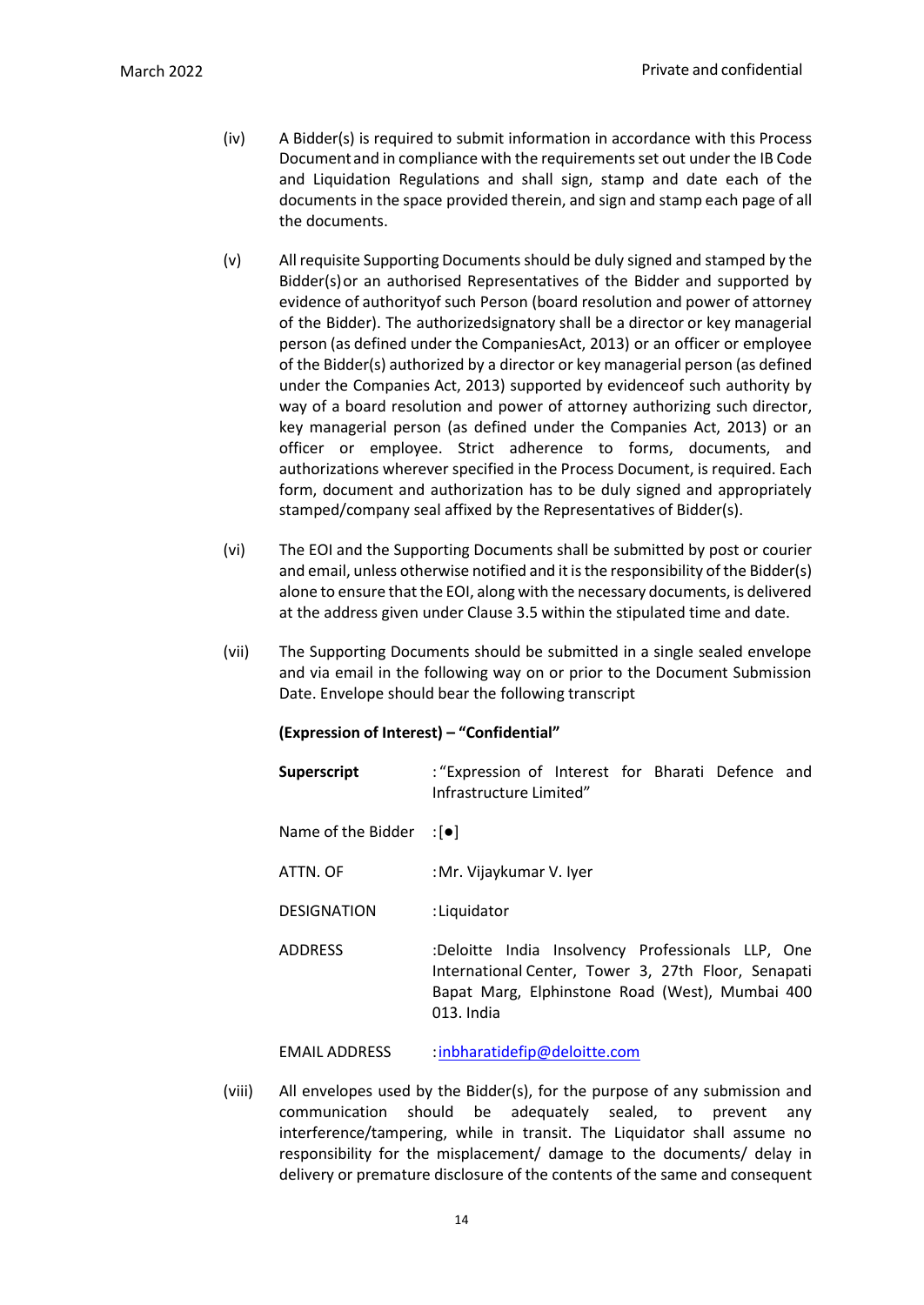losses, if any, suffered by the Bidder(s).

- (ix) The Liquidator or any of his Representatives are not responsible for nonreceipt of correspondences in relation to the EOI. It is hereby clarified that the physically submitted EOI and SupportingDocumentsshall be considered asthe EOI and SupportingDocuments for the purposes of this Process Document provided that if any discrepancyis identified between the physically submitted EOI and Supporting Documents and the EOI and Supporting Documents submitted in electronic form, then such Bid may be rejected or considered as non-responsive, at the discretion of the Liquidator.
- (x) Non submission of the EOI and/or any Supporting Documents shall render a Bid liable to be declared as non-responsive, liable for rejection by the Liquidator. EOI/Supporting Documents submitted post the Document Submission Date may be liable for rejection at the discretion of the Liquidator.
- (xi) Where the Liquidator finds that the Bidder(s) has submitted an incomplete EOI/Supporting Documents or if the EOI/ Supporting Documents are not as per the format laid down in this Process Document, or are not compliant with the provisions of the Code or the Liquidation Regulations, the Liquidator may, at his discretion, reject such EOI/ disqualify the Bidder or may seek forremedy ofsuch discrepancies within 3 (three)days from the date of communication to remedy the same by the Liquidator or within such date as decided by the Liquidator in his sole discretion, to the relevant Bidder in this regard. In case such discrepancies are not remedied within the aforesaid duration, the Liquidator may summarily reject such EOI without assigning or giving any reasons for the same. In an event of rejection/ disqualification, the Bidder(s) will not be entitled to any compensation whatsoever, or refund of any other amount.

## **III Verification of EOI and Supporting Documents by Liquidator**

- (i) Upon submission of EOI and Supporting Documents and prior to the Bid Submission Date, the Liquidator shall verify the contents of the EOI(s) and Supporting Documents to ensure that the same have been provided as per the form and format required underthis Process Document.
- (ii) Notwithstanding anything stated in this Process Document to the contrary, the Liquidator reserves the right to verify, at any stage of the Bid Process, the antecedents of any Bidder(s) and such other Persons connected with the Bidder(s) in submitting the Bid(s), the eligibility of the Bid(s), the authenticity of the documents submitted by the Bidder(s), and may request for any additional information or documents, as may be required, for the purpose of verifying/validating the Bid(s) submitted by such Bidder(s). The Liquidator reserves the right, at its sole discretion to contact the Bidder's bank, lenders, financing institutions and any other Person as may be necessary or expedient to verify the information/documents submitted by the Bidder(s) as part of its Bid(s), and each Bidder(s) expressly consents to the same.

# **IV Declaration of Qualified Bidders**

(i) Upon conducting verification as per Step III, prior to Bid Submission Date (as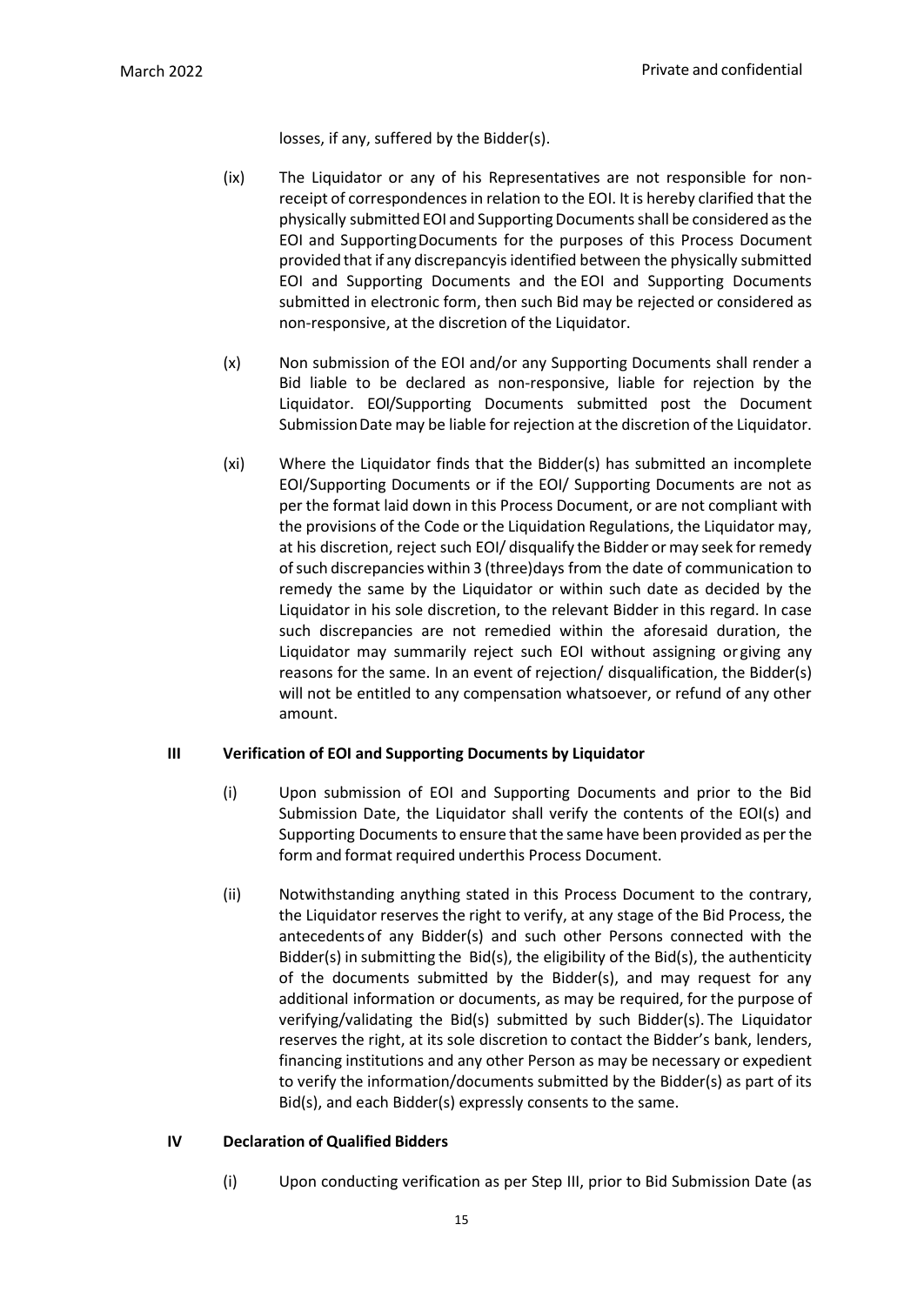per schedule set out under Clause 3.3 of the Process Document), the Liquidator shall prepare a final list of Bidders whose EOIs and Supporting Documents are accepted by the Liquidator, with details of which Category(ies) and Parcel(s) have been included in the EOI of each Bidder ("**Qualified Bidders**"). It is clarified that only the Qualified Bidders shall be eligible to conduct the Site visit, have access to the Data Room, and subject to submission of EMD and Bidding Declaration as per Step VI below shall also be entitled to participate in the Bid Process for submission of the Bid.

# **V Conduct of Site visit and accessing Data Room by Qualified Bidders**

- (i) Access to Data Room containing information related to the Company and its assets and Site visits to the various locations where the Corporate Debtor has facilities shall be provided to only the Qualified Bidder(s), to undertake due diligence. It is clarified that each Qualified Biddershall have access only to the details on the Data Room pertaining to the Category(ies) and Parcel(s) identified by it in its EOI, and that each Qualified Bidder can undertake a Site Visit as per this Step V, restricted to the relevant Site(s) pertaining to the Category(ies) and Parcel(s) identified by it in its EOI.
- (ii) The Data Room has been organized only for the ease of reference of the Qualified Bidder(s), and the Qualified Bidder(s) shall be responsible to conduct their own due diligence, research, assessment and analysis with respect to the information containedin the Data Room. Notwithstanding anything to the contrary contained in this Process Document, the Liquidator or the Representatives of the Liquidator, shall not in any manner whatsoever, be held liable for the relevance, adequacy, correctness, completeness or accuracy of the information contained in the Data Room.
- (iii) The Qualified Bidder shall be deemed to have conducted its due diligence to its entire satisfaction. It is hereby clarified that the Qualified Bidder shall not be entitled to withdraw its Bid, as submitted, on the pretext that the contents uploaded in the Data Room were not to the required satisfaction of the Qualified Bidder or that the Qualified Bidder did not conduct a Site visit. It is expected that the Qualified Bidder shall have undertaken an independent due diligence and appraisal of the Company/ its assets forparticipation in the Bid Process and shall not rely solely on the information provided by the Liquidator or its Representatives in the Data Room.
- (iv) The Qualified Bidder who is desirous of undertaking a visit to any Site of the Company or office of the Company will be allowed to do so only once in the course of the current Bid Process, and such Site visit will be arranged, on a pre-determined Working Day between 10:00 a.m. to 6:00 p.m., after a prior written request is made to the Liquidator at inbharatidefip@deloitte.com. Such requests shall be considered by the Liquidator depending on the availability of the personnel/ employees at the Site and the lockdownrelated restrictions (to the extent relevant). The Qualified Bidder(s) shall ensure that such Site visit is conducted on the pre-determined Working Day only in order to maintain the schedule for any visits to be conducted by other Qualified Bidder(s). The Liquidator shall co-ordinate among the Company and the Qualified Bidder(s) to facilitate the Site visit, to the extent possible. The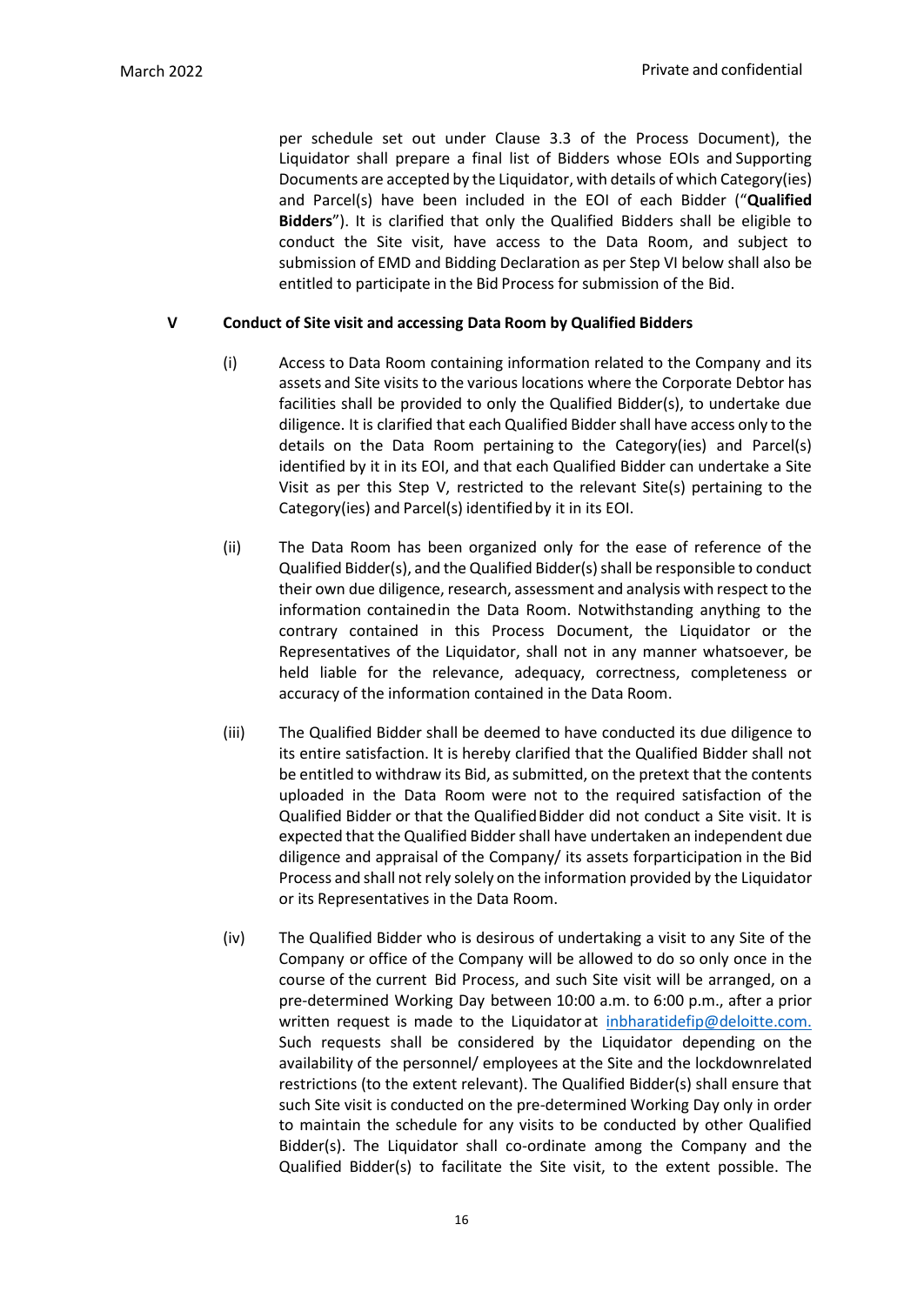Qualified Bidder(s) are required to depute their own team forthe Site visit and the Liquidator shall be under no obligation to depute any of his Representatives or a member of the Corporate Debtor's team for this purpose. The Qualified Bidder may depute a team comprising of a maximum 5 (five) personnel in the employment oftheQualified Bidder(s) orits consultants for such visit. Each Qualified Bidder is expected to make its own arrangements including accommodation, travel or other expenses related to the Site visit. All costs and expenses incurred in relation to the Site visit and due diligence shall be borne by the Qualified Bidder(s) and no Qualified Bidder shall be entitled to deduct such expenses from his Financial Proposal. The Liquidator/ Corporate Debtor will not be required to provide any arrangements in relation to the Site visit. The personnel of the Qualified Bidders shall not be permitted to undertake any photography or videography during the Site visit without obtaining specific approval from the Liquidator.

During the Site visit, the Qualified Bidders shall not be permitted to: (i) take possession of any documents/ assets; or (ii) alter/ reposition/ tamper with or damage any asset or document on the premises of the Site; or (ii) initiate any discussion regarding the Bid Process, with any personnel at the Site. Any of the aforesaid actions may result in the disqualification of the Qualified Bidder(s). Any damages incurred by the Company or the Liquidator in the course of any Site visit attributable to the willful actions of any Qualified Bidder(s) shall be at the cost of such Qualified Bidder(s).

- (v) The Qualified Bidder(s) are required to inform the Liquidator or its Representative of the details of the team who will undertake Site visit. Nonattendance at the Site visit will not be a cause for disqualification of a Qualified Bidder(s). Failure to undertake a Site visit or access the Data Room will not be a valid ground to relieve the Qualified Bidder(s) subsequently from submission of its Bid nor shall it relieve the Qualified Bidder(s) from any responsibility for estimating the risks in submission of its Bid(s) or costs of successfully fulfilling the terms and conditions of its Bid(s). The Qualified Bidder(s) may carry out its own comprehensive due diligence in respect of the Companyand shall be deemed to have full knowledge of the conditions of the Company, its assets, relevant documents, information etc. whether or not the Qualified Bidder(s) actually inspects or participates in the Site visit or verifies the document provided by the Liquidator or accesses the Data Room.
- (vi) Any delay in completion of the Site visit by the Qualified Bidder(s), shall not entitle the Qualified Bidder(s) to any extension in the timelines, including the timeline for completion of such Site visit or due diligence.
- (vii) It is assumed that the Qualified Bidder(s) shall have undertaken the necessary due diligence and appraisal of the Company/ its assets for participation in the Bid Process, submission of the Bid(s) and the requisite financial closure. The Qualified Bidder(s) shallnot be provided any additional time for undertaking diligence or be provided access tothe Data Room, after the last date of accessing the Data Room.
- (viii) While the data/information provided in this Process Document and the Data Room, hasbeen prepared and provided in good faith, the Liquidator and his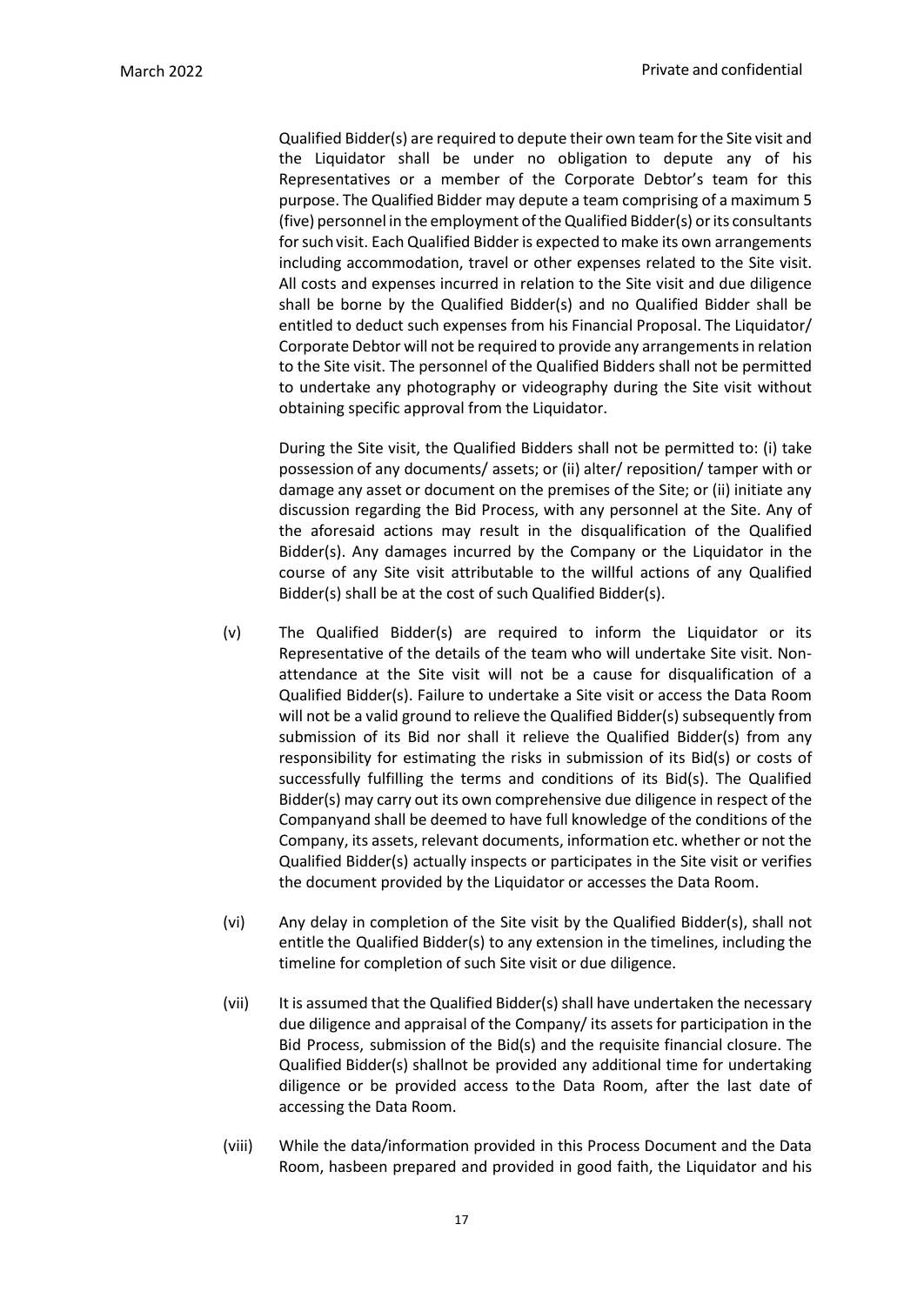Representatives shallnot accept any responsibility or liability, whatsoever, in respect of any statements or omissions herein, or the accuracy, correctness, completeness or reliability of theinformation provided, and shall incur no liability under any law, statute, rules or regulations as to the accuracy, reliability and completeness of the information provided, even if any loss or damage is caused to any of the Qualified Bidders by any act or omission on their part.

## **VI Submission of EMD and Bidding Declaration**

- (i) The Qualified Bidders that wish to participate in the sale process shall, on or prior to May 20, 2022("**EMD Submission Date**") submit the corresponding applicable EMD to the Liquidator, for the Category(ies) and Parcel(s) identified by it in its EOI, as provided in Annexure II herein.
- (ii) Such Qualified Bidders are also required to submit a duly stamped and notarized copy of the Bidding Declaration as per the format in Format XIV herewith, on or prior to the EMD Submission Date, by virtue of which such Qualified Bidders are deemed to have accepted the Minimum Bid Price for the Parcel(s) sought to be sold in this Bid Process.
- (iii) It is clarified that each Bidder that chooses to not submit its EMD with the Bidding Declaration on or prior to the EMD Submission Date, shall be out of the current Bid Process and any Bid submitted by such Bidder shall not be considered by the Liquidator.
- (iv) The EMD shall be submitted by post or courier and email, unless otherwise notified and it is the responsibility of the Qualified Bidder alone to ensure that it is delivered at the address given under Clause 3.5 within the stipulated time and date.
- (v) The Qualified Bidders that wish to participate in the Bid Process shall provide an EMD of an amount corresponding to the Parcel(s) for which the Bidder has submitted an EOI, as mentioned in Annexure II herein, as follows:
	- a in the form of a bank guarantee as given in Format IV ("**Bank**  Guarantee"), executed in favour of Bharati Defence and Infrastructure Limited, issued by any scheduled commercial bank in India, or
	- b by way of a direct deposit by way of the real time gross settlement ("**RTGS**") system into a bank account held by the Corporate Debtor, the details of which shall be shared separately with the Qualified Bidder(s).
- (vi) The Bank Guarantee shall be issued and renewed from time to time as may be required by the Liquidator. The Bank Guarantee shall be valid for a period of 6 months alongwith a claim period of 12 months. In the event of any extensions in the timelines of this Bid Process, the Bank Guarantee shall be extended accordingly.
- (vii) It is hereby clarified that failure to renew/ extend the EMD by any Qualified Bidder shall lead to ineligibility and disqualification of the Qualified Bidder(s)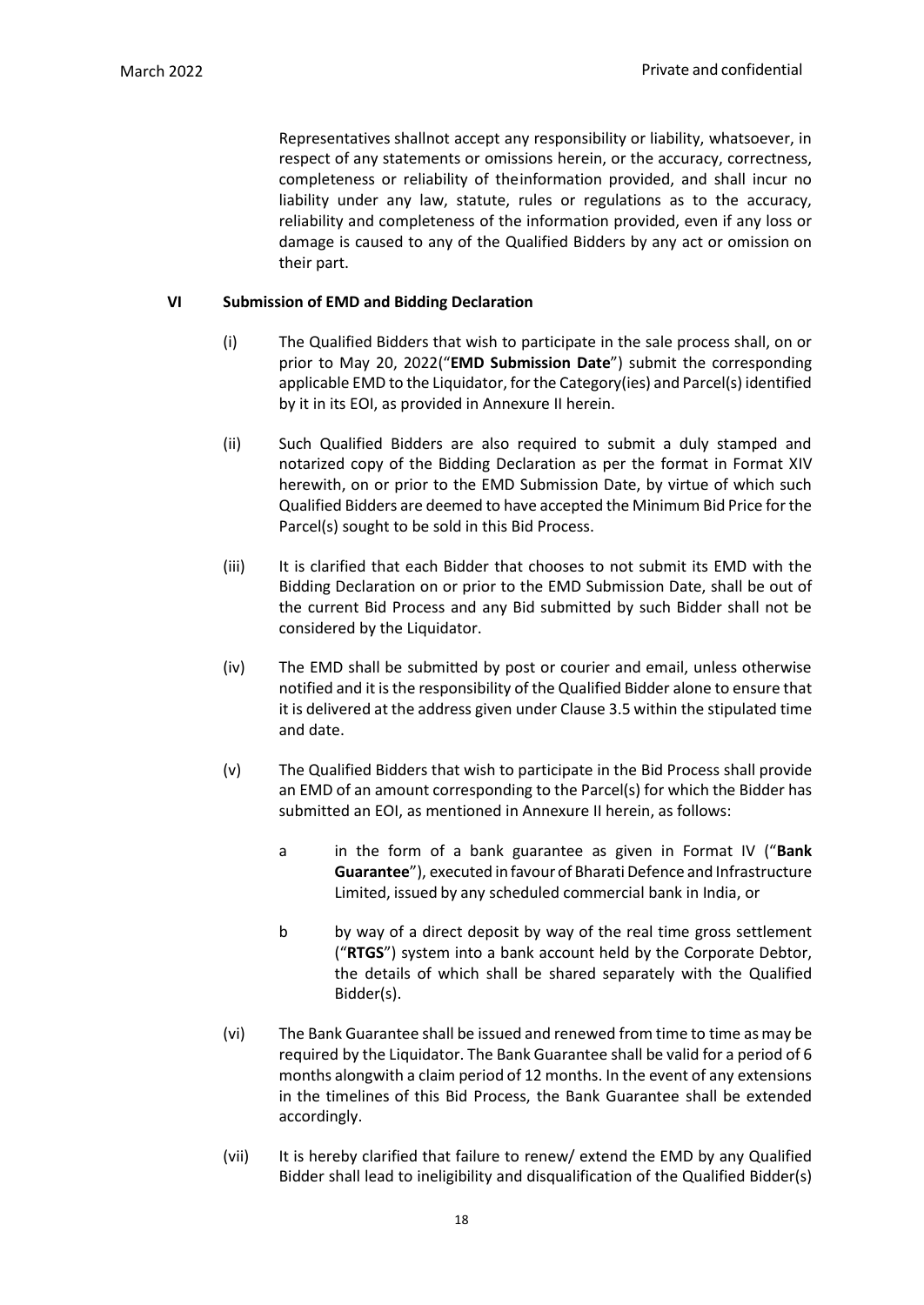to participate in the Bid Process.

(viii) In case of RTGS, the entire EMD amount shall be remitted by the Qualified Bidder(s) from one bank account only which will be owned by the Qualified Bidder(s). The Qualified Bidders shall preserve the remittance challan and shall produce to the Liquidator as and when demanded.

#### (ix) Invocation of Earnest Money Deposit

The Liquidator shall have the right to invoke the Earnest Money Deposit, by encashing the Bank Guarantee or by appropriating the deposit made by the Qualified Bidder through RTGS.The Earnest Money Deposit can be invoked and appropriated at any time at the discretion of the Liquidator in accordance with Applicable Law, without making any reference to the relevant Qualified Bidder(s), upon occurrence of any of the following conditions/events:

- a any of the conditions under this Process Document or the LoI, as the case may be, are breached by the relevant Qualified Bidder;
- b the Qualified Bidder is found to be ineligible to submit the Bid(s) or the Qualified Bidder is found to have made a false or misleading declaration or any misrepresentation;
- c the Bid(s) of any Qualified Bidder is declared as non-responsive as per this Process Document;
- d If Qualified Bidder isfound to be ineligible to submit a Bid(s) as perthe conditionsset out in Section 29A of the IBC (as amended from time to time) or is found to have made a false or misleading declaration of eligibility as per the conditions set out in Section 29A of the IBC (as amended from time to time);
- e existence of any collusion between the relevant Qualified Bidders, or between the Qualified Bidder and the Company's related parties, or any creditors of the Company and the Qualified Bidder;
- f withdrawal of, or change in the Financial Proposal after the submission of Bid and during the Bid Process (except to the extent such modification is allowed under the Process Document with approval of the Liquidator);
- g The Qualified Bidder fails to renew/extend the Earnest Money Deposit at least 30 days prior to the date of its expiry or within 5 days from the request for extension received from the Liquidator; or
- h non-payment or failure to make payment in accordance with the Bid;

It is clarified that any invocation of the Earnest Money Deposit, by the Liquidator, shall not limit any other rights or remedies that the Liquidator may have under Applicable Law or otherwise, against any Qualified Bidder.

(x) In case of any occurrence of any/all of the events as abovementioned in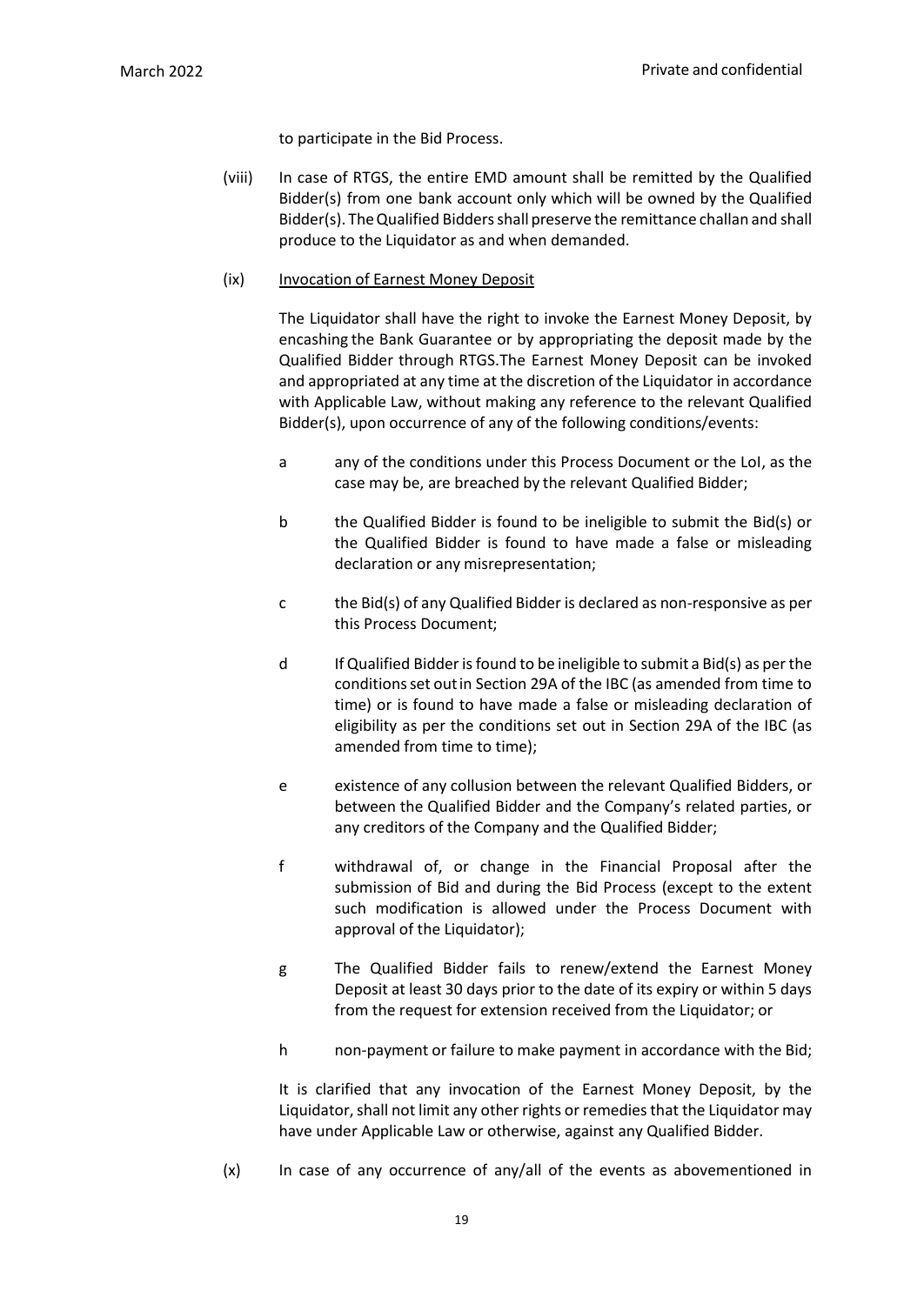Clause 3.5 VI (ix) of the Process Document, the Liquidator reserves his right to negotiate/sell the assets to the Second Highest Bidder/ next highest Bidder after the Successful Bidder in case the Successful Bidder is rejected/disqualified/defaults on obligations hereunder, such as failing to make the complete payment towards the Final Consideration.

- (xi) In cases of disqualification of the Bidder/ Qualified Bidder/ H1 Bidder/ H2 Bidder/Successful Bidder, the Liquidator reserves the right to issue fresh/ revised terms and/or revised timelines (as the situation may require) that may be notified upon occurrence of such an event of default by the Successful Bidder. The Bidder/ Qualified Bidder/ H1 Bidder/ H2 Bidder/ Successful Bidder shall be bound by the decision of the Liquidator and shall not challenge or contest the decision of the Liquidator to forfeit the amounts as aforesaid or to reject the Bid/ H1 Bid / H2 Bid/ Successful Bid/ Final Bid or to sell the assets or negotiate with the next highest bidder, which decision(s) shall be final and binding on the Bidder/ Qualified Bidder/ H1 Bidder/ H2 Bidder/ Successful Bidder.
- (xii) The Earnest Money Deposit shall, in the event of the Successful Bid(s) pertaining to Category A or Category B, be returned upon receipt of the Final Consideration in accordance with the Successful Bid(s). However, Successful Bidder(s) under Category A or Category B, as the case may be, shall have the option to adjust the amount of Earnest Money Deposit against the Final Consideration proposed by such Successful Bidders(s), in the event that the EMD has been deposited in the form of direct deposit through RTGS as per Step VI of Clause 3.5. In the event the Earnest Money Deposit is in the form of Bank Guarantee, then no adjustment can take place against the Final Consideration, and the Successful Bidder shall have to make full payment of the Final Consideration, upon which the Bank Guarantee shall be returned to the Successful Bidder. The EMD of all other Bidders (apart from the Successful Bidder and H2 Bidder) shall be returned within 15 (Fifteen) days from the date of declaration of Successful Bidder. EMDs and other monies of the H2 Bidder (as the case may be) shall be withheld until the conclusion of sale process of the assets so that in case the Successful Bidder is rejected/disqualified/ defaults, the Liquidator may commence a process to determine the next Successful Bidder or declare the H2 Bidder as the Successful Bidder and accordingly, adjust the EMD of the H2 Bidder against the Final Consideration to be received from H2 Bidder. Upon the conclusion of the sale process i.e., after the Successful Bidder has deposited all amounts towards Final Consideration in the Liquidation Account (*as defined in Clause 3.5, XIII (i)*), EMD and any other monies deposited by the H2 Bidder shall be refunded within 15 working days therefrom.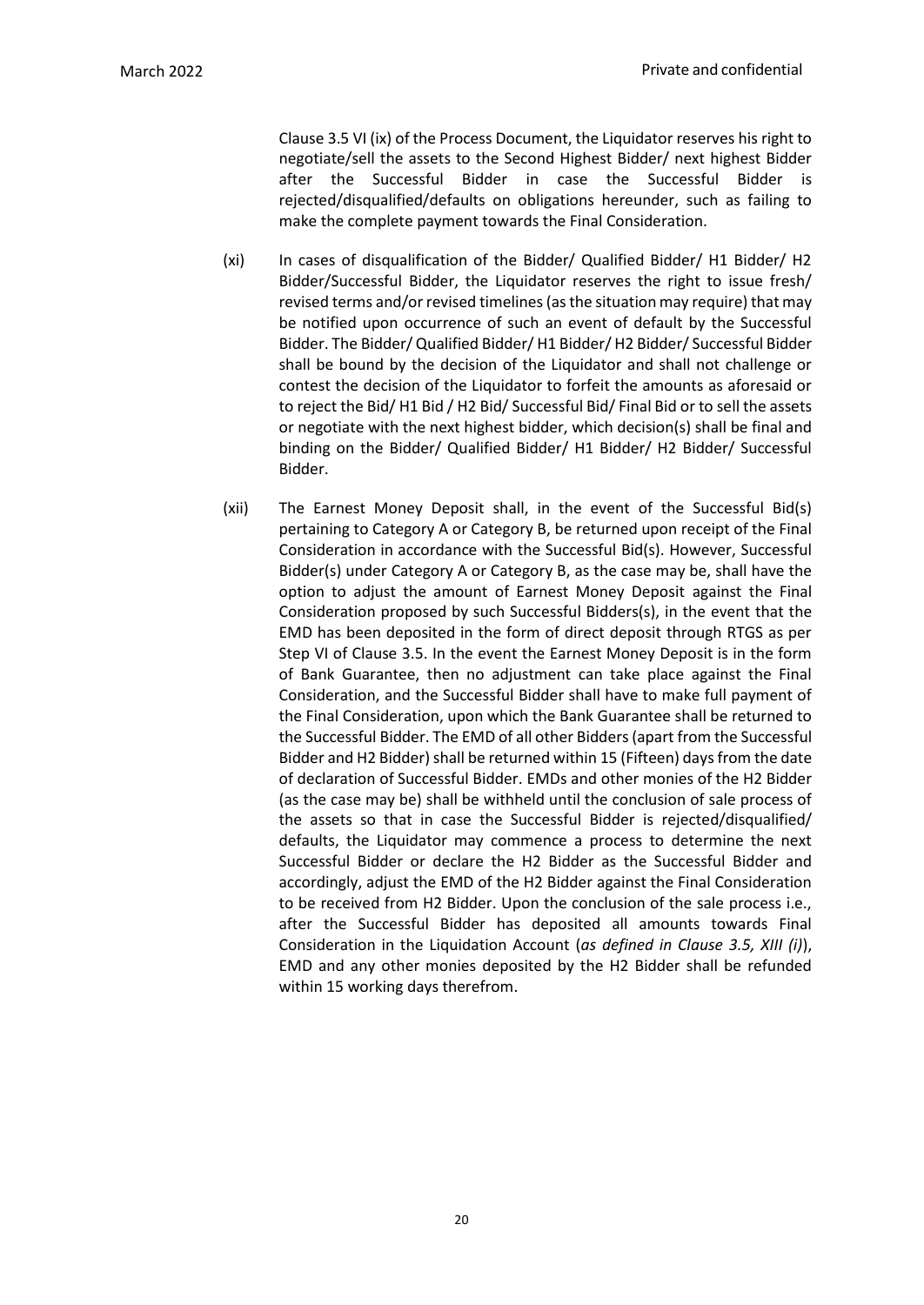- (xiii) In the event the Bid Process envisaged under this Process Document for sale of the Corporate Debtor as a whole on a going concern under Category A and/ or sale of any of the Parcel(s) under Category B is annulled, the EMD of all/the relevant Qualified Bidders shall be returned within 15 days from the date of announcement of the same by the Liquidator, unless not already invoked and/or the Qualified Bidder(s) has not violated any of the terms and conditions as set out in this Process Document.
- (xiv) The EMD of the Successful Bidder for Category A, shall be returned in the event that the Adjudicating Authority dismisses the application filed for the NCLT Order and the same has not been stayed by the appellate tribunal or any other higher courts, provided that the same is not attributable to any action or omission on part of the Successful Bidder for Category A, within 15 (fifteen) days of such dismissal order being published.

# **VII Submission of Bid by Qualified Bidders**

- (i) Qualified Bidders who have submitted the EMD and Bidder Undertaking shall be required to submit a Bid as per Format IX – BID SUBMISSION FORMAT for the parcel(s) which an EOI has been submitted, vide a hardcopy in a sealed envelope at the address provided in Clause 3.5 on the date specified in Clause 3.3 of the Process Document.
- (ii) A Bid must specify the manner of payment and terms of payment of Final Consideration.
- (iii) Neither the Liquidator, nor his team/ associate/ advisors/ affiliates shall be liable for any difficulty, and it shall be sole duty and responsibility of the Qualified Bidders to ensure that they are equipped for participating in the Bid Process.
- (iv) A Bid shall be irrevocable, unconditional, and binding on the Bidder, as per the terms of this Process Document. It is clarified that no Bid shall be entertained below the Minimum Bid Price.
- (v) All applicable taxes, levies, transfer charges, cess, costs, duties etc. shall have to be paid by the Successful Bidder over and above the Successful Bid amount. It is clarified that no incidence of tax, duties or other rates will be applicable on or borne by the Corporate Debtor.
- (vi) Any Bid that does not match the terms stipulated herein shall stand rejected.
- (vii) The Bid(s) submitted by the Qualified Bidder(s) under Category A and/ or Parcel(s) under Category B (as the case may be) shall be reviewed and evaluated by the Liquidator and the Liquidator reserves the right to amend/modify any terms and conditions in relation to submission of the Bids under this Process Document.
- (viii) The Liquidator also reserves the right to conduct due diligence on any Qualified Bidder(s) with the assistance of external agencies at any stage of the Bid Process.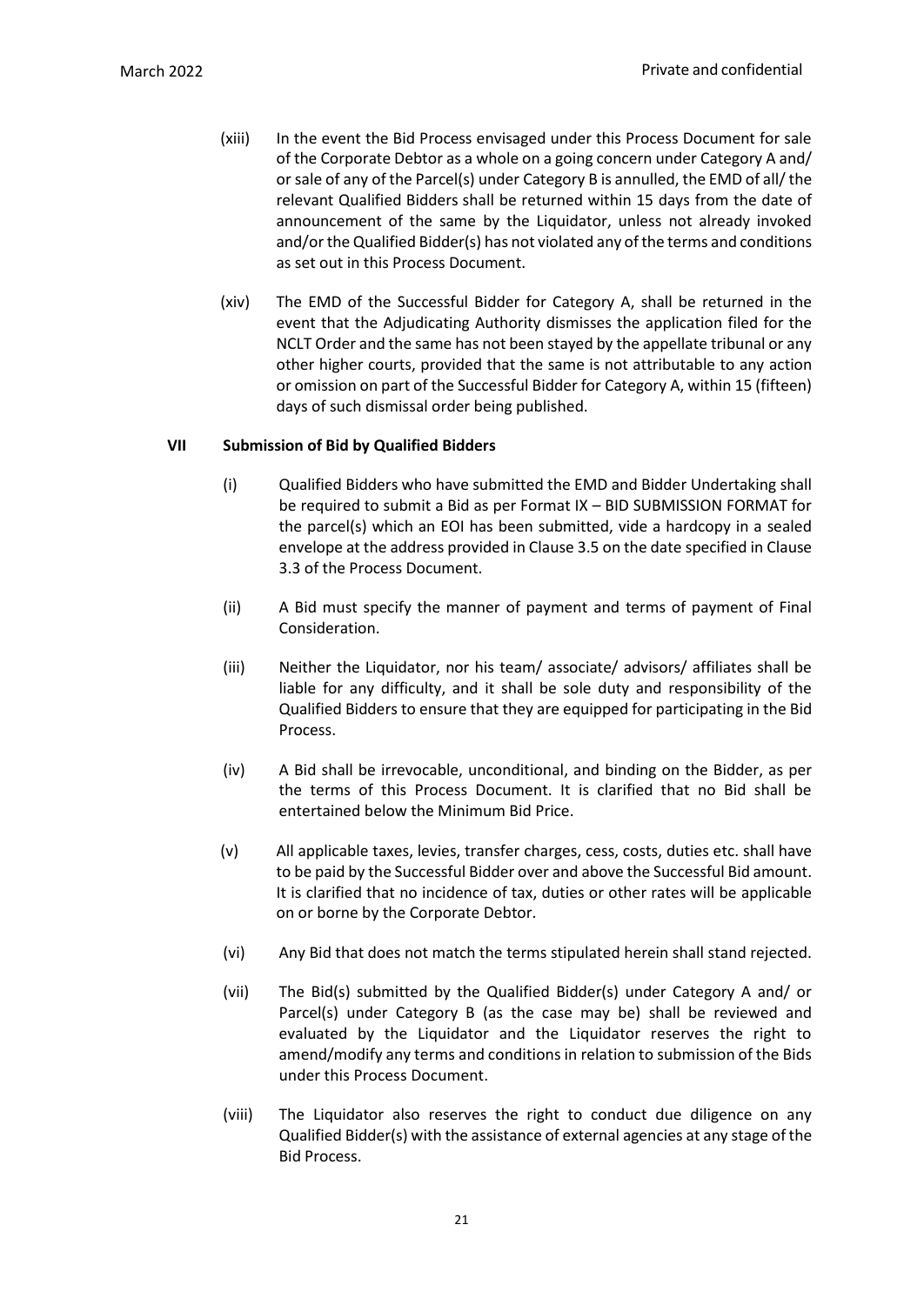(ix) Each Bid(s) of a Qualified Bidder shall be valid for acceptance by the Liquidator for a minimum period of 6 (six) months from the Bid Submission Date. It is clarified for abundant caution that the Bid of the Successful Bidder(s) approved by the Liquidator shall be valid and binding on the Successful Bidder up to the Transfer Date.

#### **VIII Declaration of H1 Bid and H2 Bid by the Liquidator**

- (i) The sealed Bids may be opened in front of the Private Sale Committee. The Bid shall be evaluated by the Liquidator and the H1 and H2 Bid shall be determined.
- (ii) Notwithstanding anything contained in the Process Document, it is expressly clarified that the Liquidator shall have the exclusive right to give preference to any Bid or combination of Bids that will lead to the highest overall and timely recovery for the stakeholders of the Corporate Debtor in the selection of the H1 Bidder. The H2 Bidder shall also be selected solely at the discretion of the Liquidator, with the aim of maximising the value received for the Parcel(s) through the Bid Process, without any requirement to provide any reasoning or justification to any Qualified Bidder(s).
- (iii) The Liquidator expressly reserves the right to abandon/ cancel/ terminate/ waive the Bid Process, or a part thereof, as contemplated hereunder (at any stage without incurring any liability), including in the event no valid Bids are received for assets categories which are given preference more specifically set out under this clause. Further, the Liquidator reserves the right to reprice and resize or change in any manner the categories / combination of categories etc. in the current Bid Process, in accordance with Applicable Laws and without incurring any liability in this regard.
- (iv) On the date specified in the schedule set forth in Clause 3.3 of the Process Document, the Liquidator will directly inform the Bidders in a confirmation letter in the format provided in Format XIII, whose Bids qualify as, for each of the Parcel(s):
	- (a) the highest Bid amongst all the Bids submitted ("**Highest Bid / H1 Bid**"); and
	- (b) the second highest Bid amongst all the Bids submitted ("**Second Highest Bid / H2 Bid**").
- (v) There will be no separate communication to other Bidders whose Bids do not qualify as the H1 Bid or H2 Bid.

#### **IX Negotiation between H1 Bidder, H2 Bidder and the Private Sale Committee**

(i) On the date specified in the schedule set forth in Clause 3.3 of the Process Document, the H1 Bidder and the H2 Bidder will be invited to participate in discussions and negotiations with the Private Sale Committee for the purpose of negotiating the maximum/ highest bids for the various assets forming part of the sale process of the Corporate Debtor provided in Annexure II.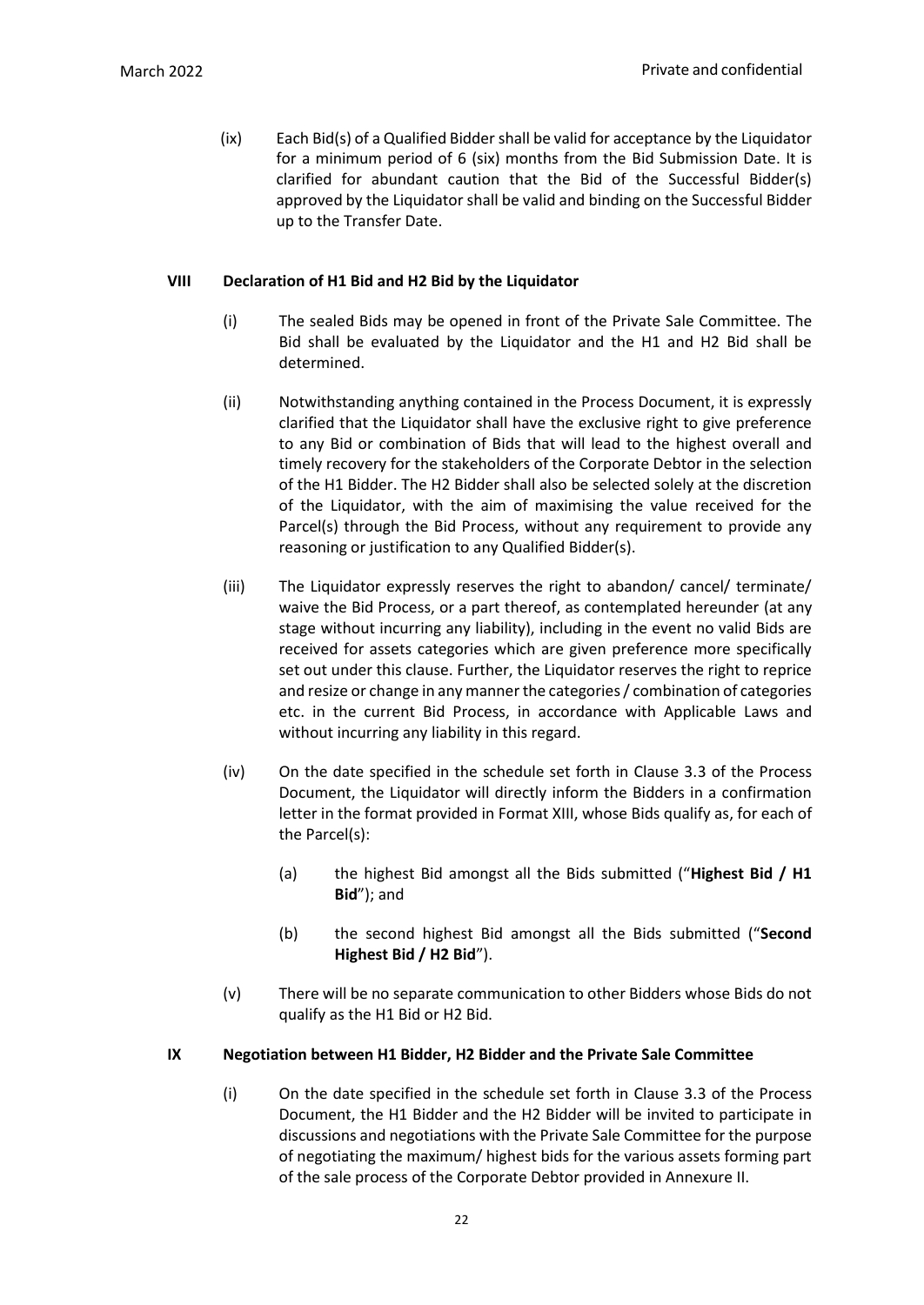- (ii) During the course of such negotiations, the Private Sale Committee shall have the right to disclose the Bid amounts and may, at their discretion, adopt any strategy with the H1 Bidder and the H2 Bidder for eliciting maximum possible Final Consideration for the Category(ies)/Parcel(s). The entry into such negotiations with the Private Sale Committee shall not create any right, title or interest whatsoever (included by not limited to any right of first refusal etc.) in, to or under the assets of the Category(ies)/Parcel(s) in favour of either the H1 Bidder or the H2 Bidder.
- (iii) There will be no further negotiation after this stage unless specified by the Liquidator in his sole discretion.
- (iv) Notwithstanding anything contrary contained in this Process Document, the Liquidator reserves the right to opt for a swiss challenge method of sale as part of the Bid Process in consultation with the Private Sale Committee after the identification of the H1 Bidder and H2 Bidder. The manner of such swiss challenge method of sale if opted by the Liquidator shall be decided in consultation with the Private Sale Committee.

# **X Submission of Final Bid by H1 Bidder and H2 Bidder**

- (i) Post negotiation with the Private Sale Committee, the H1 Bidder and the H2 Bidder shall be invited to offer maximum / highest price for the assets forming part of Category(ies)/Parcel(s) provided in the Process Document by increasing/ bettering their respective H1 Bid and H2 Bid, and to submit their maximum/final Bid ("**Final Bid**") for the assets forming part of Category(ies)/Parcel(s) provided in the Process Document, in the manner and time that will be stipulated by the Liquidator at that stage.
- (ii) The Final Bid shall be irrevocable, unconditional, and binding on the Bidder, as per the terms of this Process Document.
- (iii) In case the Final Bid amounts submitted by both H1 Bidder and the H2 Bidder are equal, the H1 Bidder and the H2 Bidder shall be required to under-go interse bidding/ cross-bidding or participate in such other process for discovery/ determination of the Final Bid, as may be prescribed at that time, to determine the Successful Bid.

## **XI Receipt of NCLT Order**

(i) The Liquidator may file an application for seeking approval of the Adjudicating Authority in case of sale under Category A. It is clarified that Certificate of Sale for sale under Category A, in any case, shall only be issued post receipt of the NCLT Order and in accordance with terms of this Process Document. The date of receipt of the NCLT Order shall be construed to be the date on which the same is published on the website of the Adjudicating Authority.

## **XII Issuance of LOI(s) to Successful Bidder(s)**

(i) Depending on the outcome for Clause 3.5 (X) above, the Final Bids will be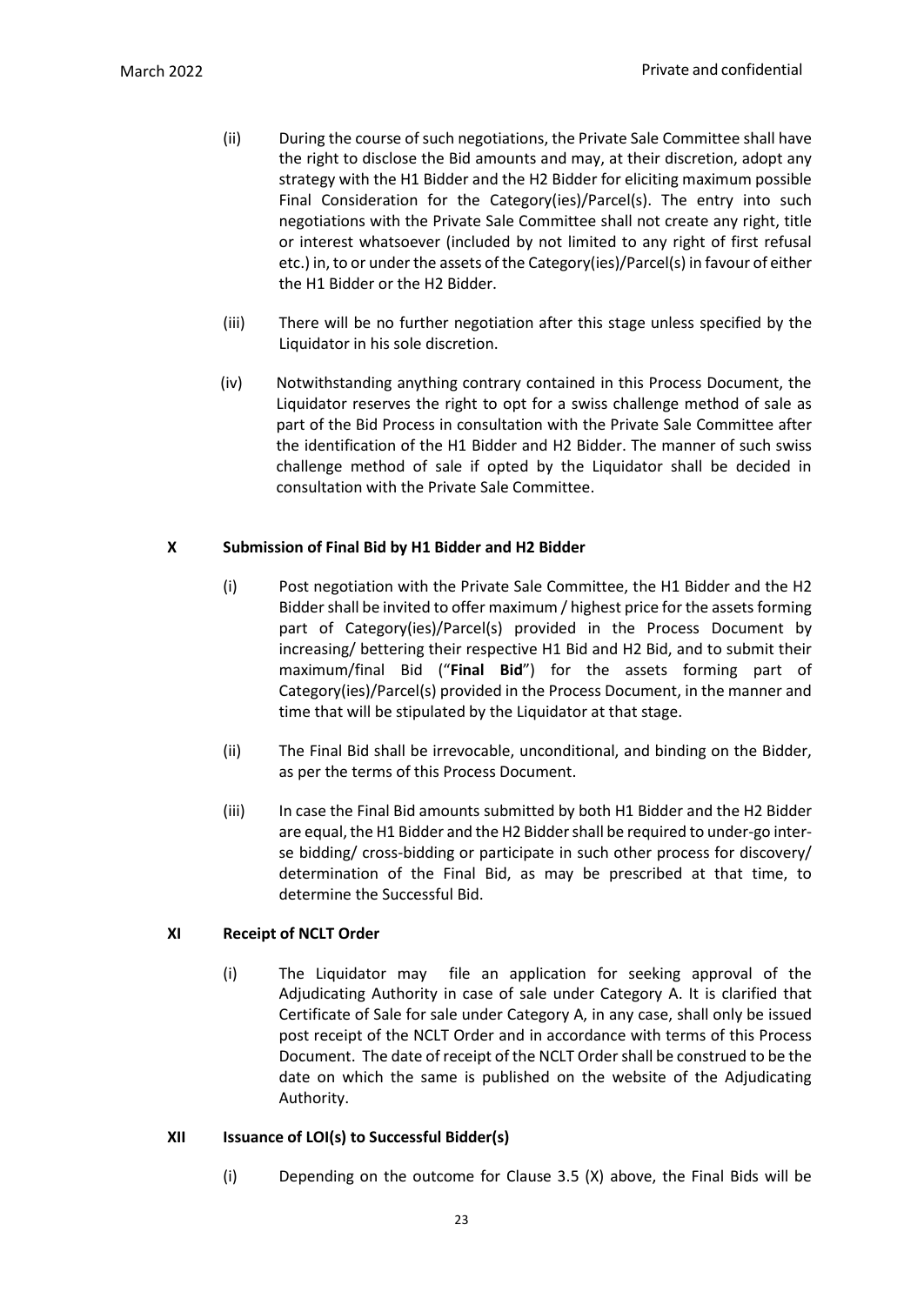placed before the Private Sale Committee wherein the successful bid may be decided ("**Successful Bid")**. The Successful Bidder shall be liable to pay any taxes, levies, transfer charges, cess, costs, duties etc., as applicable, over and above the Final Consideration including those that be inter alia required to effectuate the transfer of the asset to the Successful Bidder and honour the payment and other terms that form a part of the Successful Bid.

- (ii) The Bidder that has submitted the Successful Bid shall be the successful Bidder ("**Successful Bidder**") and shall have to pay the Final Consideration and adhere to inter alia the payment terms to honour the Successful Bid in total. The Successful Bid will not be publicly announced but will be intimated on email to the Successful Bidder directly.
- (iii) The Final Consideration shall mandatorily be required to be paid within the timelines of the Successful Bid and as per the terms of this Process Document.
- (iv) In the event that the Successful Bidder is for the Parcel under Category A, the Liquidator shall issue the LoI to such Successful Bidder as per Format X, stating that such Bidder has been selected as the Successful Bidder for Category A, within 7 Working Days from declaration of the Successful Bidder
- (v) In the event that the Successful Bidder (s) is for the Parcel(s) under Category B, the Liquidator shall issue the LoI(s) to the Successful Bidder(s) as per Format X, stating that such Bidder(s) has been selected as the Successful Bidder(s) for the relevant Parcel(s), under Category B, within 7 Working Days from the declaration of the Successful Bidder. It is clarified that for each Parcel under Category B, a separate LoI shall be provided to the Successful Bidder(s).
- (vi) It is hereby clarified that no commitment is being given by the Liquidator to carry out the sale of the Company as a whole on a going concern basis under Category A or the sale of respective Parcel(s) under Category B either before or post identification of the Successful Bidder(s) by way of the private sale, and that the Bid Process may be cancelled at any time and at any stage by the Liquidator without assigning any reason or assuming any liability or costs.

#### **XIII Payment of Final Consideration by the Successful Bidder(s)**

- (i) On the Consideration Payment Date, the Successful Bidder of Category A or Category B shall provide the Final Consideration as per the terms of the Bid, into the bank account, details of which shall be provided in the LoI, the sole signatory of which shall be the Liquidator ("**Liquidation Account**").
- (ii) Failure to pay the Final Consideration, into the Liquidation Account within such aforesaid timeline shall result in cancellation of the LoI(s) issued to the relevant Successful Bidder(s), invocation of the EMD (or part thereof) of the Successful Bidder(s), and rejection of the Bid(s) submitted by the Successful Bidder(s).
- (iii) It is clarified that if Successful Bidder defaults in payment of upfront Final Consideration, the Liquidator may declare H2 Bidder as the Successful Bidder and may adjust the EMD of the H2 Bidder against Final Consideration to be received from H2 Bidder in accordance with the terms of this Process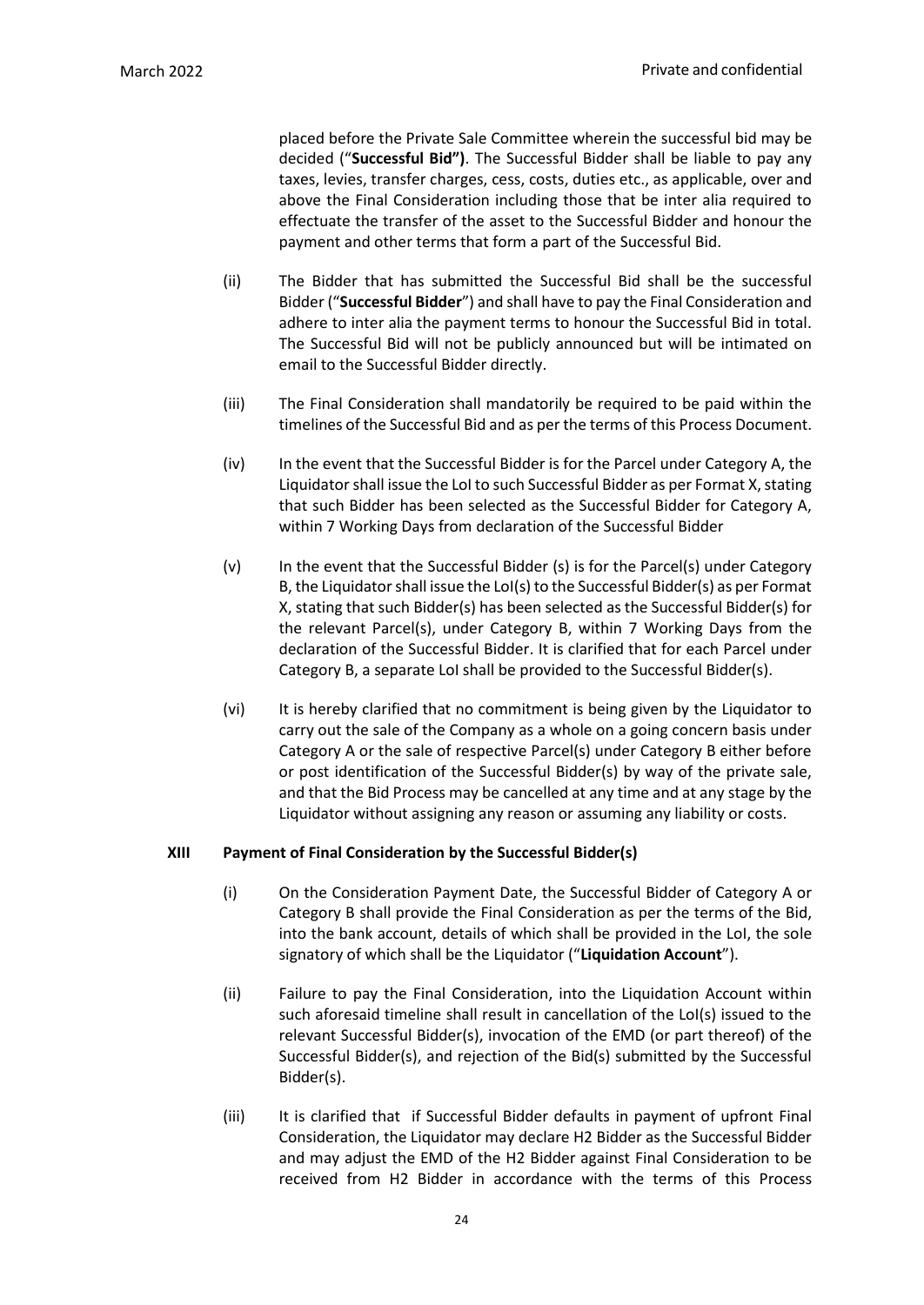## Document.

(iv) It is clarified that in the event the Successful Bidder(s) does not pay the Final Consideration, as per this Process Document, the Liquidator reserves the right to take such other actions including but not limited to annulling and restarting or issue revised terms and/or revised timelines (as the situation may require) under the Bid Process for any/ all Parcel(s). These actions shall not preclude the Liquidator from taking other appropriate steps as per Applicable Laws against such defaulting Successful Bidder(s). Additionally, in the event the Successful Bidder(s) is unable to complete the transaction/ is rejected/ disqualified/defaults on obligations for whatsoever reason, the Liquidator reserves the right to negotiate /sell the assets to the H2 Bidder that had submitted its Final Bid whether under Category A or for any Parcel(s) under Category B, and declare such H2 Bidder to be the "Successful Bidder" and complete the transaction after payment of the Final Consideration by H2 Bidder under the Final Bid in the manner as provided in the Final Bid and this Process Document, with the date of demand from the Liquidator in such case being deemed as the date of declaration of Successful Bidder(s) for all actions under Clause 3.5; in relation to Category A, the Liquidator would be entitled to determine whether any approval from NCLT is needed in this situation and/or whether the issuance of LoI for such Category A can occur without such approval. In case of failure by the H2 Bidder to complete the transaction, the Liquidator shall be entitled to call upon the next highest Qualified Bidder, and follow the same process as noted above in relation to calling upon the H2 Bidder. Notwithstanding anything else contained herein, it is clarified that nothing binds the Liquidator to select the H2 Bidder or any Qualified Bidder to be the Successful Bidder in any scenario, and that the Liquidator reserves the right to take any and all measures required for maximization of the value of the Company and/ or its assets being sold, including calling for a fresh round of private sale. The Qualified Bidders shall be bound by the decision of the Liquidator in this regard.

# **XIV Issuance of Certificate of Sale**

- (i) In case of sale of BDIL as a whole on a going concern basis under Category A, the Certificate of Sale shall be issued to the relevant Successful Bidder under Category A within 7 (seven) days from receipt of the Final Consideration as per the terms of the Bid or the NCLT Order, whichever is later. Issuance of the Certificate of Sale pursuant to the receipt of the Final Consideration or the NCLT Order, whichever is later, shall mark the closure of the Bid Process contemplated under this Process Document and enable the transfer of ownership of the Corporate Debtor to the Successful Bidder.
- (ii) In case of sale of respective Parcel(s) in Category B, the Certificate(s) of Sale pertaining to the relevant Parcel(s) under Category B shall be issued to the relevant Successful Bidder(s) within 7 (seven) days from the receipt of the Final Consideration for the corresponding Parcel(s). Issuance of the Certificate(s) of Sale pursuant to the receipt of the Final Consideration for the relevant Parcel(s) shall mark the closure of the Bid Process contemplated under this Process Document for the corresponding Parcel(s) and enable the transfer of ownership of the relevant Parcel(s) to the corresponding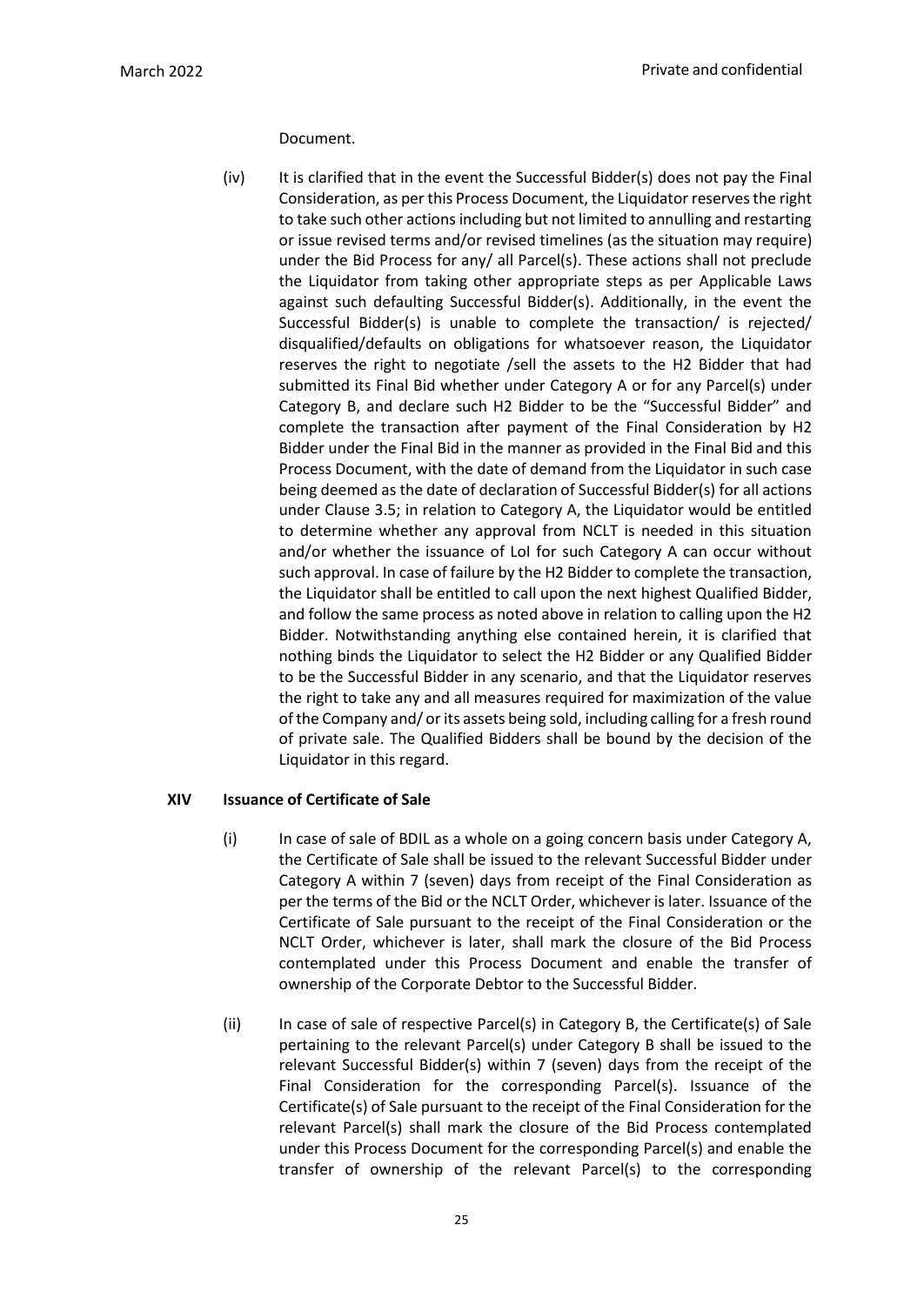Successful Bidder(s). It is clarified that for each Parcel of asset, a separate Sale Certificate shall be provided to the Successful Bidder(s).

- (iii) Upon the issuance of Certificate(s) of Sale under the Bid Process, the ownership, risk and title to Parcel A viz. the Company as a whole on a going concern basis under Category A or the respective Parcel(s) forming part of Category B, as the case may be, shall stand transferred to the relevant Successful Bidder(s) and the Liquidator/ his Representatives/ advisors shall be released of any and all liability for claims, losses, damages, costs, expenses or liabilities in any way related to or arising from the exercise of any rights and / or performance of any obligations set out under this Process Document, and / or in connection with the Bid Process, and/or the operation of the Corporate Debtor (in case the Successful Bid pertains to Category A), from the Liquidation Commencement Date and the Successful Bidder(s) waives any and all rights and / or claims the Successful Bidder(s) may have in this respect, whether actual or contingent, whether present or in future. The legal or beneficial interest, right or title over Parcel A viz. the Company as a whole on a going concern basis in case the Successful Bid pertains to Category A, or the respective Parcel(s) in case the Successful Bid(s) pertain to Category B, as the case may be, shall be issued, vested, transferred pursuant to the relevant Successful Bid(s), to the corresponding Successful Bidder(s) pursuant to issuance of the Certificate(s) of Sale pertaining to the respective Parcel(s) on an "as is where is", "as is what is" "as is how is" and a without recourse basis, with the opportunity of conduct of due diligence by the Successful Bidder(s), by virtue of which it is deemed to have full knowledge about the Company and/ or its assets as the case may be.
- (iv) The Successful Bidder(s) shall be responsible for undertaking all actions, including obtaining all approvals and making necessary form filings as may be required or necessary for the acquisition as per this Process Document and the Liquidator and/or his representatives or advisors shall not be under any obligation or responsibility to undertake any such actions. Further, it is expressly clarified that any approvals, consents, licenses, concessions from any party including any Governmental Authority that may be required (including from any counter party of any leasehold interest of the Corporate Debtor) with regard to the acquisition as per this Process Document and the continued operation of the business post such acquisition shall be the sole responsibility of the Successful Bidder(s). In relation to the aforesaid, the Corporate Debtor and Liquidator shall provide such reasonable cooperation as may be required to facilitate the Successful Bidder(s) to obtain the relevant approvals, consents, licenses, concessions from the third party.
- (v) On or post the Transfer Date, the Successful Bidder(s) shall enter into such definitive documents as may be required by the Liquidator for the respective Parcel(s). The Successful Bidder(s) shall provide the cooperation and access to information of the Company as may be required and/or requested by the Liquidator and/or the Stakeholders of the Company from time to time for conclusion of the liquidation process including for the distribution of the liquidation estate to the Stakeholders of the Company. The Liquidator, his Representatives and/or advisors shall be entitled to retain copies of all data and documents pertaining to the liquidation process of Company post the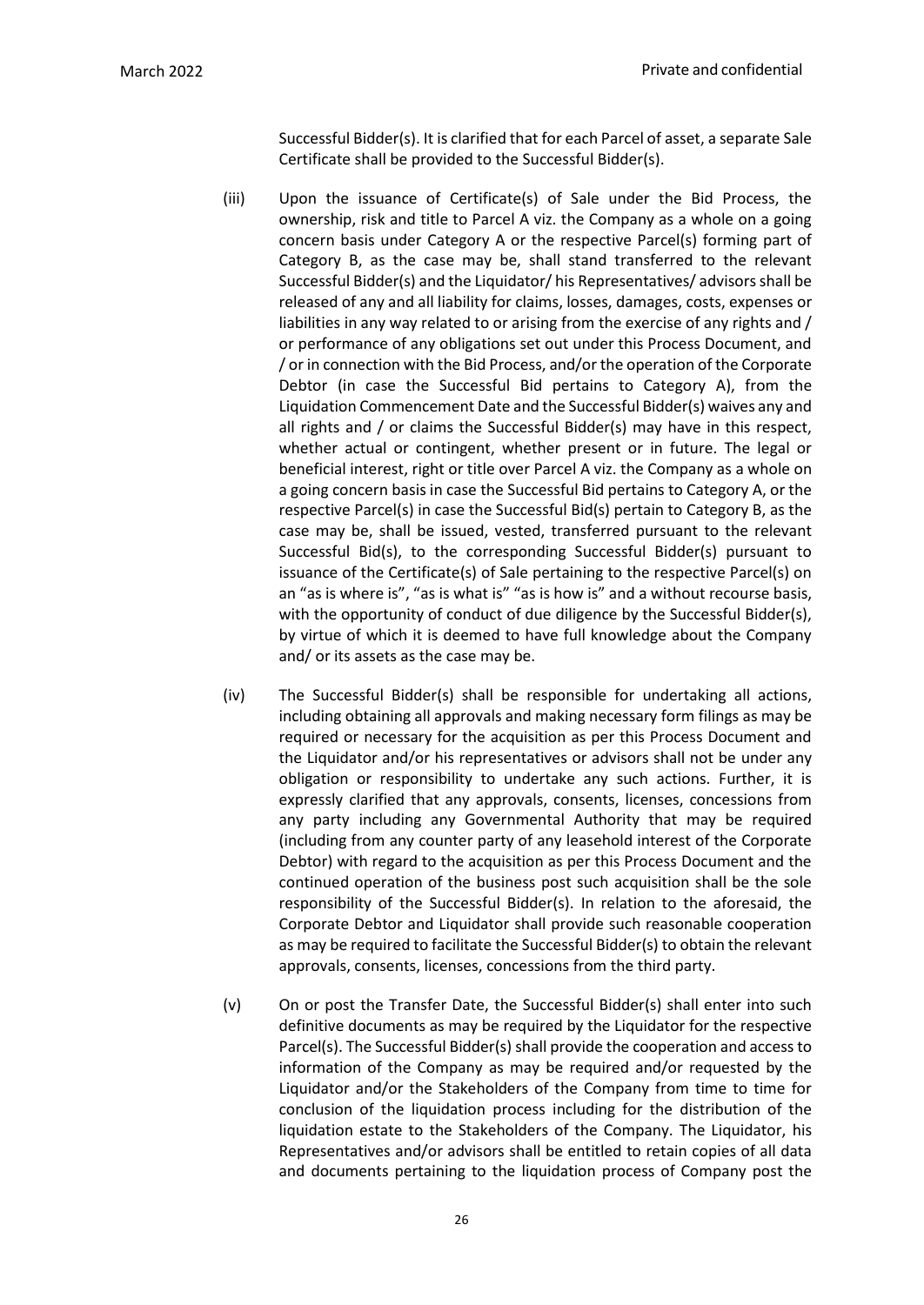Transfer Date as well. The Successful Bidder(s) shall retain, all records, including tax returns, possessed or to be possessed by the Company until the completion of the liquidation process of the Company and shall provide the Liquidator, his Representatives and/or advisors with access, upon prior written request specifying the need therefor to such information. The Successful Bidder(s) shall provide the cooperation and access to information of the Company as may be required and/or requested by the Liquidator and/or the Stakeholders of the Company from time to time for conclusion of the liquidation process including for the distribution of the liquidation estate to the Stakeholders of the Company.

# <span id="page-32-0"></span>**4. OTHER TERMS OF BID PROCESS**

#### 4.1 Non-responsive Bids

The Bid(s) submitted by the Bidder(s) shall be scrutinized to establish responsiveness to the requirements laid down in the Process Document. In addition to the events set out in Clause 3.5 herein, the following events or occurrences may cause the Bid to be considered "nonresponsive", at the sole discretion of the Liquidator:

- I Bid that is incomplete, i.e., the EOI/ EMD/ Supporting Documents are not submitted inthe formats set out under the Process Document or not accompanied with any of the applicable documents as specified in the Process Document;
- II Bid documents i.e., the EOI/ EMD/ Supporting Documents are not signed by authorized signatory, authorized for submission of the Bid and/or stamped in the manner indicated in the Process Document;
- III Material inconsistencies in the information/documents submitted by the Bidder;
- IV A Bidder submitting more than one EOI for a particular Parcel(s) through/ with strategic/ financial partner or any other Person, or a Bidder supporting another Person's EOI for a particular Parcel(s) when an EOI has been submitted by such Bidder in his own capacity, for the same Parcel(s), unless permitted by the Liquidator
- V EOI and Supporting Documents are not received on the Document Submission Date;
- VI Any conditions attached to submission of the EMD/ Financial Proposal/ EOI/ Supporting Documents;
- VII Existence of any collusion between the relevant Bidders, or between the Bidder and the Company's related parties, or any creditors of the Company and the Bidder;
- VIII Successful Bidder does not make payment of the Final Consideration (or part thereof) on the Consideration Payment Date;
- IX Non-compliance with the terms of this Process Document;
- X Bidder delaying in submission of any document under this Process Document or any information or clarifications sought by the Liquidator;
- XI Biddermakes anymisrepresentation, or anymisleadingorinaccurate statement, orhas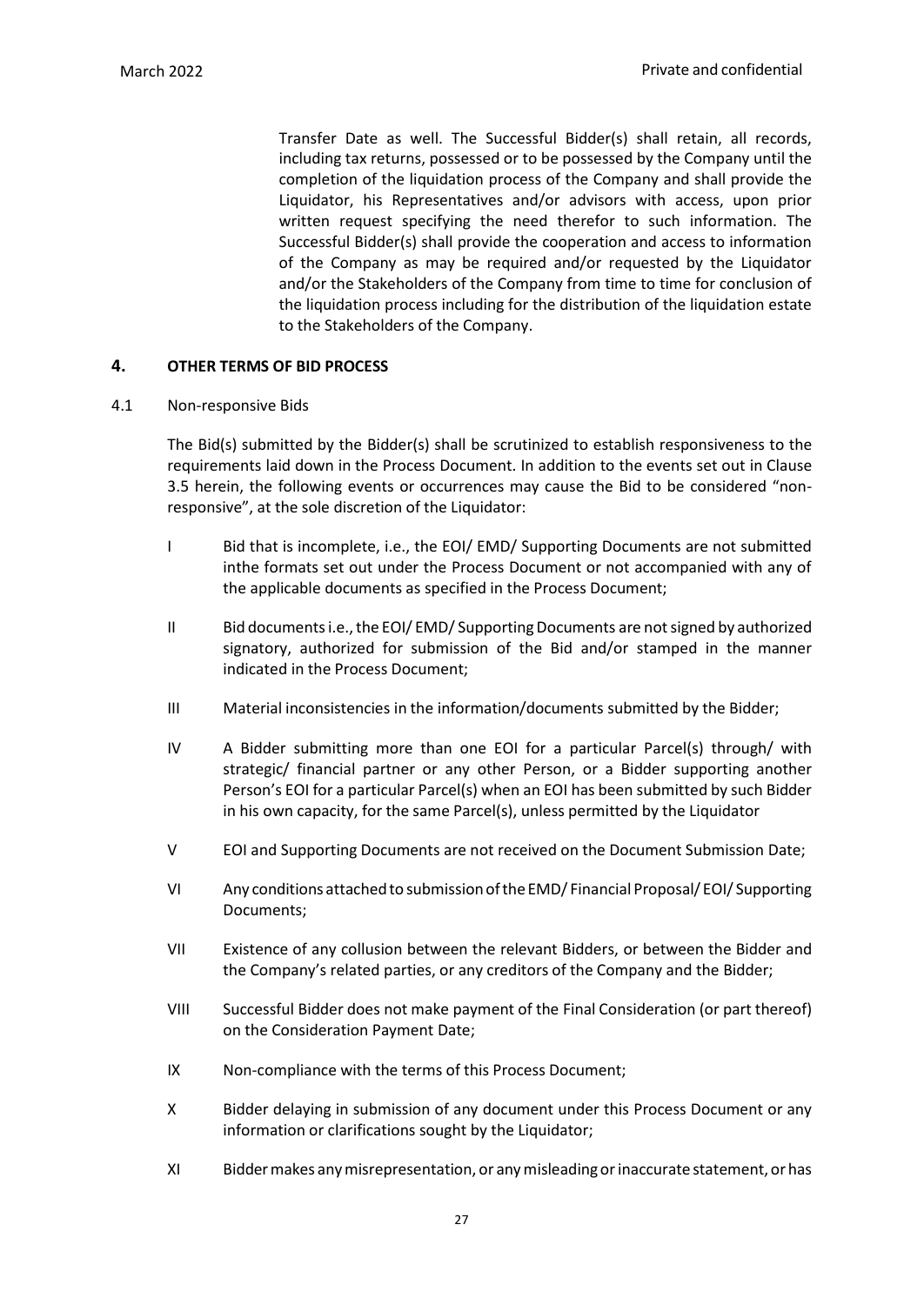omitted any material information;

4.2 Right to disqualify or accept or reject any or all Bids

Notwithstanding anything contained in this Process Document, the Liquidator reserves the absolute right to accept, ratify or reject any Bids(s), if the Bid(s) are non-responsive or not in compliance with this Process Document and/or reject any BID if the same is not in compliance with the provisions of the IB Code and/or the Liquidation Regulations, and in any case, notwithstanding anything contained herein, reservesthe absolute right to annul the Bid Process, whether for Category A, and/ or Category B, and/ or any Parcel(s) within Category B, and reject any or all Bids, at any time, without any liability or costs or any obligation for such acceptance, rejection or annulment, and without assigning any reasons thereof for such actions. Without prejudice to the aforesaid, the Liquidator also reserves the absolute right to:

- I disqualify any Bidder that is found to have made a false disclosure or made any misrepresentation with regard to its eligibility to participate in the Bid Process or submit Bids, at any stage of the Bid Process;
- II disqualify any Bidder who does not provide the EOI and/or the Supporting Documents in compliance with this Process Document, any Qualified Bidder that has not submitted the Bid, any H1 Bidder/ H2 Bidder that has not participated in negotiations as per the Process Document, any H1 Bidder/ H2 Bidder that has not submitted the Final Bid and any Successful Bidder who does not pay the Final Consideration (or part thereof) as per the terms herein;
- III annulthe Bid Process,whetherfor Category A, and/ orCategory B, and/ or any Parcel(s) within Category B, and reject any/all Bidsfor any reason, at any point oftime, including if considered unsatisfactory or commercially unacceptable as determined by the Liquidator, in its sole discretion, without any obligation to provide reasons or justifications, and if deemed fitmove to othermethods ofliquidation as per Regulation 32 (a) to (f) of the Liquidation Regulations;
- IV renegotiate with H2 Bidder/ next highest Qualified Bidder, for Category A, and/ or Category B and the Bidders shall be bound by the decision of the Liquidator in this regard.
- V restart the Bid Process, whether for Category A, and/ or Category B, and/ or any Parcel(s) within Category Band invite fresh bids eitheron the Bid Submission Date itself or any subsequent date with prior intimation of the same. The Liquidator reserves the right to select the H2 Bidder as the Successful Bidder in case of failure by H1 Bidder to complete the transaction or disqualification of the H1 Bidder, orconduct subsequent rounds of the negotiation with reduction in Minimum Bid Price, as per the Code and Liquidation Regulations; and/ or
- VI select or approve any proposal or Bid(s), as it may deem fit, at any time.
- 4.3 The Bidder(s) should note that:
	- I If any Bidder is rejected/ disqualified for any reason whatsoever, the Liquidator may (subject to the IB Code and the Liquidation Regulations):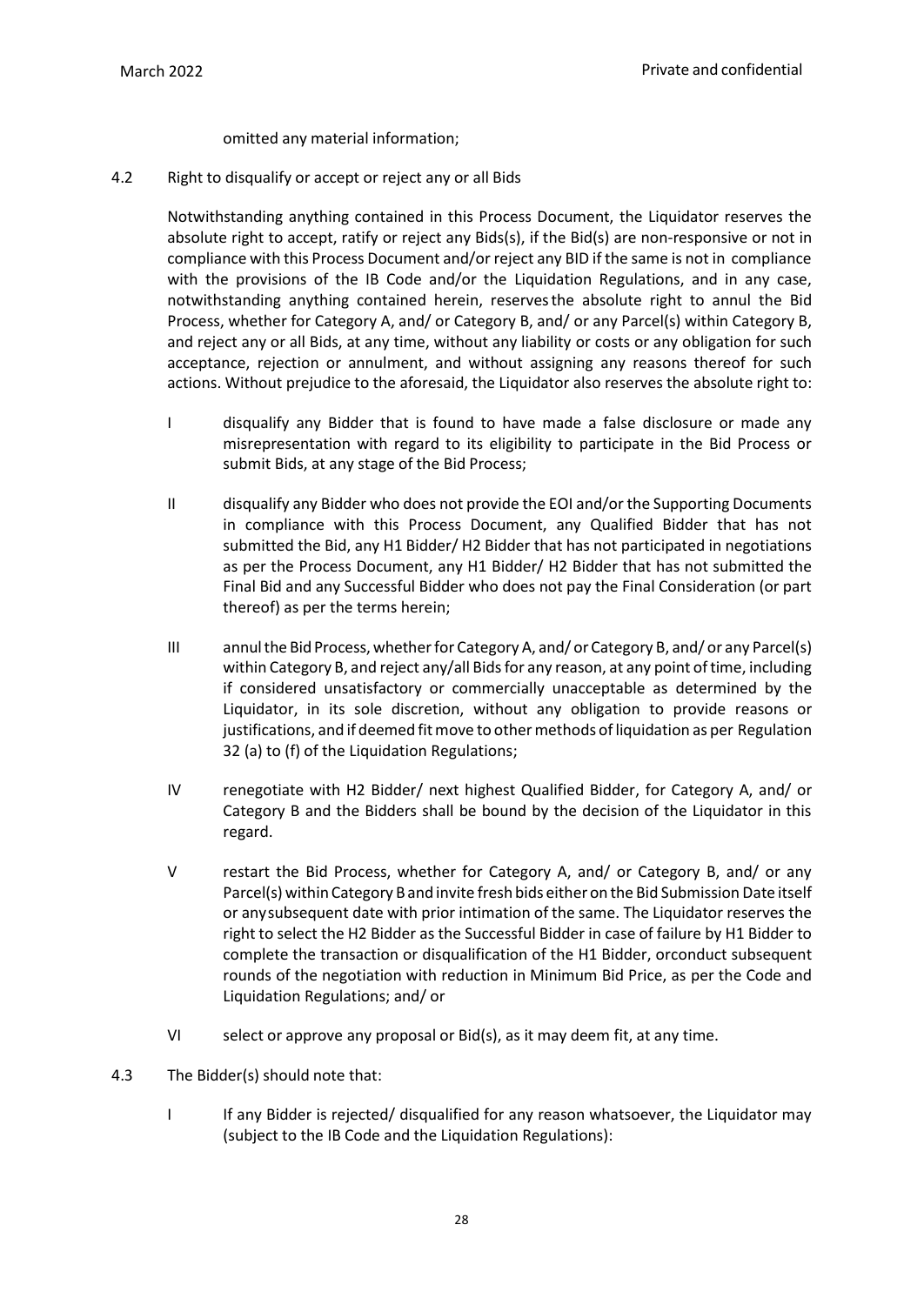- (i) consider the H2 Bidder or the next highest Qualified Bidder , whether under Category A or any Parcel(s) pertaining to Category B; as the case may be, or
- (ii) annul the Bid Process, whether for Category A, and/ or Category B, and/ or any Parcel(s) within Category B; or
- (iii) invite fresh Bids, whether for Category A, and/ or Category B, and/ or any Parcel(s) within Category B; or
- (iv) take any suchmeasure asmay be deemed fit atthe discretion ofthe Liquidator including discussion with other Bidder(s).
- II If the Liquidator receives only a single Bid, then Liquidator shall have the discretion to either discuss with the said Bidder or any other Person, on the terms of the proposed transaction or annul the Bid Process or to invite Bids again.
- III If all Bids are rejected on account of them being unsatisfactory or commercially unacceptable or below the Minimum Bid Price, the Liquidator may annul the Bid Process or seek for fresh submission of Bids (whether for Category A or Category B assets, as per the discretion of the Liquidator), with reduced Minimum Bid Price in accordance with Applicable Law.
- IV Acceptance or rejection by the Liquidator of the Earnest Money Deposit and/or the Supporting Documents received by the Liquidator after the EMD Submission Date/ Document Submission Date shall be subject to the sole discretion of the Liquidator.
- 4.4 A Bidder shall be ineligible to submit a Bid(s) if the Bidder or any Person acting jointly or in concert with the Bidder or any of their connected person (as defined under Code), falls in any of the categories of ineligibility as set out in Format III. The Bidders shall be required to submit an affidavit in the form set out in Format III to satisfy that they are not ineligible to submit a Bid(s) in terms of the criteria set out thereunder.

# <span id="page-34-0"></span>**5. TERMS AND CONDITIONS OF PARTICIPATION**

In accordance with the terms of this Process Document, each Bidder is deemed to have made the following acknowledgements and representations:

- 5.1 The Bidder(s) shall, unconditionally and irrevocably, promptly upon demand, indemnifyand hold harmless the Company, the Liquidator and his Representatives, and advisors against all actions, proceedings, claims, demands, losses, liabilities, damages, costs and expenses imposed, asserted against or incurred by the Company, the Liquidator, and his Representatives, his advisors arising out of or pursuant to or in connection with a breach of the obligations of the Bidder(s) under the Process Document, the Bid(s) and/or the LoI(s) or in the event the Bidder(s) withdraws the Bid(s) post the timelines mentioned herein, or withdraws from the Bid Process pursuant to the approval of the concerned Bid(s) by the Liquidator or delays in the implementation of the Bid(s), and the Bid(s) submitted by the Bidder(s) shall contain an undertaking to this effect.
- 5.2 The Bidder(s) represents that the Bidder(s) is in compliance with the requirements setout under the Applicable Laws for participating in the Bid Process and executing the Bid(s).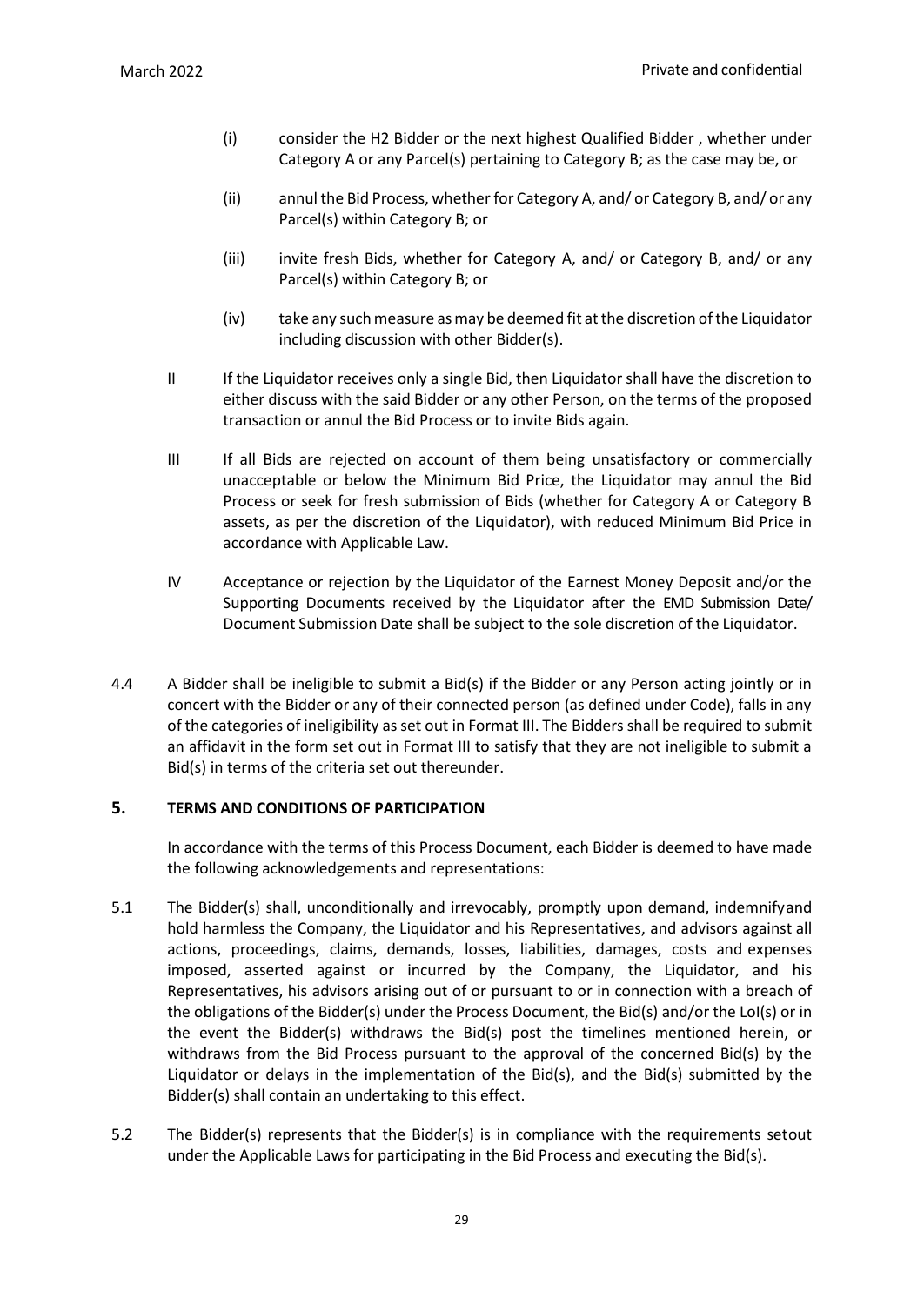- 5.3 The Bidder(s) represents to the Company and the Liquidator that it has the necessary financial resources available for the purpose of implementation of the Bid(s), for the consideration, stated in the Bid(s).
- 5.4 The vesting of any legal or beneficial interest, right or title over the Company and/or any of its assets shall be issued, vested, transferred pursuant to the Successful Bid(s), to the Successful Bidder on an "as is where is", "as is what is" "as is how is" and a without recourse basis.
- 5.5 The Bidder(s) acknowledges that neither of the Company, the Liquidator and his Representatives, are providing any representations or warranty(ies), express or implied regarding the status of business, business prospects, operations, history, quality, standard, exact quantity, description or title of the assets or any other aspect of the Company or the condition/ ownership/ title/ value of its assets, equipment, securities and the Company, the Liquidator and his Representatives, assume no such liability whatsoever in this respect.
- 5.6 The Bidder(s) acknowledge that the ownership to the Company under Category A or the shipyards/ set(s) of assets under the respective Parcel(s) under Category B shall pass only upon issuance of Sale Certificate(s) to the Successful Bidder(s) for the relevant Parcel(s), and that no claim of ownership can be made by any Bidder(s) prior to the same.
- 5.7 The Bidder(s) represents to the Company and the Liquidator that it has obtained all the requisite corporate authorizations and regulatory approvals required for submission ofthe Bid(s), and acquisition of the Company if such a regulatory approval is necessary.
- 5.8 The Bidder(s) acknowledges that it shall fulfill all the terms of the Process Document, LoI(s) and the Bid(s) (as submitted by it and as accepted by the Liquidator), if it is declared as a Successful Bidder upon the completion of the Bid Process.
- 5.9 The Bidder(s) acknowledges that all information submitted by it is complete, strictly asper the requirements stipulated in the Process Document and is true and correct.
- 5.10 The Bidder(s) acknowledges that no modification, alteration, amendment or change may be made to the EOI/ EMD/ Supporting Documents submitted by a Bidder(s) except as may be approved by the Liquidator.
- 5.11 The Bidders should regularly visit the Data Room and the website of the Company to keep themselves updated regarding clarifications/amendments/time extensions, if any, in relation to the Bid Process.
- 5.12 The Bidders agree and acknowledge that invocation or encashment or appropriation ofthe Earnest Money Deposit is not the only remedy available to the Liquidator, and the Liquidator shall have the unfettered right to initiate appropriate legal proceedings against the Bidder(s) as it deems fit for the damages recovery of losses caused to the Liquidator and/ or Corporate Debtor on account of withdrawal of the Bid(s) or non- fulfilment of the terms and conditions of this Process Document, including pressing forspecific performance or injunctions.
- 5.13 It shall be the responsibility of each Bidder to bear all costs in relation to acquiring/ transferring the assets/ equipment/ documents/ securities of the Company. It is clarified that the Liquidator or Company do not undertake any responsibility or obligation in relation to maintenance/ moving/ delivery of any asset/ equipment/ document prior or post the issuance of Certificate (s) of Sale.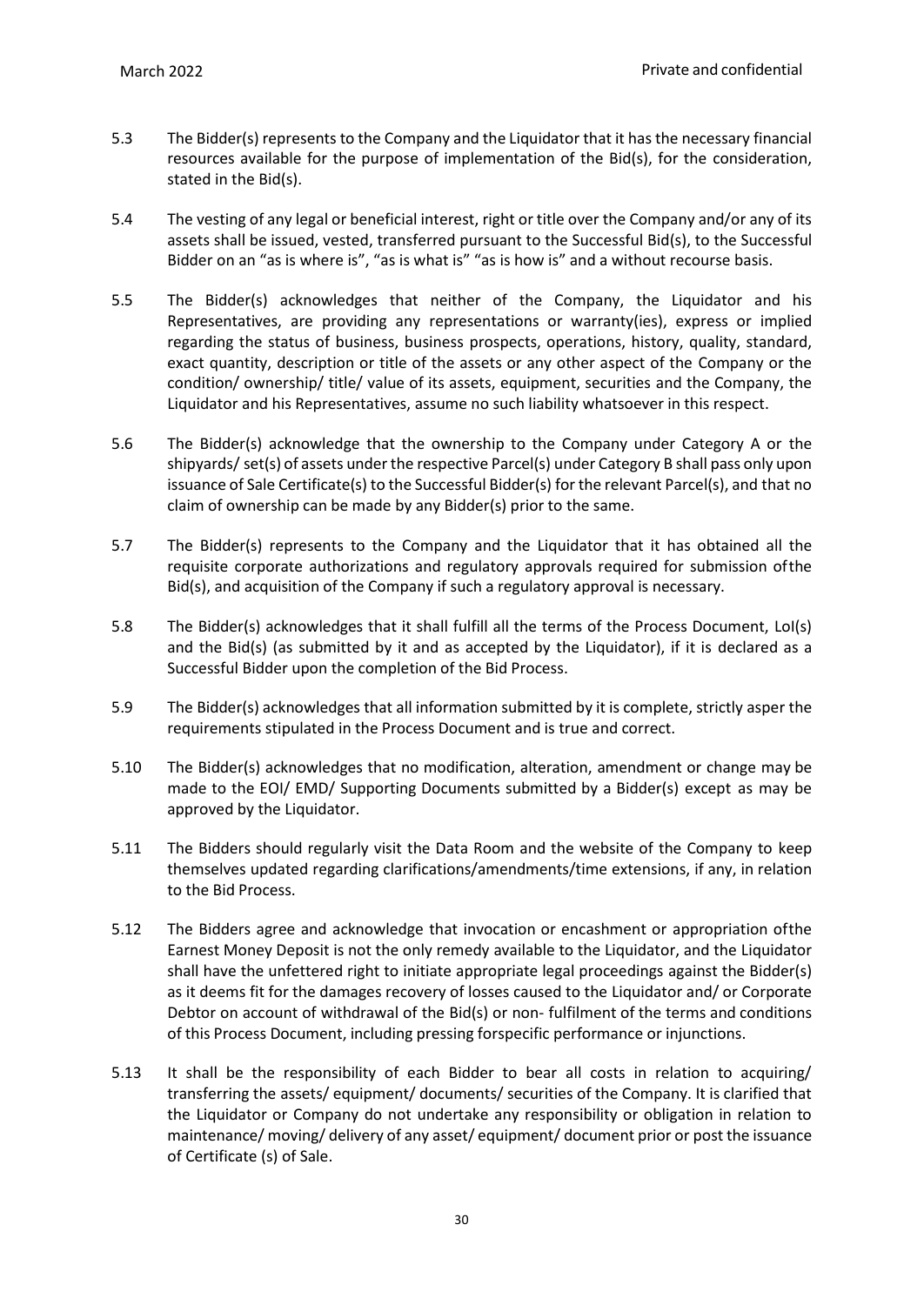- 5.14 The Final Consideration shall not be subject to any deductions, adjustments, set off, claims, reimbursements, expenses of any sort whatsoever except as per the terms of this Process Document.
- 5.15 The Bidders accept and acknowledge that the Liquidation Account and all monies and deposits contained therein shall form part of the liquidation estate of the Company and notwithstanding the conclusion of the Bid Process and acquisition as contemplated herein, the Liquidation Account shall continue to be operated solely as per the instructions of the Liquidator and the deposits, monies made therein shall be held in trust for the Stakeholders of the Corporate Debtor and neither the Company, nor the Successful Bidder(s) nor any of the future creditors or stakeholders of the Company shall have any recourse to the said Liquidation Account. It is also clarified that any interest accrued on the deposits lying to the credit of the Liquidation Account or any other bank account of the Corporate Debtor until the Transfer Date shall form part of the liquidation estate of the Corporate Debtor and shall be utilized for the purposes of discharge of liabilities under Section 53 of the Code. It is further clarified that in case the Successful Bid(s) is under Category B, the Liquidation Account shall continue to remain with the Corporate Debtor.
- 5.16 While a Bidder may induct any strategic and/ or financial partner for the purpose of acquisition under this Process Document, it is clarified that the Bidder shall be solely responsible for the consummation of the sale under this Process Document and shall be jointly and severally liable for any acts/ omissions of such partner. Further, all such partner(s) or any other Person inducted by the Bidder is required to be compliant as per Section 29A of the Code and is required to submit the affidavit in Format III hereof.
- 5.17 In case a Bid is proposed to be submitted under Category B, the Bidder has to submit the Bid for all the assets forming part of the relevant Parcel(s) under Category B as described in Annexure II herein, and cannot submit a Bid selectively for the assets inter-se.
- 5.18 The Bidders acknowledge that the applications/ affidavits filed under Section 43, 44, 60(5), 66(1) and (2) of the Code are pending before the Adjudicating Authority and the Bidders accept that no Bidder shall have any claim, title, interest or right on any amounts or other properties receivable under or pursuant to these applications/ affidavits whether by the Corporate Debtor/ Liquidator/ Stakeholders, and that all such amounts/ properties received/receivable from such applications/ affidavits, whether received prior to or post the Certificate of Sale being issued by the Liquidator, shall be deposited in the Liquidation Account or such other account as specified by the Liquidator as per the Applicable Law or shall be held by the Liquidator, for the benefit of the Stakeholders and shall be distributed by the Liquidator in accordance with Section 53 of the Code.

# **6. CLARIFICATIONS**

- 6.1 While the data/information provided in this Process Document and the Data Room, has been prepared and provided in good faith, the Liquidator and his Representatives shall not accept any responsibility or liability, whatsoever, in respect of any statements or omissions herein, or the accuracy, correctness, completeness or reliability of the information provided, and shall incur no liability under any law, statute, rules or regulations as to the accuracy, reliability and completeness of the information provided, even if any loss or damage is caused to any of the Bidders by any act or omission on their part.
- 6.2 A Bidder requiring any clarification on this Process Document, Bid Process, submission of the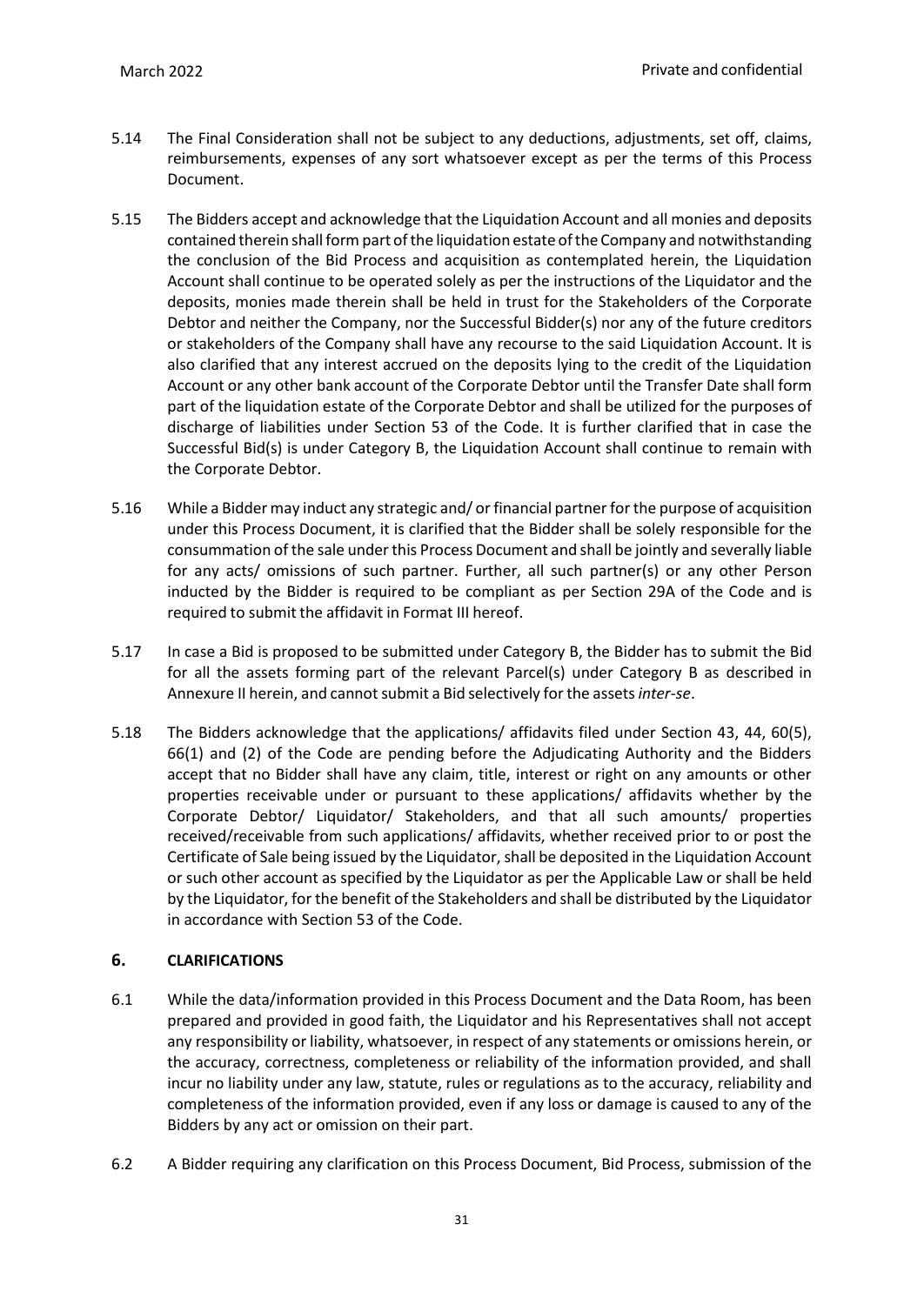Bid or on the Company shall email such request for clarification to [inbharatidefip@deloitte.com](mailto:inbharatidefip@deloitte.com) on or before last date for submission of EOI and Supporting Documents.

- 6.3 The Liquidator reserves the right not to respond to any query or provide any clarification, at their sole discretion, and no extension of time and date referred to in this Process Document shall be granted on the basis of not having received response to clarifications sought from the Liquidator. Nothing contained herein shall be considered or read as compelling or requiring the Liquidator and/or his Representatives to respond to any query or to provide any clarification to the queries raised by a Bidder. The Liquidator and his Representatives will not be held responsible for any delay in response or non-response to clarifications raised by the Bidders.
- 6.4 The Liquidator and/or his Representatives may issue interpretations and clarifications on this Process Document or in relation to the Bid Process to the Bidder(s). All clarifications and interpretations issued by the Liquidator or his Representatives shall be deemed to be part of the Process Document if provided in writing.

# **7. CONFIDENTIALITY**

- 7.1 All information furnished in this Process Document and/or pursuant to the terms hereof shall be governed by the provisions of this Process Document and the Confidentiality Undertaking, where applicable. Information relating to the Bid Process, examination, clarifications, evaluations, and recommendations relating to the Bids or relating to the Bidder(s) shall not be disclosed by the Bidder(s) to any Person who is not officially concerned with the Bid Process or is not a retained professional advisor.
- 7.2 The Bidder(s) acknowledges that the Confidential Information contains critical information including commercially sensitive information relating to the Company and its assets, by virtue of which the Bidder(s) shall keep all such critical information, including the commercially sensitive information and UPSI, confidential and shall not disclose or divulge Confidential Information, such critical information or commercially sensitive information or UPSI, to any other Person.
- 7.3 The Bidder(s) shall use such Confidential Information including the commercially sensitive information and UPSI relating to the Company and its assets only for the purpose of preparation and submission of the Bid, in accordance with the terms of this Process Document and the Confidentiality Undertaking, where applicable.
- 7.4 The Bidder(s):
	- I agrees to use such measures and/or procedures as it uses in relation to its own confidential information to hold and keep in confidence any and all Confidential Information.
	- II agrees that the Confidential Information shall be kept confidential and shall be used solely for the purposes of the Bid Process.
	- III shall ensure compliance with Applicable Law and specifically with the IB Code and the Liquidation Regulations, with respect to Confidential Information received pursuant to this Process Document.
	- IV shall take all reasonable steps and measures to minimize the risk of disclosure of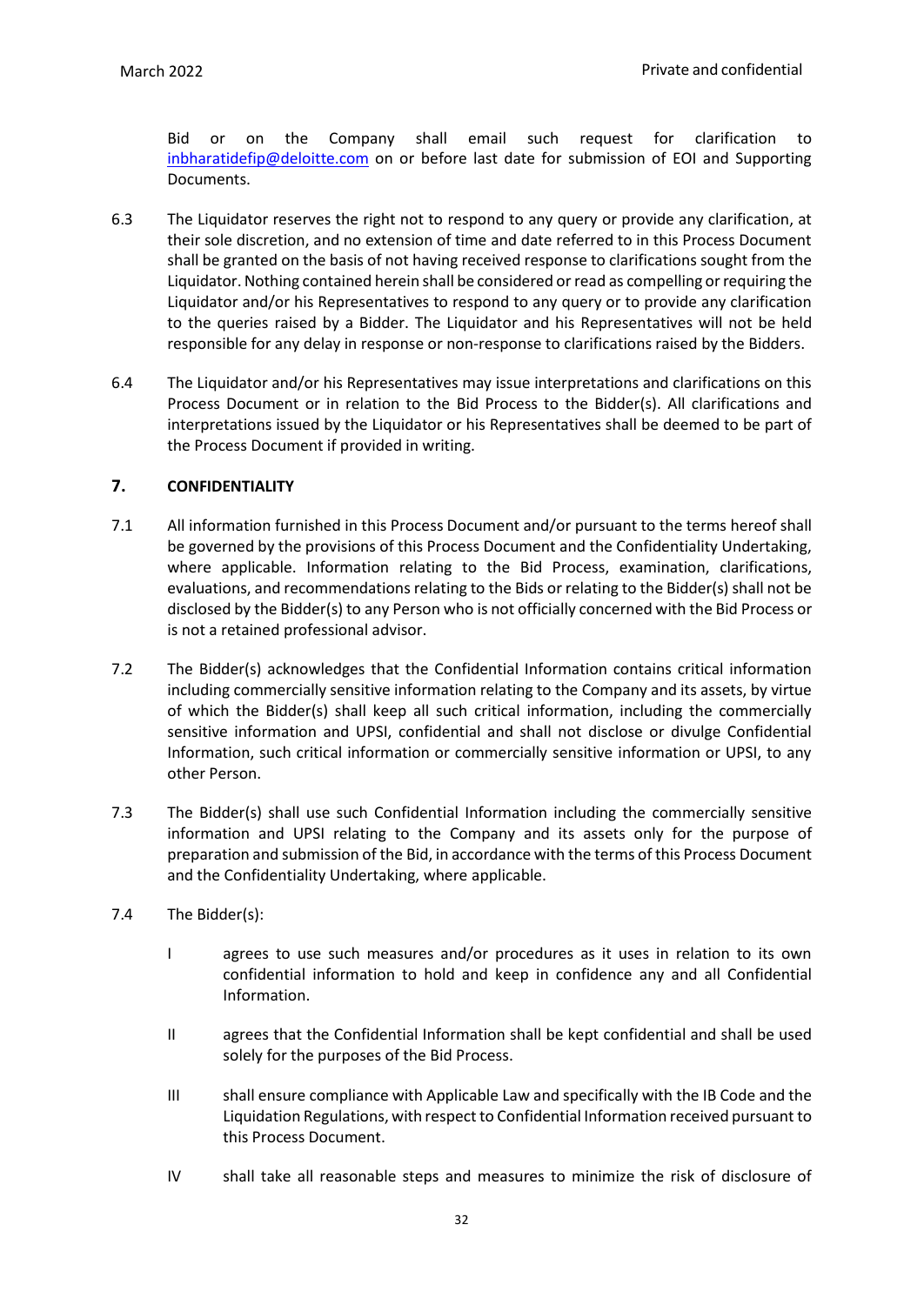Confidential Information by ensuring that only such Representatives who are expressly authorized by it and whose duties require them to possess the Confidential Information shall have accessto the Confidential Information on a strict need-to-know basis.

- V shall ensure that the Confidential Information will not be copied or reengineered or reproduced or transmitted by any means and in any form whatsoever (including in an externally accessible computer or electronic information retrieval system) by the Bidder or its Representatives, except for sharing of Confidential Information as required in relation to this Process Document, as decided by the Bidder or its Representatives from time to time.
- VI shall not use the Confidential Information to cause any undue gain or undue loss to itself or any other person;
- VII shall protect any intellectual property of the Corporate Debtor which it may have access to;
- VIII shall ensure that all Confidential Information is kept safe and secure at all times and isprotected from any theft or leakage;
- IX shall comply with the confidentiality obligations hereunder and the Bidder shall beresponsible for any breach thereof.
- 7.5 The Bidder's obligations hereunder, shall not apply to Confidential Information if the same:
	- I at the time of its disclosure, is in public domain or which after disclosure becomes part of public domain other than as a result of a disclosure by the Bidder or its Representatives contrary to the terms of this Process Document; or
	- II prior to its disclosure to the Bidder, was lawfully in the possession of the Bidder as evidenced by the records of the Bidder, or thereafter becomes known to the Bidder on a non-confidential basis from a source other than the Liquidator or his Representatives who is not in breach of its confidentiality obligations;
	- III is approved for disclosure in writing by the Liquidator, or his Representatives.
	- IV was or is independently developed by the Bidder(s) or its Representatives without relying upon or using the Confidential Information.

### **8. MISCELLANEOUS**

- 8.1 This Process Document is issued upon an express understanding and agreement that the Bidder shall use it solely for the purpose of preparation and submission of the Bid(s) and for the purpose necessarily associated with the Bid(s) and for no other purpose whatsoever.
- 8.2 The Bids shall be evaluated by the Liquidator and by the Private Sale Committee *inter alia* on the basis of the Bid, the declarations made and/or information submitted by the Bidder and/or Process Document.
- 8.3 The Liquidator reserves the right to conduct due diligence/know your customer verifications on the Bidders at any stage of the Bid Process.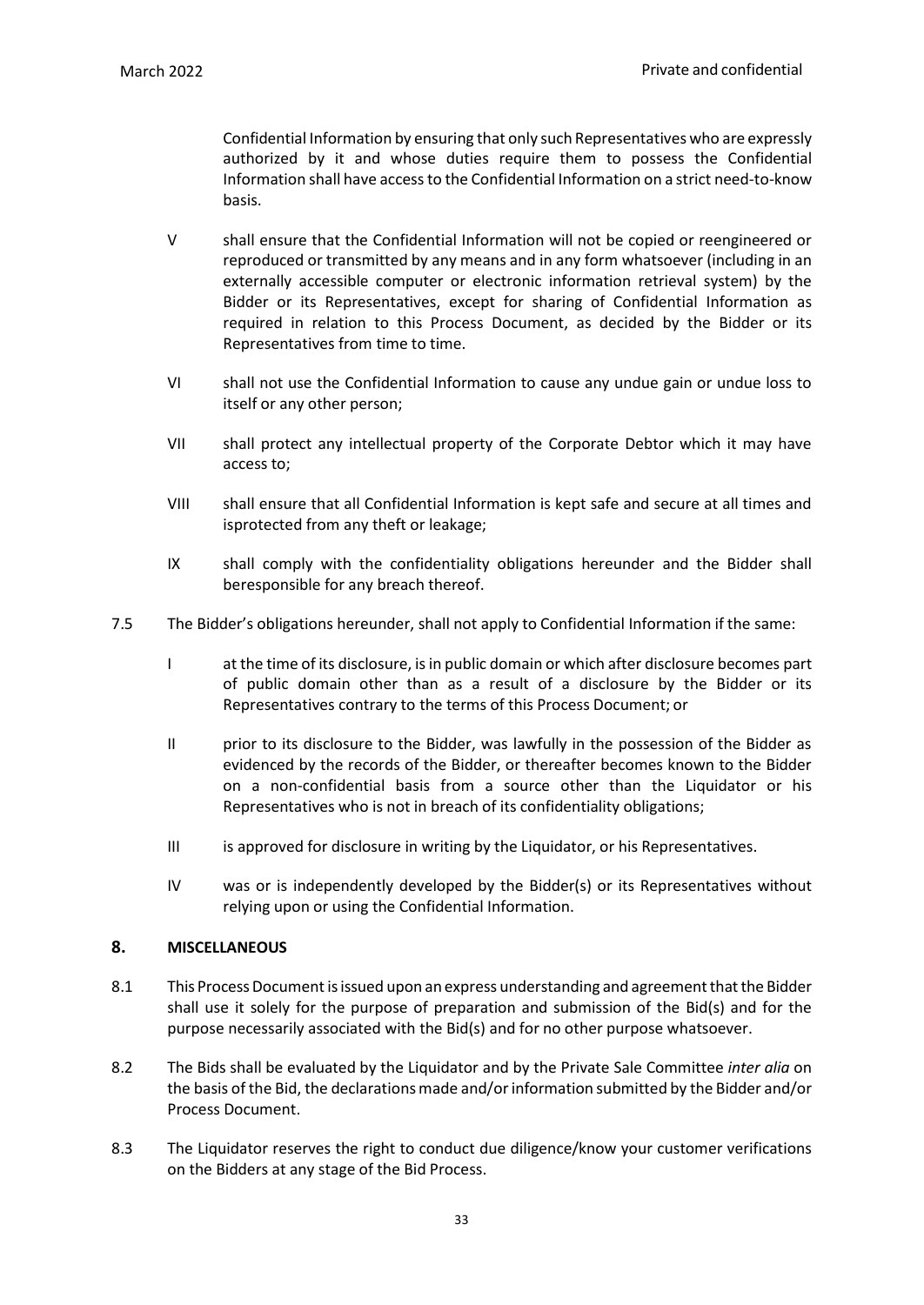- 8.4 All payments under this Process Document shall be made in INR (Indian Rupees).
- 8.5 The Bidder(s) shall ensure compliance with anyamendment or clarifications to the IB Code, or to any of the rules and regulations issued thereunder, as amended from time to time. If the Liquidator requires any information, document, or other support from the Bidder, to comply with their obligations under the IB Code or for the purposes of conducting any diligence, the Bidder shall provide the same immediately at its own cost.
- 8.6 If the Bidder conceals any material information or makes a wrong statement or misrepresents facts or makes a misleading statement in its Bid, in any manner whatsoever, the Liquidator reserves the right to reject such Bid and/or cancel the Letter of Intent (if issued) and forfeit the Earnest Money Deposit. The Bidder shall be solely responsible for such disqualification based on its declarations in the Bid.
- 8.7 Save as provided in this Process Document, no change or supplemental information to the Supporting Documents shall be accepted after the Document Submission Date. The Liquidator, may, at their sole discretion, request for additional information/document and/or seek clarifications from Bidder(s), even after the Document Submission Date/Bid Submission Date. Delay in submission of additional information and/or documents sought by the Liquidator shall make the Bid liable for rejection.
- 8.8 No extension of time shall be granted under any circumstances to the Bidder(s) for submission of the Supporting Documents/ EMD including, but not limited to, on the grounds that the Bidder did not obtain a complete set of this Process Document or did not get an opportunity to conduct a Site visit, or on any other ground(s) as may be deemed appropriate by the Liquidator. However, the Liquidator at his discretion may extend the timelines for submission of Supporting Documents/ EMD. Such extension in timeline shall be communicated to all Bidders by sending emails or publishing the notice of extension on the website of the Company or on the Data Room.
- 8.9 A Bidder, accepting this Process Document and gaining accessto the Data Room, confirmsthat the Bidder is in compliance with the Insider Trading Regulations and waives any right to claim that there was any involvement of the Liquidator or its Representatives in the Bidder's compliance or lack thereof with the Insider Trading Regulations.
- 8.10 Liquidator and his Representatives shall not be responsible in any way for any costs incurred by the Bidder(s), regardless of the conduct or outcome of the Bid Process.
- 8.11 The Bidders shall not be entitled to receive any reimbursement of any expenses which may have been incurred in preparation of the Bid(s) and/or carrying out of due diligence, and matters incidental thereto or for any purpose in connection with the Bid(s).
- 8.12 This Process Document and the Bid Processshall be governed by, and construed in accordance with, the laws of India and the Adjudicating Authority shall have exclusive jurisdiction over all disputes arising under, pursuant to and/or in connection with this Process Document and/or the Bid Process.
- 8.13 The Bidder(s) hereby agrees and releases the Liquidator and its Representatives irrevocably, unconditionally, fully and finally, from any and all liability for claims, losses, damages, costs, expenses or liabilities in any way related to or arising from the exercise of any rights and/or performance of any obligations set out under this Process Document, and/or in connection with the Bid Process, and waives any and all rights and/or claims the Bidder(s) may have in this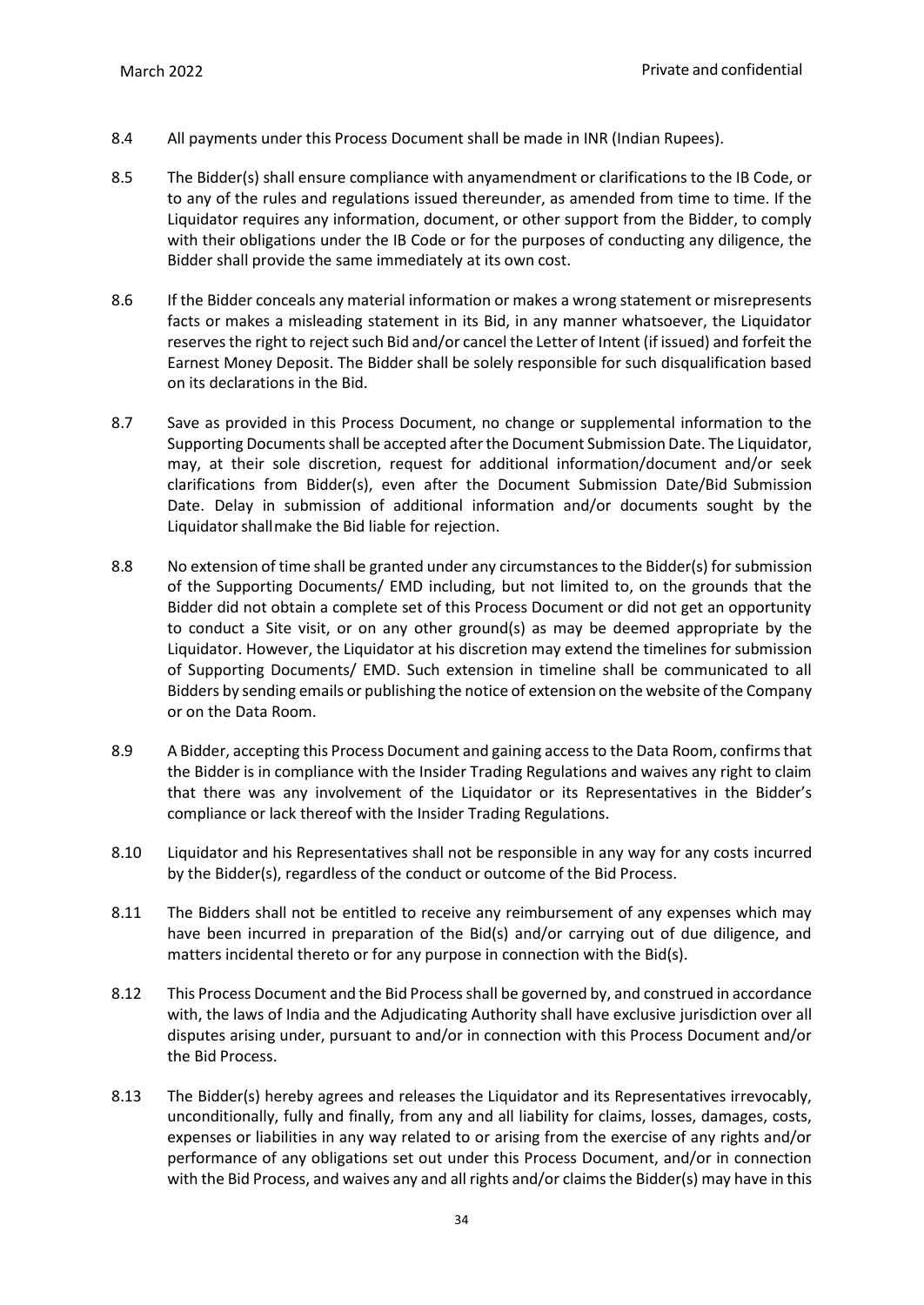respect, whether actual or contingent, whether present or in future.

- 8.14 The Liquidator in its sole discretion and without incurring any obligation or liability or cost, reserves the right, at any time, to;
	- I suspend and/or cancel the Bid Process and/or amend and/or supplement the Bid Process or modify the dates or other terms and conditions set out in this Process Document;
	- II consult with any Bidder(s) in order to receive clarifications or further information;
	- III retain any information and/or evidence submitted to the Liquidator/ his Representatives, by, on behalf of, and/or in relation to any Bidder;
	- IV re-start the negotiation process;
	- V cancel or disqualify the Bid(s) submitted by any Bidder(s) at any stage of the Bid Process;
	- VI restart the Bidding Process as per the discretion of the Liquidator and even post issuanceof LoI(s) as per the Process Document;
	- VII independently verify, disqualify, reject and/or accept any and all submissions or other information and/or evidence submitted by or on behalf of any Bidder;
	- VIII accept any Bid(s), conduct subsequent private sales as per the terms deemed fit by the Liquidator as per the Process Document.

### **9. TECHNICAL TERMS & CONDITION OF SALE**

The Bidder shall be solely responsible for all consequences arising out of the Bid submitted by him (including any wrongful bidding) and no complaint/ representation will be entertained in this regard by the Liquidator.

### **10. AMENDMENT TO THE PROCESS DOCUMENT**

The Liquidator may, for any reason whatsoever and without assigning any reason, or incurring any liability, amend, modify or supplement this Process Document by an amendment. Any amendment(s) shall be uploaded on the website of the Corporate Debtor. Bidders are requested to check website of the Corporate Debtor on a regular basis. The Acceptance of the Process Document shall be deemed to be an acknowledgement by the Bidder(s) that any such amendment pursuant to this Clause 10 shall be binding on the Bidder(s)**.**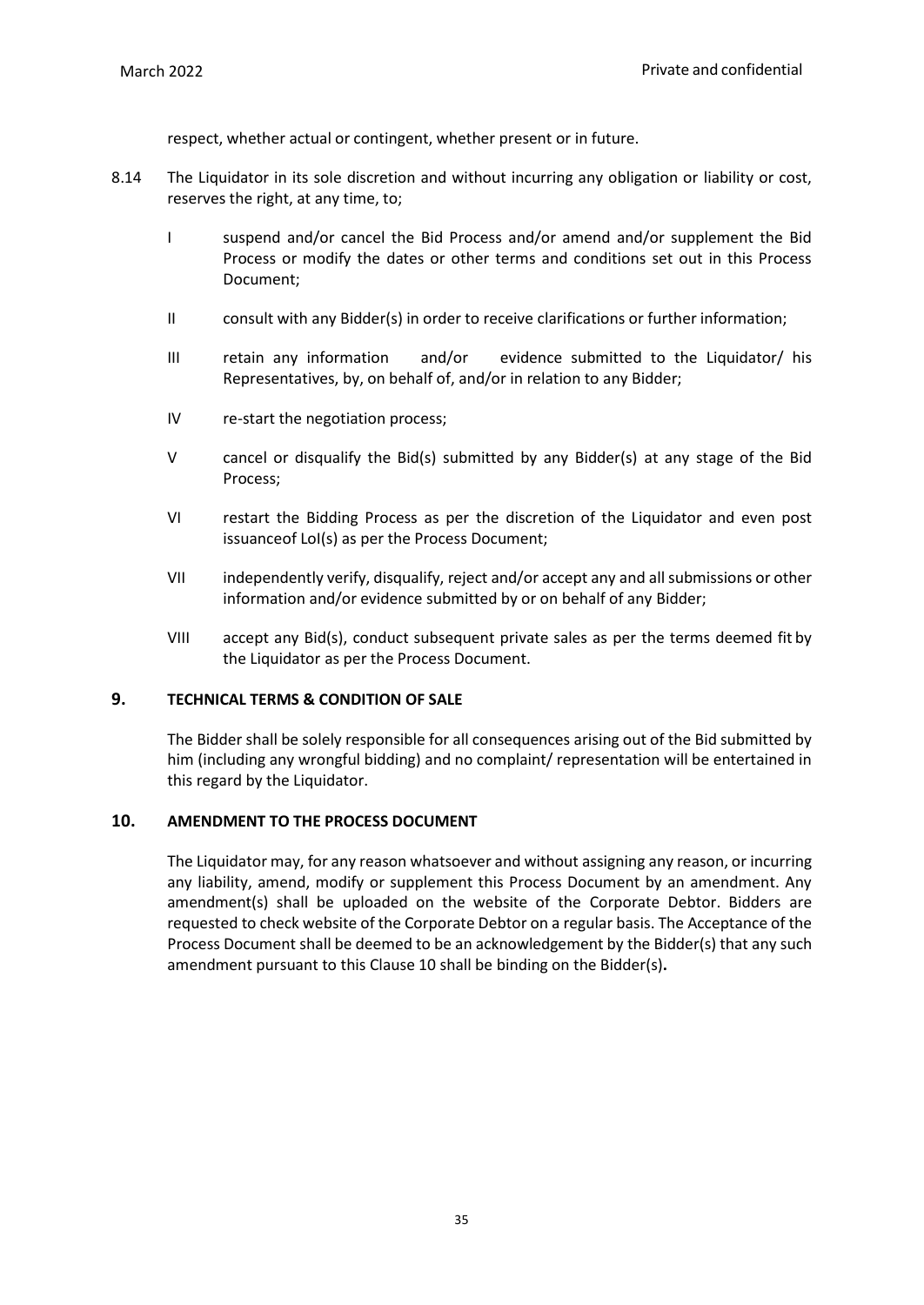# **ANNEXURES LIST OF ANNEXURES**

- Annexure I Business of Corporate Debtor
- Annexure II Description of Assets

# **EOI Format**

- Format I: Covering Letter
- Format II: Confidentiality Undertaking
- Format III: Format of Affidavit by Bidder under Section 29A of the IB Code
- Format IV: Earnest Money Deposit
- Format V: Board Resolutions
- Format VI: Power of Attorney
- Format VII: Authorization for Information Request
- Format VIII: Undertaking by Bidder
- Format IX: Bid Submission Form
- Format X: Letter of Intent
- Format XI: Sale Certificate
- Format XII: Checklist for Submission of Supporting Documents
- Format XIII: Confirmation of Accepted Bidder
- Format XIV: Bidding Declaration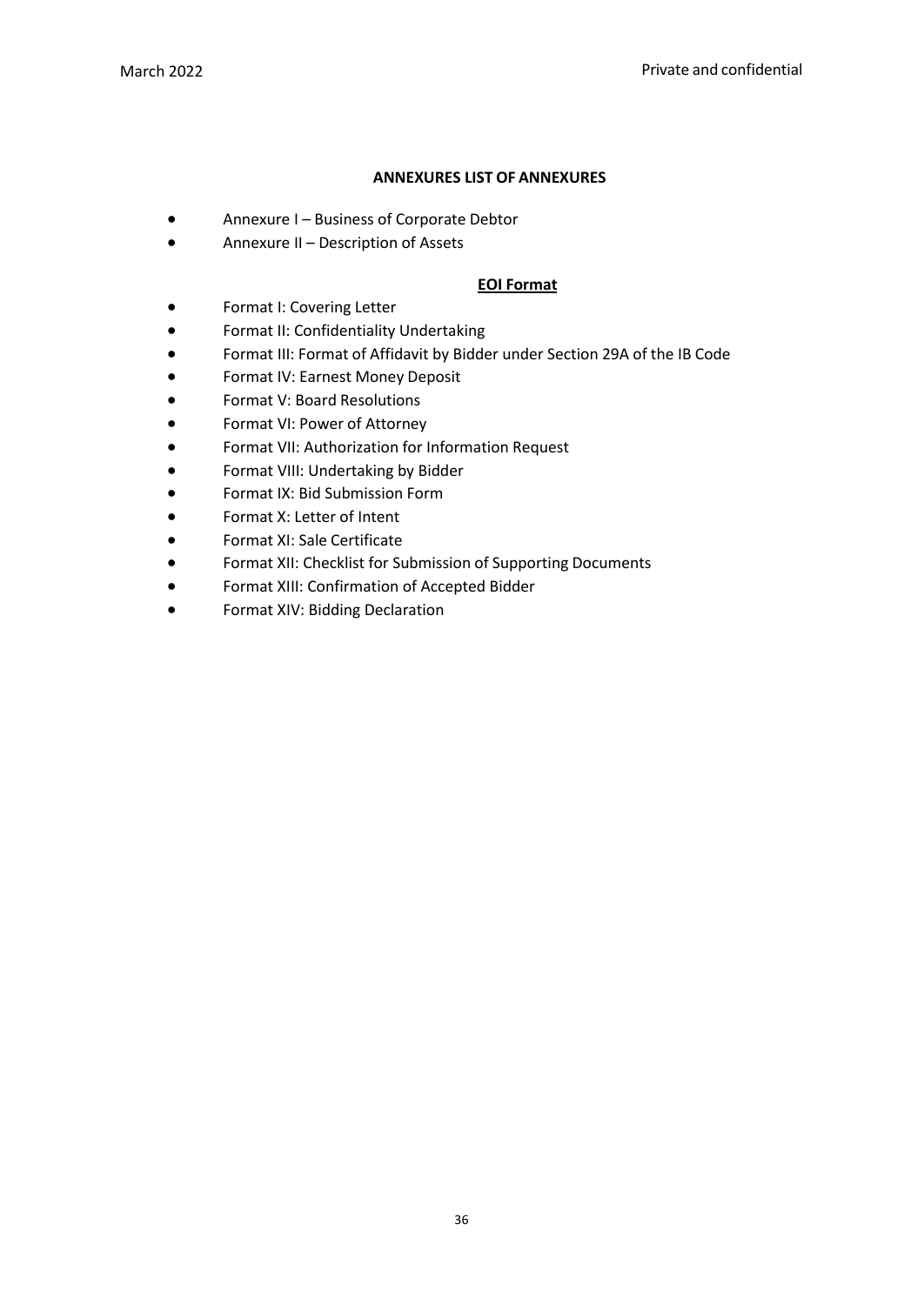### **ANNEXURE I: ABOUT THE CORPORATE DEBTOR**

#### 1. Introduction:

Bharati Defence and Infrastructure Limited (formerly known as Bharati Shipyard Limited/ "BSL") was incorporated on 22 June, 1976. Bharati Defence and Infrastructure ("BDIL" or "Company") was initiated as a partnership firm in 1973 which was converted into Limited Company in 1976 andlater to a Public Limited Company in 1996. The Company was listed with an Initial Public Offering ("IPO") in December 2004.

The company began its operations with one shipyard based out of Ratnagiri, Maharashtra. BDIL now has five shipyards with presence on both the west and east coast of India. The current shipyard locations for the Company include Ratnagiri, Usgaon (Dabhol), Mangalore, and a 51% stake in the Pinky Shipyard in Goa. The Company's product portfolio has graduated from small sized vessels and tugs to sophisticated offshore vessels like Platform SupportVessels (PSV's), Anchor Handling Support Vessels (AHTSV's), Offshore Support Vessels (OSV's) and more recently jack up rigs, midsized LNG propelled Vessels and smaller defense vessels for the Indian Navy and the Indian Coast Guard.

| <b>Sr No</b>   | Particulars               | <b>Address</b>                           |
|----------------|---------------------------|------------------------------------------|
| 1              | Corporate Office (Mumbai) | Oberoi Chamber - II, Ground Floor,       |
|                |                           | Link Road, Near Laxmi Industrial Estate, |
|                |                           | Opp. Adhikari Brothers,                  |
|                |                           | Andheri (West), Mumbai - 400053.         |
| $\overline{2}$ | Ratnagiri yard            | Mirya Bunder, Ratnagiri                  |
|                |                           | Ratnagiri - 415 612                      |
| lз             | Dabhol yard               | Survey No. 44,                           |
|                |                           | Post Usgaon, Taluka - Dapoli             |
|                |                           | Ratnagiri - 415 706                      |
| 4              | Mangalore yard            | Village - Kudroli - Bengre,              |
|                |                           | Tannirbavi, Mangalore - 575013           |
|                |                           | Karnataka State                          |
|                |                           |                                          |
|                |                           |                                          |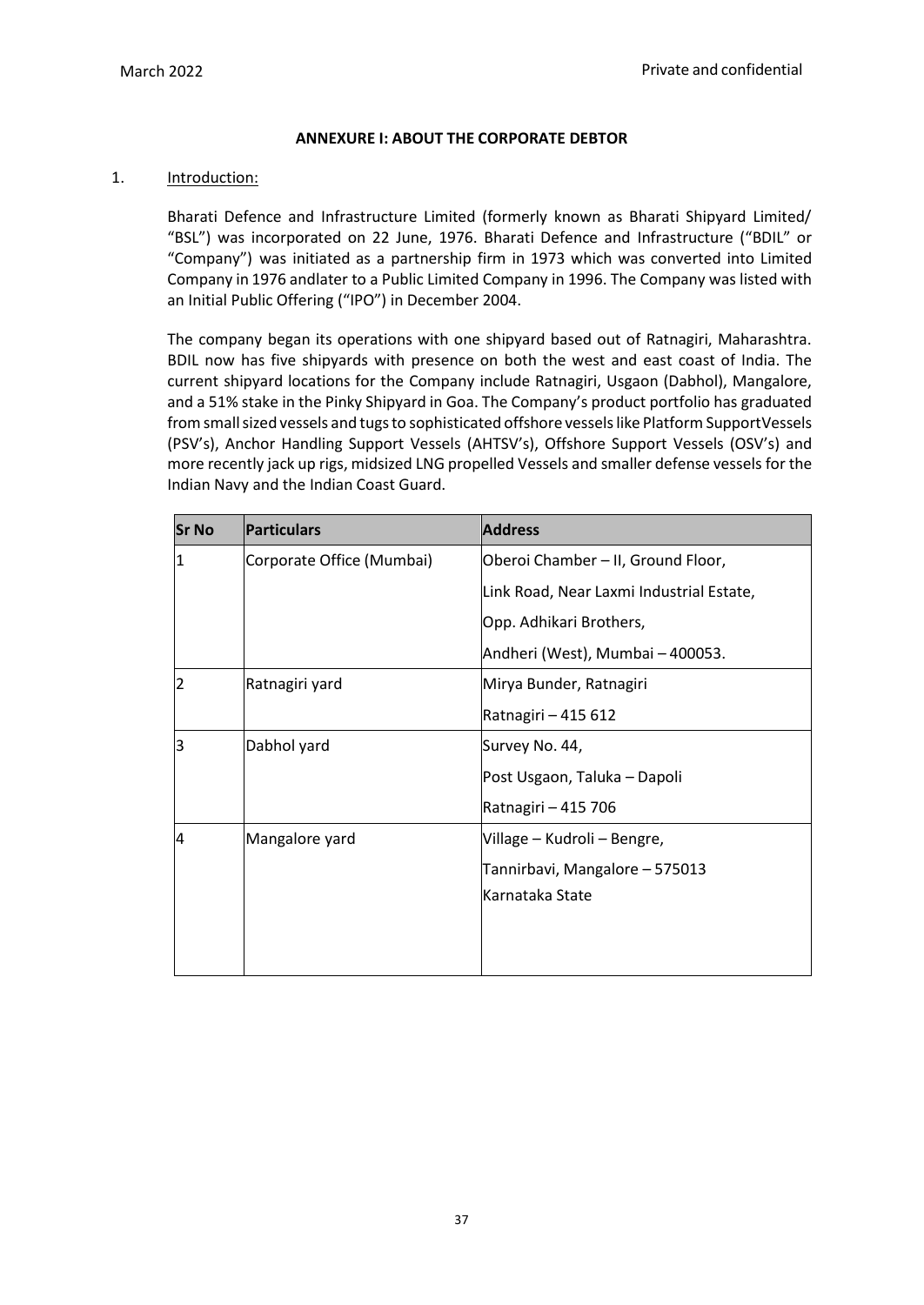

# 2. Corporate Structure of the Company:

# 3. Business of the Company:

BDIL, one of the leading private sector shipyards in India began its operations with a small shipbuilding facility in Ratnagiri Maharashtra, building small barges, fishing vessels and trawlers. Over the years, BDIL has expanded its capacity, capability and product range of its vessels significantly from cargo barges to dredgers, to power packed ocean going tractor tugs, cargo ships,etc. The Company is capable of building vessels required for the offshore industry including Offshore Support Vessels (OSVs), Anchor Handling Tugs cum Supply Vessels (AHTSVs), LNG Propelled Vessels, Rigs, Platform Supply Vessels (PSVs), Multi-purpose Support Vessels (MSVs), Ice Classed Vessels, etc.

The product range included sophisticated and power packed offshore vessels including Anchor Handling Tug Supply Vessels (AHTS), Platform Supply Vessels (PSV's) and Multipurpose Support Vessel (MSV's) of varying bollard pulls, dredgers, container ships, tankers, Rigs and Ro-Ro vessels.

With the view to reap the benefits of the upcoming shipping cycle, the Company constructed greenfield yards in Dabhol, Maharashtra and Mangalore, Karnataka. Dabhol Shipyard and Mangalore Shipyard have a capacity to build vessels up to 100,000 Dead Weight Tonnage (DWT) and 60,000 DWT respectively. The Floating Dry Dock set up at Dabhol facilitates the company to repair bigger ships. Majority of machineries acquired from Swan Hunter, UK were installed at Dabhol Shipyard.

# 4. Overview of BDIL Shipyards: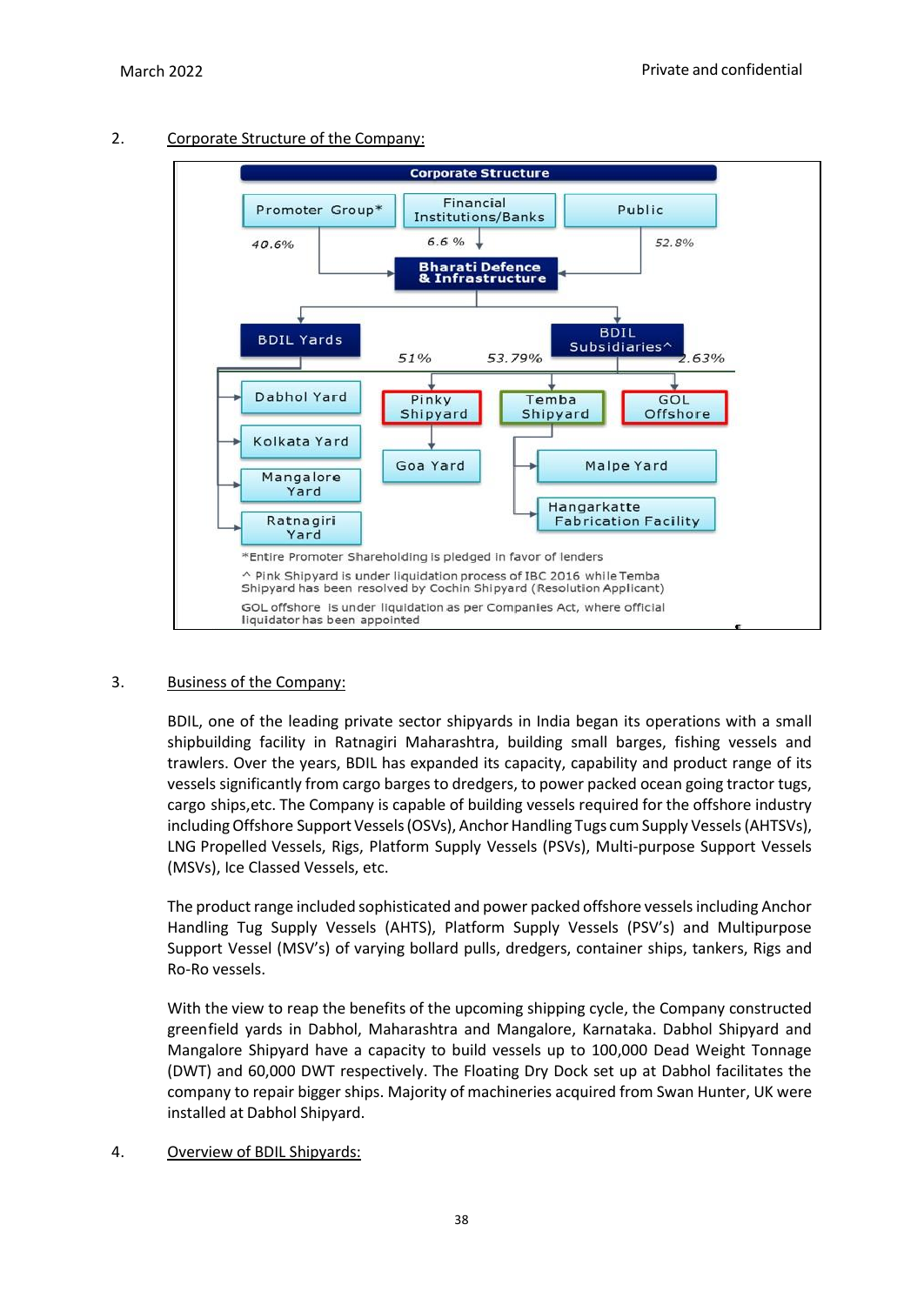| Particulars                | Ratnagiri                                                                     | <b>Dhabol</b>                                                    | <b>Mangalore</b>                                                                                                                                               |  |  |
|----------------------------|-------------------------------------------------------------------------------|------------------------------------------------------------------|----------------------------------------------------------------------------------------------------------------------------------------------------------------|--|--|
| <b>Operational</b><br>Year | 1976                                                                          | 2007                                                             | 2008                                                                                                                                                           |  |  |
| Area (Total)               | 29.92 acres*                                                                  | 198.45 acres                                                     | 49.31 acres*                                                                                                                                                   |  |  |
| <b>Waterfront</b>          | 150 meters                                                                    | 230 meters                                                       | 200 meters                                                                                                                                                     |  |  |
| sCapacity                  | Vessel up to 12,000 DWTVessels up to 1,00,000 DWT<br>(under<br>installation), | DWT.                                                             | Construction facility of Construction facility of Construct vessels up to 18,000<br>with side launching facility                                               |  |  |
|                            | Outfitting of 8 vessels Outfitting of 8 vessels Outfitting<br>simultaneously  | per year<br>simultaneously.                                      | 4<br>vessels<br>simultaneously<br>and,                                                                                                                         |  |  |
|                            | Steel<br>work/<br>14 vessels<br>fabrication-<br>per<br>year.                  | Cutting/Has built onejack up rig Cutting/39abricate              | on-<br>4<br>vessels.                                                                                                                                           |  |  |
| Infrastructure             | 1 nos. slipway<br>of 215 m x 20m with a $^{23500}$ sqm<br>hauling winch.      |                                                                  | Hull production shop of Currently total land area of 28<br>acres is already developed and<br>additional<br>22 acres<br>lan<br>is<br>planned<br>to be developed |  |  |
|                            | 40m x18m                                                                      | of $\sim$ 40m x<br>230m.                                         | 1 nos. Outfitting jetty Existing erection berth 2 nos. Building berths 200M x<br>65M and 125M x<br>30M                                                         |  |  |
|                            | 25m                                                                           | (presently<br>grounded)                                          | 1 nos. Wet basin 125m x Floating Dry Dock of Covered shops, Gantry cranes,<br>150 $m \times 32m \times 16m$ vacuum lifter, lift and shift<br>transporter etc.  |  |  |
|                            | 2 nos. Berths of 125m x Equipment<br>25m                                      | and<br>machinery from<br>Swan<br>Hunter (partially<br>installed) |                                                                                                                                                                |  |  |
| <b>Current</b><br>types    | handling tug                                                                  | andvarious Defence                                               | Vessel Offshore Vessels, Anchor Jack-up rigs, Warships Large Offshore vessels, Cargo<br>vessels and Aluminum boats                                             |  |  |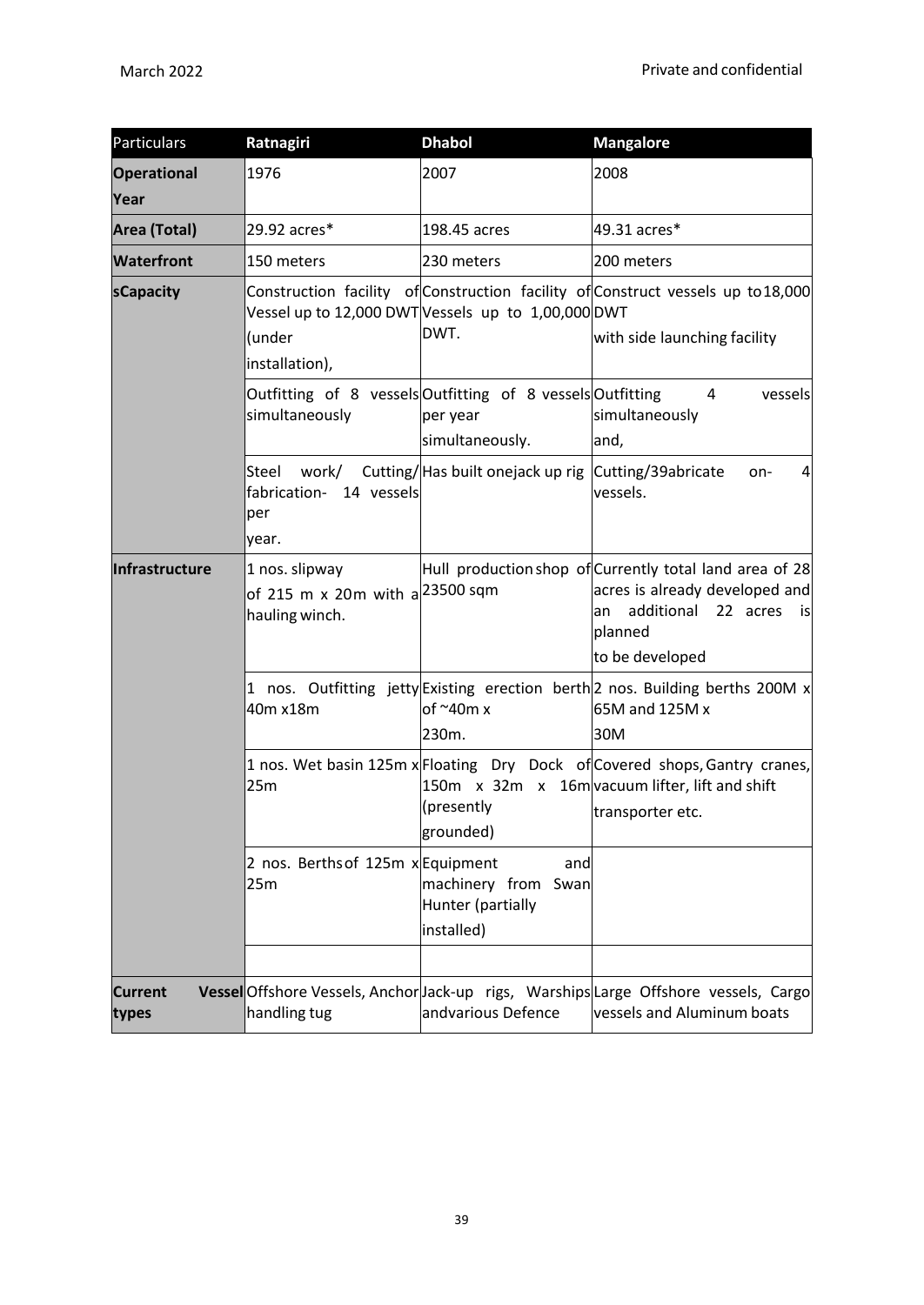| lcum | supply                           | vessels, vessels, | Offshore                                        |  |
|------|----------------------------------|-------------------|-------------------------------------------------|--|
|      |                                  |                   | Platform supply vessels, vessels, LNG propelled |  |
|      |                                  |                   | Ro-Ro vessels Smallvessel, 20,000DWT Bulk       |  |
|      | cargo, Sewagebarges, etccarrier, |                   | Steel                                           |  |
|      |                                  | Fabrication,      |                                                 |  |
|      |                                  |                   |                                                 |  |
|      |                                  | <b>AHTS</b>       |                                                 |  |
|      |                                  |                   |                                                 |  |
|      |                                  |                   |                                                 |  |

\* *Includesreclaimed land and land obtained from respective Port Authorities and private parties onlong lease*

# 5. List of Vessel Built in BDIL Shipyards

| Project                                                                                                    | <b>Customer</b>                                  | Vessel # |
|------------------------------------------------------------------------------------------------------------|--------------------------------------------------|----------|
| <b>FY 2005</b>                                                                                             |                                                  |          |
| 700 HP TUG                                                                                                 | <b>Tartous Port Gen Co</b>                       | 286      |
| 2000 BHP TUG                                                                                               | <b>Tartous Port Gen Co</b>                       | 289      |
| Wireline Support Vessel                                                                                    | <b>Halul Offshore Service</b>                    | 305      |
| <b>FY 2006</b>                                                                                             |                                                  |          |
| Anchor<br><b>Handling</b><br>Vessel                                                                        | Towing Supply The Great Eastern Shipping Co. Ltd | 309      |
| Handling<br>Anchor<br>Towing<br>Vessel                                                                     | Supply The Great Eastern Shipping Co. Ltd        | 312      |
| <b>Platform Supply Vessel</b>                                                                              | The Great Eastern Shipping Co. Ltd               | 311      |
| 54 Tone Bollard Pull Tug                                                                                   | Reliance Industries Ltd                          | 315      |
| <b>FY 2007</b>                                                                                             |                                                  |          |
| Anchor<br>Handling<br>Vessel                                                                               | Towing Supply Halul Offshore Services            | 316      |
| 80 Ton Bollard Pull Anchor Handling The Great Eastern Shipping Co. Ltd<br>Tug cum<br><b>Supply Vessel</b>  |                                                  | 320      |
| 80 Ton Bollard Pull Anchor Handling The Great Eastern Shipping Co. Ltd<br>Tug cum<br><b>Supply Vessel</b>  |                                                  | 321      |
| Dredger                                                                                                    | Adani Global FZE Ltd                             | 328      |
| <b>FY 2008</b>                                                                                             |                                                  |          |
| 120 Ton Bollard Pull Anchor Handling The Great Eastern Shipping Co. Ltd<br>Tug cum<br><b>Supply Vessel</b> |                                                  | 310      |
| Anchor Handling<br>Towing                                                                                  | Supply Halul Offshore Service                    | 317      |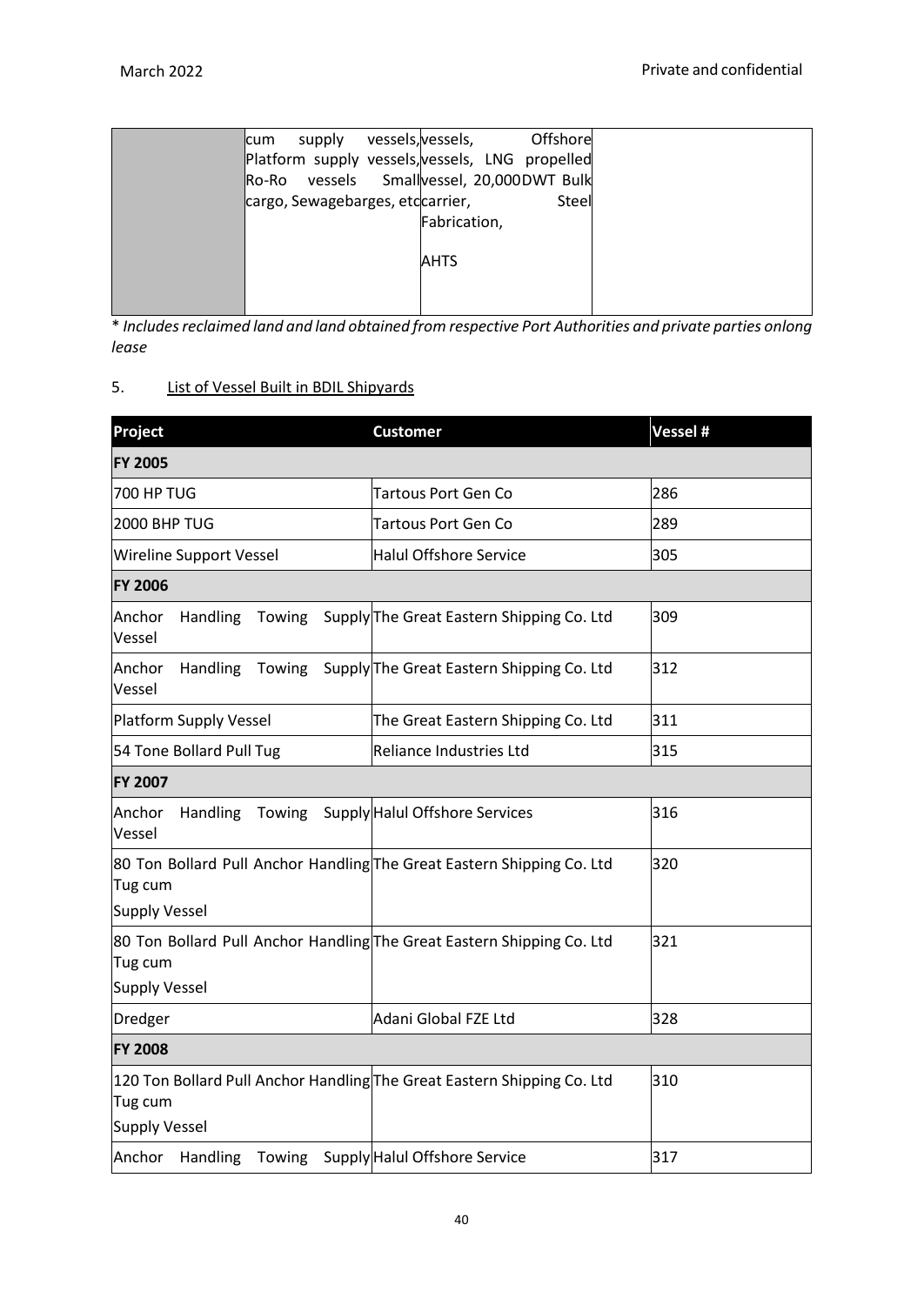| Vessel                                                                              |                                     |               |
|-------------------------------------------------------------------------------------|-------------------------------------|---------------|
| Mtr.<br>Multi-Purpose<br>60<br>Platform Supply<br>Vessel                            | Offshore Bourbon Supply Investments | 322           |
| 1No. Twin Screw Pilot Cum-Survey Kolkata Port Trust<br>Vessel                       |                                     | 350           |
| <b>FY 2009</b>                                                                      |                                     |               |
| 5250DWT Product Tanker cum RO-AI-Jaber Shipping Agency & Marine<br><b>RO</b> Vessel | Est.                                | 306A          |
| Multi-Purpose<br>60 Mtr.<br>Platform SupplyVessel                                   | Offshore Bourbon Supply Investments | 323           |
| Mtr. Multi-Purpose<br>60<br>Platform Supply<br>Vessel                               | Offshore Bourbon Supply Investments | 348           |
| Pilot Boat                                                                          | Reliance Industries Ltd             | 362           |
| Pilot Boat                                                                          | Reliance Industries Ltd             | 363           |
| Diving Support Vessel                                                               | Reliance Industries Ltd             | 364           |
| 54 Ton Bollard Pull Tug                                                             | <b>Reliance Industries Ltd</b>      | 365           |
| 54 Ton Bollard Pull Tug                                                             | <b>Reliance Industries Ltd</b>      | 366           |
| 54 Ton Bollard Pull Tug                                                             | Reliance Industries Ltd             | 367           |
| <b>FY 2010</b>                                                                      |                                     |               |
| <b>Bollard Pull Tug</b>                                                             | Mumbai Port Trust                   | 375           |
| <b>Bollard Pull Tug</b>                                                             | Mumbai Port Trust                   | 374           |
| <b>Bollard Pull Anchor Handler Tug</b>                                              | <b>Bourbon Supply Investments</b>   | 353           |
| <b>FY 2011</b>                                                                      |                                     |               |
| <b>Bollard Pull Anchor Handler Tug</b>                                              | <b>Bourbon Supply Investments</b>   | 353           |
| <b>Bollard Pull Anchor Handler Tug</b>                                              | <b>Bourbon Supply Investments</b>   | 355           |
| Multi-Purpose Forest Carrier                                                        | Esmsun GMBH & Co KG                 | 329           |
| Multi-Purpose Forest Carrier                                                        | <b>Esmsun GMBH &amp; Co KG</b>      | 330           |
| Platform<br>Multi-Purpose<br>Vessel                                                 | Supply GOL International            | 359           |
| Platform<br>Multi-Purpose<br>Vessel                                                 | Supply GOL International            | 360           |
| <b>Riser Protectors</b>                                                             | <b>GOL-ONGC</b>                     | <b>BBBLRP</b> |
| <b>FY 2012</b>                                                                      |                                     |               |
| Anchor Handling TUG cum Supply                                                      | Shipping Corporation of India       | 394           |
| <b>Anchor Handling TUG cum Supply</b>                                               | Shipping Corporation of India       | 396           |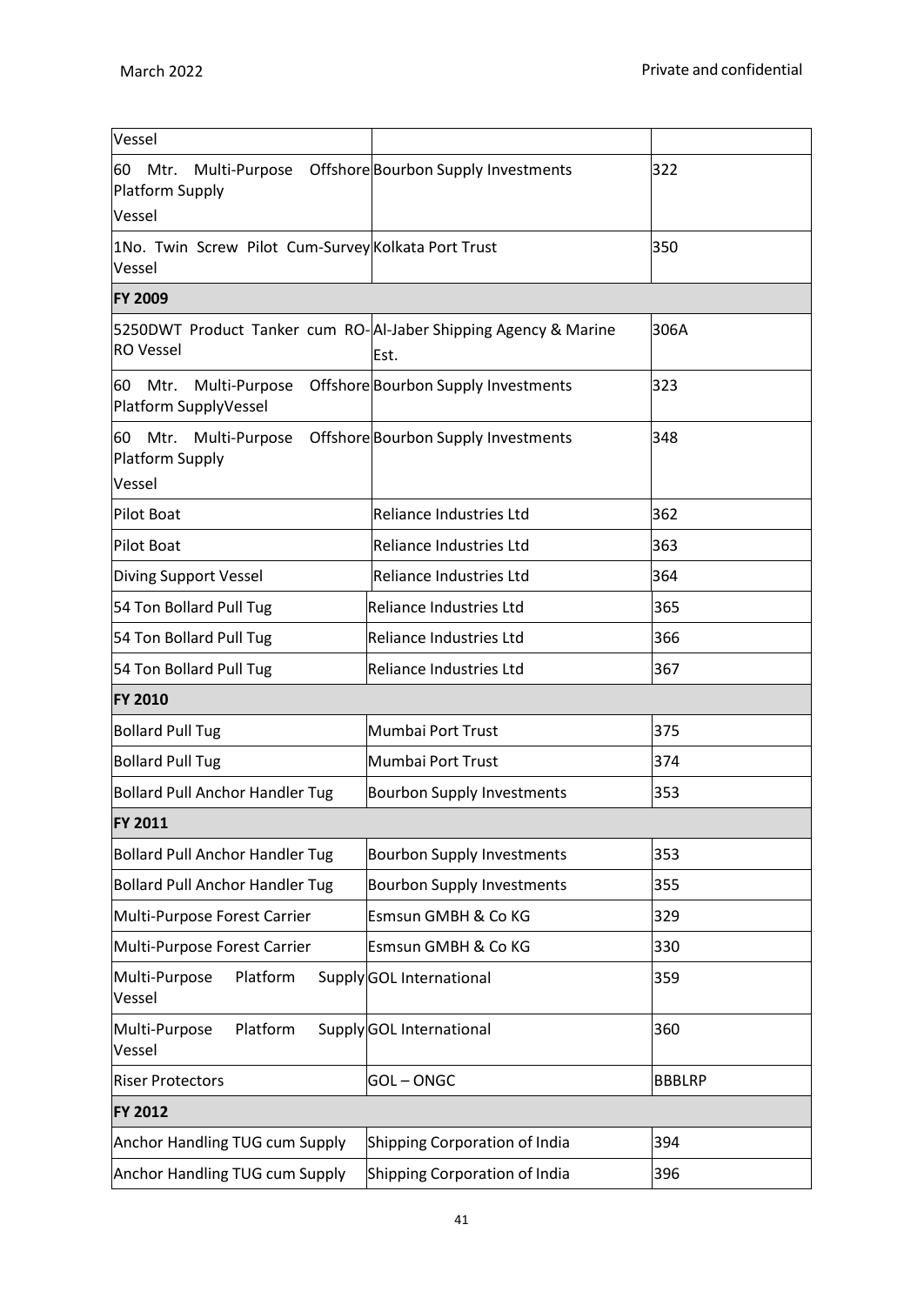| <b>Anchor Handling TUG cum Supply</b>  | Shipping Corporation of India     | 397 |
|----------------------------------------|-----------------------------------|-----|
| <b>Bollard Pull Tug</b>                | Paradeep Port Trust               | 400 |
| <b>FY 2013</b>                         |                                   |     |
| <b>Anchor Handling TUG cum Supply</b>  | Shipping Corporation of India     | 398 |
| Interceptor Boat                       | <b>Coast Guard</b>                | 402 |
| Jack up Drilling Rug                   | <b>GOL Gujairah</b>               | 351 |
| Platform Supply Vessel                 | <b>Bayshore Shipping</b>          | 381 |
| Ro-Ro Cargo                            | Sea Cargo                         | 324 |
| Platform Supply Vessel                 | <b>UP Offshore</b>                | 382 |
| <b>FY 2014</b>                         |                                   |     |
| <b>Bollard Pull Anchor Handler Tug</b> | <b>Bourbon Supply Investments</b> | 356 |
| <b>Bollard Pull Anchor Handler Tug</b> | Springwater Shipping              | 386 |
| <b>FY 2015</b>                         |                                   |     |
| 200 Ton Non-propelled Barge            | The Indian Navy                   | 428 |
| 200 Ton Non-propelled Barge            | The Indian Navy                   | 404 |
| Interceptor Boat                       | <b>Coast Guard</b>                | 429 |
| 200 Ton Non-propelled Barge            | The Indian Navy                   | 430 |
| <b>FY 2016</b>                         |                                   |     |
| Interceptor Boat                       | <b>Coast Guard</b>                | 403 |
| Interceptor Boat                       | <b>Coast Guard</b>                | 406 |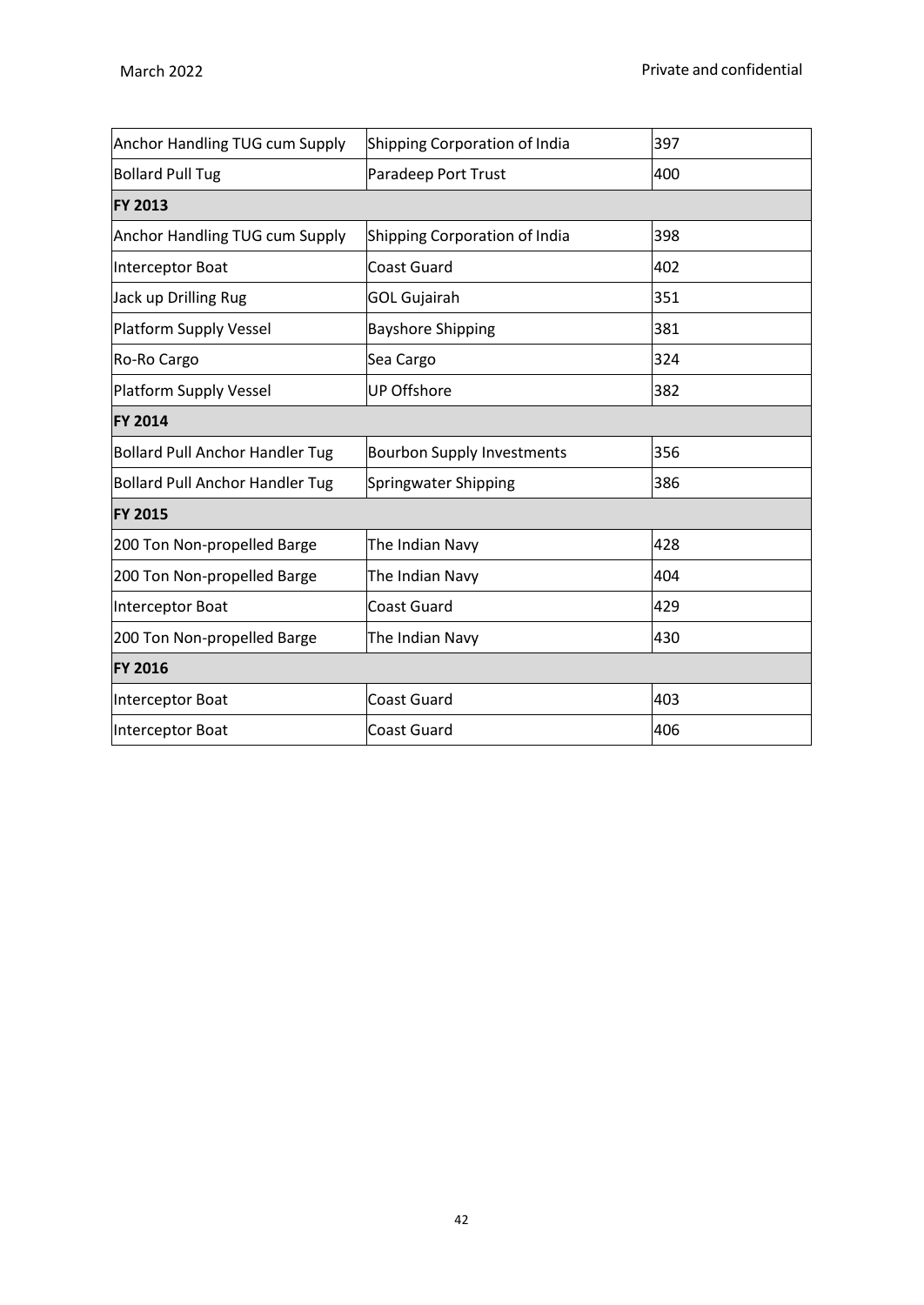# **ANNEXURE II: DESCRIPTION OF ASSETS**

The information contained herein (except for the Minimum Bid Price) is indicative in nature with a view to providing Bidders an overview of the assets falling within Category A viz. BDIL as a whole on a going concern basis and Category B viz. shipyards/ set(s) of assets collectively forming part of the following respective Parcels. It is further clarified that the Minimum Bid Price mentioned hereunder are rounded-off and precise amounts will be intimated prior to Bid Submission Date:

| <b>Asset</b><br>No. | parcel Asset                                                                                                                                                                                                                                                                                                                                                                                                                                                                                                                                                                                                                                                                                                                                                                                                                                                                                                                                                                                                                                                                                                                                                                                                                                                                                                           | <b>Minimum</b><br>Price(INR Crore) (INR Crore) | <b>BidEMD</b>  |
|---------------------|------------------------------------------------------------------------------------------------------------------------------------------------------------------------------------------------------------------------------------------------------------------------------------------------------------------------------------------------------------------------------------------------------------------------------------------------------------------------------------------------------------------------------------------------------------------------------------------------------------------------------------------------------------------------------------------------------------------------------------------------------------------------------------------------------------------------------------------------------------------------------------------------------------------------------------------------------------------------------------------------------------------------------------------------------------------------------------------------------------------------------------------------------------------------------------------------------------------------------------------------------------------------------------------------------------------------|------------------------------------------------|----------------|
| <b>Category A</b>   |                                                                                                                                                                                                                                                                                                                                                                                                                                                                                                                                                                                                                                                                                                                                                                                                                                                                                                                                                                                                                                                                                                                                                                                                                                                                                                                        |                                                |                |
| Parcel 1            | BDIL as a whole on a going concern basis<br>(however Kolkata Shipyard, Assets at Goa and<br>Assets at Bhandarli godown and Ghodbunder<br>yard would be excluded)                                                                                                                                                                                                                                                                                                                                                                                                                                                                                                                                                                                                                                                                                                                                                                                                                                                                                                                                                                                                                                                                                                                                                       | 316                                            | 25             |
| Parcel <sub>2</sub> | Dabhol Shipyard on 'as is where is', 'as is what is',<br>as is how is' and 'without any recourse' basis.<br>Industrial<br>Freehold<br>land<br>admeasuring<br>approximately 198.45 acres located at Village<br>Usgaon (Dabhol), District- Ratnagiri, Maharashtra<br>along with other infrastructure like Main Jetty<br>area, Shipbuilding berth, hull production shop,<br>stores and warehouses and Floating dry dock,<br>Equipment's include frame bending machine,<br>CNC profile cutting machine, pipe blasting, Auto<br>blasting machine, Special purpose modular<br>transporters and cranes of various make etc.,<br>Inventories - stores include DG sets, propulsion<br>bonded<br>warehouses.<br>engine<br>at<br>Semi<br>constructed vessels include Pallet cum container<br>vessels, 20,000 Dwt Bulk carrier, 150 T Anchor<br>handling tug and sewage barges and other<br>movable assets such as computer, furniture,<br>office equipment, vehicles at the Dabhol<br>Shipyard. Parcel 2 shall include all the Corporate<br>Debtor's assets, rights and privileges, and duties<br>etc. associated with such shipyard. In the event of<br>any ambiguity, the decision of the Liquidator on<br>what assets, rights, privileges and duties are<br>associated with the Dabhol shipyard would be<br>final and binding. | 146                                            | $\overline{7}$ |
| Parcel <sub>3</sub> | Ratnagiri Shipyard on 'as is where is', 'as is what<br>is', 'as is how is' and 'without any recourse' basis.<br>Lease hold interests pertaining to leasehold land<br>of approximately 29.92 acres, various sheds and<br>warehouse located at Ratnagiri shipyard and                                                                                                                                                                                                                                                                                                                                                                                                                                                                                                                                                                                                                                                                                                                                                                                                                                                                                                                                                                                                                                                    | 62                                             | 3              |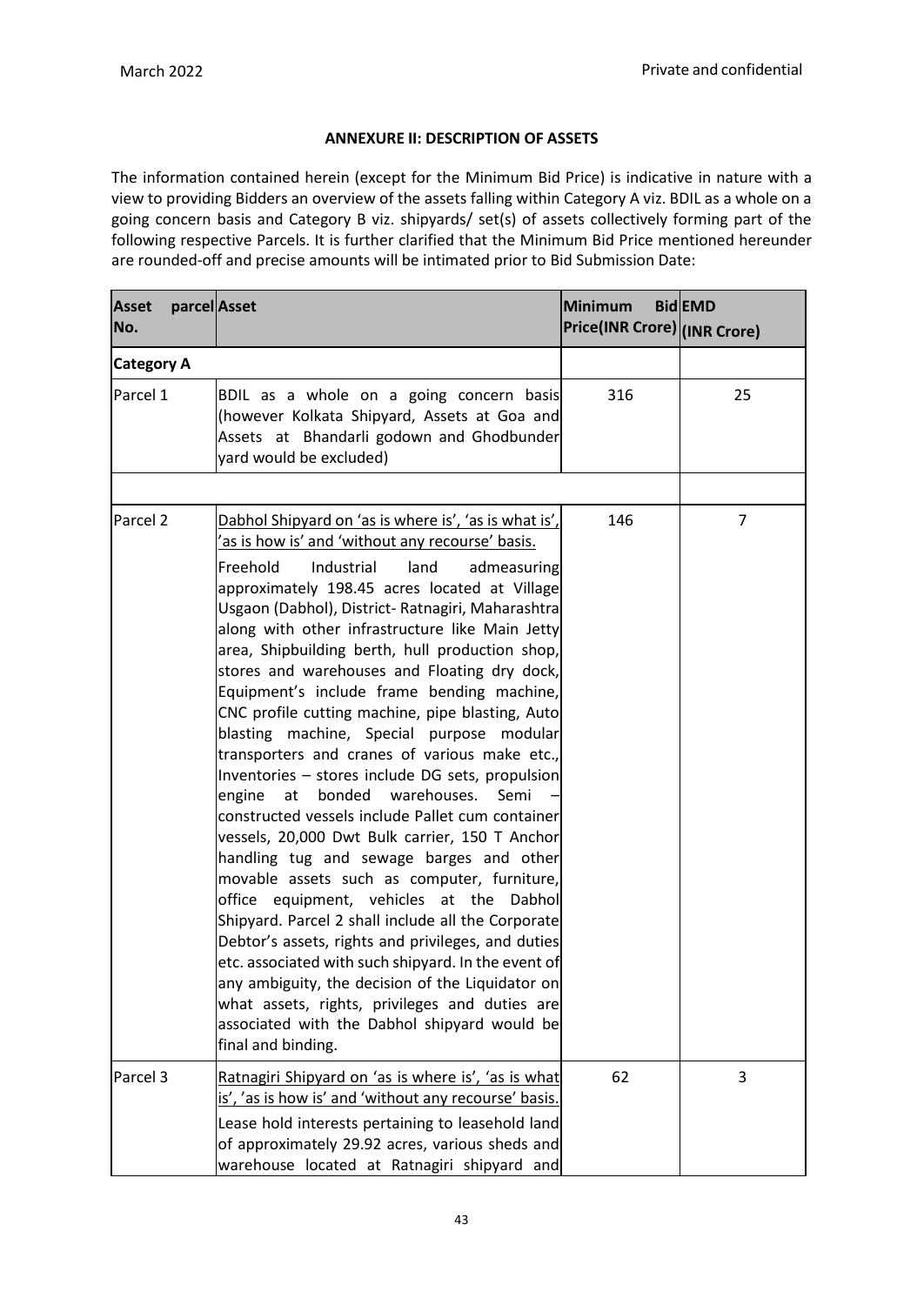|          | MIDC area, office building, dredger, plant and<br>machinery including slipway, cranes etc.<br>Inventory - stores & equipment including marine<br>engines, propeller shafts etc., semi constructed<br>vessel for commercial and defence contracts<br>includes 2 AHTS, 1 MPSV and barges etc. and<br>other movable material such as computer,<br>furniture, office equipment's, vehicles etc.<br>located at Mirya Bunder, Ratnagiri - 415 612.<br>Parcel 3 shall include all the Corporate Debtor's<br>assets, rights and privileges, and duties etc.<br>associated with such shipyard. In the event of any<br>ambiguity, the decision of the Liquidator on what<br>assets, rights, privileges and duties are associated<br>with the Ratnagiri shipyard would be final and<br>binding.                                                                                                                                                                                                                                                                                                                                                                                                                                                                                                                                                                                      |    |   |
|----------|---------------------------------------------------------------------------------------------------------------------------------------------------------------------------------------------------------------------------------------------------------------------------------------------------------------------------------------------------------------------------------------------------------------------------------------------------------------------------------------------------------------------------------------------------------------------------------------------------------------------------------------------------------------------------------------------------------------------------------------------------------------------------------------------------------------------------------------------------------------------------------------------------------------------------------------------------------------------------------------------------------------------------------------------------------------------------------------------------------------------------------------------------------------------------------------------------------------------------------------------------------------------------------------------------------------------------------------------------------------------------|----|---|
| Parcel 4 | Mangalore Shipyard on 'as is where is', 'as is what<br>is', 'as is how is' and 'without any recourse'<br>basis.<br>Leasehold interest pertaining to leasehold land<br>admeasuring approximately 49.31 acres located<br>at located at Village - Kudroli - Bengre,<br>Tannirbavi, Mangalore - 575013, Karnataka along<br>with other infrastructure like Automatic blasting<br>& painting machine, CNC Plasma cuttingmachine,<br>covered pipe fabrication facility, Block blasting<br>booths, staff and industrial canteen and block<br>storage facilities. Equipment's include frame<br>bending machine, fixed rail gantry cranes, EOT<br>cranes and tractor fitted cranes etc.<br>Inventories - stores include main engines, CPP<br>propeller & gear box etc. Semi - constructed<br>vessels include Pallet cum container vessels,<br>20,000 Dwt Bulk carrier, 150 T Anchor handling<br>tug and interceptor boats and other movable<br>assets such as computer, furniture, office<br>equipment, vehicles at the Mangalore Shipyard.<br>Parcel 4 shall include all the Corporate Debtor's<br>assets, rights and privileges, and duties etc.<br>associated with such shipyard. In the event of any<br>ambiguity, the decision of the Liquidator on what<br>assets, rights, privileges and duties are associated<br>with the Mangalore shipyard would be final and<br>binding. | 75 | 4 |

**Note:**

1) Liquidator reserves his right to give preference to a Bidder submitting Bids for acquisition of the Corporate Debtor as a whole on a going concern basis under Category A, and/or any Bid(s) which maximizes the overall value to Stakeholders.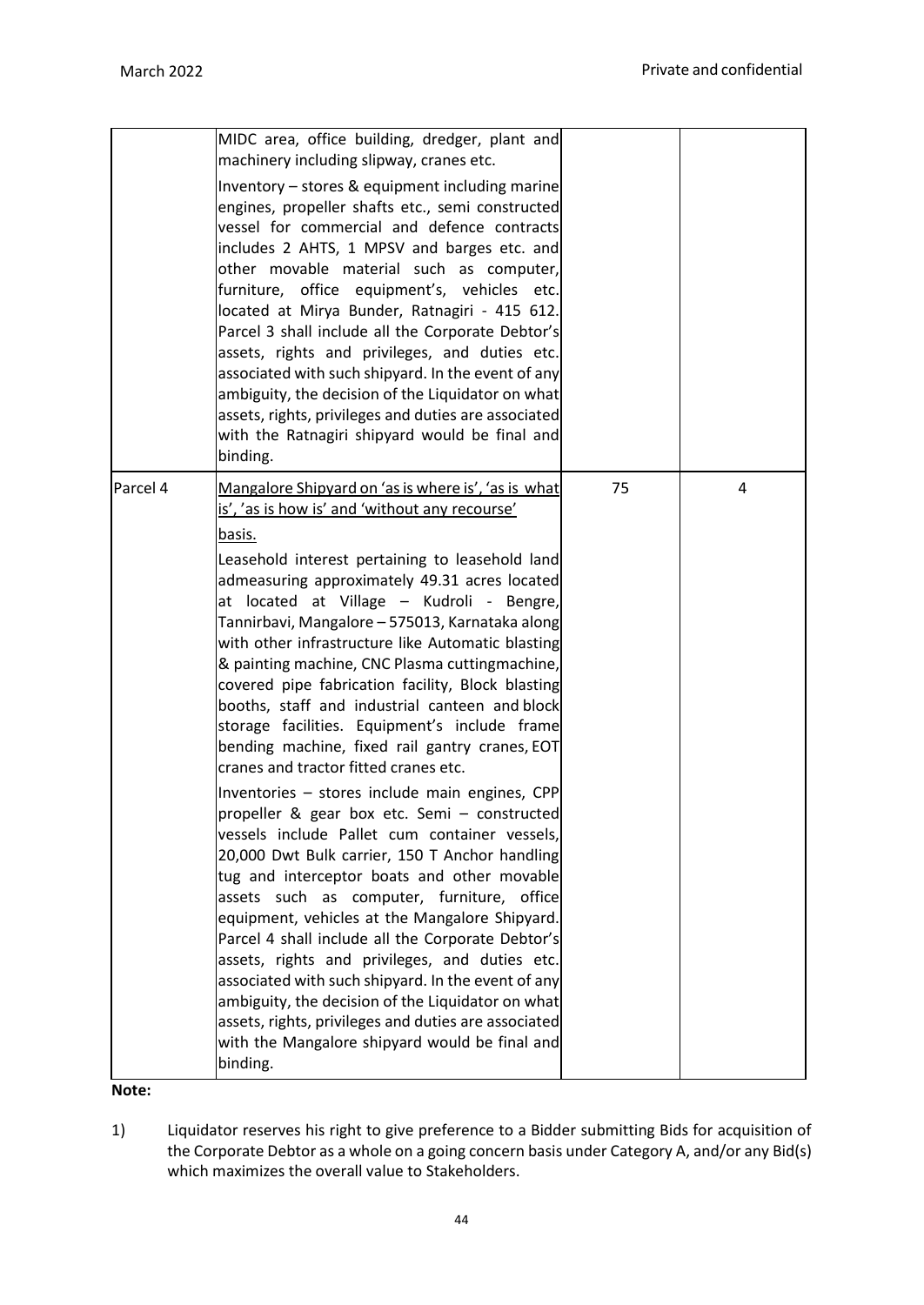2) Detailed listing of the assets shall be provided to Qualified Bidders on the Data Room at the stageof due diligence.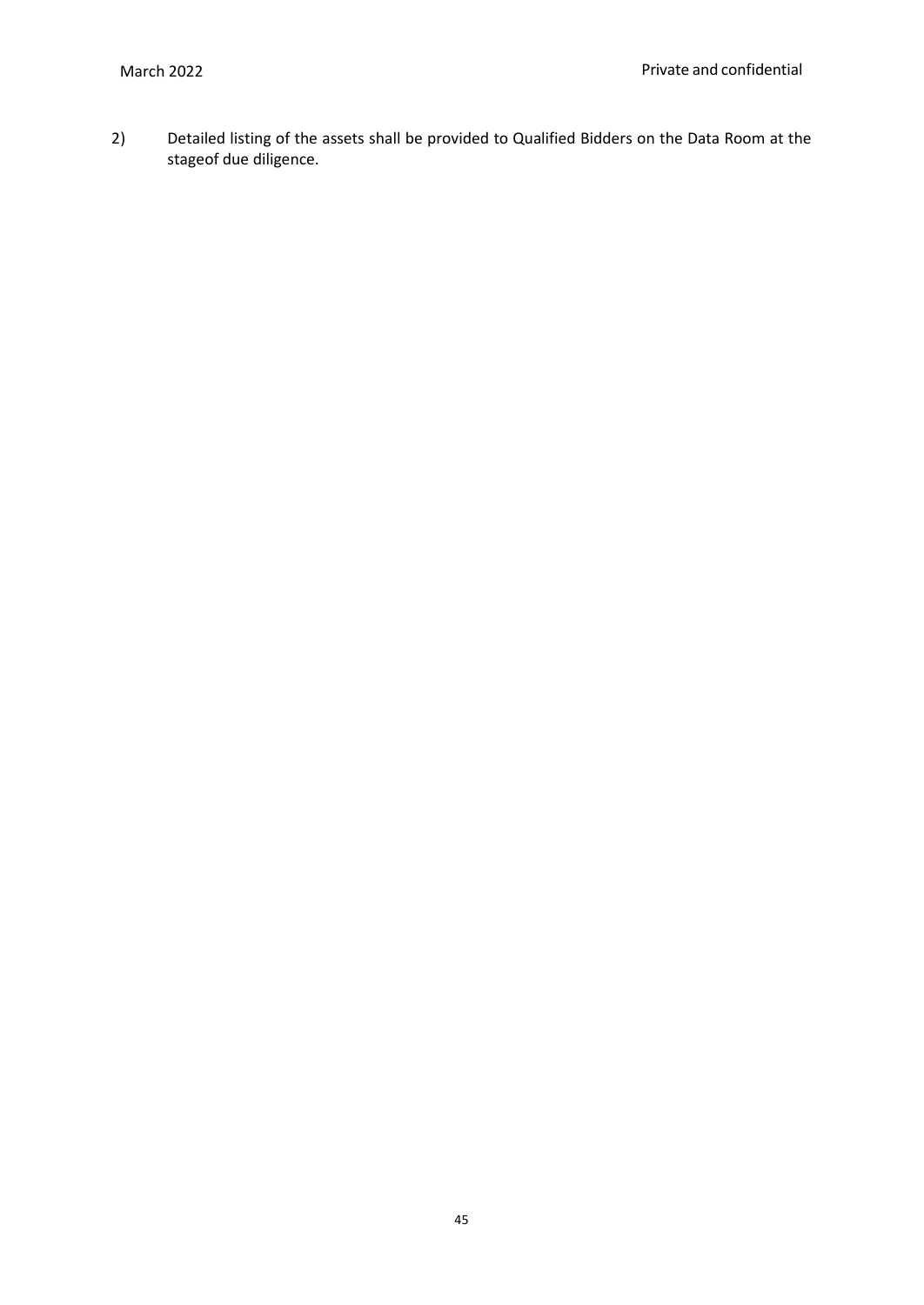# **EOI FORMAT**

### **FORMAT I: COVERING LETTER**

(*On the letter head of the Bidder*)

Bidder's Name: Full Address: Telephone No.: E-mail address: Fax/No.:

To,

Vijaykumar V. Iyer, Liquidator *[Address of Liquidator]*

- **Sub: - Bid for the private sale process relating to Bharati Defence and Infrastructure Limited ("Company")**
- **Ref: - Process Document for submission of bids for sale of Company as a whole on a going concern basis and sale ofshipyards and/ or set(s) of assets collectively under respective Parcel(s) under Category B (as applicable) [●] ("Process Document")**

Dear Sir,

1. We, the undersigned Bidder having read and examined in detail the Process Document including the disclaimers to the Process Document, set out the related information in relation to the Bid Process conducted for the Company, and are hereby submitting an EOI for the following Category(ies) and Parcel(s) of assets as described in Annexure II of the Process Document:

### **[Bidder to list down the Category(ies) and Parcel(s)]**

- 2. We enclose herewith the Supporting Documents with duly signed and/or certified forms/documents/authorizations as mandated by you in the Process Document, for your consideration.
- 3. We have submitted all the requisite documents as per the prescribed formats set out in the Process Document, without any deviations, conditions and without any assumptions or notes.
- 4. We further represent and confirm as follows:

### **a. Acceptance**

We hereby unconditionally and irrevocably agree and accept the terms of the Process Document and that the decision made by the Liquidator and/or the Adjudicating Authority in respect of any matter with respect to, or arising out of, the Process Document, shall be binding on us. We hereby expressly waive any and all claims in respect of the Bid Process.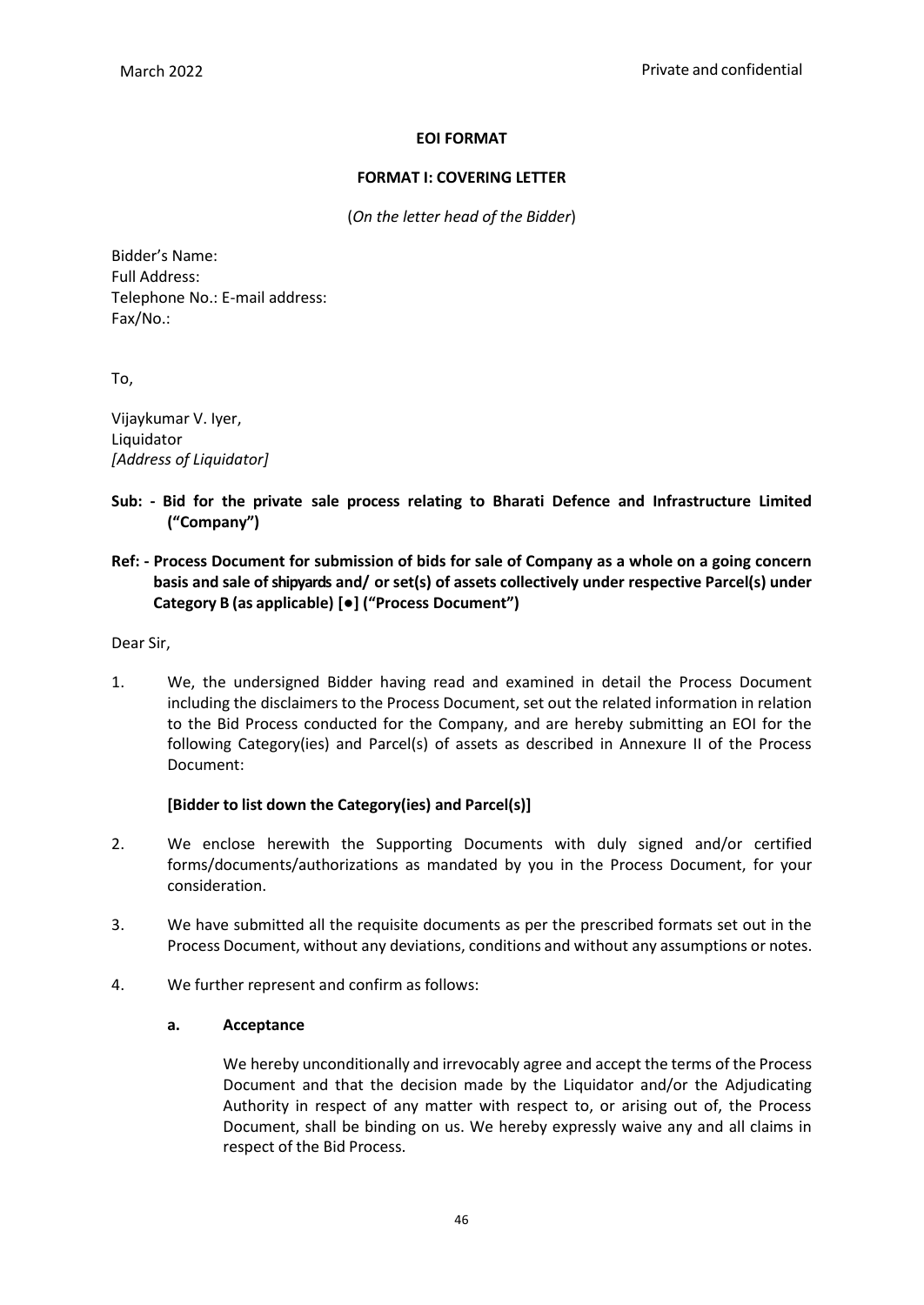# **b. Litigation/Proceedings**

We confirm that there are no litigation/disputes/proceedings pending or threatened against us, which affects our ability to fulfill our obligations under the Bid and the Process Document.

### **c. Familiarity with Relevant Indian Laws and Regulations andAuthorizations**

We confirm that we have studied the provisions of the IB Code and other relevant laws and regulations to enable us to submit and execute our Bid along with required documents and execute the other required documents in the event of our selection as the Successful Bidder. We have obtained the necessary corporate and regulatory approvals required to participate in the Bid Process.

We further confirm that our Bid is not in contravention of the provisions of any law for the time being in force and is in strict compliance with the IB Code.

# **d. Contact person**

The details of the contact person for the purposes of this Bid are provided below:

| Name                   |  | $[\bullet]$              |
|------------------------|--|--------------------------|
| Designation            |  | $[\bullet]$              |
| <b>Company Address</b> |  | $[\bullet]$              |
| <b>Phone Nos</b>       |  | $\left[ \bullet \right]$ |
| Fax Nos.               |  | $[\bullet]$              |
| E-mail address         |  | ●                        |

- 5. We are enclosing herewith the physical copy of the Supporting Documents, and necessary documents as described herein and duly signed forms/documents/authorizations, each one duly closed separately, with 1 (one) original copy containing the Bid(s) i.e. the EOI, Supporting Documents and necessary documents as described herein, as mandated in the Process Document, for your consideration.
- 6. We confirm that the Bid(s) submitted by us is consistent with all the requirements of submission as stated in the Process Document and the IB Code and subsequent clarifications/communications from the Liquidator or his Representatives.
- 7. We acknowledge that a Bid(s) can be submitted by us only for the Category(ies) and Parcel(s) identified in paragraph 1 above.
- 8. The information submitted by us is complete, strictly as per the requirements stipulated in the Process Document and istrue and correct. We acknowledge that we shall be solely responsible for any errors or omissions in our Bid(s).
- 9. We confirm that all the terms and conditions of our Bid(s) are valid for acceptance for a minimum period of 6 (six) months from the Bid Submission Date. We further confirm that in the event that we are declared as Successful Bidder, then the Bid(s) shall be valid and binding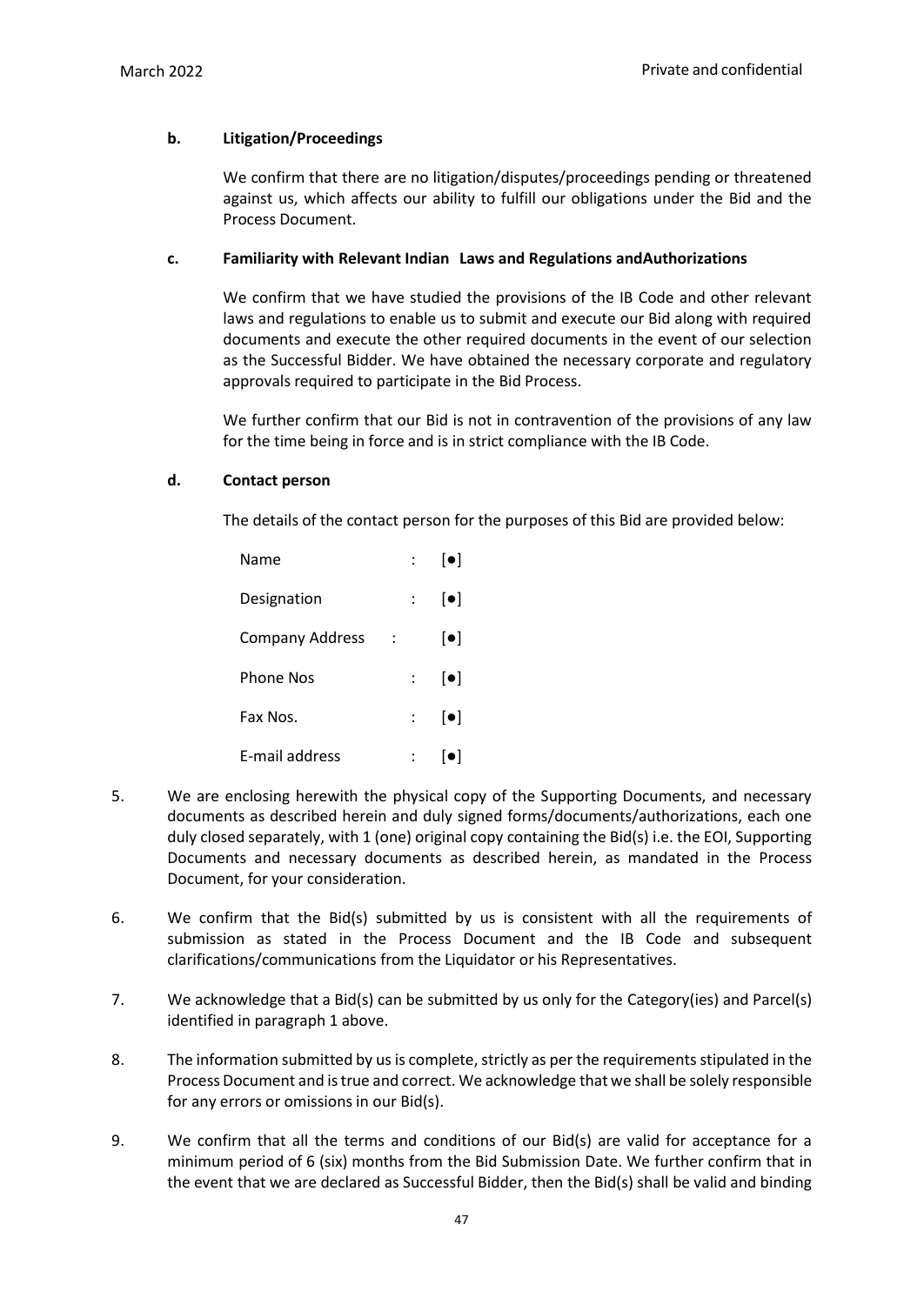on us upto the Transfer Date .

- 10. We confirm that we have not taken any deviations so as to be deemed non-responsive with respect to the provisions of the Process Document.
- 11. Capitalized terms, not defined herein, shall have the meaning given to them in the Process Document.

Thanking you,

Yours faithfully,

(*Signature and Name of the Attorney as per Format VI – Power of Attorney*)

Address of the duly Authorized Representativesof the [Bidder]

Company rubber stamp/seal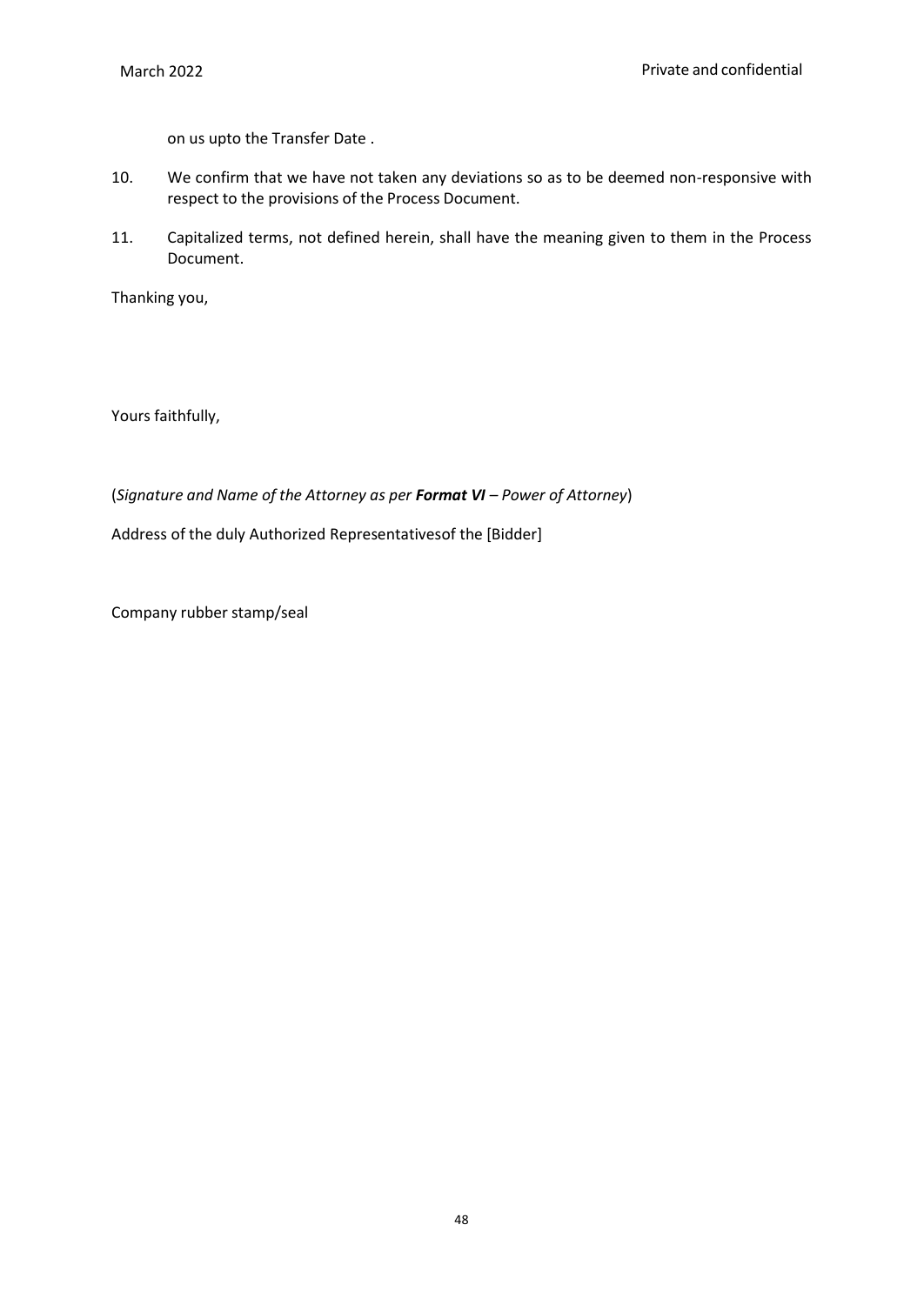#### **ADDITIONAL DETAILS TO BE SUBMITTED WITH COVERING LETTER**

- 1. Details of the Bidder such as:
	- A. Name and address:

Name of the Bidder: Address: Telephone No: Fax: Email:

- B. Ownership Structure and Composition of the bidder,
- C. Date of establishment of the Bidder
- D. Core area of expertise of the Bidder & Brief Profile of the Bidder
- E. Contact Person:Name:

Designation:

Telephone No:

Email:

- F. PAN No. or equivalent details of the Bidder
- G. Current Address Proof:
- H. Valid e-mail ID:
- I. Landline and Mobile Phone number:
- J. Authorization to the Signatory (in case the bidder is a legal entity):
- K. Bank details of the Bidder:
- 2. Business Profile of the Bidder
- 3. Legal Documents: Copies of Certificate of Registration and Constitutional Documents ofthe Bidder
- 4. Documents evidencing source of funds for making the payments in terms of the Bid. Documents evidencing source of funds to the satisfaction of the Liquidator may include:
	- A. Sanction letter from banks/financial institutions clearly specifying fund based and nonfund based limits; and/or
	- B. Bankers certificate evidencing availability of funds; and/or
	- C. Independent chartered accountant/statutory auditor certificate certifying Quantum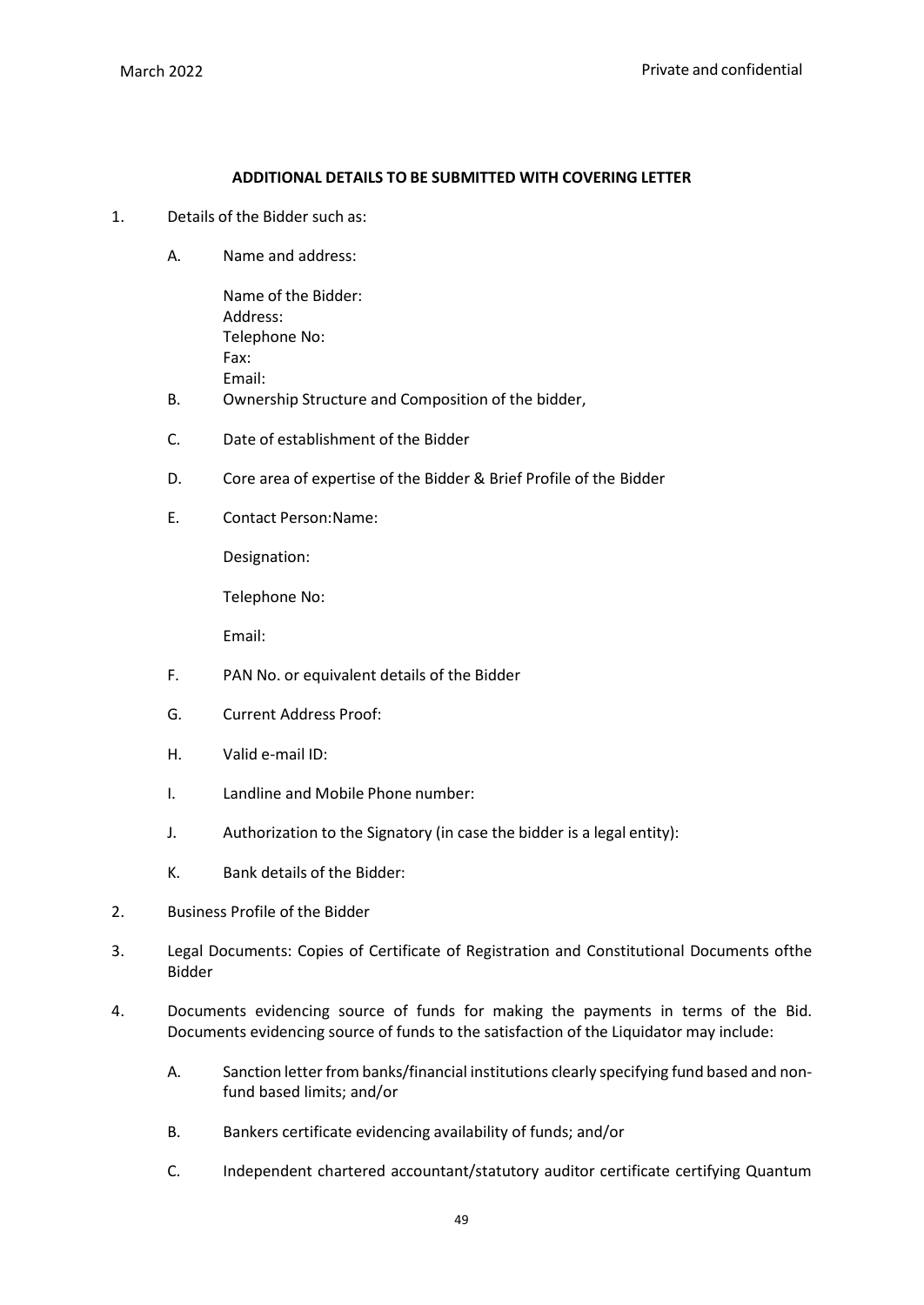of Investments held in the form of Liquid Assets ; and/or

- D. any other document evidencing the source of funds to the satisfaction of theliquidator
- 5. Preceding 3 (three) years audited financial results of the Bidder.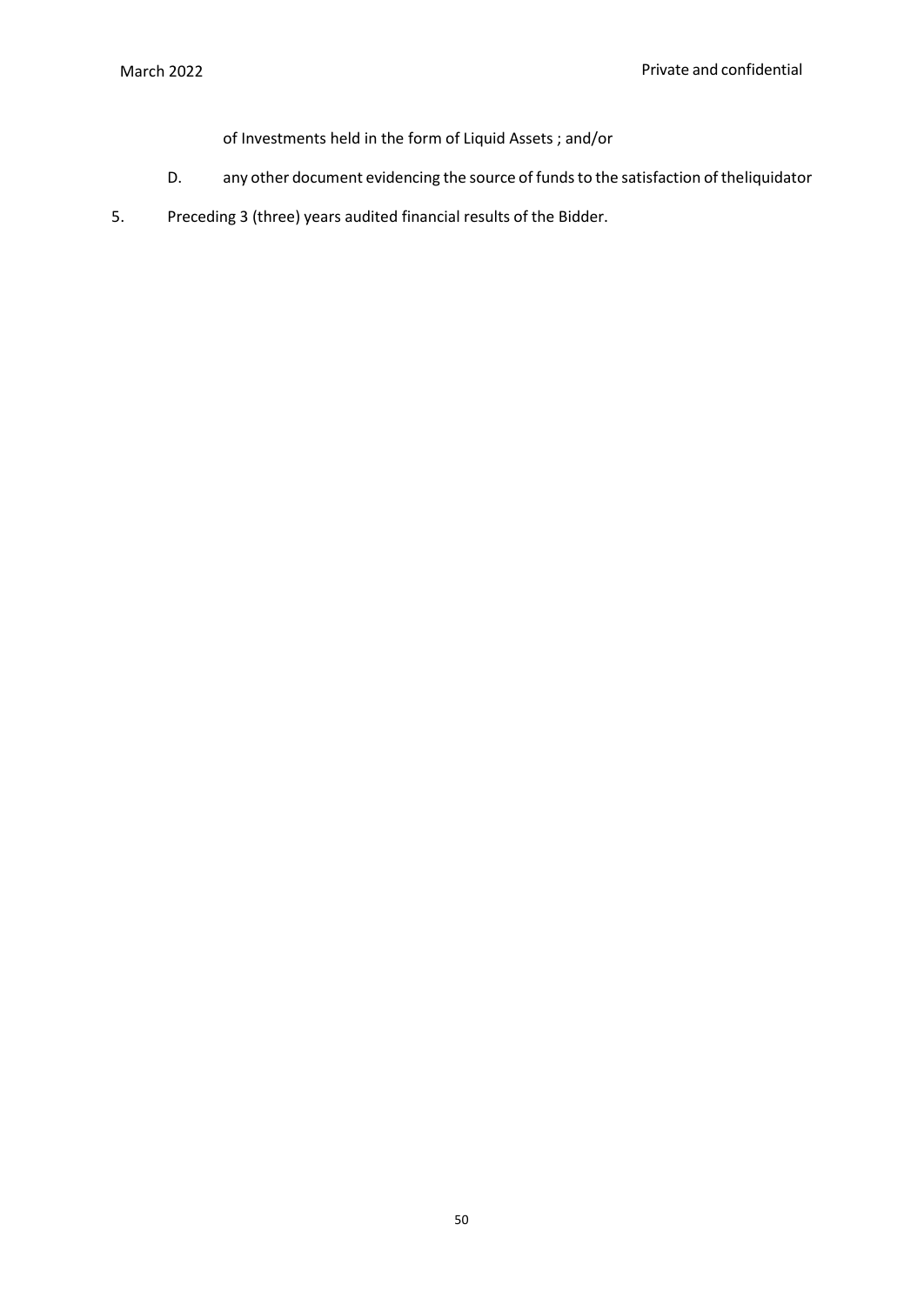# **FORMAT II: CONFIDENTIALITY UNDERTAKING**

### *[TO BE PRINTED ON A STAMP PAPER OF APPROPRIATE VALUE]*

# **CONFIDENTIALITY UNDERTAKING**

To,

Vijaykumar V. Iyer ("**Liquidator**") One International Centre, Tower 3, 27<sup>th</sup> Floor, Senapati Bapat Marg, Elphinstone Road (West)Mumbai – 400013

# **Sub**: **Liquidation Process of Bharati Defence and Infrastructure Limited**

### **Dear Sir,**

- 1. This acknowledgement and undertaking ("Undertaking") is being furnished by ("**Recipient**", which term where relevant includes all directors, employees and consultants, successors and assigns of the Recipient), in respect of the Confidential Information (*as defined herein*) provided / to be provided to us in relation to Bharati Defence and Infrastructure Limited, a company having its registered office at Oberoi Chambers II 646, New Link Road, Andheri (West) Mumbai - 400053 (the "**Corporate Debtor**" or the "**Company**") and is further to the confidentiality obligations of the Liquidator under the provisions of the Insolvency and Bankruptcy Code, 2016 ("**Code**" which term includes all rules and regulations made thereunder), read with the applicable regulations.
- 2. I/We understand, acknowledge and agree that any and all information supplied, whether by you, the Corporate Debtor or any person on behalf of you and/or the Corporate Debtor, to us or to any other person on our behalf, including any third parties ("**Secondary Recipient**") including information related to the financial position of the Corporate Debtor, information related to assets or valuation thereof, transactions and/or business and/or operations of the Corporate Debtor or any information provided pursuant to any request made by us and in each case information whether in written form, electronically or orally shall constitute "**Confidential Information**" for the purposes of this Undertaking.

Confidential Information shall also include information or documents generated or derived by the Recipient that contains, reflects or is derived from any Confidential Information.

### However, Confidential Information shall not include:

- (i) information which, at the time of disclosure to the Recipient or Secondary Recipient(s), is inthe public domain through no violation of the provisions of the Code or a breach of this Undertaking; or
- (ii) information which, after disclosure to the Recipient or Secondary Recipient(s), becomes publicly available and accessible through no violation of the provisions of the Code or a breach of this Undertaking; or
- (iii) information which was, lawfully and without any breach of this Undertaking, known to, or in the possession of, the Recipient or Secondary Recipient(s) prior to its disclosure, as evidenced by the records of the Recipient or Secondary Recipients; or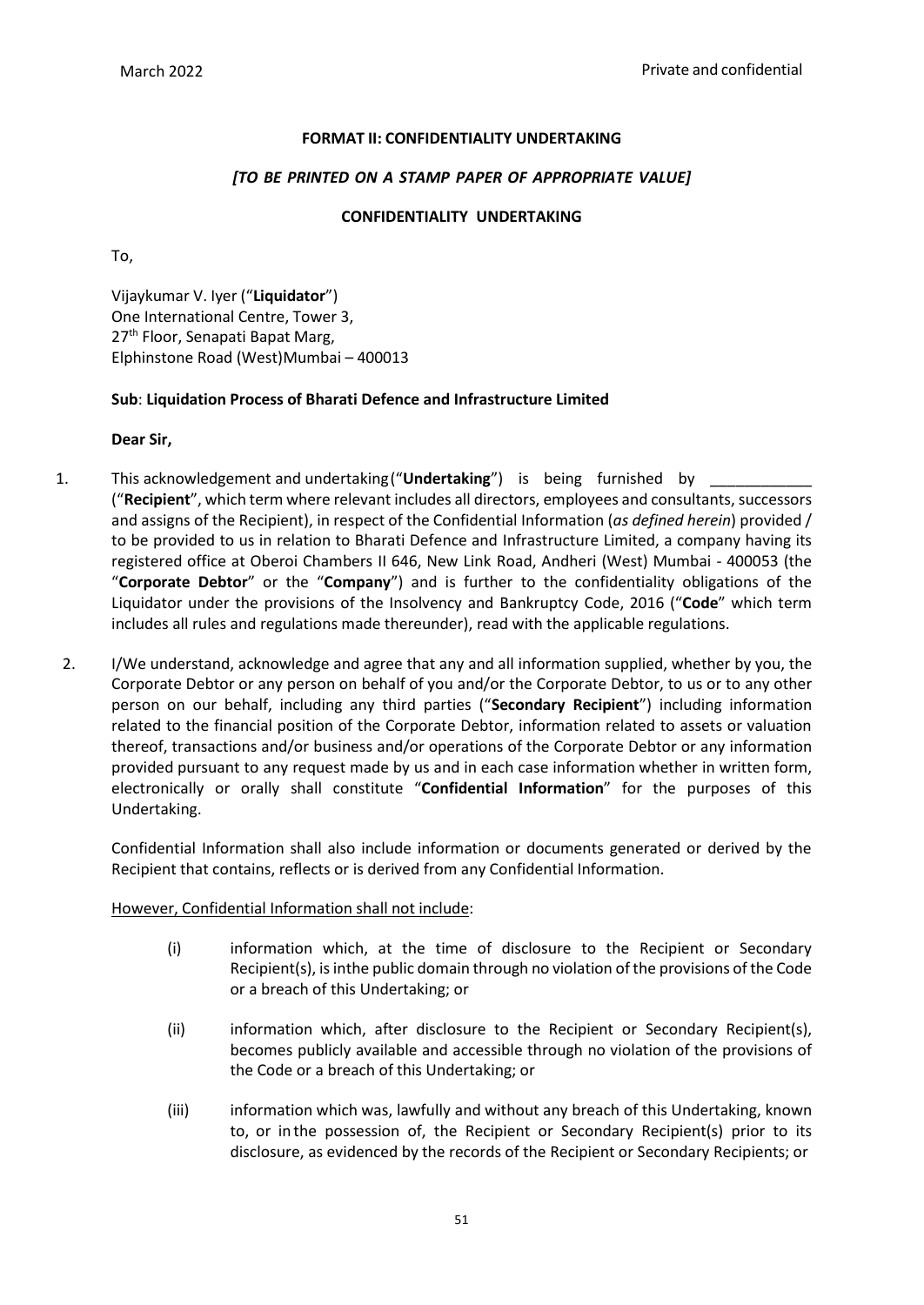- (iv) information which is permitted by you or your authorized representatives to be disclosed solely for legal or regulatory requirements, provided that the obligation upon the Recipient to maintain confidentiality of such information permitted to be disclosed shall continue for all other purposes under this Undertaking;
- (v) information which was independently developed by any party (including the Recipient and the Secondary Recipient) without breach of this Undertaking, and not on the basis of Confidential Information; or
- (vi) information that is required to be disclosed on account of an order of a court or due to any requirement of law, regulation or any competent judicial, supervisory, regulatory or administrative authority/ body including the directions of any regulatory authority applicable to, or having jurisdiction over, the Recipient and the Secondary Recipient, or in any other legal proceedings (including the National Company Law Tribunal, Insolvency and Bankruptcy Board of India, any other court, tribunal or government authority) or pursuant to the guidelines of regulatory/administrative authority or stock exchange. The Recipient shall disclose such information only with prior intimation to the Liquidator or the CorporateDebtor or any person authorised on their behalf.
- 3. The Recipient hereby acknowledges, agrees and undertakes that:
	- (i) the Confidential Information provided by the Liquidator in relation to the Corporate Debtorhas been accepted by the Recipient and shall be utilized only in accordance with this Undertaking;
	- (ii) the Confidential Information shall be kept secret and confidential by the Recipient and shallbe used solely as allowed herein;
	- (iii) the Recipient shall not use Confidential Information to cause an undue gain or undue loss toitself or any other person;
	- (iv) the Recipient shall comply with the provisions of law from time to time in force relating toconfidentiality and insider trading;
	- (v) the Confidential Information may only be disclosed to and shared with Secondary Recipients,in accordance with applicable laws, including in relation to confidentiality and insidertrading, and terms of this Undertaking on a strict need-to-know basis and only to the extentnecessary for and in relation to the sale of the Corporate Debtor/ it's assets with prior intimation to the Liquidator, provided that the Recipient shall ensure that such Secondary Recipients shall strictly be bound by obligations that are at least asrestrictive asthose statedin this Undertaking. The Recipient shall be liable for any breach of this Undertaking due to any action or omission of any Secondary Recipient and in this regard this Undertaking would be read as if the Secondary Recipient were a party hereto with all references to Recipient being a reference to Secondary Recipient;
	- (vi) it shall immediately disclose to the Liquidator, if so required by the Liquidator, the names and details of any and all Secondary Recipients;
	- (vii) it shall ensure that all Confidential Information is kept safe and secured at all times and is properly protected against theft, damage, loss or unauthorised access, hacking,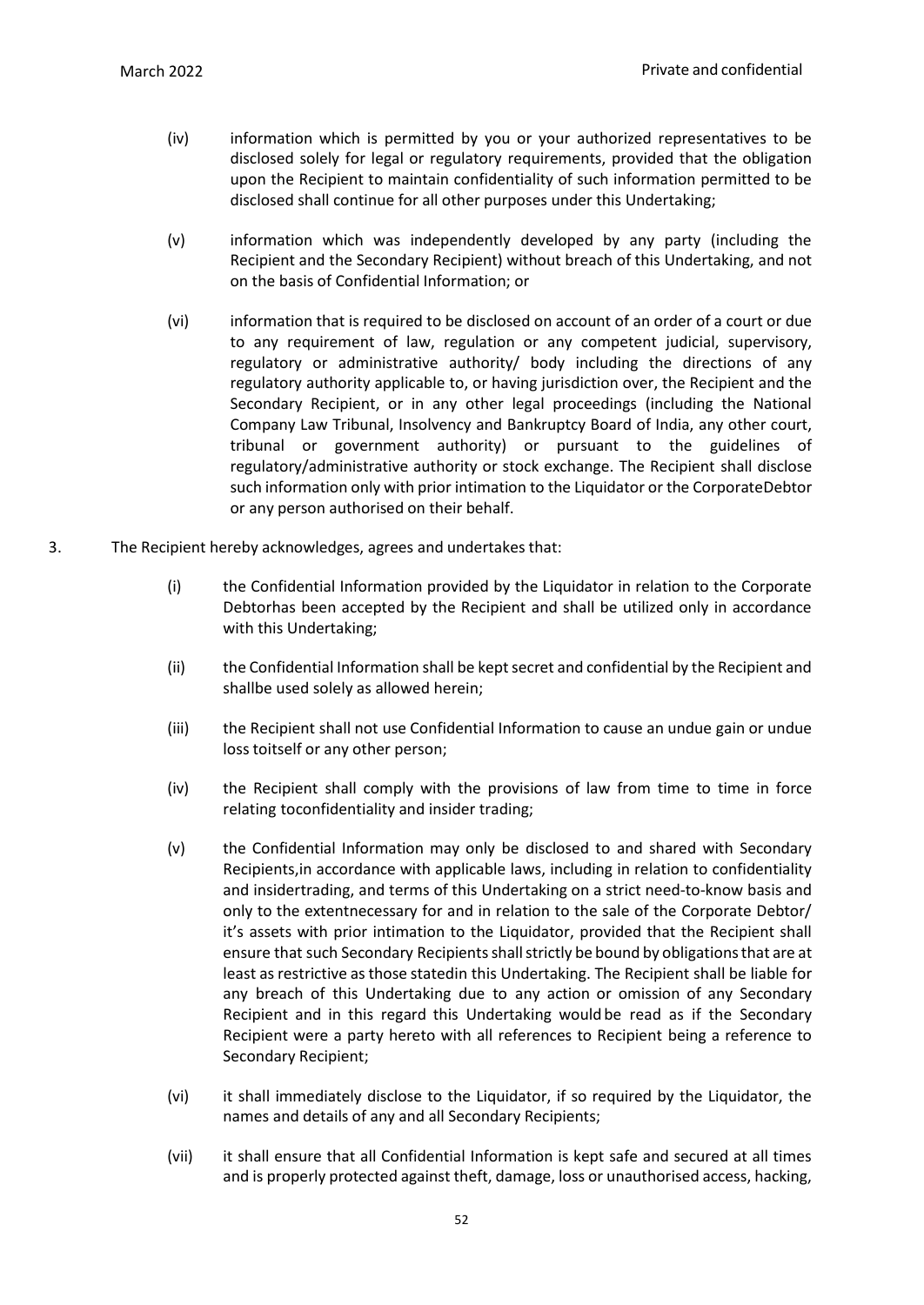etc.;

- (viii) by virtue of this Undertaking, it has not acquired, does not and shall not acquire at any timehereafter any right, title or interest of any nature whatsoever in the Confidential Informationincluding any intellectual property;
- (ix) the Recipient shall protect any intellectual property of the Corporate Debtor it may have access to;
- (x) no representation or warranty has been provided in relation to the authenticity or adequacyof the information provided, including Confidential Information, for the purposes for whichthe same has been received /sought by the Recipient and the Recipient shall not have any claim against the Corporate Debtor or the Liquidator or any person on behalf of theLiquidator and/or Corporate Debtor in relation to any information provided. Further the Recipient merely because of receipt of any information or execution of this Undertaking shallnot have any rights or entitlement against the Liquidator for undertaking any action/transaction in connection with the Corporate Debtor.
- 4. Recipient acknowledges and agrees that in the event of breach or threatened breach of the terms ofthis Undertaking, the Corporate Debtor shall suffer irreparable damages, for which monetary compensation may be an inadequate remedy. Accordingly, it is agreed that in addition to any otherremedy to which the Liquidator and the Corporate Debtor jointly or severally may be entitled to at law or in equity, the Liquidator and the Corporate Debtor jointly orseverally shall be entitled to seekan injunction to prevent a breach or threatened breach of this Undertaking and/ or specific performance of the terms of this Undertaking and/or any other remedies available at law.
- 5. This Undertaking and any dispute, claim or obligation arising out of or in connection with it shall be governed by and construed in accordance with Indian law and the Adjudicating Authority as per theCode shall have exclusive jurisdiction overmatters arising out of or relating to this undertaking.

IN WITNESS WHEREOF

I/We have set our hands hereunder on this day of XX, 2022 at

SIGNED AND DELIVERED BY: For and on behalf of WITNESS: (Signature) (Signature) (Name) (Name) (Address) (Address)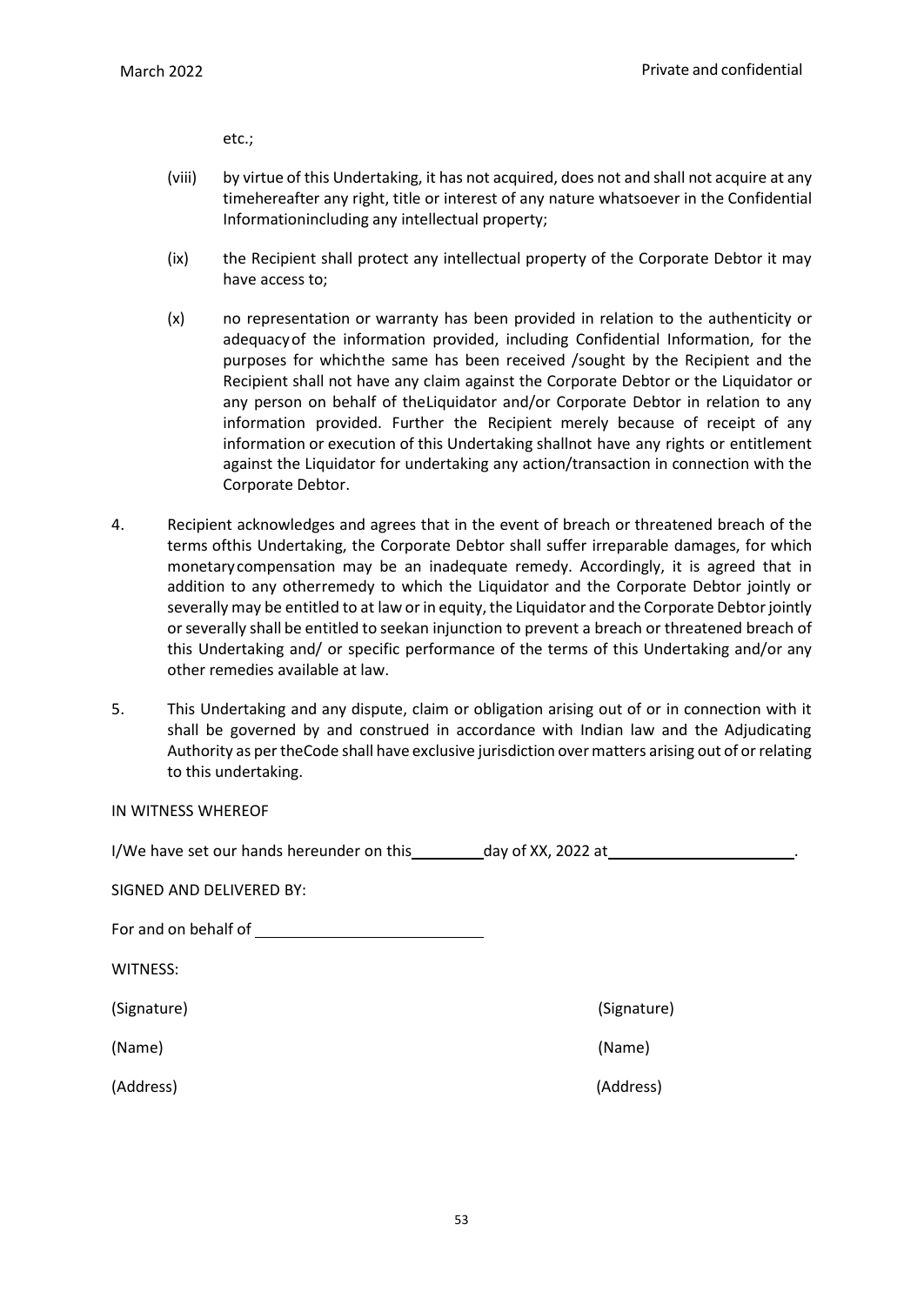# **FORMAT III: FORMAT OF AFFIDAVIT BY BIDDER UNDER 29A OF THE IB CODE**

*[To be submitted by each Bidder and in case the Bidder is a consortium, then to be submitted by each member of such consortium]*

*[To be submitted by each Bidder and in case the Bidder is submitting a Bid through any strategic/ financial partner or any other Person, then to be submitted by each such partner/ Person] [To be stamped with adequate value under the Stamp Act applicable to the particular state and duly*

# *attested by Notary Public]*

# **AFFIDAVIT**

I, [*name of the chairman/managing director/director/authorized person of Bidder*], son of [•], aged about [•] years, currently residing at [*Address to be inserted*] and having Aadhaar / Passport number [•], on behalf of [*name of the Bidder*] having registered office at [•] ("**Bidder**") pursuant to authorization of the Board of Directors of the Bidder dated [•] (as enclosed herewith), do solemnly affirm and state to the liquidator of Bharati Defence and Infrastructure Limited ("**CorporateDebtor**") ("**Liquidator**") as follows:

- a. That I am duly authorized and competent to make and affirm the instant affidavit for and on behalfof the Bidder in terms of [resolution of its board of directors/ power of attorney dated [• ]]. I hereby unconditionally state, submit and confirm that the document is true, valid and genuine.
- b. I hereby unconditionally state, submit and confirm that the Bidder is not disqualified from submitting a Bid in respect of the Corporate Debtor, pursuant to the provisions of the Insolvency and Bankruptcy Code, 2016 ("**Code**").
- c. That neither the (i) Bidder nor (ii) any person acting jointly or in concert with the Bidder nor (iii) anyperson who is a connected person (as defined under the provisions of the Insolvency and Bankruptcy Code, 2016) of (a) the Bidder or (b) any person acting jointly or in concert with the Bidder:
	- a) is an undischarged insolvent;
	- b) is a wilful defaulter in accordance with the guidelines of the Reserve Bank of India issued under the Banking Regulation Act, 1949;
	- c) is, at the time of submission of the Bid, a person who (i) has an account which has been classified as non-performing asset in accordance with the guidelines of the Reserve Bank of India issued under the Banking Regulation Act, 1949 or the guidelines of a financial sector regulator issued under any other law for the time being in force, or (ii) controls or manages or is the promoter of a corporate debtor whose account has been, classified as non- performing asset in accordance with the guidelines of the Reserve Bank of India issued underthe Banking Regulation Act, 1949 or the guidelines of a financial sector regulator issued underany other law for the time being in force; and such classification has continued for a period of one year or more from the date of such classification till the date of commencement of the corporate insolvency resolution process of the Corporate Debtor and all such overdue amounts along with interest, costs and charges thereon has not been fully repaid at the timeof submission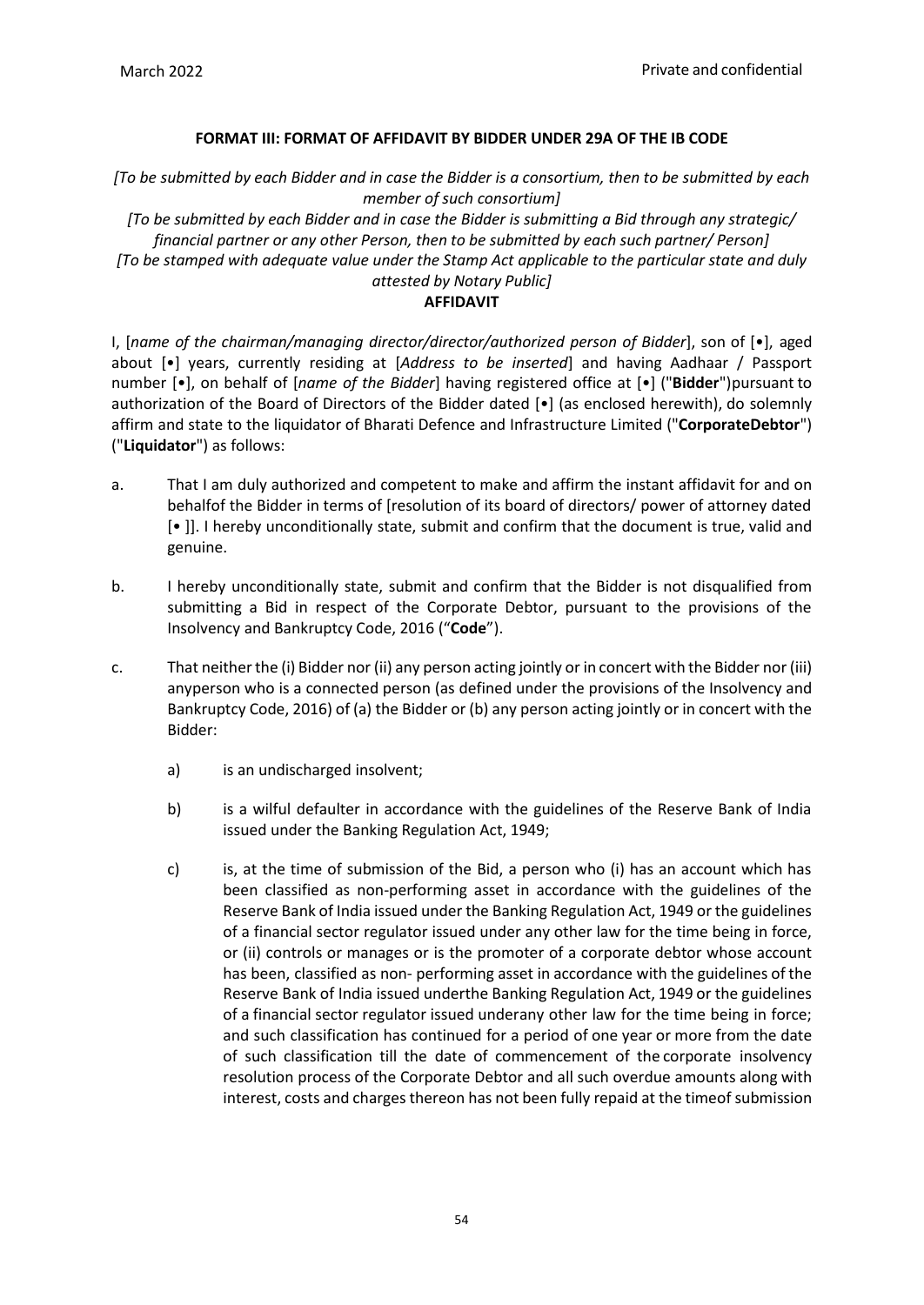of the Bid $1$ 

- d) has been disqualified to act as a director under Companies Act, 2013;
- e) has been convicted of any offence punishable with imprisonment:
	- i. for two years or more under any statute specified under the Twelfth Schedule of the Insolvency and Bankruptcy Code, 2016 and two years have not passed from the date of release from such imprisonment; or
	- ii. for seven years or more under any law for the time being in force and two years have not passed from the date of release from such imprisonment
- f) is prohibited from trading in securities or accessing the securities markets;
- g) has been a promoter or in the management or control of a corporate debtor in which a preferential transaction or undervalued transaction or extortionate credit transaction or fraudulent transaction has taken place and in respect of which an order has been made by the Hon'ble National Company Law Tribunal (or its appellate tribunal / court) under the Insolvency and Bankruptcy Code, 2016 (other than a preferential transaction, undervalued transaction, extortionate credit transaction or fraudulent transaction which has taken place prior to the acquisition of the corporate debtor by the Bidder pursuant to a resolution plan approved under the Code or pursuant to a scheme or plan approved by a financial sector regulator or a court, and the Bidder has not otherwise contributed to the preferential transaction, undervalued transaction, extortionate credit transaction or fraudulent transaction),
- h) has executed a guarantee in favour of a creditor, in respect of a corporate debtor against which an application for insolvency resolution made by such creditor has been admitted under the Insolvency and Bankruptcy Code, 2016 where such guarantee has been invoked bythe creditor and remains unpaid in full or part; and
- i) is subject to any of the aforesaid conditions under any law in a jurisdiction outside India.
- d. That the Bidder unconditionally and irrevocably agrees and undertakes that it shall make full disclosure in respect of itself and all its connected persons.
- e. That the Bidder unconditionally and irrevocably represents, warrants and confirms that it is eligibleunder the terms and provisions of the Insolvency and Bankruptcy Code, 2016 and the rules and regulations thereunder to submit a Bid for acquisition of the Corporate Debtor/ it's assets, and thatit shall provide all documents, representations and information as may be required by the Liquidatorto substantiate to the satisfaction of the Liquidator that the Bidder is eligible under the Insolvency and Bankruptcy Code, 2016 and the rules and regulations

<sup>&</sup>lt;sup>1</sup> In the event:

<sup>(1)</sup> the Applicant is a financial entity and is not a related party to the Corporate Debtor; or

<sup>(2)</sup> the Applicant has an account, or is in management or control or is the promoter of a corporate debtor that has an account, classified as non-performing asset and such account was acquired pursuant to a prior resolution plan approved under the Code, and a period of three years has not elapsed since from the date of approval of such resolution plan by the Adjudicating Authority (as defined under the Code), the following clause shall be substituted as para (c) herein: "*is* disqualified by the terms of S.29A(c) of the Code since at the time of submission of the resolution plan is a person who is *exempted under Explanation I and II of Section 29A (c) of the Code*".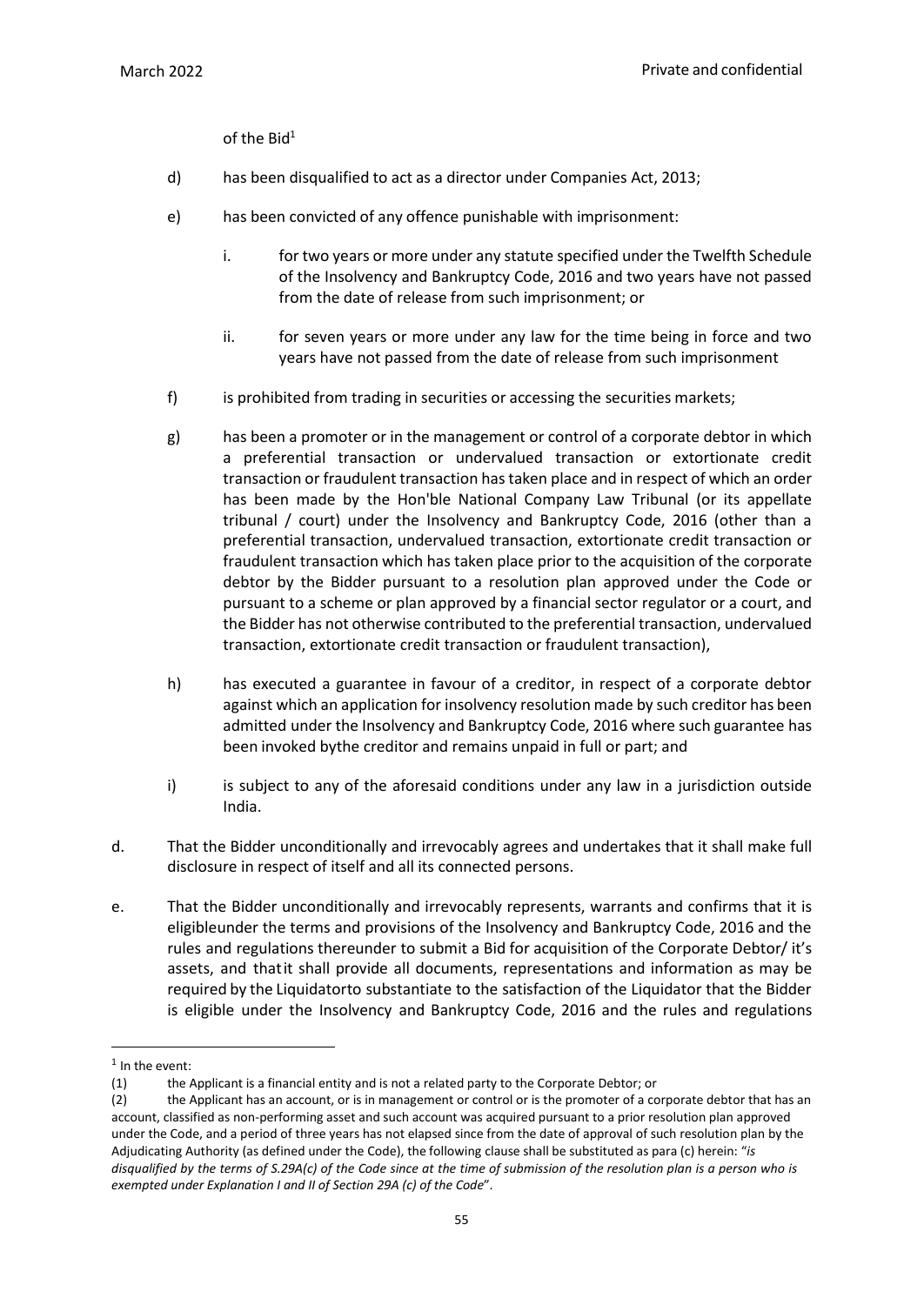thereunder to submit a Bid for acquisitionof the Corporate Debtor/ it's assets.

- f. That the Bidder unconditionally and irrevocably undertakes that it shall provide all data, documentsand information as may be required to verify the statements made under this affidavit.
- g. That the Bidder understands that the Liquidator may evaluate the Bid to be submitted by the Bidderor any other person acting jointly with it and such evaluation shall be on the basis of confirmations, representations and warranties provided by the Bidder under this affidavit.
- h. That the Bidder agrees that the Liquidator is entitled to rely on the statements and affirmations made in this affidavit for the purposes of determining the eligibility and assessing, agreeing and approving the Bid submitted by the Bidder.
- i. That in the event any of the above statements are found to be untrue or incorrect, then the Bidderunconditionally agrees to indemnify and hold harmless the Liquidator against any losses, claims or damages incurred by the Liquidator on account of such ineligibility of the Bidder.
- j. That the Bidder agrees and undertakes to disclose/inform forthwith, to the Liquidator, if the Bidderbecomes aware of any change in factual information in relation to it or its connected person (as defined under the Code) which would make it ineligible under the provisions of Section 29A of the Code at any stage of the Bid Process.
- k. That if, at any time during the Bid Process, the Bidder becomes ineligible to acquire the Corporate Debtor/ it's assets as per the provisions of the Code (and in particular Section 29A of the Code), thefact of such ineligibility shall be forthwith brought to the attention of the Liquidator.
- l. That this affidavit shall be governed in accordance with the laws of India and the AdjudicatingAuthority shall have the exclusive jurisdiction over any dispute arising under this affidavit.

Any capitalized and undefined term shall have the meaning assigned to it in the Process Document. SOLEMNLY AFFIRMED AT

ON THIS THE [\_\_\_\_\_\_\_\_\_] DAY OF [\_\_\_\_\_] 2022.

DEPONENT

### VERIFICATION:

I, [name of the chairman/managing director/director/authorized person of Bidder, authorised by the Board of the Bidder (in case of a company) for giving such affidavit], the deponent above named, on behalf of [name of the Bidder], having registered office at [**wirrs**], do hereby verify and state that thecontents of the above affidavit are true to the best of my knowledge and nothing material has been concealed therein.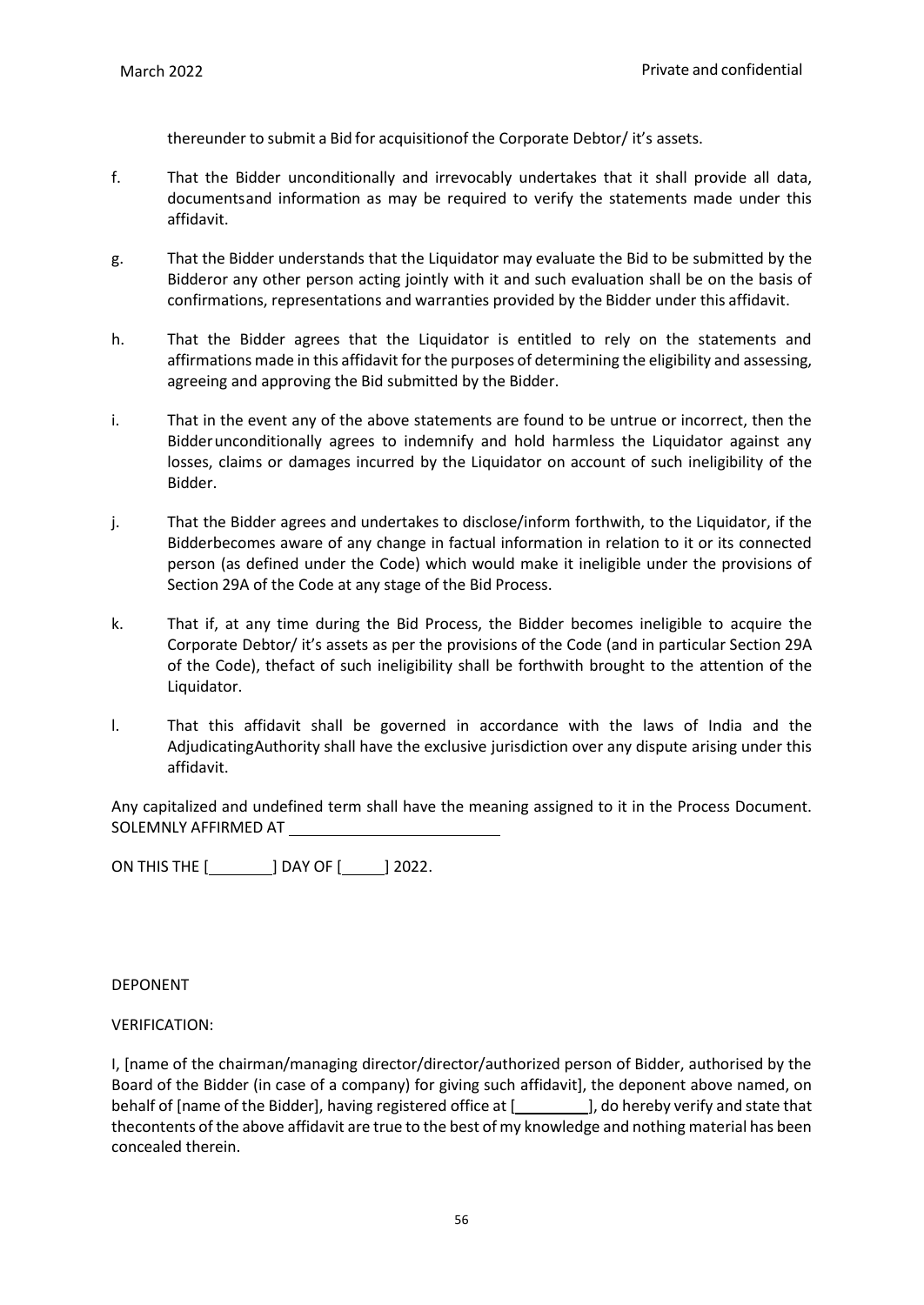Verified at \_\_\_\_\_\_, on this the \_\_\_\_day of \_\_\_\_\_ 2022.

DEPONENT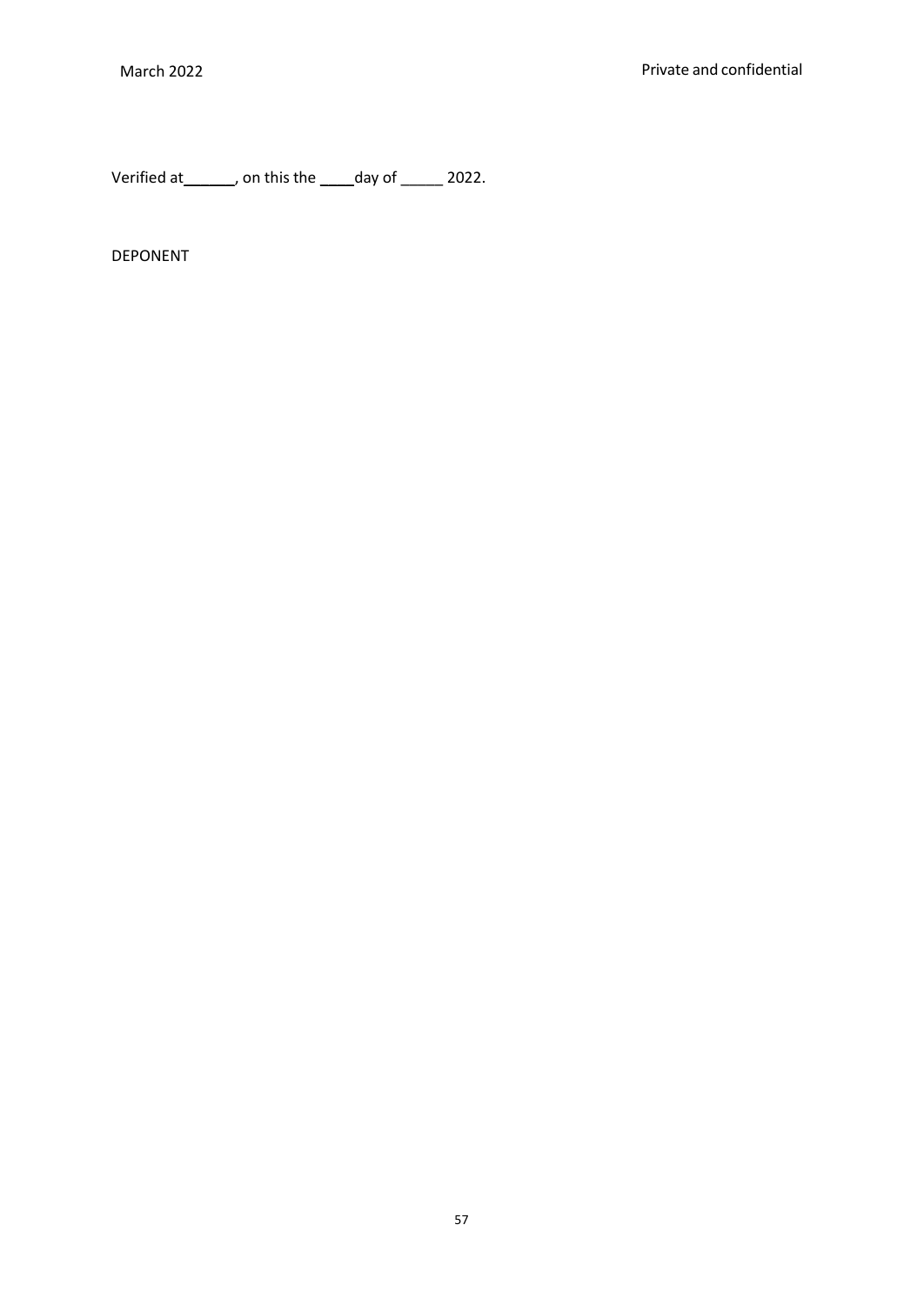# **FORMAT IV: EARNEST MONEY DEPOSIT**

### (*To be on non-judicial stamp paper of appropriate stamp duty value relevant to place of execution*)

Whereas Bharati Defence and Infrastructure Limited ("**Corporate Debtor**") is undergoing liquidation proceedings under the Insolvency and Bankruptcy Code, 2016 read with rules and regulations thereunder("**Code**") and the Liquidator has issued a process document dated ("**Process Document**") for the sale of the Corporate Debtor/ it's shipyards/ assets as per the terms contained therein and the provisions of the Code and the various directions of the Hon'ble NCLT and Hon'ble NCLAT.

In consideration of the............................[*Insert name of the Bidder with address*] ("**Bidder**") agreeing to undertake the obligation under the Process Document and any other required documents, the [*Insert the name and address of the bank issuing the guarantee and address of the head office]*  ("**Guarantor Bank**") hereby agrees unequivocally, irrevocably and unconditionally to pay to [insert], forthwith on demand in writing from [....constituted under the [●], having its Central office at [●] and amongst other places having one of its branches at  $\bullet$  (hereinafter referred to as "the Beneficiary") or any officer authorized by it in this behalf, any amount up to and not exceeding Rs. [●]) on behalf of M/s ................................ [Insert name of the Bidder] ("Guarantee"/"Bank Guarantee"), without any demur and recourse, and without the Beneficiary having to substantiate its demand.

We, [*Insert name of bank*] do hereby undertake to pay the amounts due and payable under this Bank Guarantee without any demur, merely on a demand from [*insert*], including from any officer authorizedby it in this behalf. Any such demand made on the Guarantor Bank, shall be conclusive as regards the amount due and payable by the Guarantor Bank under this Bank Guarantee. However, our liability underthis Bank Guarantee shall be restricted to an amount not exceeding Rs. .................................................................(Rupees..................................................................................... .......................................................................... only) which pertains to the following Parcel(s) and Category of assets as mentioned in Annexure II of the Process Document:

### **[Details to be provided]**

This Guarantee shall be valid and binding on the Guarantor Bank up to and including ……………………….[*Insert date of validity of the EMD*] with an additional claim period of 12 months [or suchother longer period as the Bidder may require under law] and shall in no event be terminable by notice or for any change in the constitution of the Guarantor Bank and/ or the Beneficiary or for any other reasons whatsoever and our liability hereunder shall not be impaired or discharged by any extension of time or variations or alternations made, given, or agreed with or without our knowledge or consent, by or between [*Insert name of the Bidder*] and the Liquidator.

This Bank Guarantee shall not be affected in any manner by reason of merger, amalgamation, restructuring, liquidation, winding up, dissolution or any other change in the constitution of the GuarantorBank. Our liability under this Bank Guarantee is restricted to [●] only.

We undertake to pay to [*insert*] any money so demanded notwithstanding any dispute or disputes raisedby the Bidder in any suit or proceeding pending before any Court or Tribunal relating thereto and our liability under this present being absolute and unequivocal. The Guarantor Bank hereby expressly agreesthat it shall not require any proof in addition to the written demand from [*insert*], made in any format, raised at the above mentioned address of the Guarantor Bank, in order to make the said payment to the [●]*.*

The Guarantor Bank shall make payment hereunder on first demand without restriction or conditions and notwithstanding any objection by, [*Insert name of the Bidder*] and/or any other person. The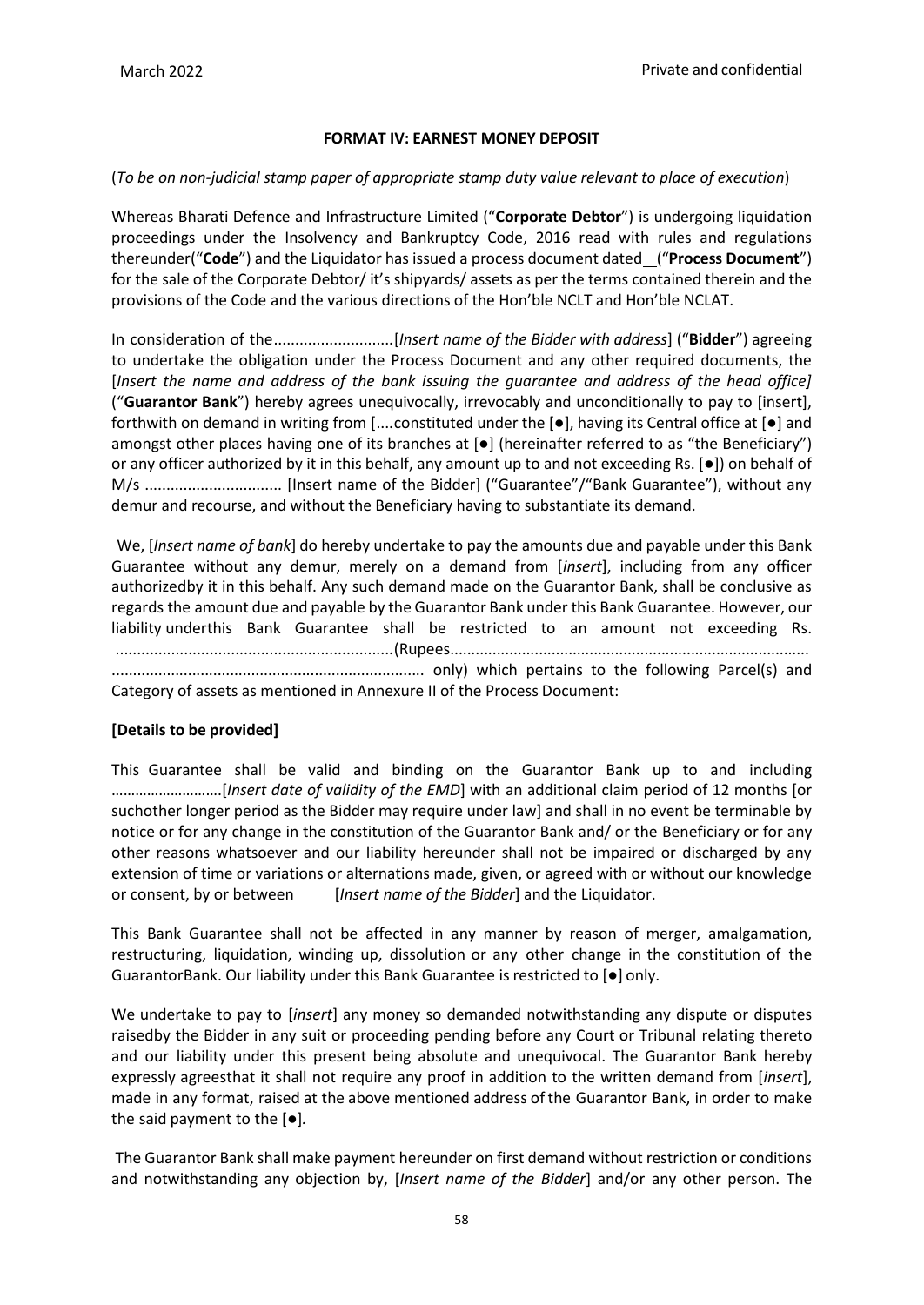Guarantor Bank shall not require [*insert*] to justify the invocation of this Bank Guarantee, nor shall the Guarantor Bank have any recourse against the Beneficiary, Liquidator, the Company, any Stakeholder or any of their representatives and/or advisors in respect of any payment made hereunder.

The Guarantor Bank acknowledges and agrees that its obligations are absolute, irrevocable and unconditional irrespective of the genuineness, validity, legality, regularity or enforceability of any document, or of any claims, set-off, defences or other rights that may have at any time and from time totime against the Beneficiary, whether in connection with this Guarantee, any such document or otherwise, or any substitution, release or exchange of any other guarantee of, or security or support for, any of the guaranteed obligations, and, to the fullest extent permitted by Applicable Law, irrespective of any other circumstance whatsoever which might otherwise constitute a legal or equitable discharge or defence of a surety or guarantor, it being the intent of this clause that the Guarantor Bank's obligations hereunder shall be absolute and unconditional under any and all circumstances.

We, the Guarantor Bank further agree that the guarantee herein contained shall remain in full force andeffect for a period of 6 (Six) months and shall have claim period of at 12 months [or such other longer period as the Bidder may require under law]. The Beneficiary shall be entitled to invoke this Bank Guarantee up to 12 months from the last date of the validity of this Bank Guarantee [or such other longerperiod as the Bidder may require under law] by issuance of a written demand to invoke this Bank Guarantee.

We, the Guarantor Bank, further agree that the Liquidator for Bharati Defence and Infrastructure Limitedshall have the fullest liberty without our consent to vary any of the terms and conditions of the Process Document or to extend time of performance by the said Bidder from time to time or to postpone for anytime or from time to time any of the powers exercisable by Liquidator for Bharati Defence and Infrastructure Limited against the said Bidder and to forbear or enforce any of the terms and conditionsrelating to the Process Document. We shall not be relieved from our liability by any reason of any such variation or extension being granted to the said Bidder or by any such matter or thing whatsoever whichunder the law relating to sureties would but for this provision have effect of so relieving us.

This Bank Guarantee shall be interpreted in accordance with the laws of India and the Adjudicating Authority shall have exclusive jurisdiction. The Guarantor Bank represents that this Bank Guarantee hasbeen established in such form and with such content that it is fully enforceable in accordance with its terms as against the Guarantor Bank in the manner provided herein.

The Guarantor Bank hereby agrees and acknowledges that Liquidator for Bharati Defence and Infrastructure Limited shall have a right to invoke this Bank Guarantee either in part or in full, as it may deem fit.

This Bank Guarantee shall be a primary obligation of the Guarantor Bank and accordingly the [*insert*] shallnot be obliged before enforcing this Bank Guarantee to take any action in any court or arbitral proceedings against the Bidder, to make any claim against or any demand on the Bidder or to give any notice to the Bidder or to exercise, levy or enforce any distress, diligence or other process against the Bidder.

The Guarantor Bank shall not be relieved from its liability by reason of any such act or omission on the part of the Liquidator or any indulgence by the Liquidator to the Bidder or other thing whatsoever whichunder the law relating to sureties would, but for this provision, have the effect of relieving us of our obligations under this Guarantee, including the following: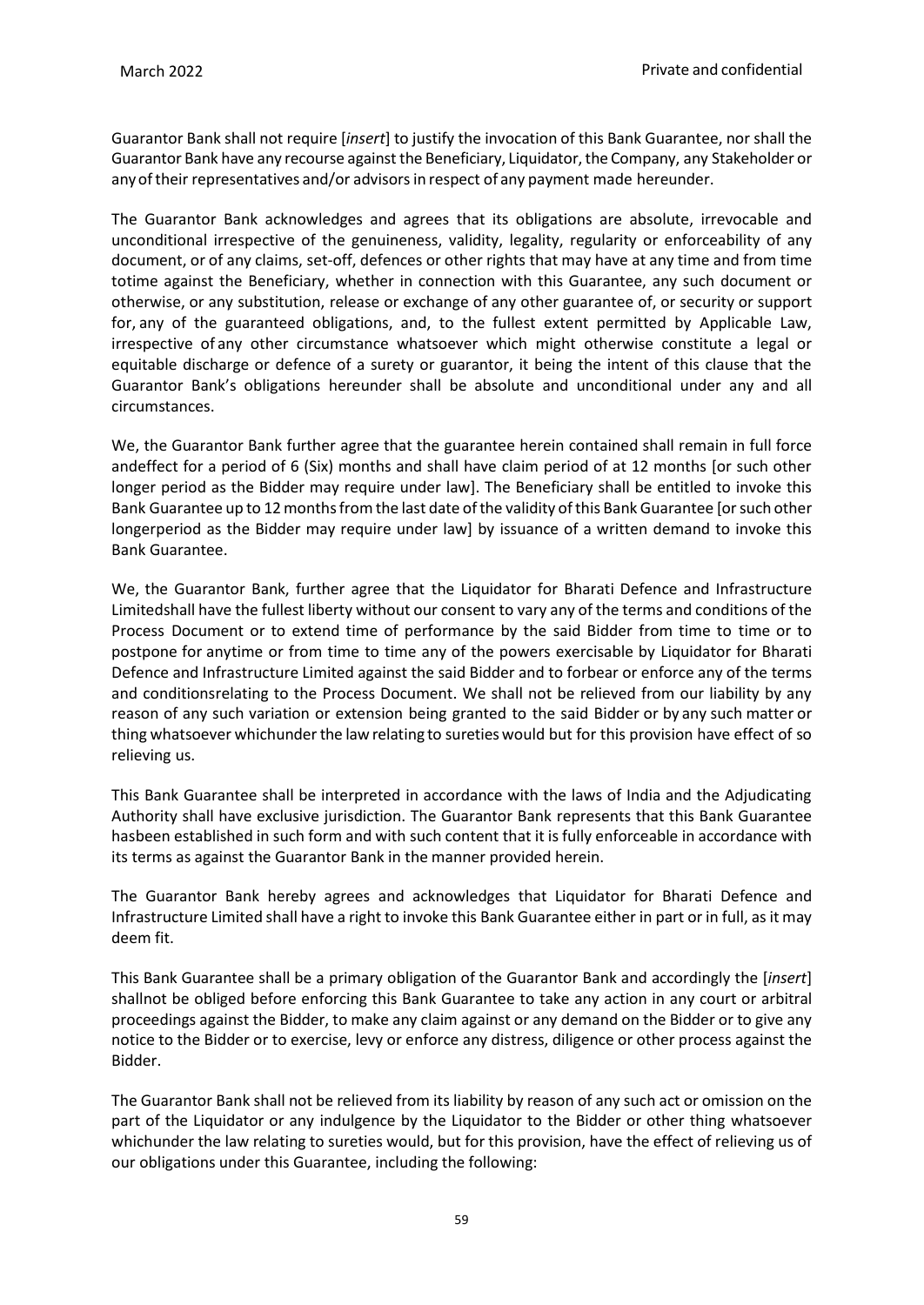- a) any defence based on any legal disability or other defence of the Bidder, by reason of the cessation or limitation of the liability of the Bidder from any cause other than full payment of all sums payableunder the Guarantee;
- b) any defence based on any statute or rule of law that provides that the obligation of a surety mustbe neither larger in amount nor in any other respects more burdensome than that of a principal;
- c) the benefit of any statute of limitations affecting the liability of the Guarantor Bank or the enforcement of the Guarantee.

We, [●], lastly undertake not to revoke this Bank Guarantee during its currency.

NOTWITHSTANDING anything contained herein:

This Bank Guarantee shall be valid till 6 (Six) months with an additional claim period of 12 (Twelve) monthsthereafter [or such other longer period as the Bidder may require under law]; and

We are liable to pay the guaranteed amount or any part thereof under this Bank Guarantee only and onlyif you serve upon us a written claim or demand on or before the………………….

This Bank Guarantee shall be extended from time to time for such period, as may be desired by Liquidatorof Bharati Defence and Infrastructure Limited*.* We are liable to pay the guaranteed amount or any part thereof under this Bank Guarantee only if the Liquidator of Bharati Defence and Infrastructure Limited serves upon us a written claim or demand.

All claims under this Bank Guarantee shall be payable at [●].

Capitalized terms shall have the meaning given to them in the Process Document.

In witness whereof the Guarantor Bank, through its authorized officer, has set its hand and stamp on this …………….. day of ……………………… at …………………….

Witness:

|                                      | Signature        |      |
|--------------------------------------|------------------|------|
| Name and Address.                    | Name:            |      |
| <b>StampName and Address</b>         | Designation with | Bank |
| Attorney as per power of attorney No |                  |      |
| For:                                 |                  |      |
|                                      |                  |      |
| Dated this day of  2022              |                  |      |
| Notes:                               |                  |      |

THE STAMP PAPER SHOULD BE IN THE NAME OF THE GUARANTOR BANK.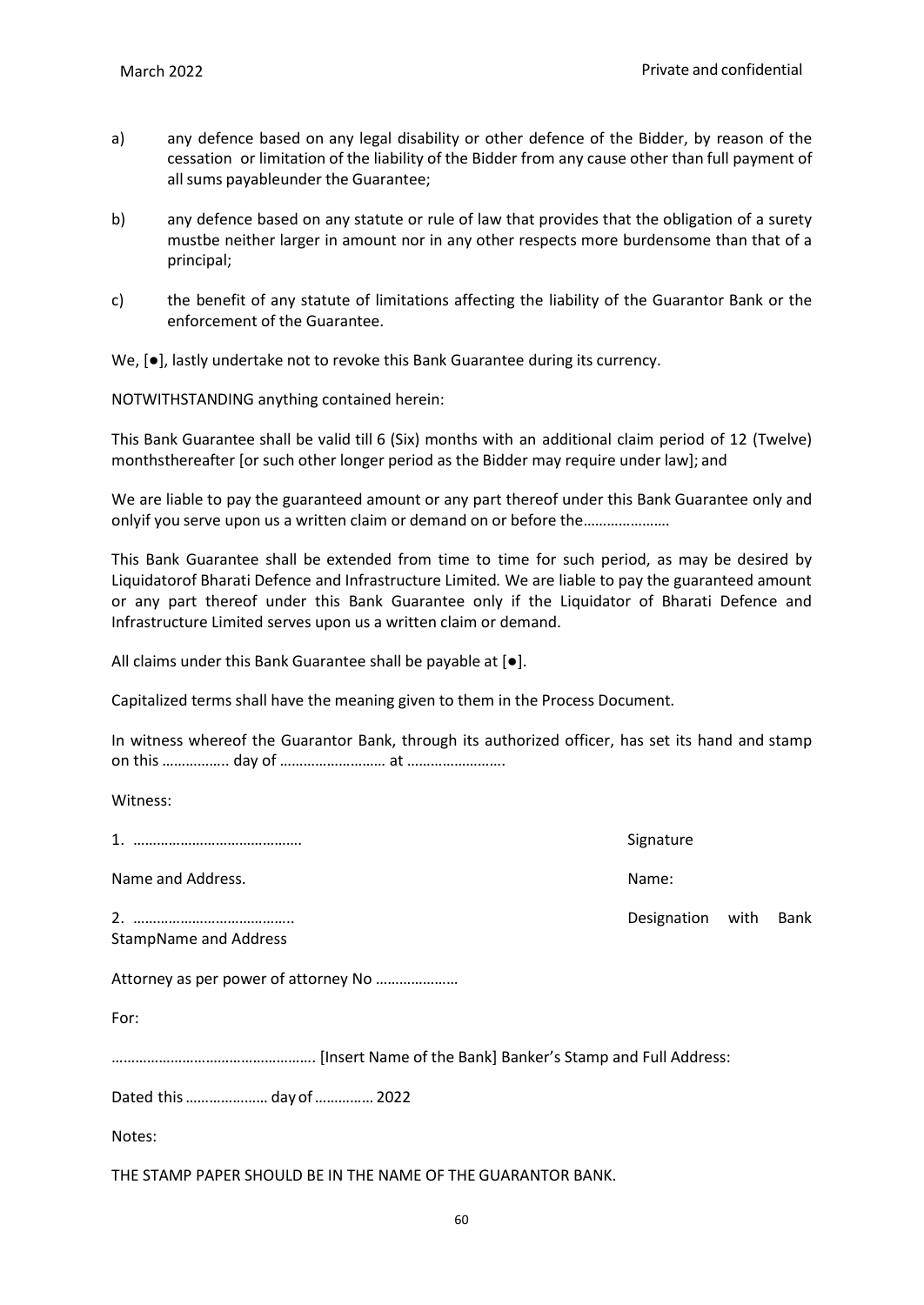# **FORMAT V: BOARD RESOLUTIONS**

(*On the letter head of the Bidder*)

CERTIFIED TRUE COPY OF RESOLUTION PASSED BY THE BOARD OF DIRECTORS ("**BOARD**") OF [*Insert name of the Bidder*] ("**COMPANY**") IN THE MEETING HELD ON [*Insert Date*], AT [*Insert Time*] AT [*Insert Place*]

**WHEREAS** pursuant to the process document dated [●] ("**Process Document**"), issued by Liquidator of Bharati Defence and Infrastructure Limited ("**BDIL**), in relation to submission of bids for conducting the private sale of BDIL as a whole on a going concern basis and shipyards and/ or set(s) of assets collectively, the Company, being the bidder, is desirous of submitting a bid in accordance with the requirements of the Process Document.

In view of the above, the Board has resolved as follows:

**"RESOLVED THAT [insert],** of the Company, be and is hereby authorized to take all the steps required to be taken by the Company for the submission of the bid in accordance with the terms of the Process Document, including the following:

- (a) submit the bid(s) and other requisite documents, in accordance with the terms of the Process Document;
- (b) execute all other agreements, deeds, writings and powers of attorney as may be required in relation to the Process Document, including any amendments or modifications as may be suggested by the Liquidator of BDIL to any of such executed agreements, documents or other writings and in general to do all such acts, deeds and all things as may be required or considered necessary under or in respect of the Process Document;
- (c) submit necessary clarifications or information in relation to the bid(s), as may be required in accordance with the Process Document;
- (d) enter into negotiation with the Liquidator and Private Sale Committee as per the Process Document;
- (e) pay such amounts and consideration, in the manner as may be agreed with the Liquidator, in accordance with the procedure set out under the Process Document in furtherance of or under the financial proposal; and
- (f) to generally do or cause to be done allsuch acts,matters, deeds and things asmay be necessary or desirable in connection with or incidental or for the purpose of implementation and giving effect to the above resolutions for and on behalf of the Company, and to comply with all other requirements in this regard."

**"RESOLVED FURTHER THAT** in addition to the foregoing resolution, [insert name of Managing Director] of the Company be and is hereby authorized to execute a power of attorney in favour of [*insert*] appointing the aforesaid [insert name], to exercise all or any of the powers set out under this resolution"

"**RESOLVED FURTHER THAT** a certified copy of the foregoing resolution be furnished as may be required, under the signature of [*insert*]."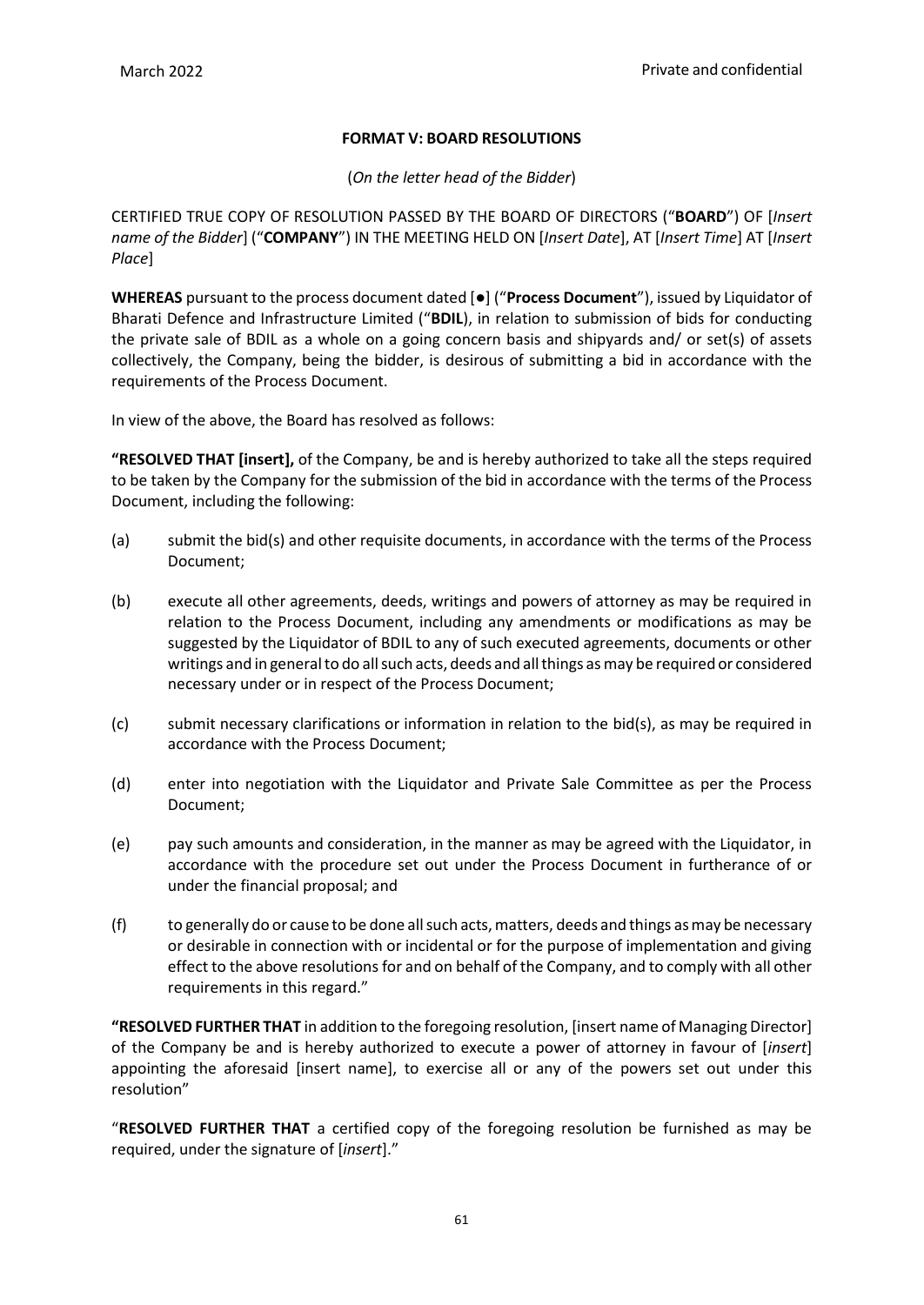### Certified to be true

**For the Company**

# **[***insert***]**

Notes:

- 1) The contents of the format may be suitably re-worded indicating the identity of the entity passingthe resolution.
- 2) In case of the Board Resolution being provided by a company incorporated in India, the Board Resolution shall to be notarized by a notified notary. In the event the Board resolution is from a company incorporated outside India, the same shall be duly notarized/consularised in the jurisdiction of incorporation of the company.
- 3) In case the Board Resolution is alone not adequate for authorizations of the actions contemplated in the Board Resolution, then in addition to the Board Resolution, all other corporate and other authorizations, as are required to give effect to the aforesaid authorizations(e.g., necessary shareholders resolution, if required) would also be submitted and the copy of the same shall be authenticated in the same manner as Board Resolution. Such authorizations should meet the expectation of the Liquidator and Liquidator may not accept such authorizationsif it/they does/do not meet the requirement of the Liquidator.
- 4) This format may be modified only to the limited extent required to comply with the local regulations and laws applicable to a foreign entity submitting this resolution. For example, reference to Companies Act, 2013 may be suitably modified to refer to the law applicable to theentity submitting the resolution. However, in such case, the foreign entity shall submit an opinionissued by the legal counsel of such foreign entity, stating that the board resolutions are in compliance with the applicable laws of the respective jurisdictions of the issuing company and the authorizations granted therein are true and valid.
- 5) The Board Resolution is to be certified in accordance with applicable law and the constitutional documents of the Company.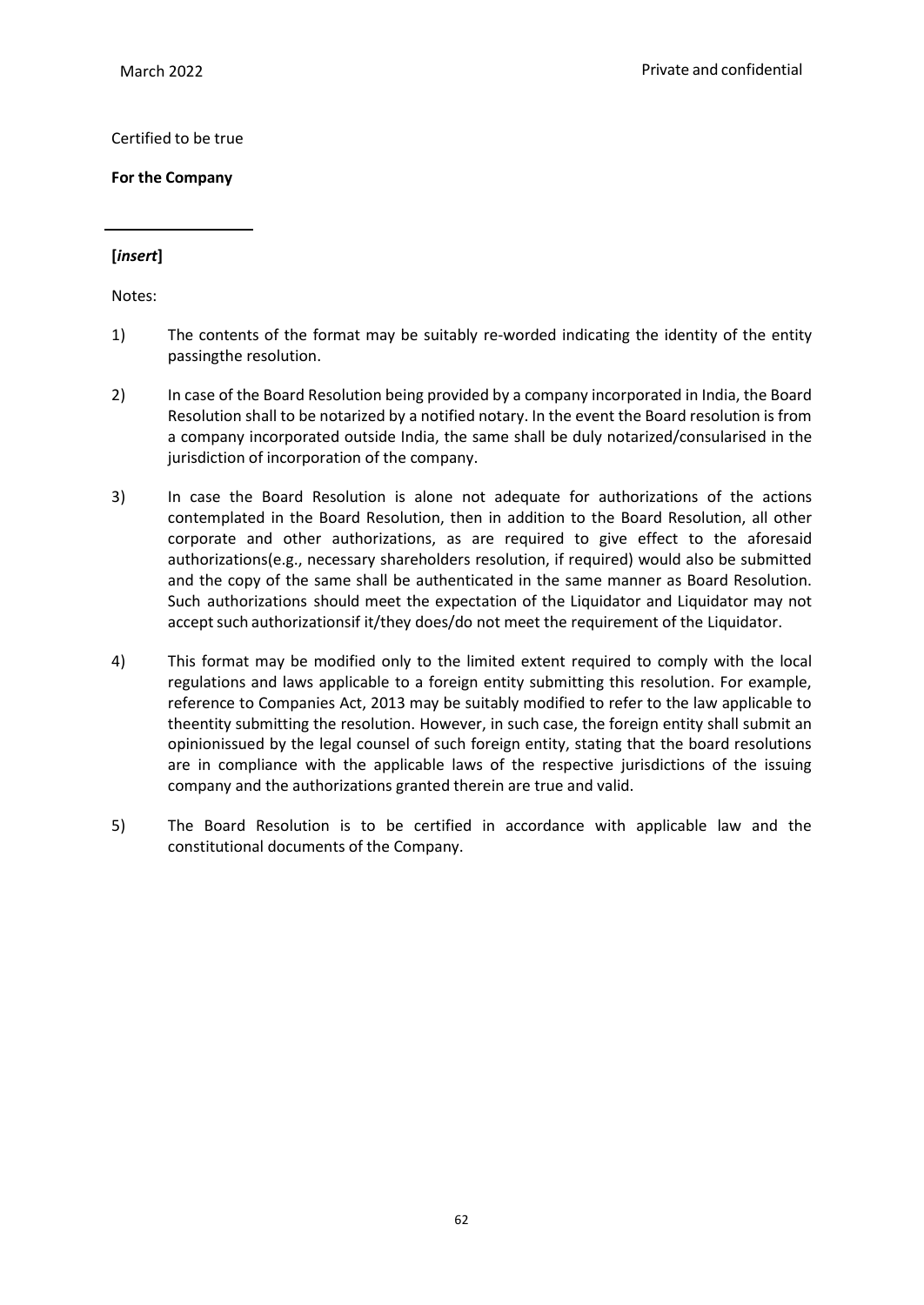# **FORMAT VI: POWER OF ATTORNEY\***

*(*TO BE ON NON-JUDICIAL STAMP PAPER OF APPROPRIATE VALUE AS PER THE STAMP ACTRELEVANT TO THE PLACE OF EXECUTION. FOREIGN COMPANIES SUBMITTING BIDS ARE REQUIRED TO FOLLOW THE APPLICABLE LAW IN THEIR COUNTRY.*)*

#### **IRREVOCABLE POWER OF ATTORNEY**

Know all men by these presents, We, [*Insert name and address of the registered office of the* Bidder] ("**Bidder**") do irrevocably hereby constitute, appoint and authorize Mr./Ms. [*Insert name and residential address of the attorney*] who is presently holding the position of [●] as our true and lawful attorney ("**Attorney**"), to do in the name of the Bidder and on behalf of the Bidder, allsuch acts, deeds and things necessary in connection with or incidental to the submission of the Bid(s) or any other document as may be required under or pursuant to the Process Document issued by Liquidator of Bharati Defence and Infrastructure Limited dated [●] ("**Process Document**"), including all other documents related to the Bid(s), including but not limited to undertakings, letters, certificates, acceptances, clarifications, guarantees or any other deeds or document that the Liquidator, may require the Bidder to submit. The aforesaid Attorney is further authorized to provide representations, information or responses to the Liquidator, and represent the Bidder and generally deal with the Liquidator with respect to the Bid(s) and the Bid Process, in accordance withthe terms of the Process Document and to agree to any modification to the Supporting Documents or Financial Proposal and other documents submitted pursuant to the Process Document.

We hereby ratify all acts, deeds and things done by the said Attorney pursuant to this power of attorney and that all acts, deeds and things done by the aforesaid Attorney shall be binding on the Bidder and shall always be deemed to have been done by the Bidder.

All the terms used herein but not defined shall have the meaning ascribed to such terms under the Process Document.

Signed by the within named

[Insert the name of the Bidder] Through the hand of

Mr............................................... (Name, designation

and address of the executant)

Duly authorized by the Board to issue such Power of Attorney Dated this

………………………. day of ………

Accepted

………………………………

Signature of Attorney

(Name, designation and address of the Attorney)Attested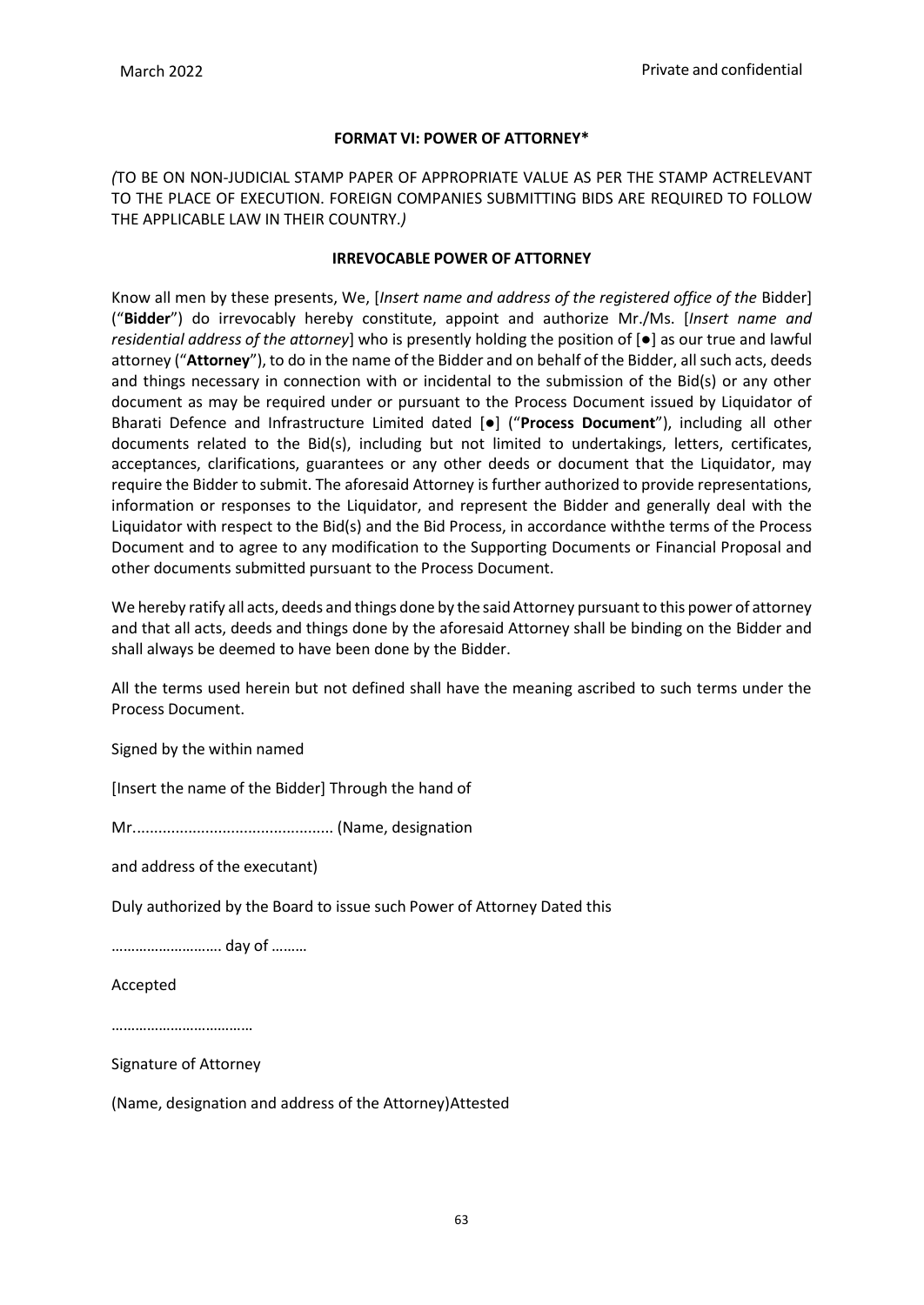……………………………………

(Signature of the executant)

(Name, designation and address of the executant)

……………………………………

Signature and stamp of Notary of the place of execution

Common seal of .................... has been affixed in my / our presence pursuant to Board of Director's

Resolution dated……

**WITNESS** 

1. (Signature)

Name …………………………………. Designation...........…………………..

2. (Signature)

Name …………………………………. Designation...........…………………..

Notes:

- (1) The mode of execution of the power of attorney should be in accordance with the procedure, if any, laid down by the Applicable Law and the charter documents of the Bidder and the same should be under common seal of the Bidder affixed in accordance with applicable procedure. Further, the person whose signatures are to be provided on the Power of Attorney shall be duly authorized by the Bidder in this regard.
- (2) In case of the Bidder being a foreign company, the same shall be signed by a person of equivalent position and the requisite legalization and consularisation process shall be duly completed.
- (3) In the event, the power of attorney has been executed outside India, the same shall be required to be duly notarized by a notary public of the jurisdiction where it is executed.
- (4) Also, wherever required, the Bidder should submit for verification the extract of the charter documents and documents such as a board resolution/power of attorney, in favor of the person executing this power of attorney for delegation of power hereunder on behalf of the Bidder.
- (5) The Bidder shall submit a power of attorney or such other equivalent authorization as may be deemed to be adequate in the jurisdiction of incorporation of the Bidder.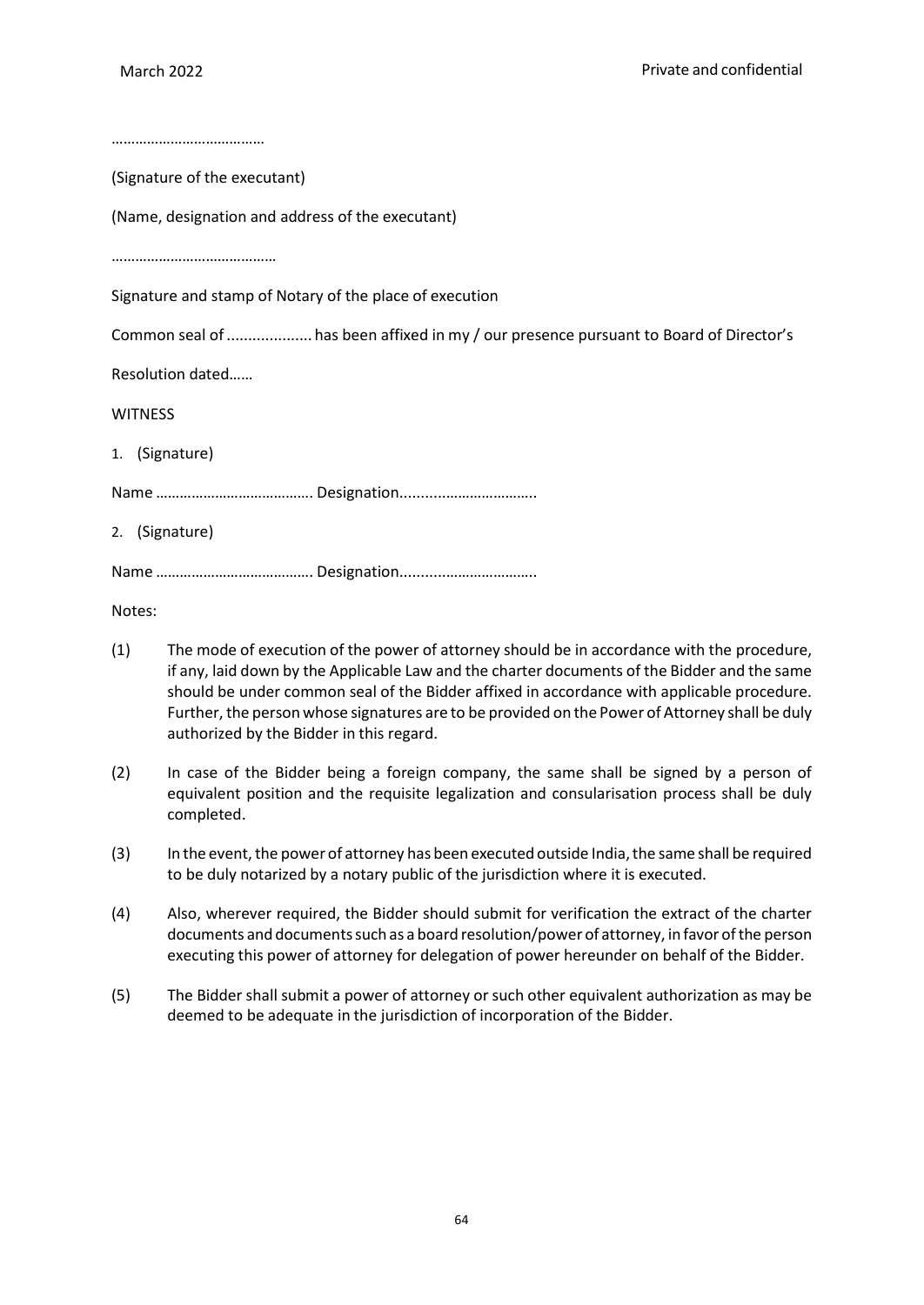### **FORMAT VII: AUTHORIZATION FOR INFORMATION REQUEST**

*(On non – judicial stamp paper duly attested by a Notary Public. If any of the financial institutions, banks etc. are based in foreign countries, this Authorization should additionally meet the requirements as to form as are required by such foreign financial institutions, banks etc.)*

The undersigned, in its capacity as a Bidder in the private sale process of Bharati Defence and Infrastructure Limited hereby authorize(s) and request(s) all the financial institutions, banks, multilateral lending agencies, public trusts, funds (which are registered with the SEBI) of the Bidder, as per the list set out as 'Annexure A – List of Bankers' in the Process Document, including subsidiaries and branches of the aforementioned, to furnish pertinent information deemed necessary and requested by the Liquidator of Bharati Defence and Infrastructure Limited, to verify the authenticity of the documents/information submitted by the undersigned and / or regarding the financial standing and general reputation of the undersigned, in respect of the Bid submitted by the undersigned under the request for proposal dated [●]("**Process Document**") issued by the Liquidator of Bharati Defence and Infrastructure Limited.

Capitalized terms not defined herein shall have the meaning given to such terms in the Process Document.

For and on behalf of M/s…………….

[Signature and Name of the Attorney as per Format VI – Power of Attorney] Company rubber stamp / seal of the Bidder

…………………………………

(Signature of Notary Public)

**List of Bankers: Annexure A**

|                    | Bank/ FinancialAddress of theBranch Name of the ContactDesignation | <b>Number of the Contact</b> |
|--------------------|--------------------------------------------------------------------|------------------------------|
| <b>Institution</b> | Person/email id                                                    | Person                       |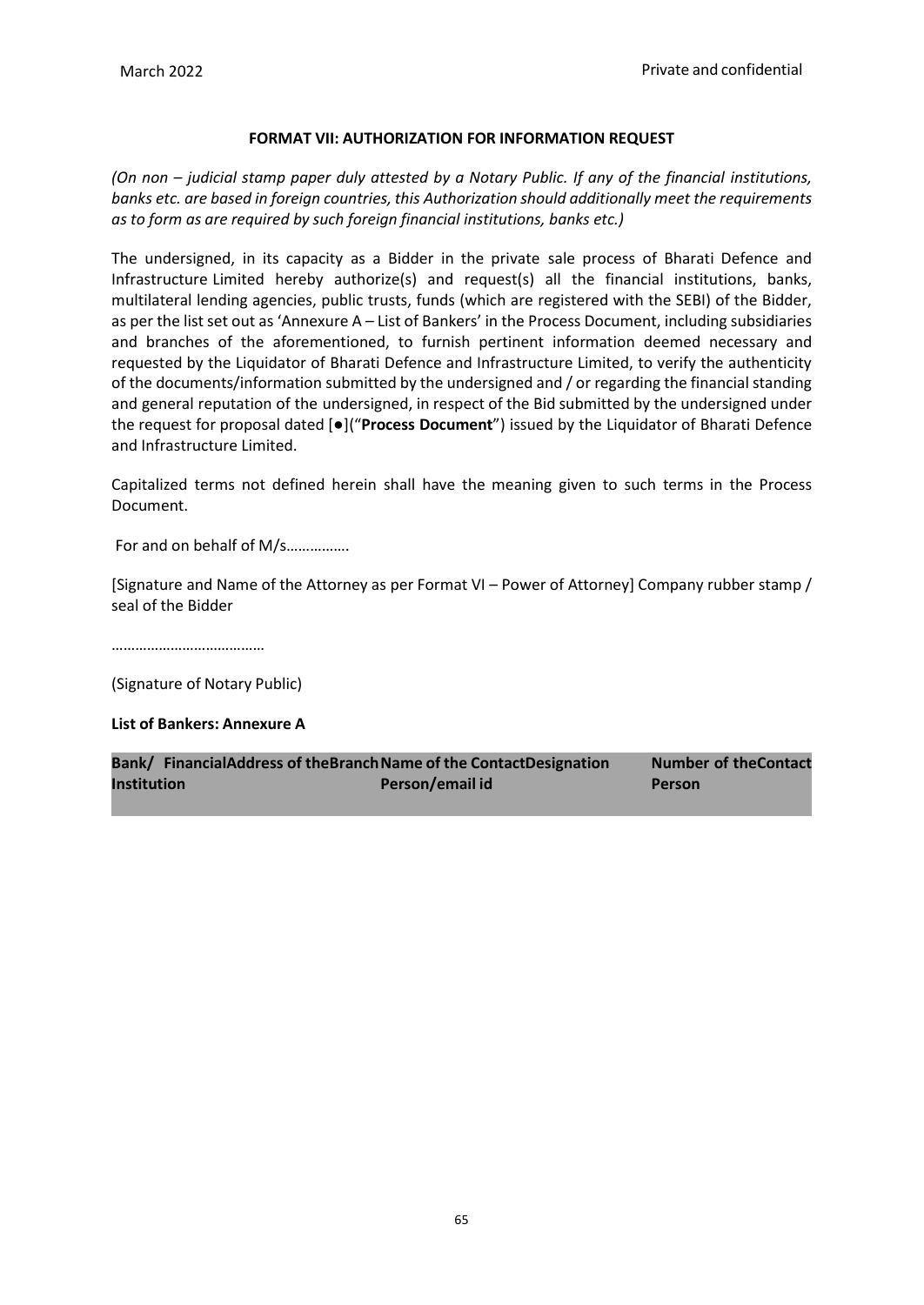# **FORMAT VIII: UNDERTAKING BY BIDDER**

[*On Stamp Paper of appropriate value*]

### **Bidder Undertaking**

To,

Vijaykumar V. Iyer, Liquidator of Bharati Defence and Infrastructure Limited *[Address of Liquidator]*

### Dear Sir,

- **Sub:** Bidder's undertaking in relation to the Bid(s) in response to the process document issued by the Liquidator dated [●] ("**Process Document**")
- 1. We, [*Insert name of the Bidder*] ("**Bidder**"), refer to the Process Document and provide our unconditional acceptance of the terms and conditions of the Process Document as amended from time to time in accordance with the procedure set out under the Process Document, including but not limited to the disclaimers contained in the Process Document. Further and in relation to the said Process Document and the Bid Process set out there under, the Bidder undertakes, agrees and acknowledges that the Bidder (collectively, the "**Undertaking**"):
	- (a) shall execute all such deeds and documents as may be required to be so executed pursuant to the completion of the Bid Process;
	- (b) explicitly accepts and acknowledges the Process Document and shall comply with all terms of the Process Document;
	- (c) has submitted the Supporting Documents and other requisite documents strictly as per forms and timelines prescribed in the Process Document for the following Category(ies) and Parcel(s) as identified in the Process Document, without any deviations or conditions and without setting out any assumptions or notes qualifying the Bid:

### **[Bidder to identify the Category(ies) and Parcel(s) for which EOI has beenfurnished]**

- (d) the Bid(s) shall be valid for acceptance for a minimum period of 6 (six) months from the Bid Submission Date. It is clarified for abundant caution that if we are declared as Successful Bidder, then our Bid(s) shall be valid and binding on us upto the Transfer Date ;
- (e) the Supporting Documents are in compliance in all respects with the provisions of the Process Document and IB Code and do not contravene any of the provisions of the law for the time being in force;
- (f) has submitted a duly executed power of attorney in original signed by a person authorized by the board of the Bidder in a duly convened board meeting (copy attached);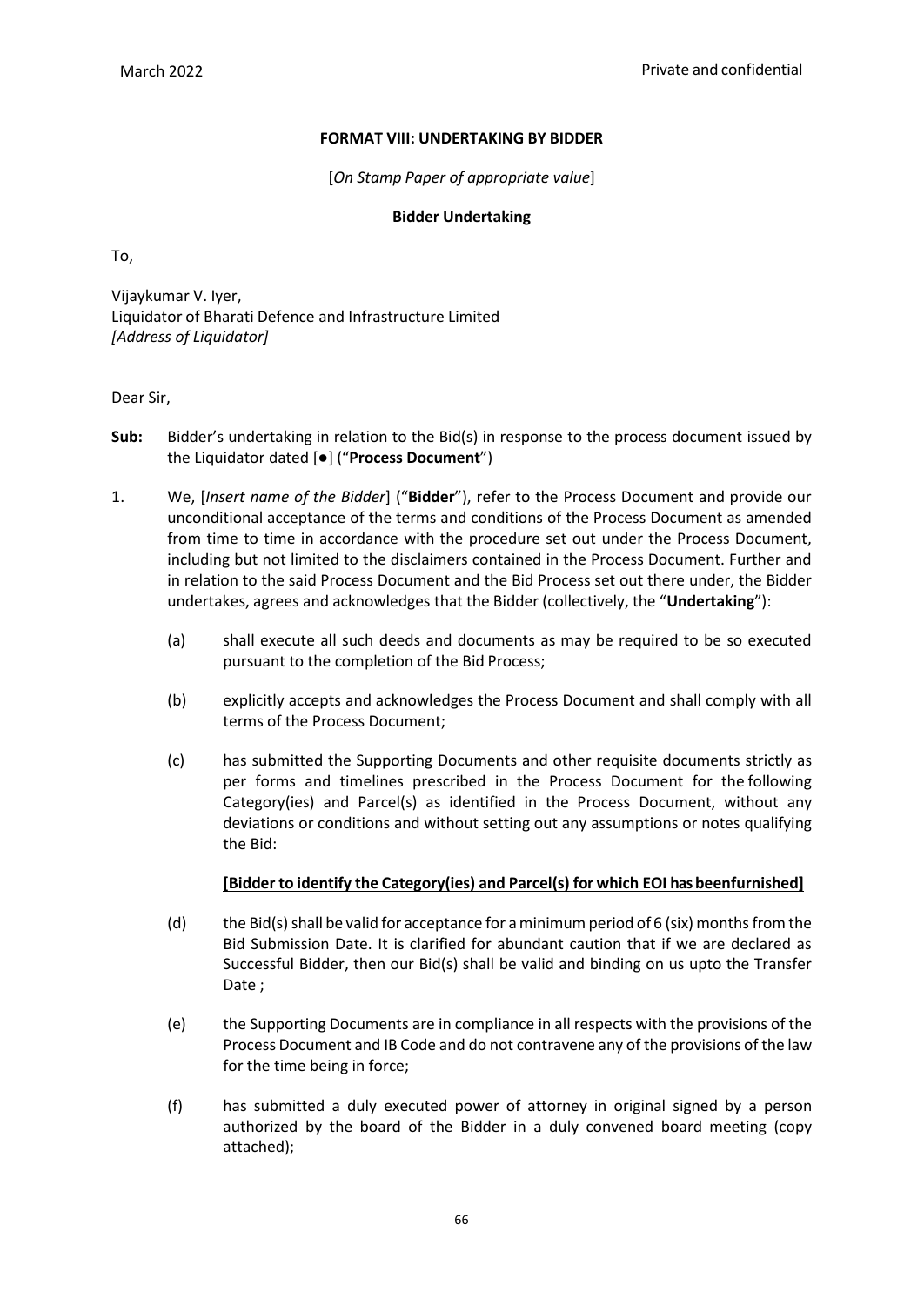- (g) has obtained all the authorizations required or expedient under Applicable Law for the submission of the Supporting Documents and Bid (copy attached);
- (h) shall upon being notified as the Successful Bidder, pay such amounts and consideration as set out in the Final Consideration in accordance with the Bid terms and procedure as set out under the Process Document;
- (i) shall, prior to the transfer, execute such agreement(s) as may be required, to the satisfaction of the Liquidator in accordance with the Process Document;
- (j) has provided all information and data during this Bid Process, in a manner that is true, correct, accurate and complete and no such information, data or statement provided by the Bidder is inaccurate or misleading in any manner; and
- (k) shall, unconditionally and irrevocably, promptly upon demand, indemnify and hold harmless the Company, the Liquidator and his Representatives and advisors, against all actions, proceedings, claims, demands, losses, liabilities, damages, costs and expenses imposed, asserted against or incurred by the Company, the Liquidator and his Representatives or advisors, arising out of or pursuant to or in connection with a breach of our obligations under the Process Document, the Bid(s) and/ or the LoI(s) or in the event the we withdraw the Bid(s) or withdraw from the Bid Process pursuantto the approval of the concerned Bid(s) by the Liquidator or delay in the implementation of the Bid(s), and the Bid(s) submitted by the Bidder shall contain an undertaking to this effect.
- (l) by submitting the Bid, we shall be deemed to have accepted that the Financial Proposal submitted shall be binding on us.
- 2. We further undertake and confirm that the Bid(s) is unconditional and irrevocable and acknowledge and agree that the Liquidator reserves the right to negotiate better terms with other Bidders who have submitted Bid and any decision taken by the Liquidator in relation to the Bid(s) and the Bid Process shall be final and binding on us. Further, in addition to the undertaking set out hereinabove, we undertake and confirm that every information and record provided in connection with or in the Bid(s) and all the confirmations, declarations and representations made in the Bid(s), are true, correct and valid as on the date of this Undertaking, and acknowledge that discovery of any falseinformation and record at any time will render us ineligible to continue in the Bid Processof the Company and the Liquidator shall at its sole discretion be entitled to cancel our Bid(s) and encash the Earnest Money Deposit (if submitted) where any such information, records, confirmations, declarations and or representations are found to be incorrect or misleading.
- 3. Capitalized terms used herein but not defined shall have the meaning assigned to such term in the Process Document.

Thank you.

Yours sincerely,

……………………………………… [*Signature and name of Attorney as per Format VI – Power of Attorney*] Rubberstamp/seal of the Bidder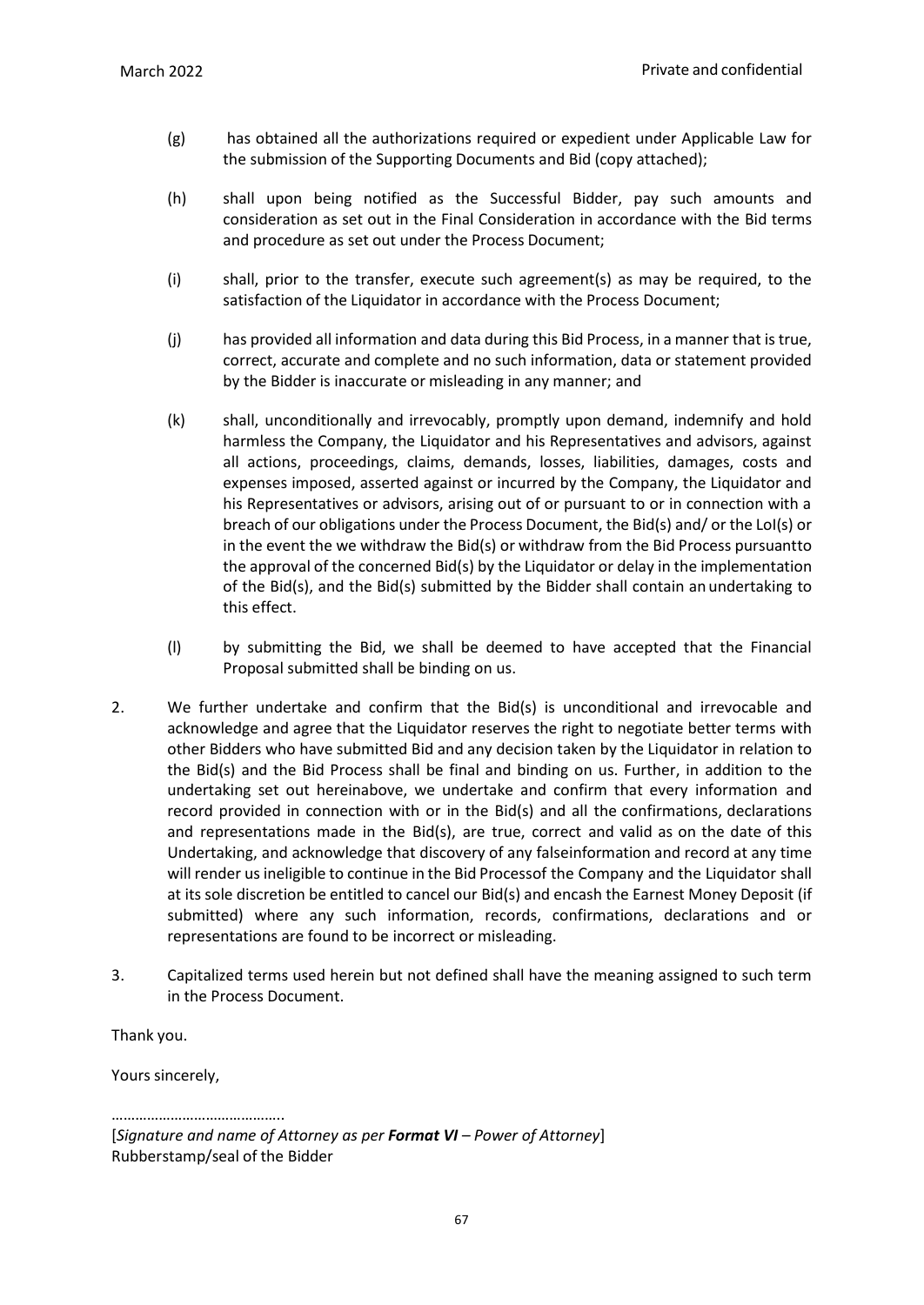#### **FORMAT IX: BID SUBMISSION FORMAT**

[on the letter head of Bidder]

Date: [•]

To,

Vijaykumar V. Iyer, Liquidator of Bharati Defence and Infrastructure Limited [Address of Liquidator]

**Sub: Submission of bid towards Category(ies)/Parcel(s) pursuant to Public Announcement dated [•] 2022, read with Process Document dated [•] 2022 and its subsequent amendments if any, through Private Sale in respect of Category(ies)/Parcel(s) of Bharati Defence and Infrastructure Limited (in liquidation) ("BDIL/Company")**

Dear Sir,

We/I are/am desirous of participating in the Bid Process of *[insert Category(ies)/Parcel(s)]* of Bharati Defence and Infrastructure Limited (in liquidation as per the provisions of the IBC, with effect from order of NCLT, Mumbai dated 14 January 2019) through private sale and to this end:

We, [*Name of the company to be inserted*], having [*CIN/registration number to be inserted*], at [*Registered Address to be inserted*] hereby submit an unconditional, irrevocable and binding bid for an amount of Rs. [*to be inserted*] which is higher than the Minimum Bid Price towards purchase of the following Category(ies)/Parcel(s): [*insert Category(ies)/Parcel(s)]* of the Corporate Debtor, excluding applicable taxes, levies, charges, duties etc, for which we had submitted an EOI.

The following are my/ our payment terms for the Bid set out above:

#### **[***Please insert the payment terms***]**

We hereby acknowledge and undertake that:

- a. We have reviewed the invitation and the entire Process Document and its amendments and are aware of the terms and conditions contained therein and hereby accept the same.
- b. We agree that if our Bid is not in accordance with the terms and conditions of the Process Document, the Bid shall stand cancelled.
- c. We agree and acknowledge that the Liquidator and/or the Company or any of its stakeholders do not provide any representation, warranty in relation to the Corporate Debtor/ assets under Category(ies)/Parcel(s) and the Bid proposed to be submitted is based on our own independent verification and diligence.
- d. We acknowledge that Liquidator has the sole right to determine at their discretion, whether or not we qualify for the submission of a Bid and may reject the Bid submitted by us without assigning any reason/without any liability whatsoever;
- e. The Liquidator reserves the right to request for additional information or clarification(s) from us for the purposes of assessing the Bid pursuant thereto and we shall promptly comply with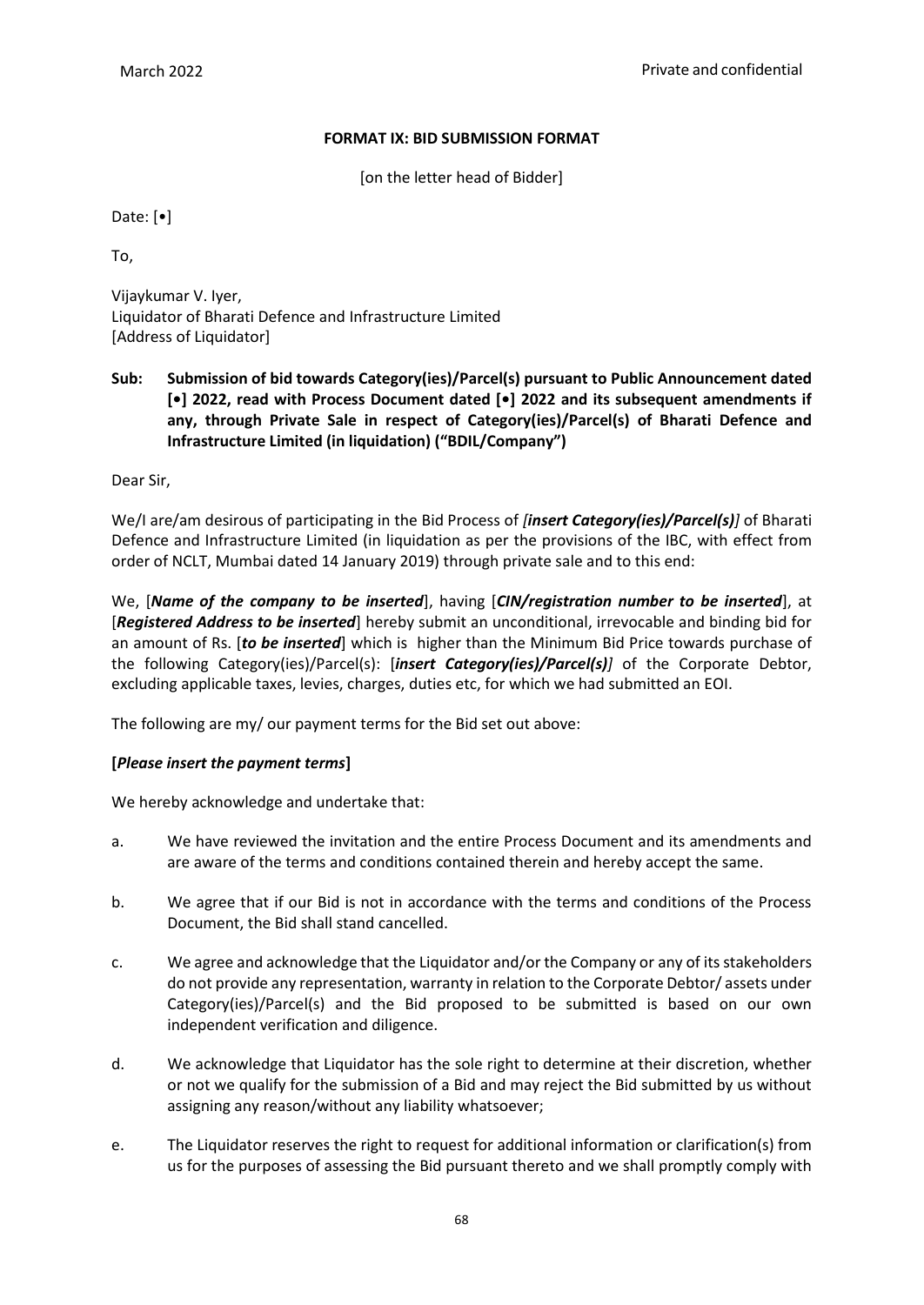such requirements. Failure to satisfy the queries of Liquidator may lead to our disqualification from the Bid Process;

- f. We will continue to meet the eligibility criteria throughout the Bid Process, and any adverse change affecting myself/consortium members' ability to perform in consortium or eligibility to participate in the Bid Process shall be intimated forthwith and in any event within 3 (three) business days to the Liquidator
- g. We are not ineligible person to be a resolution applicant in terms of provisions of the IBC. We are a 'fit and proper' person and not under any legal disability to be a promoter entity of the Company under the Applicable Laws including listing agreements, stock exchange requirements and SEBI regulations and guidelines and eligible to be a resolution applicant under IBC.
- h. We agree that there may be additional applicants/Bidders participating in the private sale process.
- i. I/We shall indemnify the Corporate Debtor, Liquidator, team members/representatives of Liquidator and Liquidator's advisors in the event of any claims or actions which may arise against the Corporate Debtor, Liquidator, team members/representatives of Liquidator and Liquidator's advisors in relation to this Bid or anything arising out of or pursuant to our obligations under the Process Document.
- j. We represent that we have the necessary financial resources available for the purpose of the honoring payment commitment made pursuant to a Bid and if declared Successful Bidder.
- k. We agree and acknowledge that definitive agreements / transfer of assets may require approvals, consents etc. and registration, as per applicable laws, and all statutory and nonstatutory amounts, levies, duties, costs, charges, premiums, past / pending dues (which may be required for transfer/sale) etc. including in relation to approvals, consents, stamping, registration etc. and legal transfer shall be borne solely by the Successful Bidder, over and above the Final Consideration.
- l. We acknowledge and agree that Liquidator has the right to abandon / terminate / cancel the private sale process at any stage, without liability, including after declaration of Successful Bidder.

Capitalized terms not defined herein shall have the meaning given to such terms in the Process Document.

Yours sincerely,

……………………………………..

[*Signature and name of Attorney as per Format VI – Power of Attorney*]

Rubberstamp/seal of the Bidder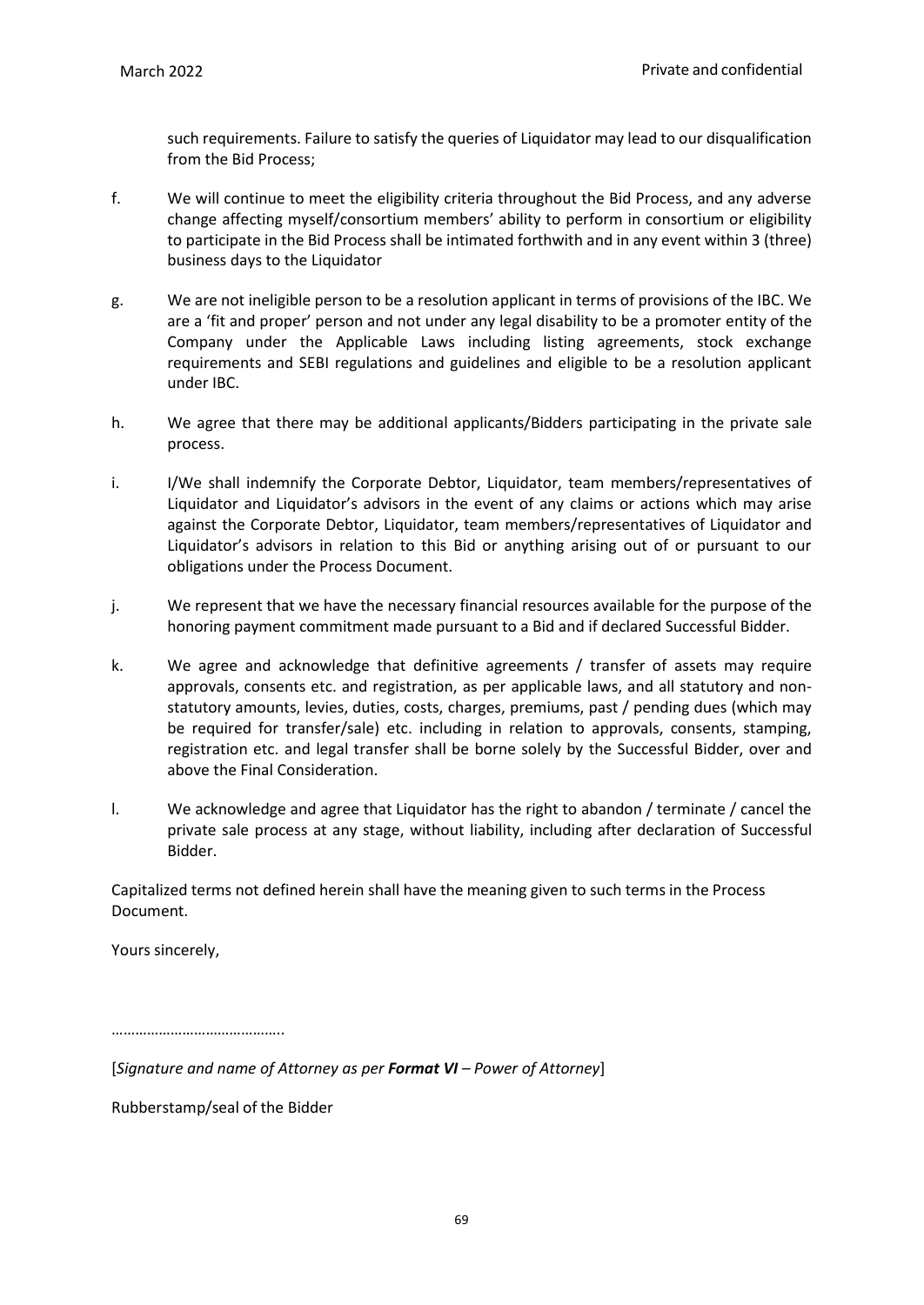#### **FORMAT X: LETTER OF INTENT**

Ref. No.: XX Date: XX

To

Name (as the "**Successful Bidder**", "**you**", "**your**")

Address

Kind Attention: Name

# **Sub**: **Declaration of the Successful Bidder and issuance of Letter of Intent by the Liquidator of Bharati Defence and Infrastructure Limited.**

Dear Sir,

This is with reference to the liquidation process of Bharati Defence and Infrastructure Limited ("**Corporate Debtor**"). Pursuant to the Public Announcement published on [\_\_\_], 2022 and the process document dated [\_\_\_]and as amended and supplemented from time to time ("**Process Document**"), bids were invited for conduct of private sale of the Corporate Debtor as a whole on a going concern basis as provided under Category A and/ or sale of set(s) of assets collectively, pertaining to the respective Parcel(s) under Category B as described in Annexure II of the Process Document; in accordance with the provisions of the Insolvency and Bankruptcy Code, 2016 and rules and regulations framed thereunder. You have pursuant to the said Public Announcement and Process Document, submitted a binding Bid for the following Parcel as per Annexure II of the Process Document, with Financial Proposal of INR \_\_\_\_:

# **[Insert details of Category and Parcel for which LoI is being issued]**

Pursuant to the evaluation of the Bid submitted by you by the Liquidator, you have been identified as a Qualified Bidder.

Under the private sale process, you have submitted EMD of an amount of INR [100], and have subsequently been selected as the Successful Bidder for the following Parcel as per Annexure II of the Process Document, and the Letter of Intent is being issued to you in relation to the same, subject to the fulfillment of the following condition:

# **[Insert details of Category and Parcel for which LoI is being issued]**

1. You shall provide the entire Final Consideration pertaining to the aforementioned Parcel for which this Letter of Intent is being issued, which is an amount of INR\_, as per the terms of this LoI, the Successful Bid and the Process Document and ensure that the Consideration Payment Date occurs as per the terms of the Successful Bid, into the following bank account:

# *[details of Liquidation Account]*

In case of any contravention or breach of the terms of the Process Document, the Liquidator of the Corporate Debtor shall be entitled to exercise such remedies as it may deem fit under applicable law as well as under the terms of the Process Document, including revoking this Letter of Intent.

Notwithstanding anything contained herein, the issuance of this Letter of Intent shall not be deemed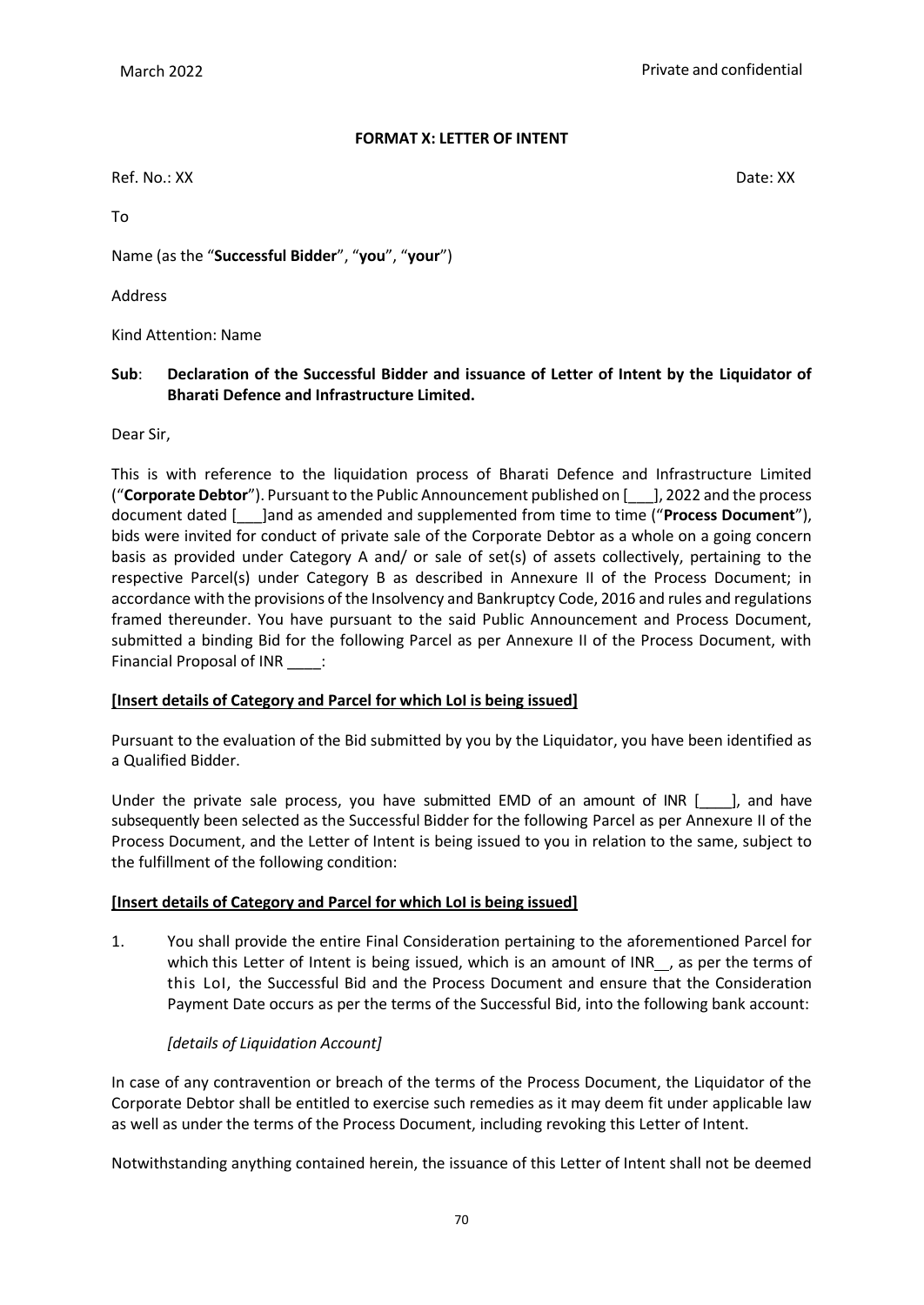togrant any right against the Liquidator of the Corporate Debtor or their Representative or any advisor, and no obligation or cost or risk shall be undertaken by the Liquidator or their Representative or advisor.

You shall keep the contents of this Letter of Intent, confidential, save and except where any disclosure isrequired under Applicable Laws to your shareholders, Adjudicating Authority, courts or tribunals, stock exchanges, your advisors and your representatives (on a need to know basis) in relation to the liquidation process of the Corporate Debtor, provided that any such disclosure shall be as per the Confidentiality Undertaking signed by you.

This Letter of Intent shall be governed by, and construed in accordance with, the laws of India and the Adjudicating Authority shall have exclusive jurisdiction over all disputes arising under, pursuant to and/orin connection with this Letter of Intent.

Unless otherwise defined herein, capitalized terms used and not defined herein shall have the meanings ascribed to them under the Process Document.

Yours faithfully,

Vijaykumar V. Iyer Liquidator of Bharati Defence and Infrastructure Limited Regn. No.: IBBI/IPA-001/IP-P00261 /2017-18/10490

Accepted Unconditionally,

Signature of authorized representative of the Successful Bidder

Name and Designation:

\_\_\_\_\_\_\_\_\_\_\_\_\_\_\_\_\_\_\_

Name of the Successful Bidder:

Date:

Place: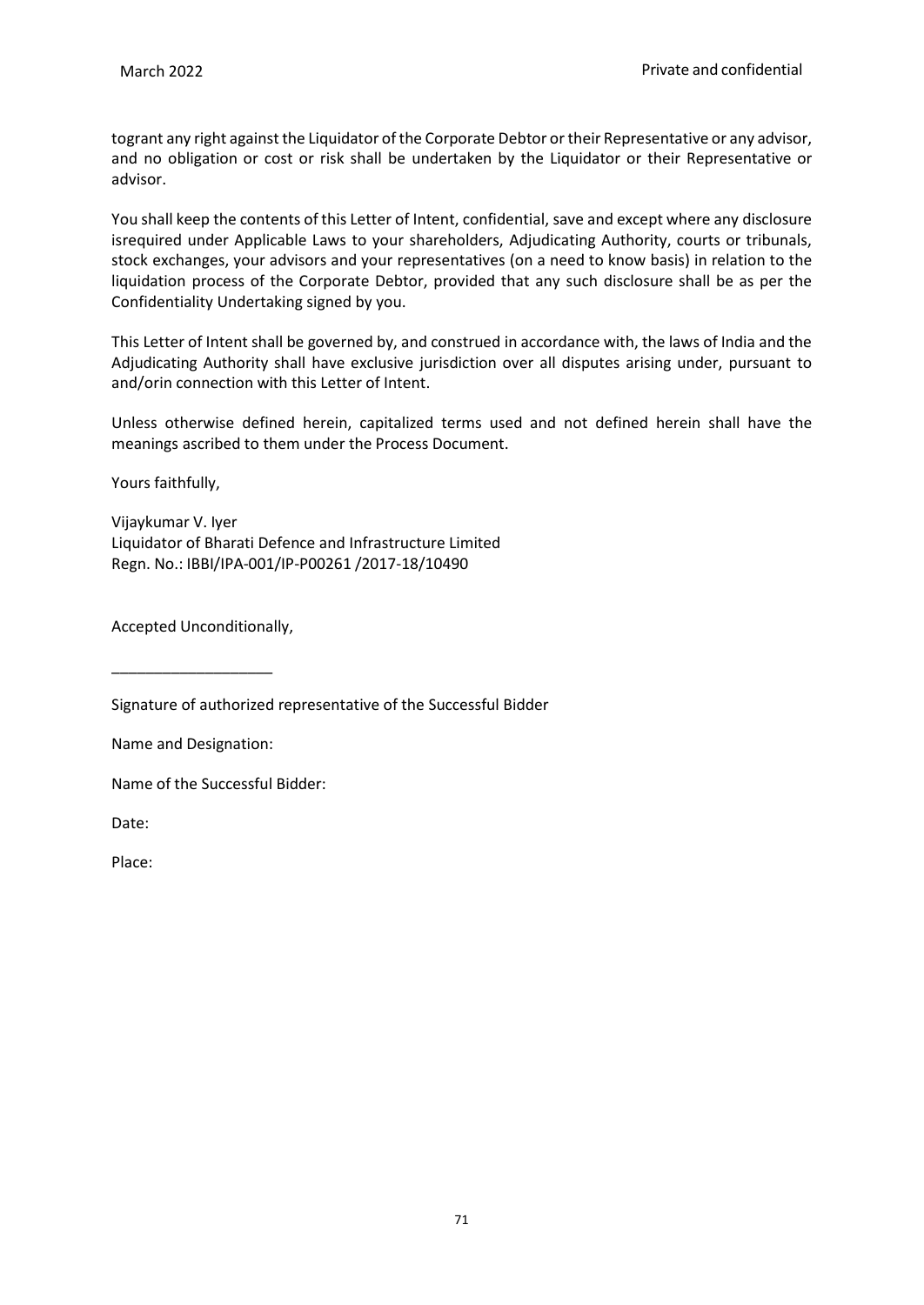#### **FORMAT XI: SALE CERTIFICATE**

Whereas the undersigned being the Liquidator of Bharati Defence and Infrastructure Limited ("**Company**") has, pursuant to the private sale process conducted for sale of the Company as a whole on a going concern basis under Category A and/ or set(s) of assets collectively, pertaining to the respective Parcel(s) under Category B, as described in Annexure II of the Process Document (as applicable), identified as the Successful Bidder for the following Parcel as per Annexure II of the Process Document dated [*insert*] and the Insolvency and Bankruptcy Code, 2016 and the Insolvency and Bankruptcy Board of India (Liquidation Process) Regulations, 2016:

# **[***Insert details of Category and Parcel for which this Sale Certificate is being issued***]**

Pursuant to the aforementioned, the abovementioned Parcel has been acquired by  $\qquad \qquad$ , on and from the date of this Certificate of Sale, and the undersigned acknowledges the receipt of the Final Consideration of Rs. (Rupees only) in consideration of such acquisition, in full. In light of this acquisition, inclusion is the owner of the aforementioned Parcel from the date of this Certificate of Sale.

[*Name of the Successful Bidder*] acknowledges and agrees that the abovementioned Parcel has been acquired on an "as is where is" "as is what is", "as is how is", "whatever there is" and a without recourse basis and that [*Name of the Successful Bidder*] has conducted its own due diligence of the Parcel and has satisfied itself of the Parcel purchased. [*Name of the Successful Bidder*] further acknowledges and accepts that no representations and warranties have been provided by the Liquidator of the Company in relation to the Company or the Parcel purchased.

[*Name of the Successful Bidder*] acknowledges and agrees that it shall be bound by the applicable terms and conditions of the Process Document and shall ensure compliance with the same.

Unless otherwise defined herein, capitalized terms used and not defined herein shall have the meanings ascribed to them under the Process Document

Vijaykumar V. Iyer

\_\_\_\_\_\_\_\_\_\_\_\_\_\_\_\_\_

Liquidator of the Company

Date:

Place: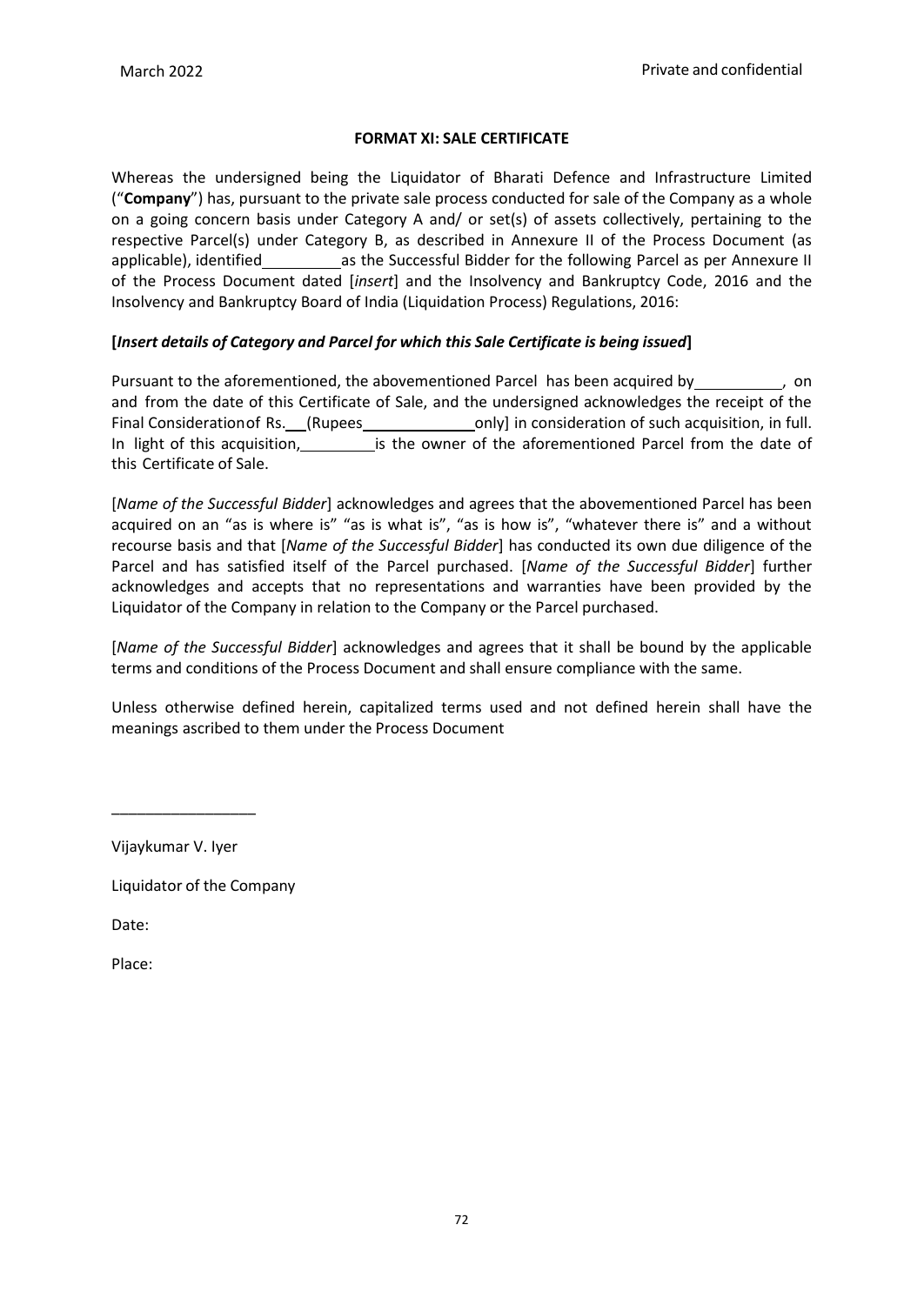# **FORMAT XII: CHECKLIST FOR SUBMISSION OF SUPPORTING DOCUMENTS**

| S.No. | <b>Supporting Documents</b>                                       | <b>Response (Y/N)</b> |
|-------|-------------------------------------------------------------------|-----------------------|
| 1.    | Covering Letter along with Supporting Documents - <b>Format-I</b> |                       |
| 2.    | Confidentiality Undertaking Format-II                             |                       |
| 3.    | lAffidavit under Section 29A <b>Format-III</b>                    |                       |
| 4.    | <b>Earnest Money Deposit Format-IV</b>                            |                       |
| 5.    | Board Resolutions <b>Format-V</b>                                 |                       |
| 6.    | Power of Attorney Format-VI                                       |                       |
| 7.    | Authorization for Information Request Format-VII                  |                       |
| 8.    | Undertaking by the Bidder Format-VIII                             |                       |

(*On the letter head of the Bidder*)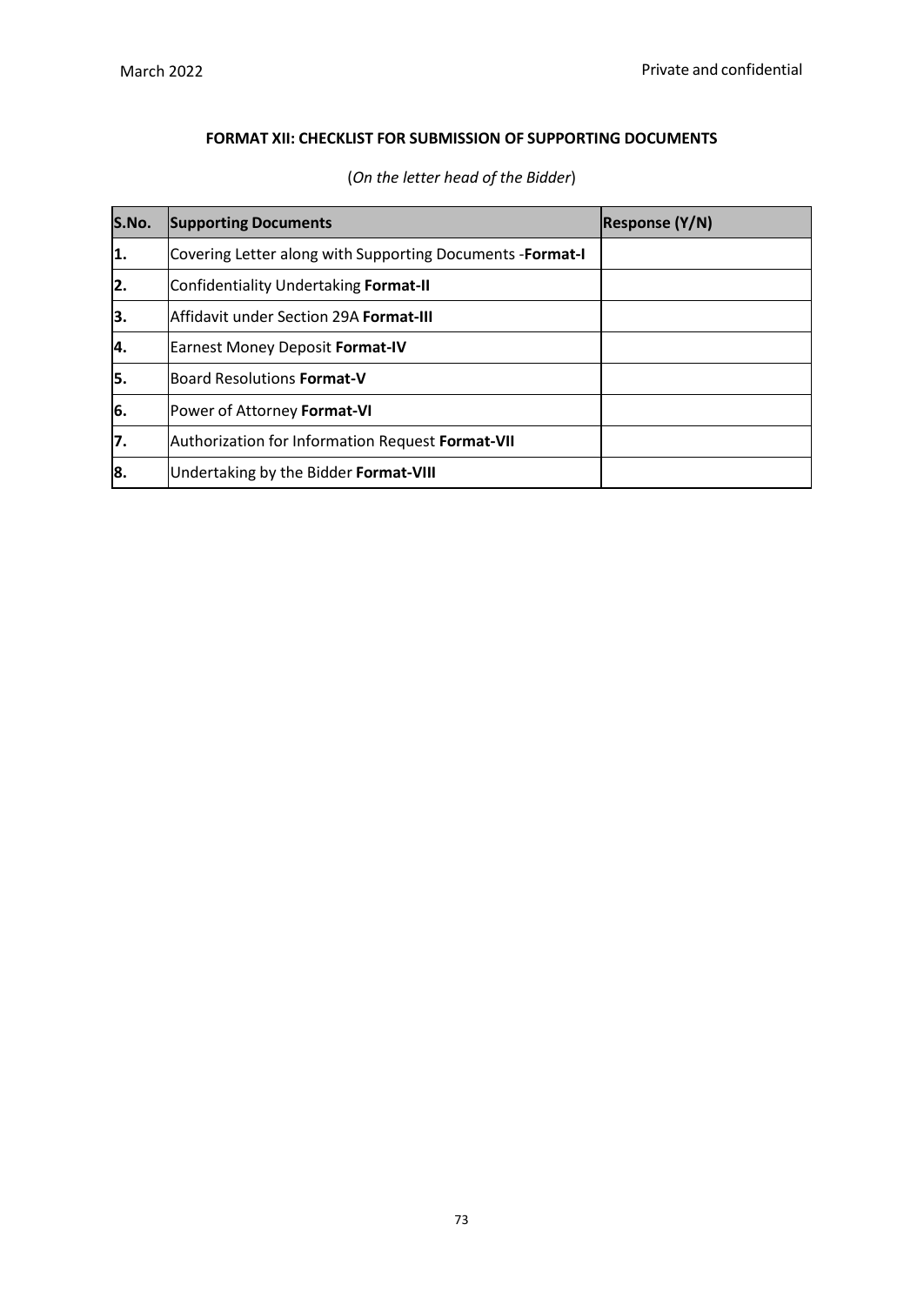#### **FORMAT XIII: CONFIRMATION OF ACCEPTED BIDDER**

Ref. No.: XX Date: XX

To

Name (as the "Successful Bidder", "you", "your") Address Kind Attention: Name

#### **Sub: Declaration of the [Highest Bidder/ Second Highest] Bidder by the Liquidator of Bharati Defence and Infrastructure Limited**

Dear Sir,

This is with reference to the liquidation process of Bharati Defence and Infrastructure Limited ("**Corporate Debtor**"). Pursuant to the Public Announcement published on [\_\_\_\_] 2022 and the process document dated [\_\_\_\_] 2022, as amended and supplemented from time to time ("**Process Document**"), bids were invited for conduct of private sale of the Corporate Debtor as a whole on a going concern basis as provided under Category A and/ or set(s) of assets collectively, pertaining to the respective Parcel(s) under Category B as described in Annexure II of the Process Document; in accordance with the provisions of the Insolvency and Bankruptcy Code, 2016 and rules and regulations framed thereunder.

Pursuant to the evaluation of the Bid submitted by you by the Liquidator, you have been identified as a Qualified Bidder. Post conduct of the private sale process, you have been selected as the [Highest Bidder/Second Highest Bidder] for the following Parcel as per Annexure II of the Process Document:

#### *[Insert details of the relevant Category(ies) and Parcel(s)]*

Notwithstanding anything contained herein, the issuance of this confirmation shall not be deemed to grant any right against the Liquidator of the Corporate Debtor or their Representative or any advisor, and no obligation or cost or risk shall be undertaken by the Liquidator or their Representative or advisor. You accept and acknowledge that the actions to be undertaken pursuant to declaration of yourself as the [Highest Bidder/Second Highest Bidder] shall be as per and subject to the terms of the Process Document and all the subsequent Corrigenda issued by the Liquidator from time to time.

You are required to adhere to the terms of the Process Document and upon being declared as a Successful Bidder, make payments when due.

*[*It is hereby clarified that upon being declared as a Successful Bidder, the relevant Parcel would be transferred to you and a Certificate of Sale shall be issued to you under Category A within 7 (seven) days from receipt of the Final Consideration or the NCLT Order, whichever is later.]

[It is hereby clarified that upon being declared as a Successful Bidder, the relevant Parcel would be transferred to you and a Certificate(s) of Sale pertaining to the relevant Parcel(s) under Category B shall be issued to you within 7 (seven) days from the receipt of the Final Consideration.]

Unless otherwise defined herein, capitalized terms used and not defined herein shall have the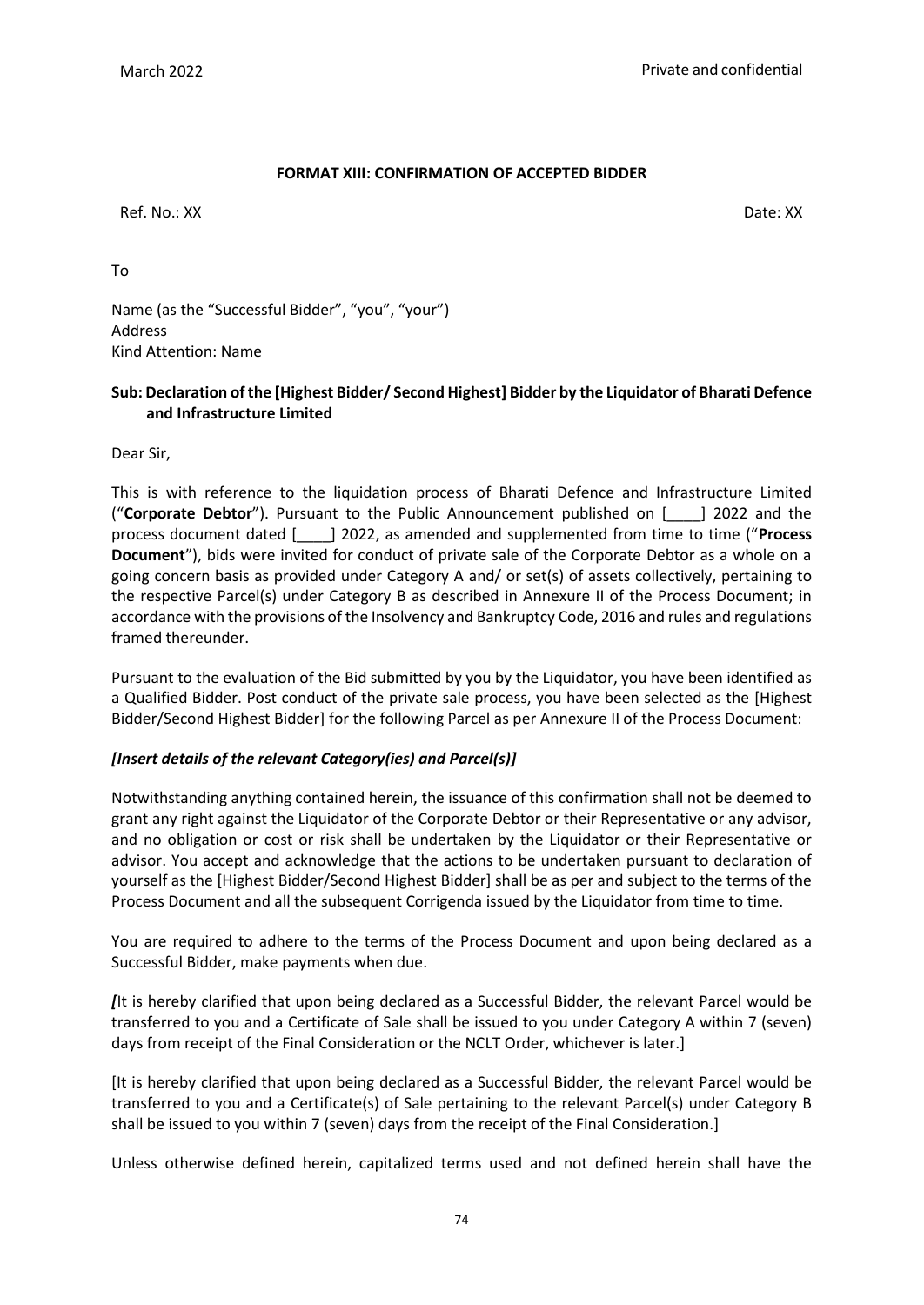meanings ascribed to them under the Process Document.

Yours faithfully,

Vijaykumar V. Iyer

\_\_\_\_\_\_\_\_\_\_\_\_\_\_\_\_\_\_

Liquidator of Bharati Defence and Infrastructure Limited Regn. No.: IBBI/IPA-001/IP-P00261 /2017-18/10490

Accepted Unconditionally,

Signature of authorized representative of the Successful Bidder

Name and Designation:

\_\_\_\_\_\_\_\_\_\_\_\_\_\_\_\_\_\_

Name of the Bidder:

Date: Place: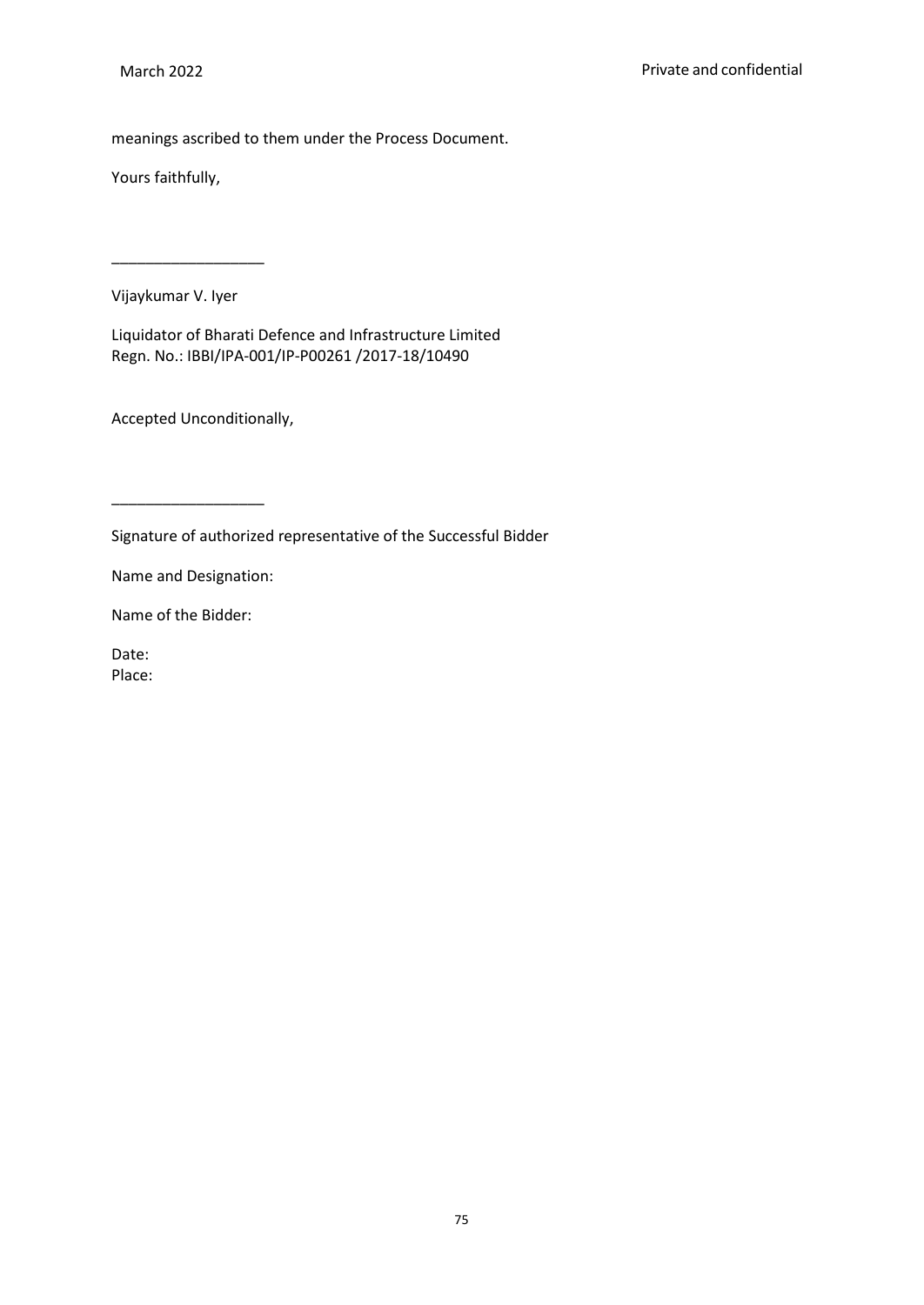#### **FORMAT XIV: BIDDING DECLARATION**

(*On the letter head of the Bidder, duly stamped and notarized*)

Qualified Bidder's Name: Full Address: Telephone No.: E-mail address: Fax/No.:

To,

Vijaykumar V. Iyer, Liquidator *[Address of Liquidator]*

- **Sub: - Bid for the private sale process relating to Bharati Defence and Infrastructure Limited ("Company")**
- **Ref: - Process Document for submission of bids for sale of Company as a whole on a going concern basis under Category A and/ or set(s) of assets collectively under respective Parcel(s) under Category B (as applicable) [●] ("Process Document")**

Dear Sir,

1. We, the undersigned Bidder have submitted our EOI along with Supporting Documents on [\_\_\_\_] for the following Category(ies) and Parcel(s) of assets as described in Annexure II of the Process Document:

[Bidder to list down the Category(ies) and Parcel(s)]

- **2.** Pursuant thereto, we have been selected as a Qualified Bidder by you as per the terms of the Process Document. In light of the same, we wish to participate in the private sale of the Company and have submitted our EMD of INR [\_\_\_\_\_] corresponding to the aforesaid Parcel(s), to the Liquidator, on [169].
- 3. As per the terms of the Process Document, we understand that we are required to submit the present Bidding Declaration, and in terms of the same, we hereby unequivocally acknowledge, agree to and confirm the following:
	- I. We agree and confirm that submission of our EMD amounts to an acceptance of the Minimum Bid Price for the Parcel(s) sought to be sold in this Bid Process, including the Parcel(s) for which we have submitted our EOI, Supporting Documents and EMD;
	- II. We agree and acknowledge that there can be no withdrawal/ modification of our Bid(s) unless as agreed with the Liquidator in consultation with the Private Sale Committee.
- 4. Capitalized terms, not defined herein, shall have the meaning given to them in the Process Document.